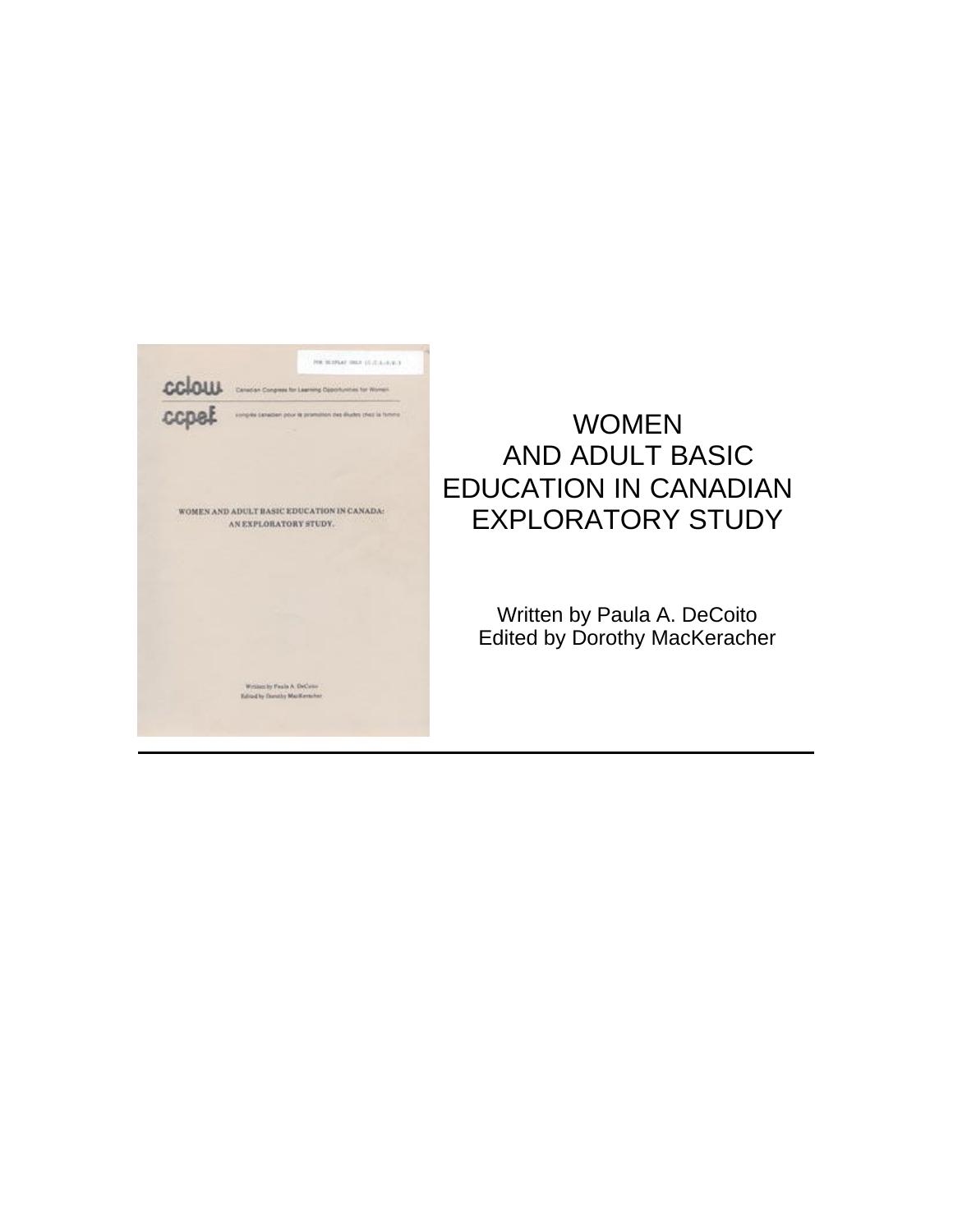WOMEN AND ADULT BASIC EDUCATION IN CANADA: AN EXPLORATORY STUDY.

> **Written by Paula A. DeCoito Edited by Dorothy MacKeracher**

**Copyright © 1984 by Canadian Congress for Learning Opportunities for Women 47 Main Street Toronto, Ontario M4E 2V6 Third Printing 1988 ISBN 0-921283-01-6**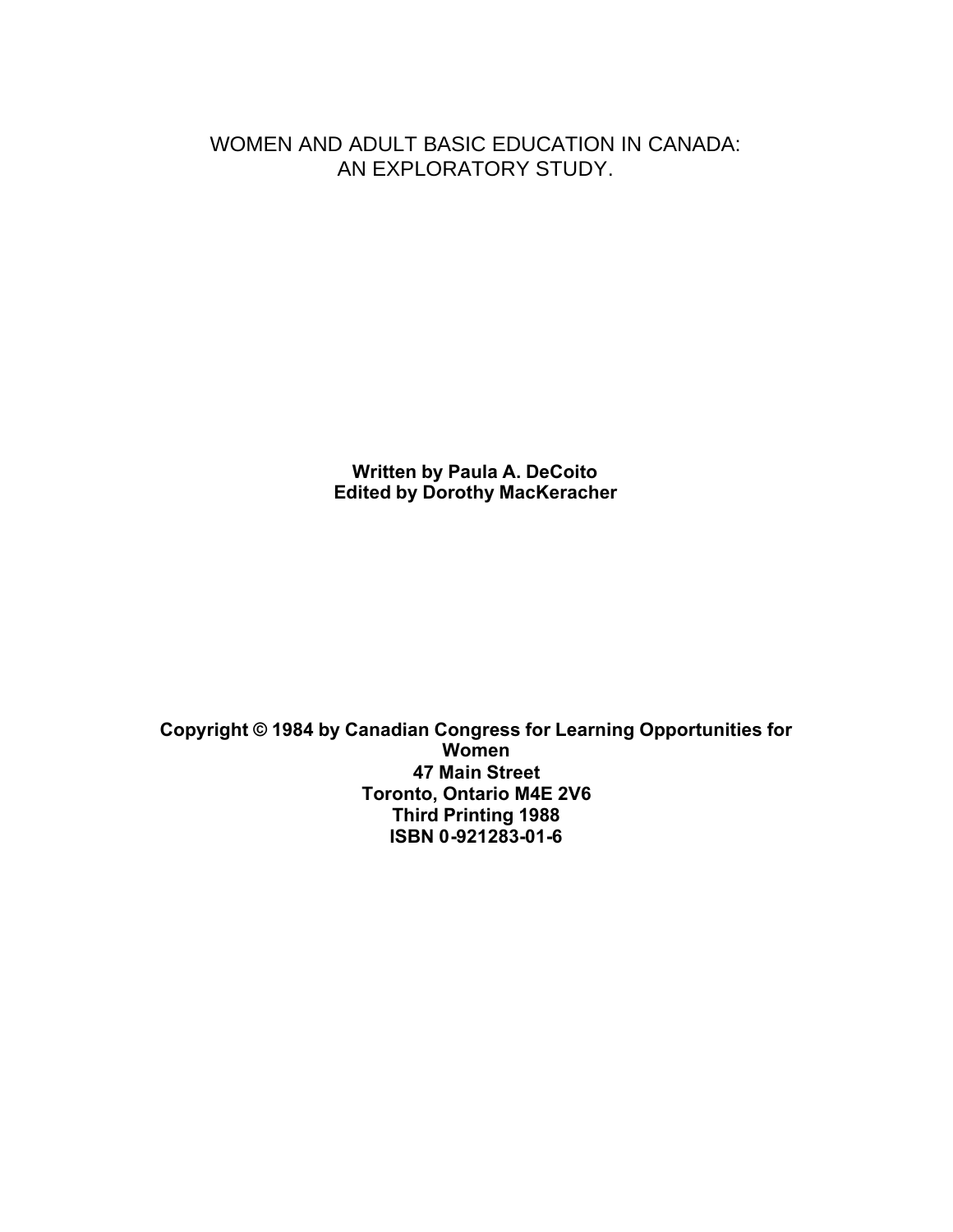**This research was made possible through a Canada Ontario Employment Development grant, for which we are most grateful.** 

**We also thank the Secretary of State for Canada, Women's Program, for additional financial support for travel, staff and the production of this report.**

**The views expressed in this report are those of the author and are not intended to reflect the views of the funders.**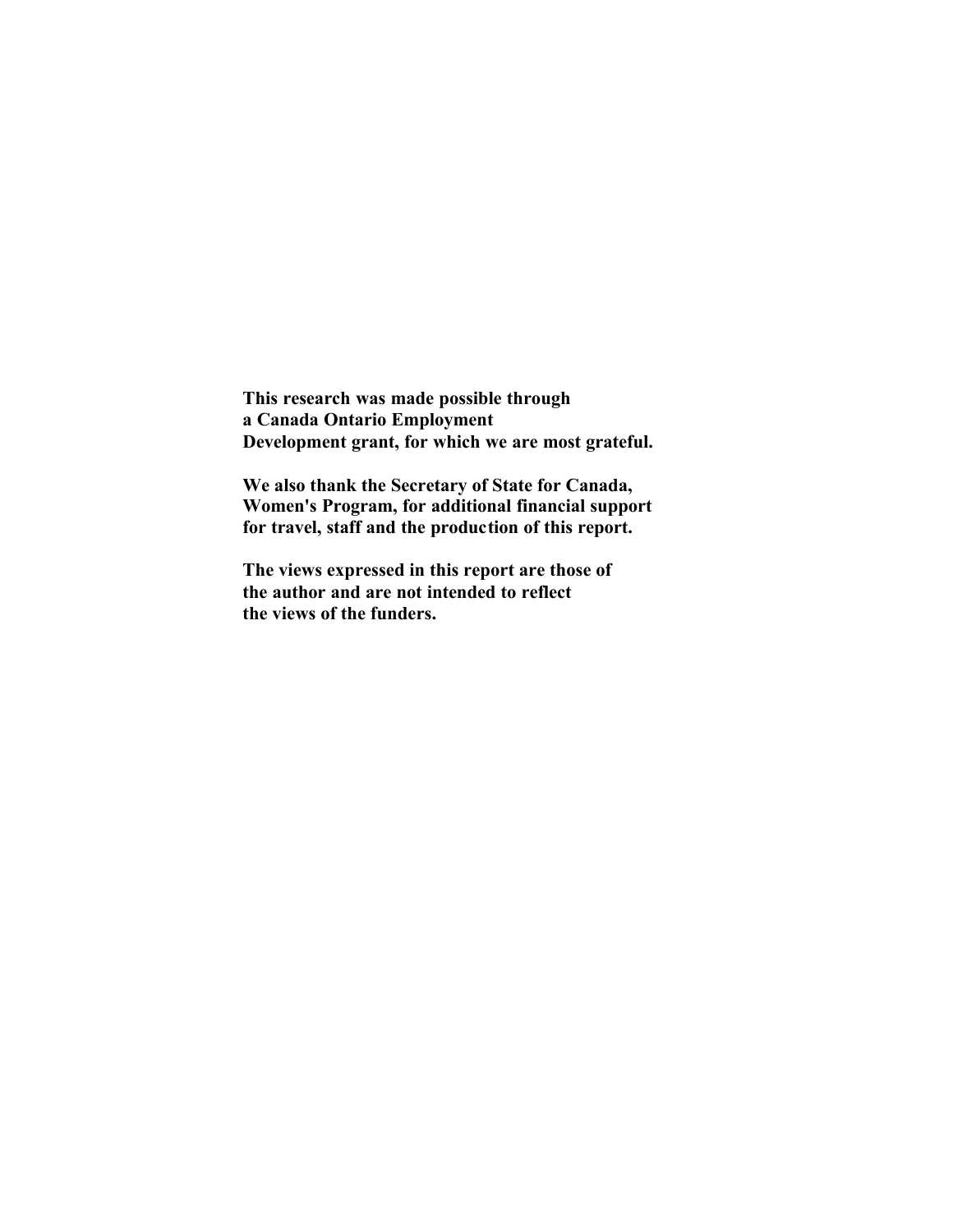## EXECUTIVE SUMMARY

Data from the 1981 census of Canada reveal that 24.1 percent of the out-of-school adult female population has less than grade nine education and that only 2.0 percent of these functionally illiterate women attend formal programs to improve their educational achievement. The data provided in this report indicate that women who attend adult basic education programs are not representative of the population of under-educated women in Canada.

This report contains the findings of a survey of adult basic education programs in Canada. The objective of the survey was to provide information which could be used to answer the question: To what extent do adult basic education programs in Canada address the learning and related needs of women?

The survey focused on two areas:

- 1. Four components of adult basic education programs
	- **.** program delivery (including supplementary services);
	- **.** Instructors;
	- **.** curriculum; and
	- **.** materials.
- 2. Learning and related needs of women in adult basic education programs
	- **.** needs that led to attendance in the program;
	- **.** learning and related needs during the program;
	- **.** barriers to regular attendance at the program;
	- **.** educational aspirations upon completion of the program; and
	- **.** job aspirations upon completion of the program.

Questionnaires were mailed to 360 adult basic education (ABE) programs across Canada; 106 completed questionnaires were returned. Personal interviews were conducted with thirty women students in ABE programs in three provinces - British Columbia, Manitoba and Ontario. The major findings are summarized below.

#### LEARNING AND RELATED NEEDS OF WOMEN

Both providers and women students identified the major needs of women, in order of importance, as educational, psychological and financial. Although lack of child care services was perceived as a major barrier to regular attendance, it was not mentioned as a major need of women students, suggesting that neither group perceived childcare as an educational need or an education-related issue.

More women students than providers felt that there was a difference between the learning needs of women and men in ABE programs. Women students prefer to learn in a one-to-one studentteacher relationship and in small groups.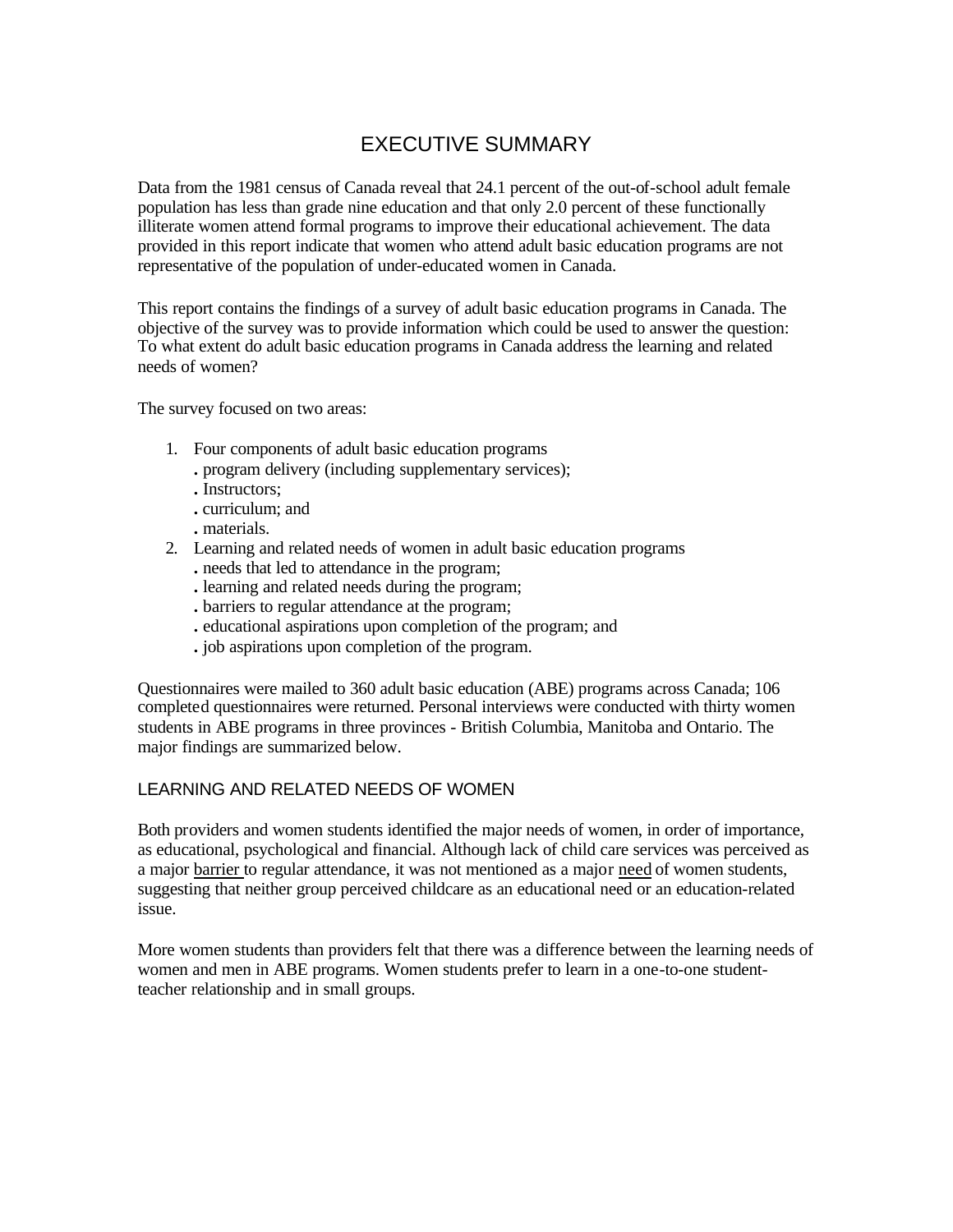## PROGRAM DELIVERY

Most ABE programs are delivered by community colleges and school boards - institutions which are designed to meet the educational needs of young adults and children respectively. These institutions tend to provide most ABE programs within the same kind of time schedule developed for children in school and young adults in colleges, and fail to offer flexible programming geared to the needs of adult women. Many personal and financial responsibilities make it extremely difficult for adult women, especially those with young children, to pursue the upgrading of their education within rigid youthoriented schedules.

Furthermore, these youth-oriented institutions do not provide adequate supplementary services to help women deal with the personal responsibilities which prevent them from regularly attending the programs. The services least likely to be provided is childcare, yet the lack of childcare is a major barrier to women's regular attendance in the programs. The second least provided service is transportation which, like childcare, is necessary to help women to physically get to the ABE programs.

Those supplementary services which are provided tend to be available mostly during the day. Consequently, women who work during the day and can only attend programs in the evening are deterred from so doing.

## **INSTRUCTORS**

Under-educated women need to learn to read, write, and do simple arithmetic. They also need to acquire knowledge in such areas as mathematics and science in order to have meaningful access to the technical, non-traditional occupations, for which there is growing economic demand. The majority of ABE instructors in the survey do not have a science degree. Many tend to have a degree in education or in the general arts at the bachelor level. This is a problem with respect to the teaching of science to under-educated women. ABE instructors need skills in teaching the science and mathematics education required by the women. It is this kind of education that the women urgently need if the range of occupations accessible to them is to be expanded.

## **CURRICULUM**

The under-educated women included in this survey described themselves as students and unemployed persons. As students they need and want to learn the three R's; as unemployed persons they need to acquire job-related skills such as knowing how to look for a job, how to fill out job application forms, how to read their pay slips, and so on. These, too, are basic educational needs of adults in society. Clearly, the three R's are not sufficient for under-educated adult women.

The major focus of ABE programs is reading and writing, followed by basic mathematics. This is compatible with the providers' definition of ABE as education which provides the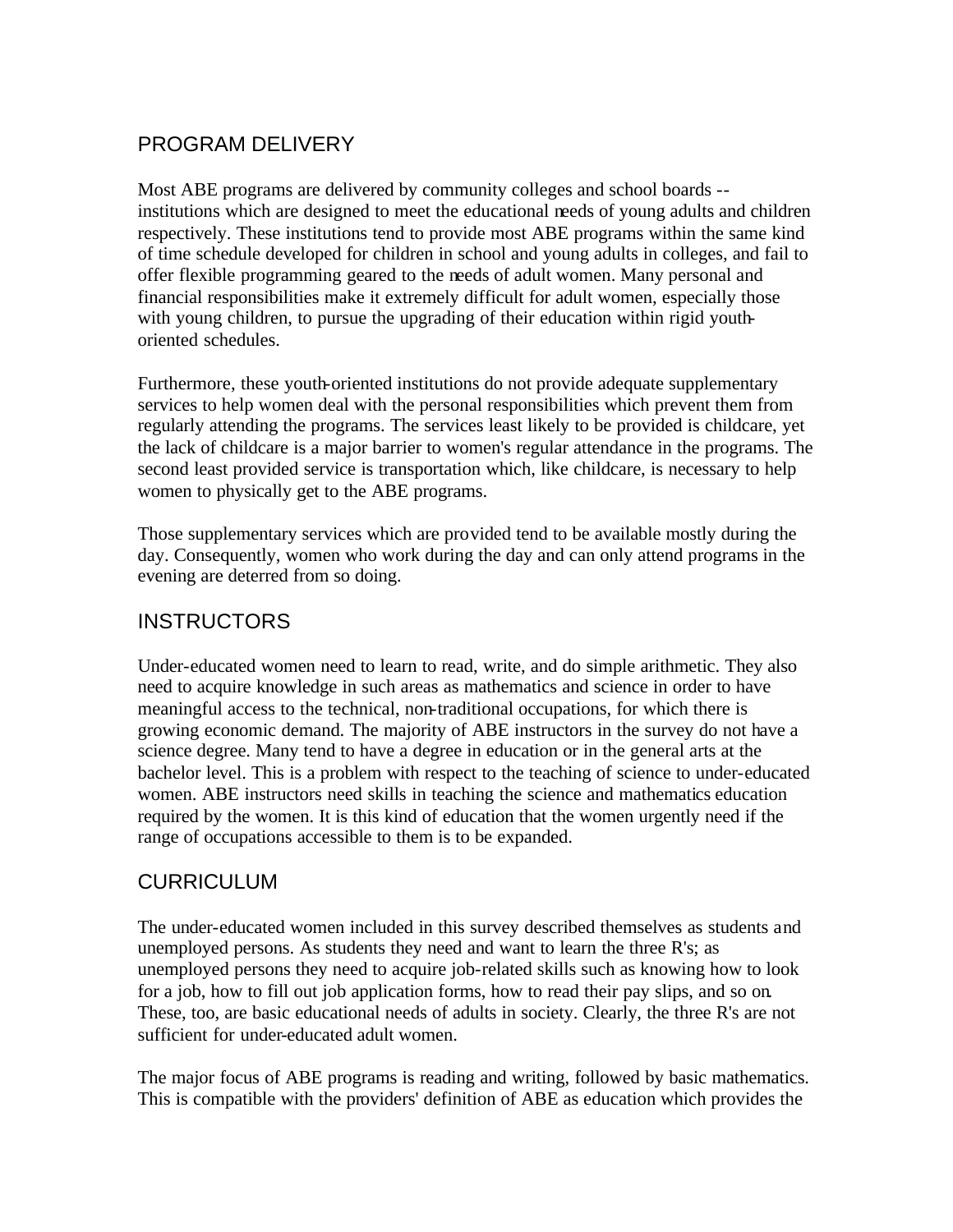three R's. Yet, as has been pointed repeatedly in this report, under-educated women need more than this. They need to be aware of the declining demand for traditional female jobs and the growing demand for technical, non-traditional occupations. They need to be encouraged to enter these occupations, and to acquire basic training in science. No respondent mentioned a basic knowledge of science in her definition of ABE.

There is no ABE curriculum for women. One is needed. Data were provided in this report which support the position that adult basic education comprises both basic literacy and post-literacy or pre-occupational programs. Each type of program appears to require a somewhat different curriculum and both should incorporate support services -- childcare, transportation, and counselling -- as an integral part of the educational program and curriculum.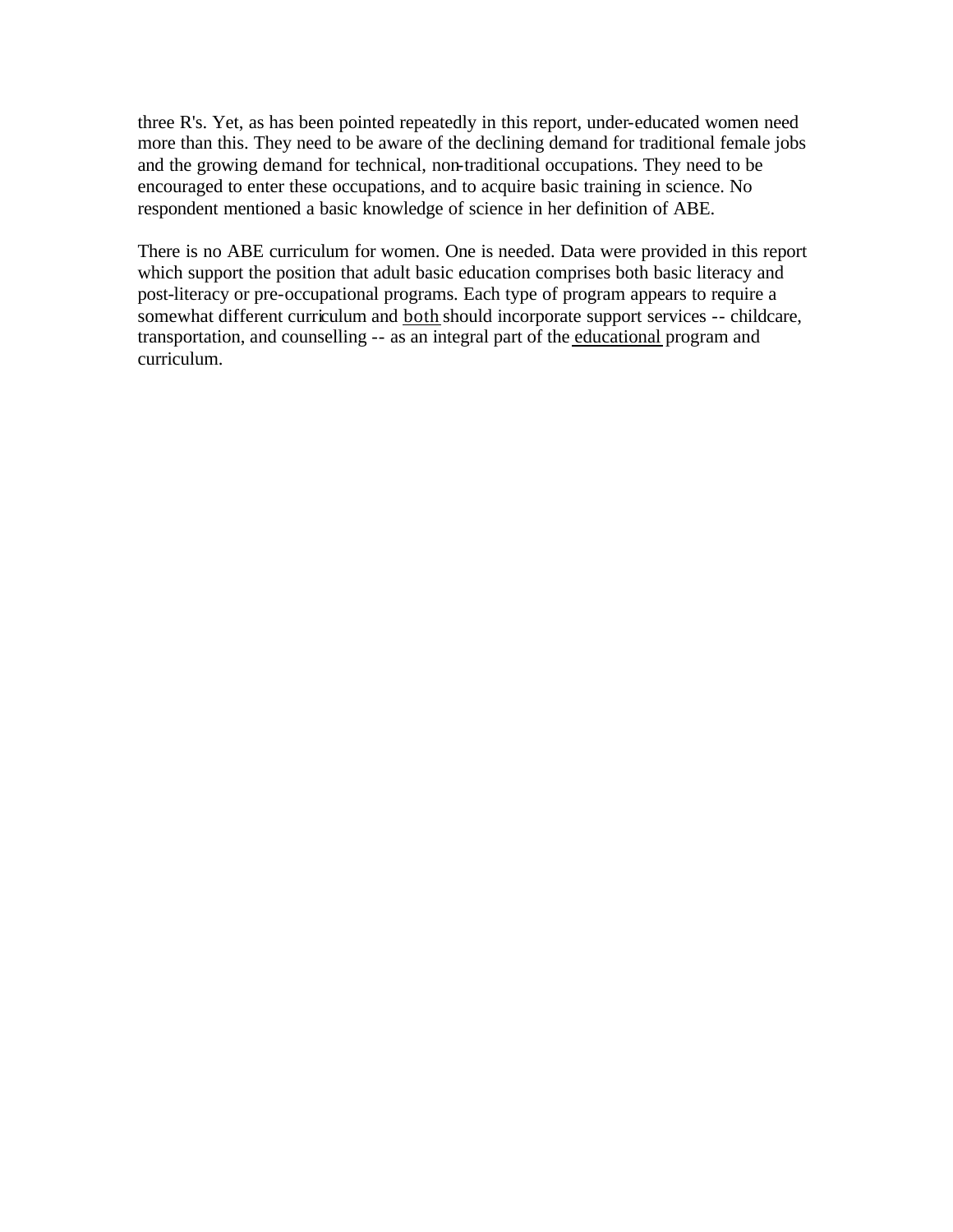## **MATERIALS**

Most instructors use textbooks and workbooks. Few textbooks are designed to meet the educational needs of under-educated women. Many instructors reported that women were often portrayed in traditional roles in the materials. Many instructors also use materials that they have made themselves and "anything that I can find," even though materials development is not their official responsibility. As with program content, instructors have considerable control over the materials used in ABE programs. Few ABE programs use computers. However, many providers commented that the use of this technology should be increased in ABE programs.

## RECOMMENDATIONS

The major recommendations of this report are:

## **General**

- 1. That a national policy to eradicate functional illiteracy among Canadian adults be instituted, that this policy address the specific learning and related needs of women, and that women's groups be consulted in the development of this policy.
- 2. That increased funding for adult basic education (ABE) be made available by both provincial and federal governments to support the following programs and services for women: development of a wide range of ABE programs; provision of support services; professional development for instructors of ABE programs; curriculum development; and materials development.
- 3. That communication links be established among providers of ABE programs for women, providers of support services, and those responsible for occupational training programs.
- 4. That ABE program directories for each province and both territories be compiled immediately and that these directories: be available to anyone in any part of Canada; be provided in an accessible format; and be updated on a regular basis.

## Program Delivery

- 1. School boards and community colleges should continue to provide ABE programs for women. The membership of committees charged with making decisions about such programs should include women adult educators and adult women students.
- 2. Alternatives to institutionally provided ABE programs should be encouraged. For example, literacy groups, community and voluntary organizations should be encouraged politically and assisted financially to provide programs for undereducated women.
- 3. It is extremely difficult for adult women with jobs and children to pursue their educational goals within a time schedule designed for children and young adults. Measures must be taken to provide flexible time scheduling of programs for women.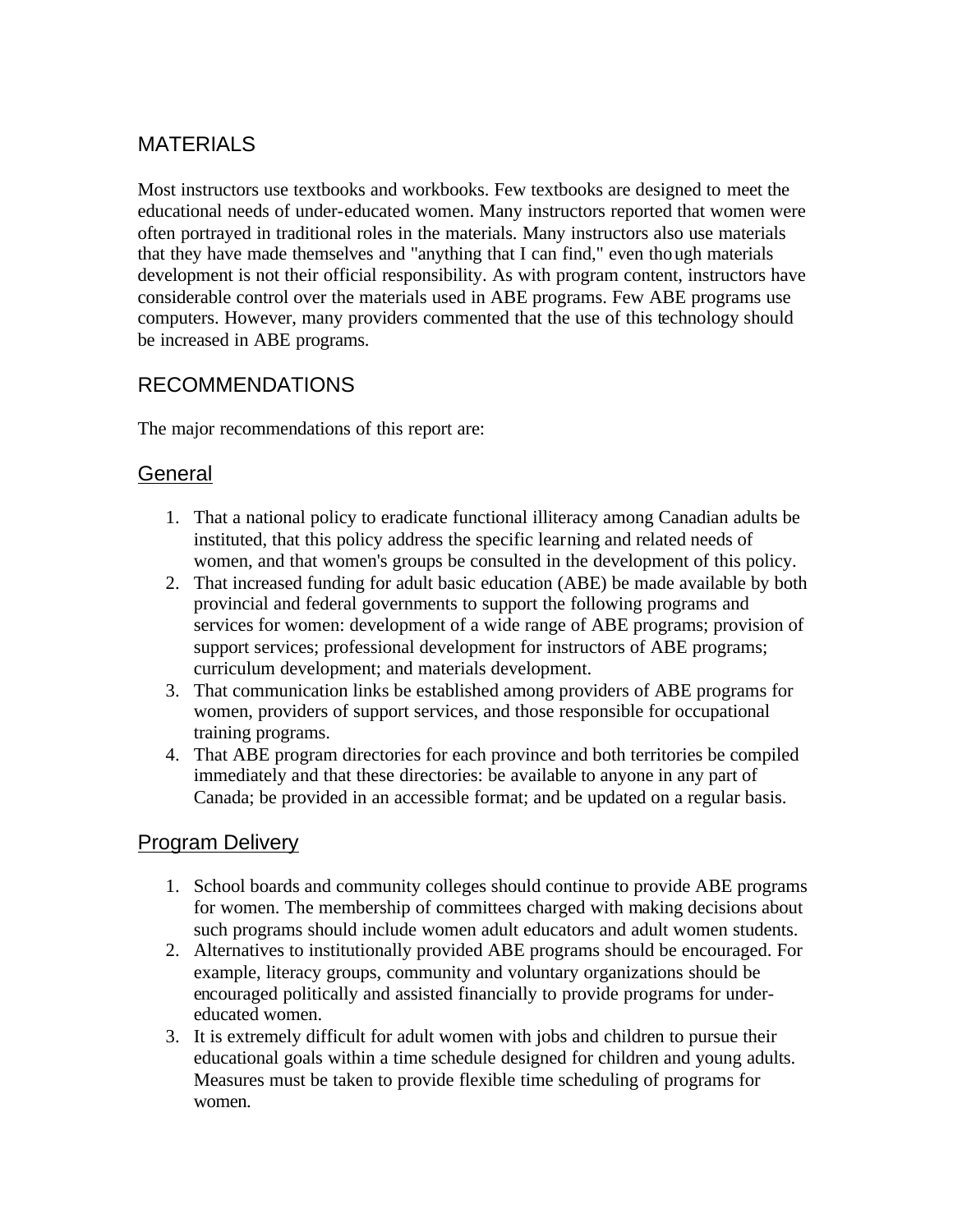- 4. Appropriate financial support should be available to women who want to upgrade their education during a full-time program. For example, a guaranteed income and access to free or low-cost childcare could be made available to women who are upgrading their education on a full-time basis. Subsidies should be made available to those who want to attend part-time programs.
- 5. The provision of supplementary services to women in ABE programs must be developed, especially childcare, transportation and counselling services and support services necessary to assist women to enter training programs and the labour force. Supplementary services should be available not only during the day, but also during the evenings (and weekends, when necessary).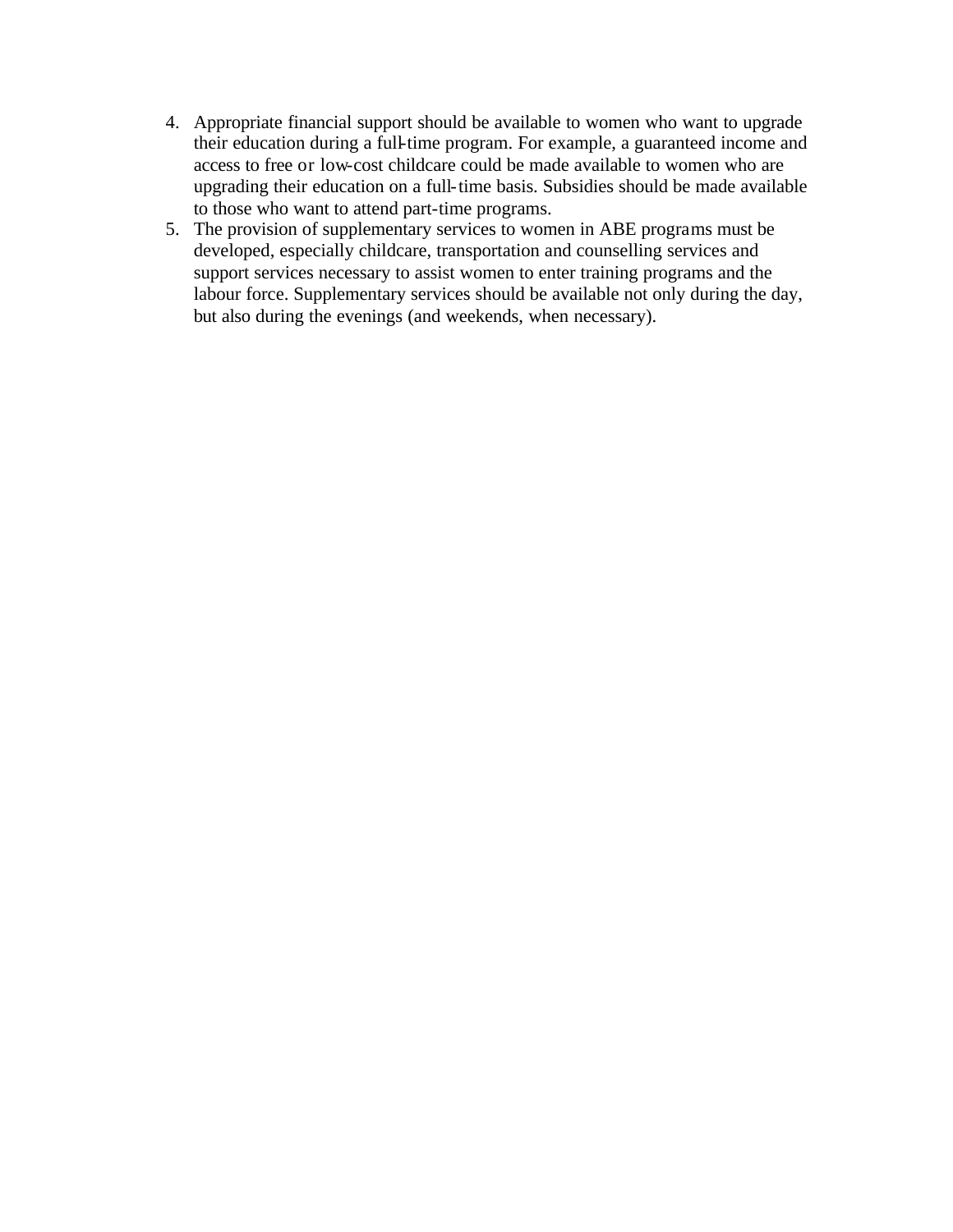### **Instructors**

- 1. Professional development programs should be developed to help instructors of women in ABE programs become more aware of the differences between the learning needs of women and men, and to incorporate this awareness in the content and process of their curriculum.
- 2. More instructors with a science background should be recruited to teach women in ABE programs.
- 3. Professional development programs should be developed to help instructors learn to teach basic science to under-educated women.

## **Curriculum**

- 1. Curricula and teaching guidelines relevant to the learning needs of under-educated women should be developed by instructors in consultation with women students.
- 2. With respect to women, adult basic education should include introductory programs in elementary science to help them prepare for the academic upgrading necessary for entry into non-traditional training programs.
- 3. Women in ABE programs should be informed of the declining demand for traditional female jobs and of the opportunities available in both traditional and non-traditional training programs and occupations.
- 4. Women in ABE programs should be given opportunities to become aware of the support services appropriate for women in non-traditional occupations.

### **Materials**

- 1. There is an urgent need for materials specifically designed for instructors and women students in ABE programs.
- 2. Materials for use in one-to-one and small group teaching formats and for computer assisted learning should be developed for instructors and women students in ABE programs.
- 3. Instructors and women students in ABE programs should be involved in the development of materials.
- 4. Providers of ABE programs should provide women students with increased access to computers.

### Further Research

A number of recommendations are made for further research in the area of ABE programs for women and the participation of under-educated women in such programs.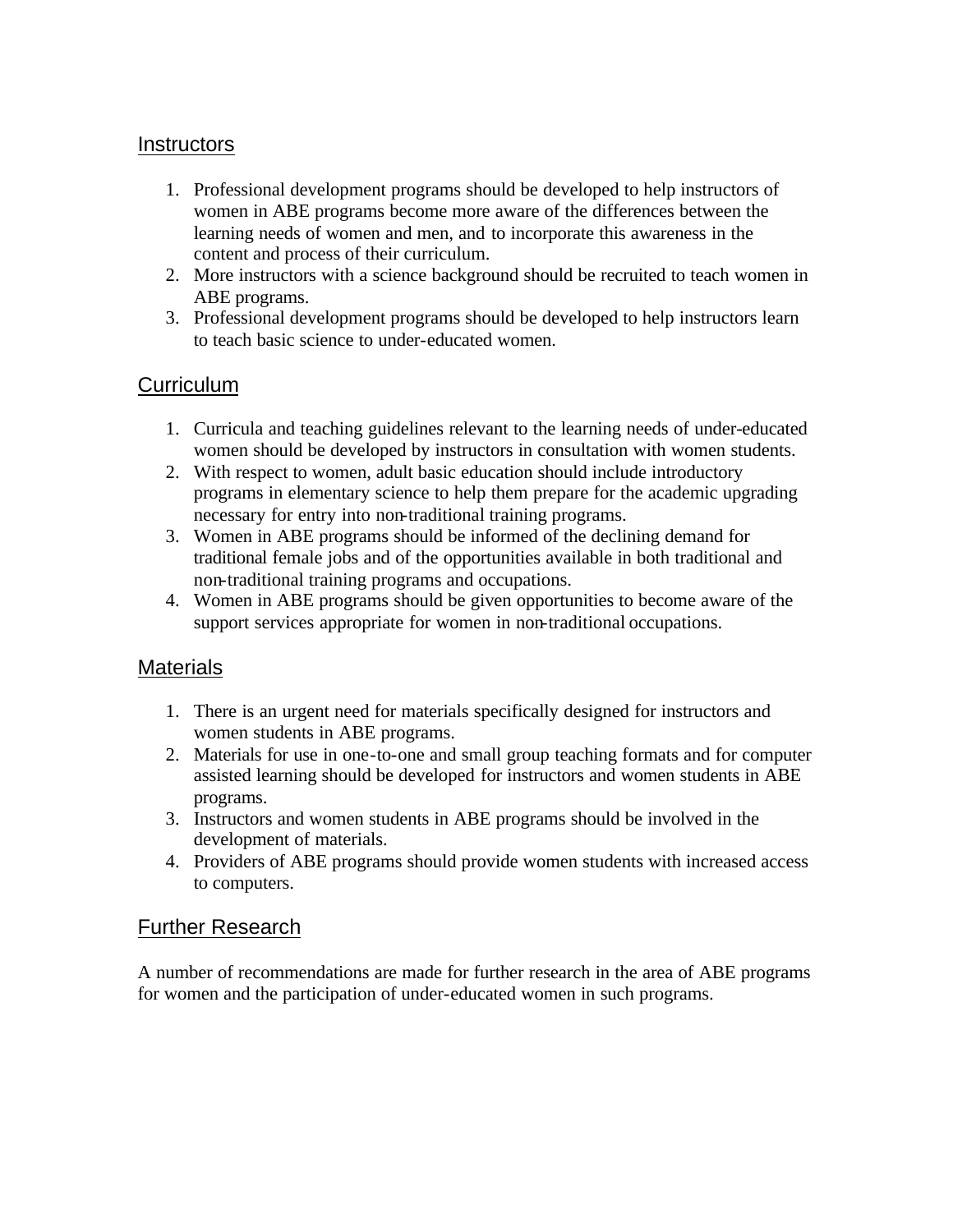## FOREWORD

The Canadian Congress for Learning Opportunities for Women (CCLOW) is a national, non-profit and voluntary organization concerned with the provision of learning opportunities for women in Canada. CCLOW defines a learning opportunity as any formal or informal means through which women may develop personally, socially, economically and politically. The objectives of CCLOW are:

- to promote networking of individuals and organizations involved with learning opportunities for women;
- to identify barriers to learning and promote change;
- to support and encourage learning and training for women;
- to investigate unmet needs in adult education programs and services;
- to assess and promote innovative learning programs for women; and
- to publicize critical issues in women's learning through briefs and position papers.

This report is one of CCLOW's many writings on critical issues in women's learning in Canada. In the following pages, the focus is on functionally illiterate women and their urgent need for upgrading and job training programs. How adequate is the present provision of adult basic education programs for these women? This is the question underlying the report, its raison d'etre. The information provided in the report sheds light on this question, and raises many more questions and issues which must be dealt with if learning opportunities for under-educated women are to improve.

## ACKNOWLEDGMENTS

**.** The staff of the ABE Project thank those members of the Project Advisory Committee who gave so willingly of their time, energy and expertise: especially, Jennifer Horsman, Dorothy MacKeracher, Gladys Watson and Susan McCrae Vander Voet who not only advised project staff on the conduct of the survey, but also participated extensively in the final revision of the report.

**.** Appreciation is also expressed to those instructors and administrators of ABE programs across Canada who made the interviewing of students possible, especially Mae Burrows of Douglas College, British Columbia, and Cliff Nichols, Carol Seniuk and Claudia Butler of Keewatin College, Manitoba.

**.** Thanks are also due to all those who participated in the survey, especially those who sent ABE resource materials to CCLOW.

**.** Special thanks are expressed to Dr. Philip Webb of the University of Toronto who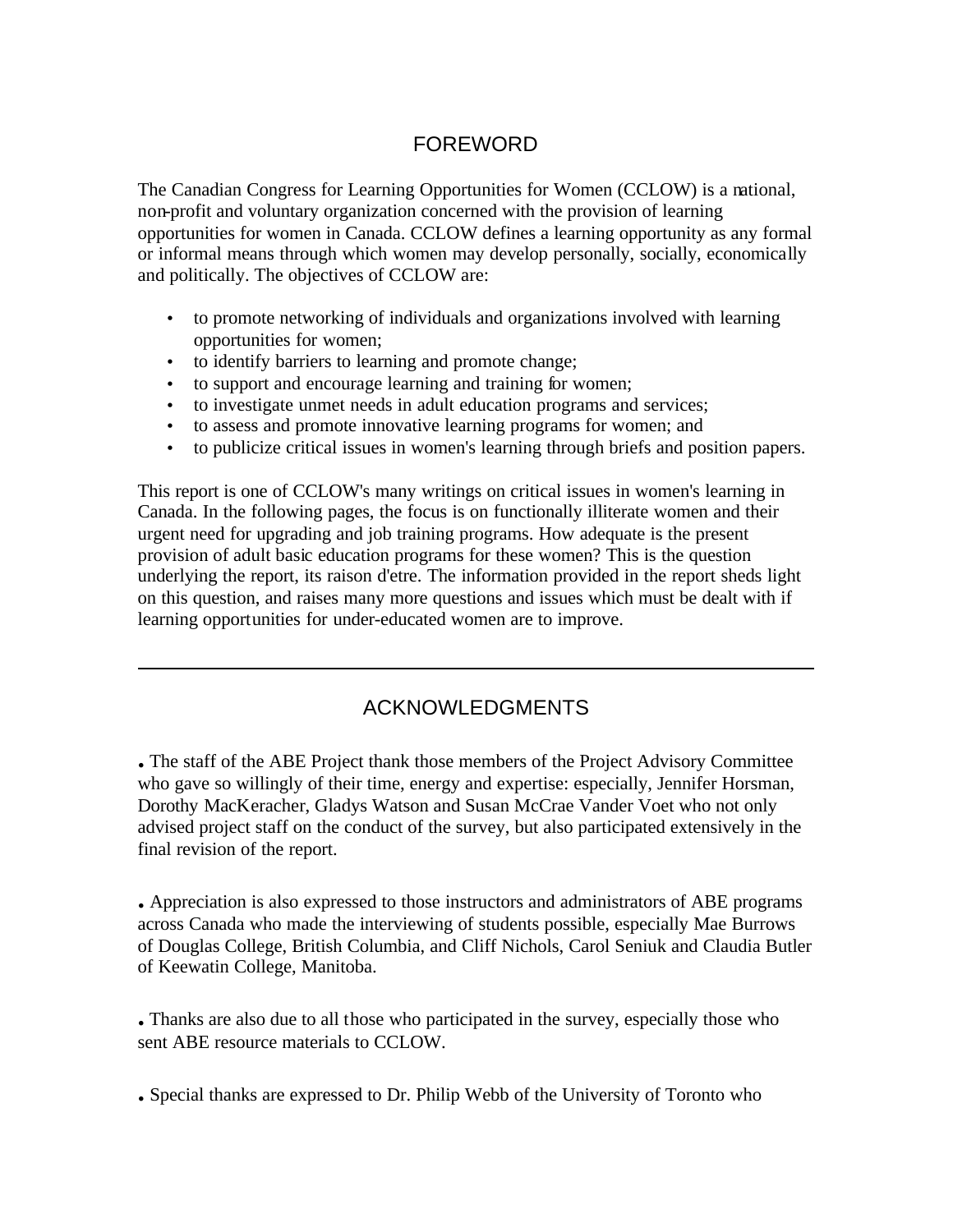advised the author on matters of coding and created the program for the data analysis; and to Beverley Bain, also of the University of Toronto, who assisted in the organization of the findings.

**.** Last, but not least, sincere thanks are given to Dorothy MacKeracher who was responsible for the editing and technical layout of the report.

> Paula DeCoito Elizabeth Wood Toronto, Ontario December 1984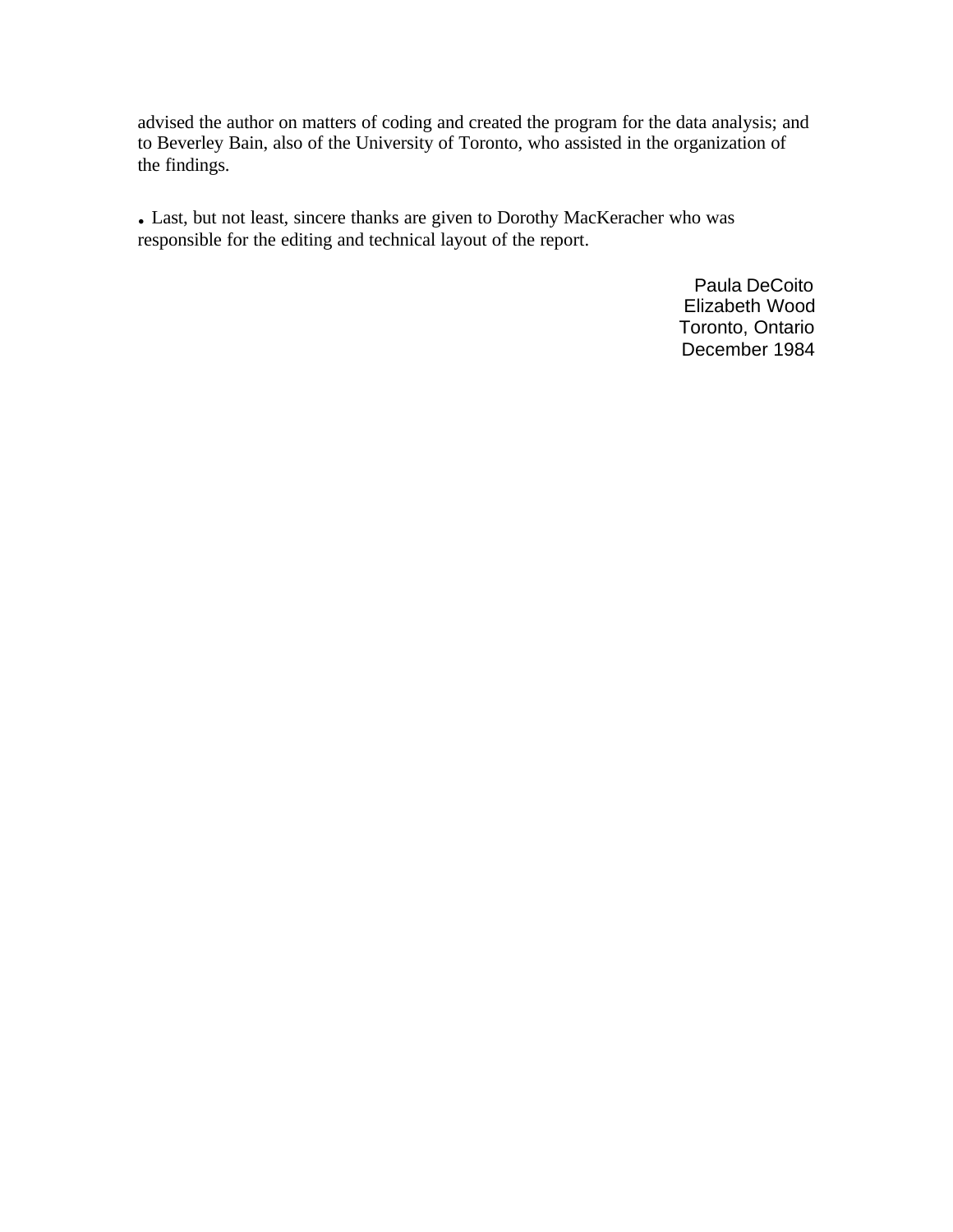Table of Contents

## [1. INTRODUCTION](#page-17-0)

- [1.1. THE NEED FOR THE REPORT.](#page-17-0)
- 1.2. [PURPOSE OF THE REPORT.](#page-18-0)
- 1.3[. AUDIENCE](#page-18-0)
- 1.4[. CLARIFICATION OF TERMS USED FREQUENTLY IN REPORT](#page-19-0).

[1.4.1. Under educated or Functionally illiterate Adults](#page-19-0) [1.4.2. Adult Basic Education](#page-20-0) [1.4.3. The systemic Perspective of Functional literacy](#page-20-0) 

## [1.5. ORGANIZATION OF REPORT](#page-21-0)

## [2. DEFINING THE PROBLEM](#page-21-0)

[2.1. INTRODUCTION](#page-21-0) [2.2.THE COMPLEXITY OF FUNCTIONAL ILLITERACY WITHIN THE FEMALE](#page-22-0)  [POPULATION](#page-22-0)

[2.3. EXTENT OF FUNCTIONAL ILLITERACY WITHIN THE FEMALE ADULT](#page-23-0)  POPULATION

[2.3.1. The Total Adult Population](#page-23-0)  [2.3.2. The Total Adult Population That Does Not Attend School](#page-23-0) [2.3.3. Distribution by Sex](#page-24-0) [2.3.4. Distribution by Age](#page-24-0) [2.3.5. Distribution by Region](#page-24-0)  [2.3.6. Urban/Rural Distribution .](#page-24-0)

[2.4. SCHOOL ATTENDANCE OF THE FEMALE UNDER-EDUCATED](#page-25-0)  **POPULATION** 

[2.4.1. The Total Under-educated Adult Population](#page-25-0)  [2.4.2. Differences by Sex](#page-25-0) [2.4.3. Differences by Age](#page-25-0) [2.4.4. Differences by Region](#page-26-0) [2.4.5. Urban/Rural Differences](#page-26-0) 

[2.5. LABOUR MARKET CONTEXTS OF UNDER-EDUCATED WOMEN](#page-26-0)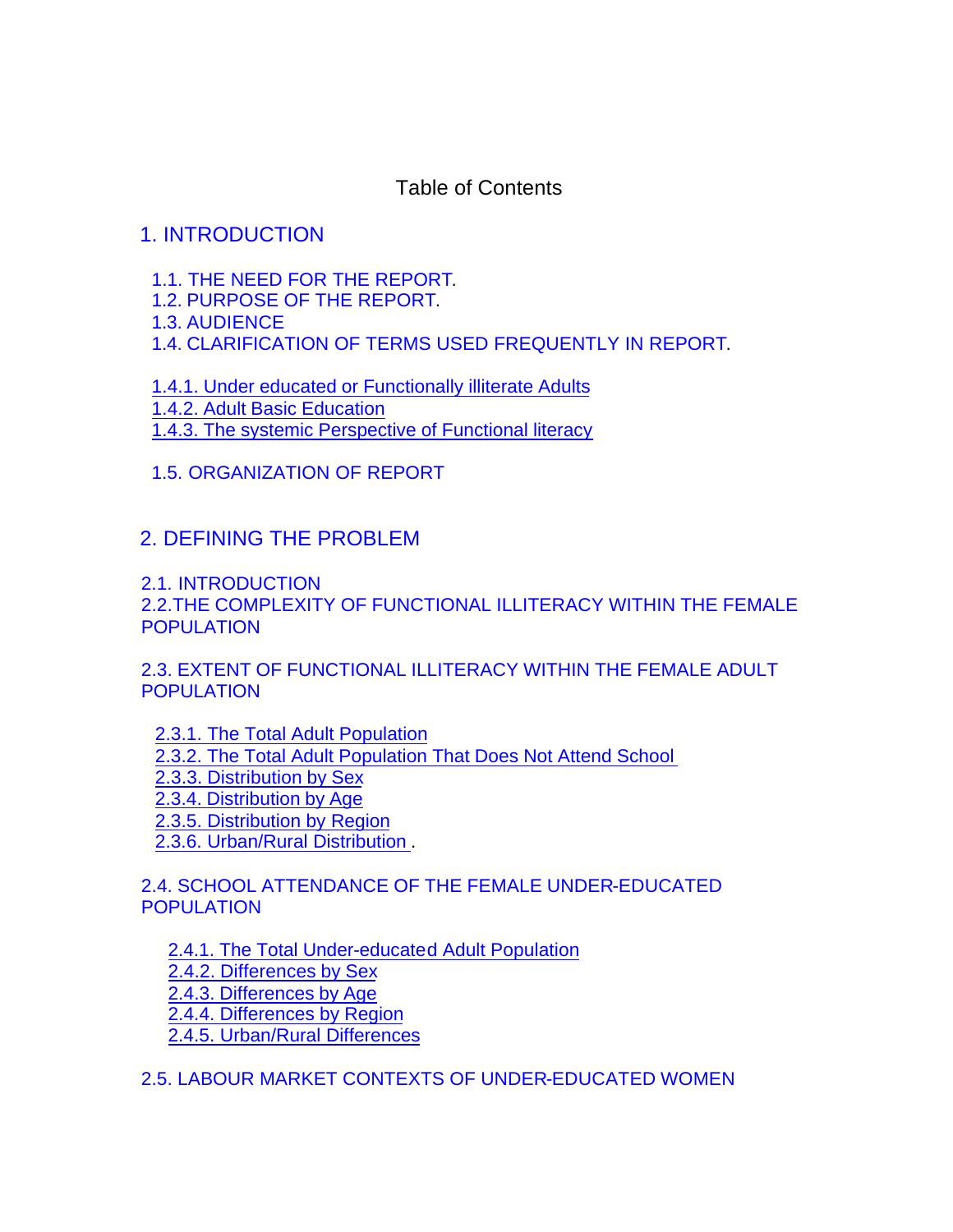- 2.5.1. [Labour Force Participation and Income of Under-educated Women](#page-26-0) .
- 2.5.2 [Skills Labour Needs of Canadian Industries](#page-29-0)
- 2.5.3. [The Federal Response to the Skills Training Needs of Women and](#page-30-0) of Canadian Industries
- 2.5.4. [Increasing Women's Participation in Educational and Job- Training](#page-33-0)  Programs
- [2.6. CONCLUSION](#page-34-0)
- [3. METHODOLOGY](#page-50-0)

3.1.[PURPOSE OF RESEARCH](#page-50-0)  3.2.[TYPE OF RESEARCH](#page-50-0) 3.3.[SAMPLE](#page-51-0) [3.3.1 Population](#page-51-0)

 [3.4. METHOD OF SAMPLE SELECTION](#page-51-0) [3.5. DATA COLLECTION](#page-52-0) 

- 3.5.1. [Data on ABE Programs](#page-52-0)
- 3.5.2. [Data on Learning: and Related Needs of Women in ABE](#page-53-0)  Programs
- [3.6. DATA COLLECTION TECHNIQUES AND INSTRUMENTS](#page-53-0)
- 4[. LEARNING AND RELATED NEEDS OF WOMEN IN ARE PROGRAMS](#page-54-0)
	- [4.1. INTRODUCTION](#page-54-0)
	- [4.2. FINDINGS FROM STUDENT INTERVIEWS](#page-55-0)
		- 4.2.1. [General Information](#page-55-0)
		- 4.2.2. [Childcare Responsibilities](#page-57-0)
		- 4.2.3. [Previous and Intended Occupations of Women in ABE](#page-58-0)  **Programs**
		- 4.2.4. [Major Needs of Students](#page-58-0)
		- 4.2.5. Students' Perceptions of the Adequacy of the Programs
	- [4.3. FINDINGS FROM PROVIDERS' RESPONSES TO QUESTIONNAIRES](#page-63-0)
	- 4.3.1. [Participation of Women in ABE Programs](#page-63-0)
	- 4.3.2. [Age of Women in ABE Programs](#page-64-0)
	- 4.3.3. [Occupations of Students in ABE Programs](#page-64-0)
	- 4.3.4. [Major Needs of Women in ABE Programs](#page-65-0)
	- 4.3.5. [Barriers to Women's Regular Attendance in ABE Programs](#page-66-0)
	- 4.3.6. [Difference Between the Learning Needs of Women and Men in ABE](#page-68-0)  Programs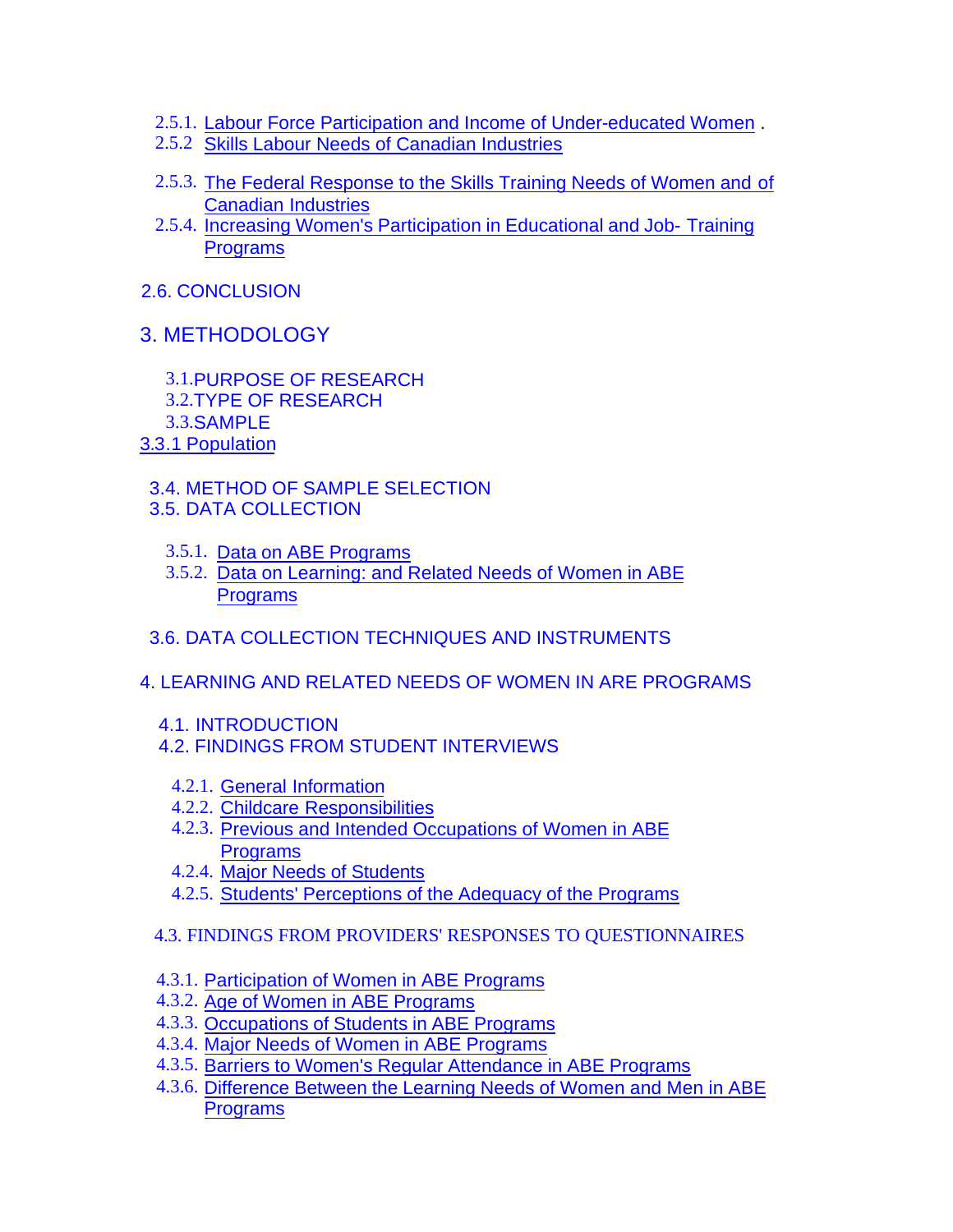- 4.3.7. [Separate ABE Programs for Women and Men](#page-68-0)
- 4.3.8. [Do ABE Programs Address the Needs of Women?](#page-68-0)
- [4.4. CONCLUSIONS](#page-69-0)

## [5. ABE PROGRAM DELIVERY](#page-70-0)

- [5.1. INTRODUCTION](#page-70-0)
- [5.2. GENERAL INFORMATION](#page-70-0)
	- 5.2.1. [Type of Programs](#page-70-0)
	- 5.2.2. [Location](#page-70-0)
	- 5.2.3. [Age of Programs](#page-70-0)
	- 5.2.4. [Who Delivers ABE Programs](#page-71-0)
	- 5.2.5. [Duration of Program and Time Offered](#page-72-0)
	- 5.2.6. [Cost of Tuition and Textbooks](#page-73-0)
	- 5.2.7. [Entry Requirements](#page-73-0)
	- 5.2.8. [Method of Student Recruitment](#page-74-0)

## [5.3. SUPPLEMENTARY SERVICES](#page-75-0)

- 5.3.1.[Childcare](#page-76-0)
- 5.3.2.[Transportation](#page-76-0)
- 5.3.3.[Career Counselling](#page-76-0)
- 5.3.4.[Personal Counselling](#page-77-0)
- 5.3.5.[Orientation to Social Services in Local and Larger](#page-77-0)  **Communities** [5.3.5.1.](#page-77-0) *Discussion*
- [5.4. CONCLUSIONS](#page-79-0)

## [6. ABE INSTRUCTORS, CURRICULA, AND MATERIALS](#page-79-0)

- [6.1. INTRODUCTION](#page-79-0)
- [6.2. INSTRUCTOR PROFILE](#page-80-0) 
	- 6.2.1.[Sex and Age](#page-79-0)
	- 6.2.2.[Academic Background and Degree](#page-80-0)
	- 6.2.3.[Training and Experience in Teaching Adult Basic Education](#page-81-0)
	- 6.2.4.[Employment Status and Salary](#page-82-0)
	- 6.2.5.[Official Responsibilities](#page-83-0)
- [6.3. CURRICULUM](#page-84-0)
	- 6.3.1. [Major Focus of ABE Programs](#page-84-0)
	- 6.3.2. [Instructors' Definition of Literacy and Adult Basic Education](#page-85-0)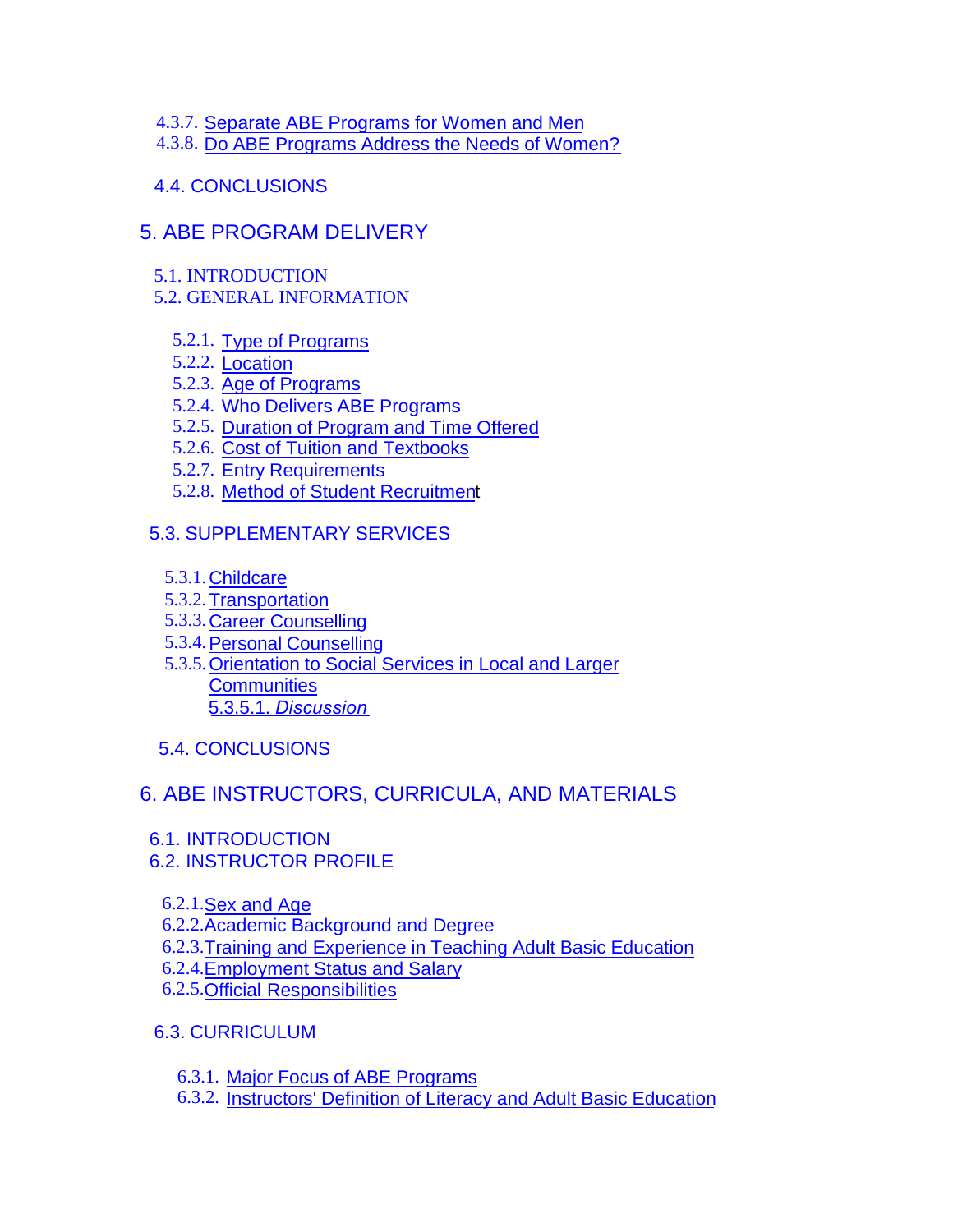- 6.3.3. [Pre-set Curriculum](#page-86-0)
- 6.3.4. [Teaching Format](#page-87-0)
- 6.3.5. [Criteria for Program Content and Control of Program](#page-88-0)  **Content**

### [6.4. MATERIALS](#page-90-0)

- 6.4.1. [Materials Used in ABE Programs](#page-89-0)
- 6.4.2. [Portrayal of Women in ABE Materials](#page-90-0)
- 6.4.3. [Materials Preferred by ABE Providers](#page-91-0)
- 6.4.4. [Materials Criteria and Control](#page-92-0)
- 6.4.5. [Non-Print Materials and Resources](#page-92-0)

### [6.5. CONCLUSION](#page-92-0)

## [7. CONCLUSIONS AND RECOMMENDATIONS](#page-93-0)

- 7.1. [LEARNING AND RELATED NEEDS OF WOMEN](#page-93-0)
- 7.2. [PROGRAM DELIVERY](#page-94-0)
- 7.3. [INSTRUCTORS](#page-94-0)
- 7.4. [CURRICULUM](#page-94-0)
- 7.5. [MATERIALS](#page-95-0)
- 7.6. [RECOMMENDATIONS](#page-95-0)
	- [7.6.1. General](#page-95-0)
	- [7.6.2. Program Delivery](#page-96-0)
	- [7.6.3. Instructors](#page-97-0)
	- [7.6.4. Curriculum](#page-97-0)
	- [7.6.5. Materials](#page-97-0)

### [7.7. SUGGESTIONS FOR FURTHER RESEARCH](#page-98-0)

- 7.7.1. [General](#page-97-0)
- 7.7.2. [ABE and Science Education](#page-98-0)
- 7.7.3. [Program Delivery](#page-98-0)
- 7.7.4. [Instructors](#page-98-0)
- 7.7.5. [Curriculum](#page-98-0)
- 7.7.6. [Materials](#page-98-0)

[Appendix A Bibliography](#page-99-0)

Appendix B**.** [Distribution of ABE Programs in](#page-101-0) Sample by Province Appendix C**.** [Distribution of Student Sample by Province](#page-101-0)

Appendix D**.** Questionnaire Administered to Providers of ARE Programs Appendix E**.** Interview Schedule used in Personal Interviews with

Women Students in ABE Programs

Appendix F**.** [Members of the ABE Advisory Committee](#page-102-0)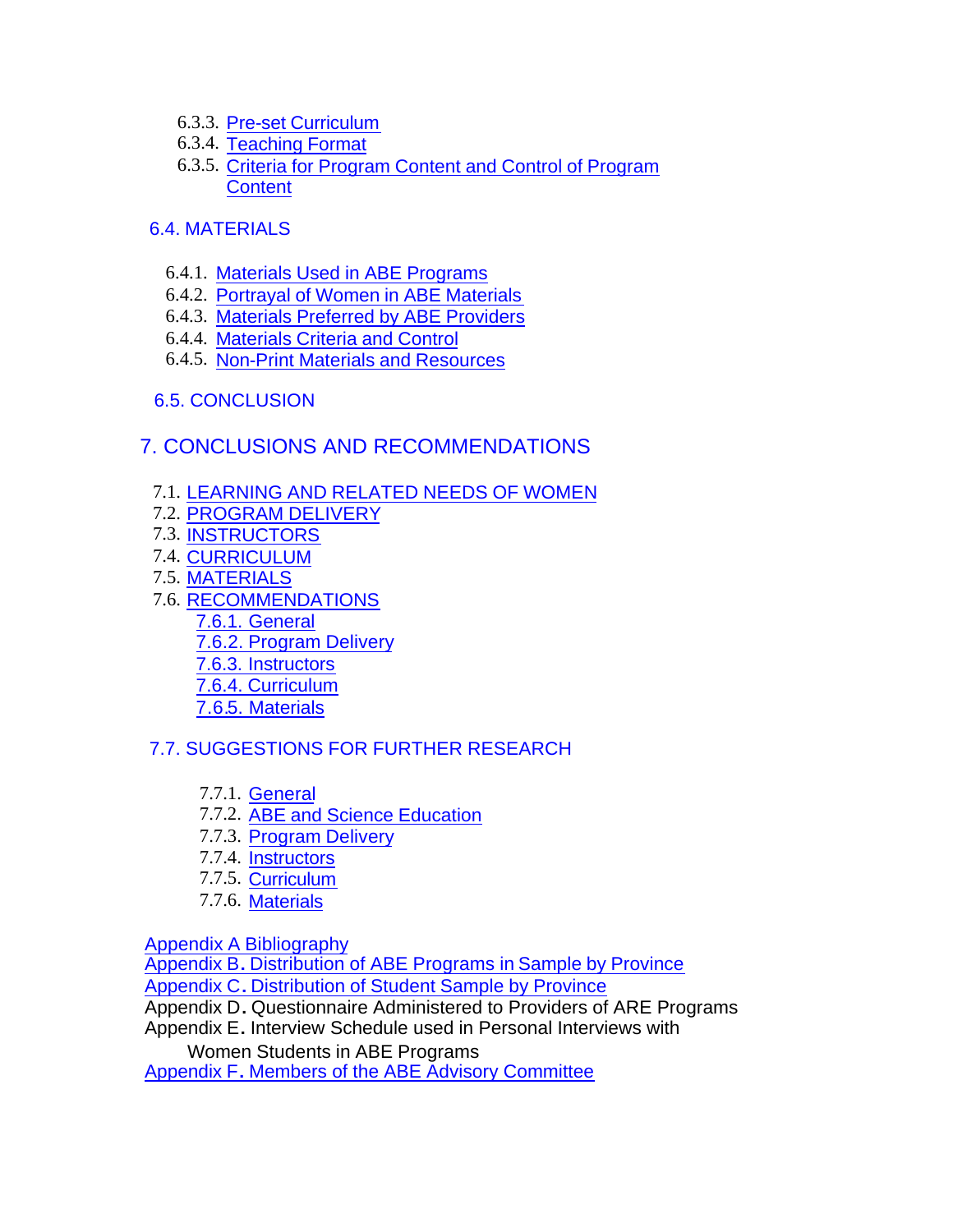# List of Tables

- **Table 2-1:** [Distribution of Out-of-school Population, 15 years and over, with less than](#page-35-0)  Grade 9 Education, by Sex and Age. Canada 1981.
- **Table 2-2:** [Distribution of Out-of-school Population, 15 years and over, with less than](#page-36-0)  Grade 9 Education, by Sex and Province. Canada 1981.
- **Table 2-3:** [Distribution of Total Population, 15 years and over, with less than Grade 9](#page-37-0)  Education, by Sex and Age. Canada 1981.
- **Table 2-4:** Rural-Urban Distribution of Population, 15 years and over, with less than [Grade 9 Education, Not Attending School Full-time. Canada 1381.](#page-38-0)
- **Table 2-5:** [Distribution of In-school Population, 15 years and over, with less than Grade](#page-39-0)  9 Education, by Sex and Type of School Attendance. Canada 1981.
- **Table 2-6:** [School Attendance for Population, 15 years and over, with less than Grade 9](#page-40-0)  Education, by Sex and Province. Canada 1981.
- **Table 2-7:** [Distribution of Population, 15 years and over, by School Attendance, Sex and](#page-42-0)  Level of Schooling. Canada 1976 and 1981.
- **Table 2-8:** [Distribution of Labour Force with less than Grade 9 Education, by Sex.](#page-45-0)  Canada 1981.
- **Table 2-9:** [Average Earnings of those with less than Grade 9 Education, who worked in](#page-45-0)  1980, by Sex and Age. Canada 1981.
- **Table 2-10:** [Labour Force Growth Rates, by Age-Sex Group, Canada 1975-76 to 1980-81](#page-46-0)  (Actual) and 1981-82 to 1984-85 ( Projected).
- **Table 2-11:** [Distribution of Job Vacancies by Occupation, Canada, 1977-79 and 1980-84](#page-47-0)
- **Table 2-12:** Number of Trainees in Basic Training for Skills Development (BTSD) Basic [Job Readiness Training \(BJRT\) and Work Adjustment Training \(WAT\),](#page-47-0)  L972-79 and 198L-83.
- **Table 2-13:** [Institutional Training -- Trainees Started by Training Type and Sex](#page-48-0)
- **Table 2-14:** [Industrial Training Trainees Started by Category and Sex.](#page-49-0)
- **Table 4-1:** [General Information and Educational Background](#page-55-0)
- **Table 4-2:** [Childcare Responsibilities](#page-58-0)
- **Table 4-3:** [Previous and Intended Occupations of Women in ABE Programs](#page-60-0)
- **Table 4-4:** [Major Needs of Students](#page-61-0)
- **Table 4-5:** [Students' Perceptions of A BE Programs](#page-62-0)
- **Table 4-6:** Distribution of Students in ABE Programs by Number and Sex (N = 87)
- **Table 4-7:** [Distribution of Students within ABE Programs by Age and Sex](#page-64-0)
- **Table 4-8:** [Distribution of Students in ABE Programs by Occupation and Sex as](#page-64-0)  reported by Providers
- **Table 4-9:** [Distribution of Responses about Major Needs of Women in ABE Programs](#page-65-0)   $(N = 168)$
- **Table 4-10:** Barriers to Women's Regular Attendance at ABE Programs  $(N = 161)$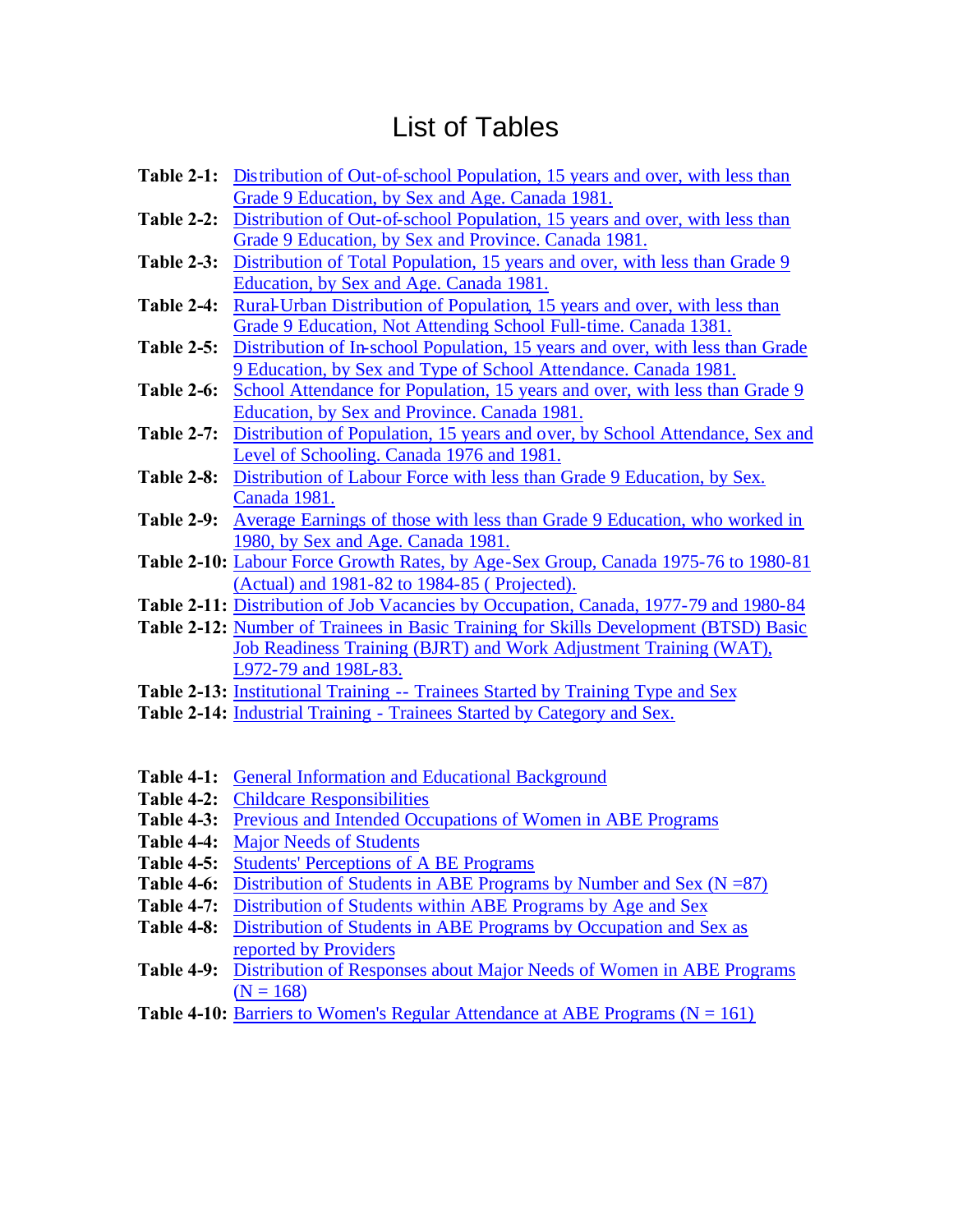## List of Tables

|                   | <b>Table 4.11:</b> Distribution of ABE Programs by Number of Women with Children under      |  |  |  |  |  |  |
|-------------------|---------------------------------------------------------------------------------------------|--|--|--|--|--|--|
|                   | 12 years ( $N = 73$ )                                                                       |  |  |  |  |  |  |
| <b>Table 5-1:</b> | Distribution of ABE Programs by Type $(N = 91)$                                             |  |  |  |  |  |  |
| <b>Table 5.2:</b> | Distribution of ABE Programs by Year Program Started ( $N = 52$ )                           |  |  |  |  |  |  |
| <b>Table 5-3:</b> | Distribution of ABE Programs by Sector Providing Program ( $N = 87$ )                       |  |  |  |  |  |  |
| Table 5-4:        | Distribution of ABE Programs by Type of Institution Directly Providing                      |  |  |  |  |  |  |
|                   | Program ( $N = 83$ )                                                                        |  |  |  |  |  |  |
| <b>Table 5-5:</b> | Distribution of ABE Programs by Time Offered ( $N = 92$ )                                   |  |  |  |  |  |  |
| Table 5-6:        | Distribution of ABE Programs by Duration ( $N = 73$ )                                       |  |  |  |  |  |  |
| <b>Table 5-7:</b> | Distribution of ABE Programs by Minimum Entry Age                                           |  |  |  |  |  |  |
| Table 5-8:        | Distribution of Responses about Methods of Student Recruitment (N=253)                      |  |  |  |  |  |  |
| <b>Table 5-9:</b> | Distribution of ABE Programs by Services Provided and Time of Provision                     |  |  |  |  |  |  |
|                   | $(N = 98)$                                                                                  |  |  |  |  |  |  |
|                   | <b>Table 5-10:</b> Providers Perceptions of the Adequacy of Supplementary Services Provided |  |  |  |  |  |  |
|                   | and Not provided in ABE Programs                                                            |  |  |  |  |  |  |
|                   | Table 5-11: Distribution of ABE Programs Which Provide Childcare by Funders of              |  |  |  |  |  |  |
|                   | Childcare                                                                                   |  |  |  |  |  |  |
| Table 6-1:        | Distribution of ABE Programs by Sex of Instructors ( $N = 98$ )                             |  |  |  |  |  |  |
| Table 6-2:        | Distribution of ABE Programs by Age of Instructors $(N = 81)$                               |  |  |  |  |  |  |
| <b>Table 6.3:</b> | Distribution of ABE Programs by Highest Degree Attained by Instructor                       |  |  |  |  |  |  |
| Table 6-4:        | Distribution of ABE Programs by Sex and Academic Background of                              |  |  |  |  |  |  |
|                   | <b>Instructor</b>                                                                           |  |  |  |  |  |  |
| Table 6-5:        | Distribution of ABE Programs by Years of Instructor's Teaching Experience                   |  |  |  |  |  |  |
|                   | $(N = 83)$                                                                                  |  |  |  |  |  |  |
| Table 6-6:        | Distribution of ABE Programs by Employment Status of Instructors (N=84)                     |  |  |  |  |  |  |
| <b>Table 6-7:</b> | Distribution of ABE Programs by Salary of Full-time Instructors $(N = 41)$                  |  |  |  |  |  |  |
| Table 6-8:        | Distribution of Responses about Official Responsibilities of Instructors ( $N =$            |  |  |  |  |  |  |
|                   | 167)                                                                                        |  |  |  |  |  |  |
| Table 6-9:        | Distribution of Responses about Major Focus of ABE Programs ( $N = 184$ )                   |  |  |  |  |  |  |
|                   | Table 6-10: Distribution of ABE Programs by Instructor's Definition of Literacy and         |  |  |  |  |  |  |
|                   | <b>ABE</b>                                                                                  |  |  |  |  |  |  |
|                   | Table 6-11: Distribution of ABE Programs by Type or Source of Curriculum                    |  |  |  |  |  |  |
|                   | Table 6-12: Distribution of Responses about Major Teaching Format Used and                  |  |  |  |  |  |  |
|                   | <b>Instructor's Preference in ABE Programs</b>                                              |  |  |  |  |  |  |
|                   | Table 6-13: Distribution of Responses about Criteria Used to Determine Program              |  |  |  |  |  |  |
|                   | Content                                                                                     |  |  |  |  |  |  |
|                   | Table 6-14: Distribution of Responses about Control of Program Content                      |  |  |  |  |  |  |
|                   | Table 6-15: Distribution of Responses about the Type of Materials Used in ABE               |  |  |  |  |  |  |
|                   | <b>Programs</b>                                                                             |  |  |  |  |  |  |
|                   | Table 6-16: Distribution of ABE Programs by Portrayal of Women in Materials                 |  |  |  |  |  |  |
|                   | Table 6-17: Distribution of Responses about Materials Most Relevant to Women in ABE         |  |  |  |  |  |  |
|                   | <b>Programs</b>                                                                             |  |  |  |  |  |  |
|                   | Table 6-18: Distribution of Responses about Control of Material Selection                   |  |  |  |  |  |  |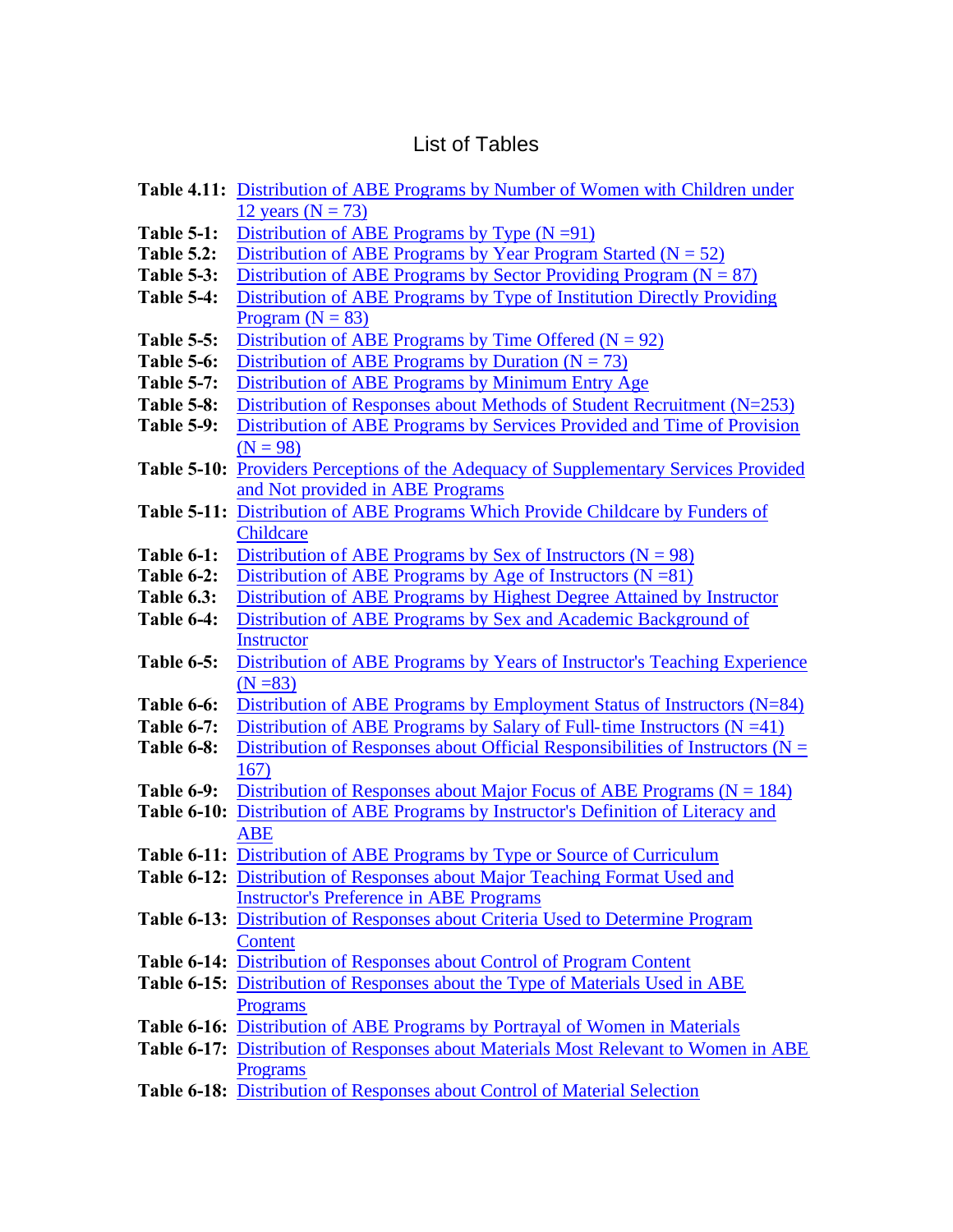# Chapter 1

## INTRODUCTION

## <span id="page-17-0"></span>**1.1. THE NEED FOR THE REPORT**

As an organization dedicated to improving learning opportunities for women in Canada, the Canadian Congress for Learning Opportunities for Women (CCLOW) is concerned about the extent of functional illiteracy among women (24.1 percent) and the very low school attendance (2.0 percent) of under-educated women. As individuals, these women need to improve their education in order to participate independently in the day-to-day activities of society, to obtain better paid employment, and to participate in the National Training Program. It is imperative, therefore, to ask the question: why is only 2 percent of the under-educated female adult population participating in educational programs? Two hypothetical but plausible answers to this question are suggested:

- the educational programs provided for under-educated adults are not meeting the needs of under-educated women; and
- certain factors are preventing the majority of under-educated women from attending the educational programs provided for them. These factors can be related to the women, the programs, the culture within which the women and programs are located (and so on).

Both of the above assumptions underlie CCLOW's decision to conduct a survey of adult basic education (ABE) programs in Canada. Also underlying this decision is the fact that no empirical study of ABE programs in Canada has addressed specifically the adequacy of such programs for women.

While there have been national and provincial surveys and studies of ABE programs in Canada (Thomas, 1983; CAAE, 1982; MacKeracher, 1979), only one of these surveys appears to have focused on the adequacy of the present provision of ABE in Canada for women (MacKeracher, 1979). Thomas (1983) addresses the extent of illiteracy in Canada and the provision of ABE programs. Her analysis focuses on the general adult population. Scant attention is paid to women in this study. The CAAE (1982) survey of adult education programs and adult learners' needs pays very little attention to ABE programs and women who require them.

MacKeracher's study, *Adult Basic Education and Women* (1979). addresses the question of the extent to which present provision of ABE programs in Canada meets the needs of under-educated women. MacKeracher provides an excellent description and analysis of the issues involved in the present provision of ABE as it relates to women. Her work is a qualitative one, based on her examination of the literature and various policy documents.

Three other studies provide additional information on the general educational needs of women. A thorough review of the literature on the learning needs of women and the barriers to their participation in formal education programs has been done by Davie et al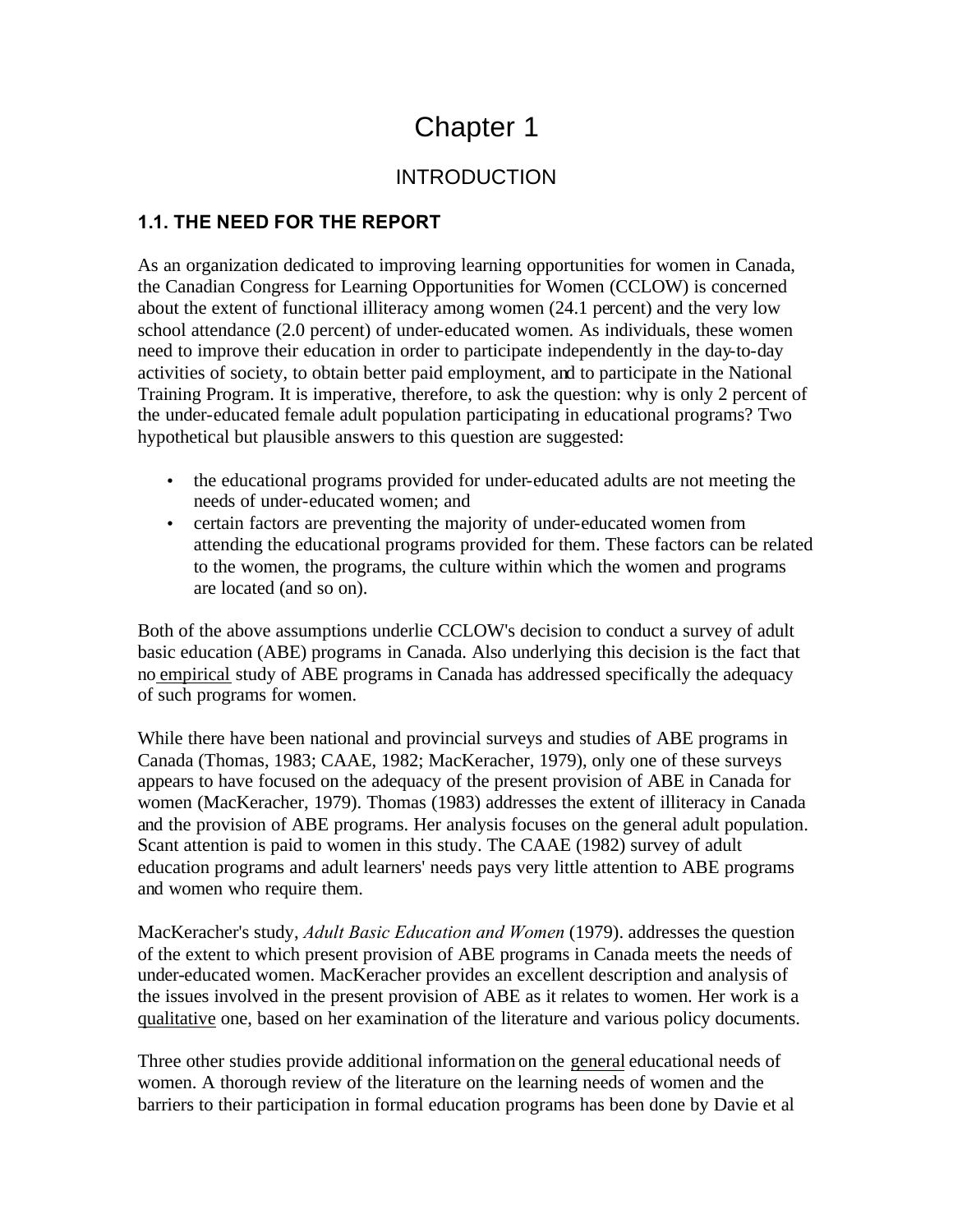<span id="page-18-0"></span>(1978). This review summarizes over forty international studies. Avedon *et al* (1979) conducted an empirical survey of the learning needs of women in the Waterloo region of Ontario. MacKeracher (1978) examined the learning needs of Canadian women in educational programs in general and the barriers to their participation in such programs.

## 1.2. PURPOSE OF THE REPORT

The purpose of this report is to present and discuss the empirical findings of an exploratory survey of Adult Basic Education (ABE) programs in Canada. This survey was conducted by CCLOW in the spring of 1984. The main objective of the survey was to provide information to answer the following question:

To what extent do Adult Basic Education Programs in Canada address the learning and related needs of women who require ABE?

The report provides information in two areas:

- 1. Selected Components of ABE Programs
	- **.** program delivery (including supplementary services);
	- **.** instructors;
	- **.** curriculum; and
	- **.** materials.
- 2. Learning and Related Needs of Women in ABE Programs
	- **.** needs that led to attendance in programs;
	- **.** learning and related needs during attendance in programs;
	- **.** barriers to regular attendance in programs;
	- **.** educational aspirations upon completion of programs; and
	- **.** job aspirations upon completion of programs.

### 1.3. AUDIENCE

The report has been written primarily for instructors. administrators. community workers, policy makers and researchers, who are involved in the provision and study of ABE and/or services for under-educated women.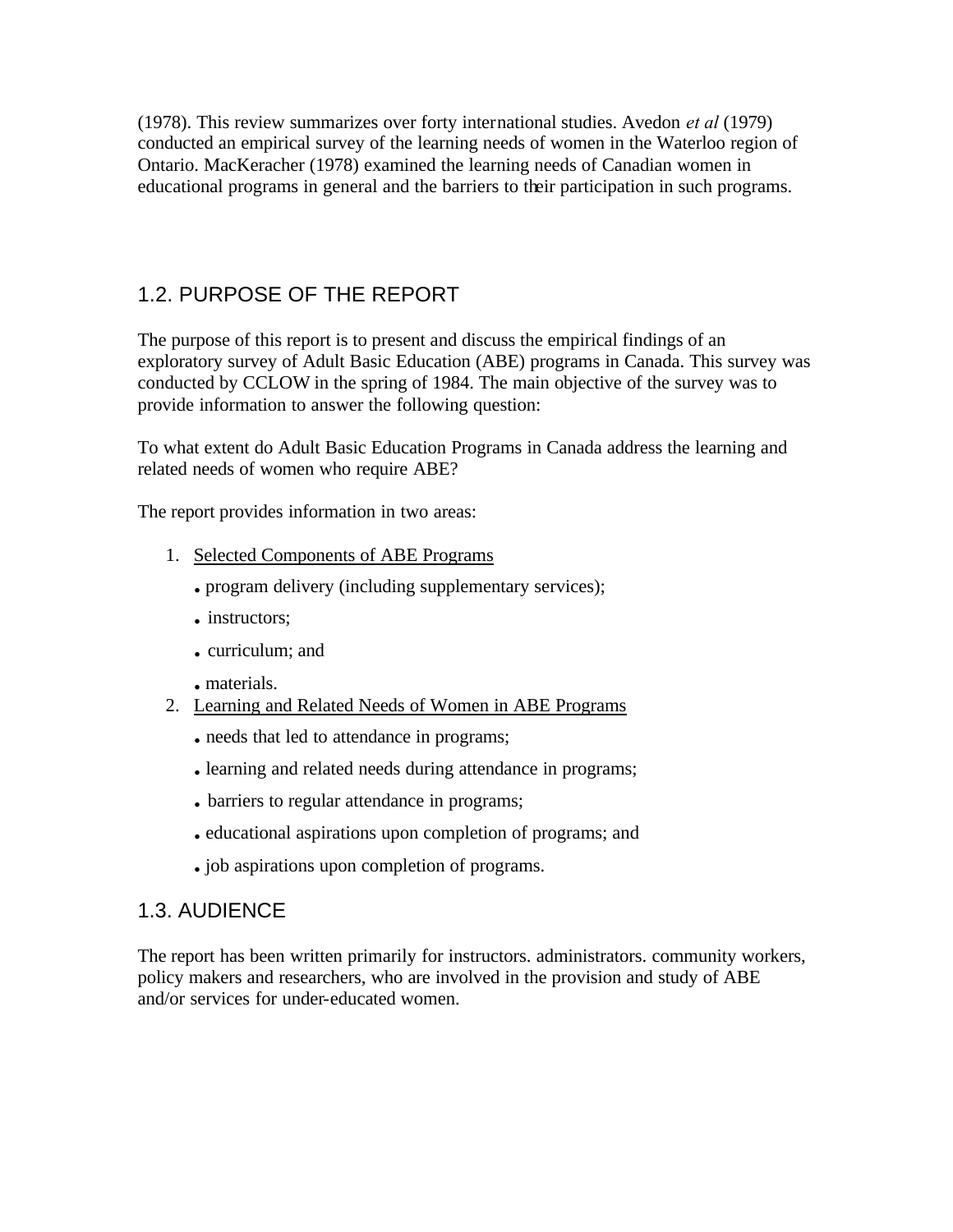# <span id="page-19-0"></span>1.4. CLARIFICATION OF TERMS USED FREQUENTLY IN REPORT

### **1.4.1. Under-educated or Functionally Illiterate Adults**

In this report the terms "under-educated" and "functionally illiterate" are used interchangeably. The term "under-educated adult" is taken from Professor John Cairns' Introduction to Thomas (1983) in which he discusses functional illiteracy in Canada. Cairns uses the term primarily to refer to functionally illiterate adults. In his view, undereducated or functionally illiterate persons are not only those who cannot read or write; but also, those , who lack the ability to effectively utilize the communication system of a given society at a particular time, and to participate fully in the rights, responsibilities and privileges of citizenship.  $\frac{1}{1}$ 

For this reason, debates about literacy and illiteracy which concentrate on levels of reading and writing are misleading; the real issue is whether people possess the education and skills necessary to participate fully and productively in the life of their society. This is what functionality is about.<sup>2</sup>

Cairns points out that while grade 8 is normally considered as the level necessary for functional literacy in western societies, "in Canada the attainment of grade 10 has become a pre-requisite for most skilled jobs".<sup>3</sup>

It should be noted, however, that the choice of "less than grade 9 educational achievement" as an indicator of functional illiteracy is problematic and is more a choice of convenience than of fact. For example, there are many persons who have officially achieved less than grade 9 education but who have unofficially and informally improved their literacy skills to a grade 9 level or higher. On the other hand, there are those persons who have "officially" attained a grade 9 level of education but who, for all practical purposes, are truly functionally illiterate. These persons are not represented in the census data related to educational attainment.

In this report, the term "under-educated" will refer to those persons with less than grade 9 education, mainly because census data are more available on this population than on the adult population with less than grade 10 education.

## 1.4.2. Adult Basic Education

The definition of ABE employed in the report is taken from Thomas (1983):

Adult Basic Education (ABE) is the generic name used to denote the provision of activities and programs for adults who have not completed elementary or high school education. Necessarily, therefore, it includes basic literacy and functional literacy skills.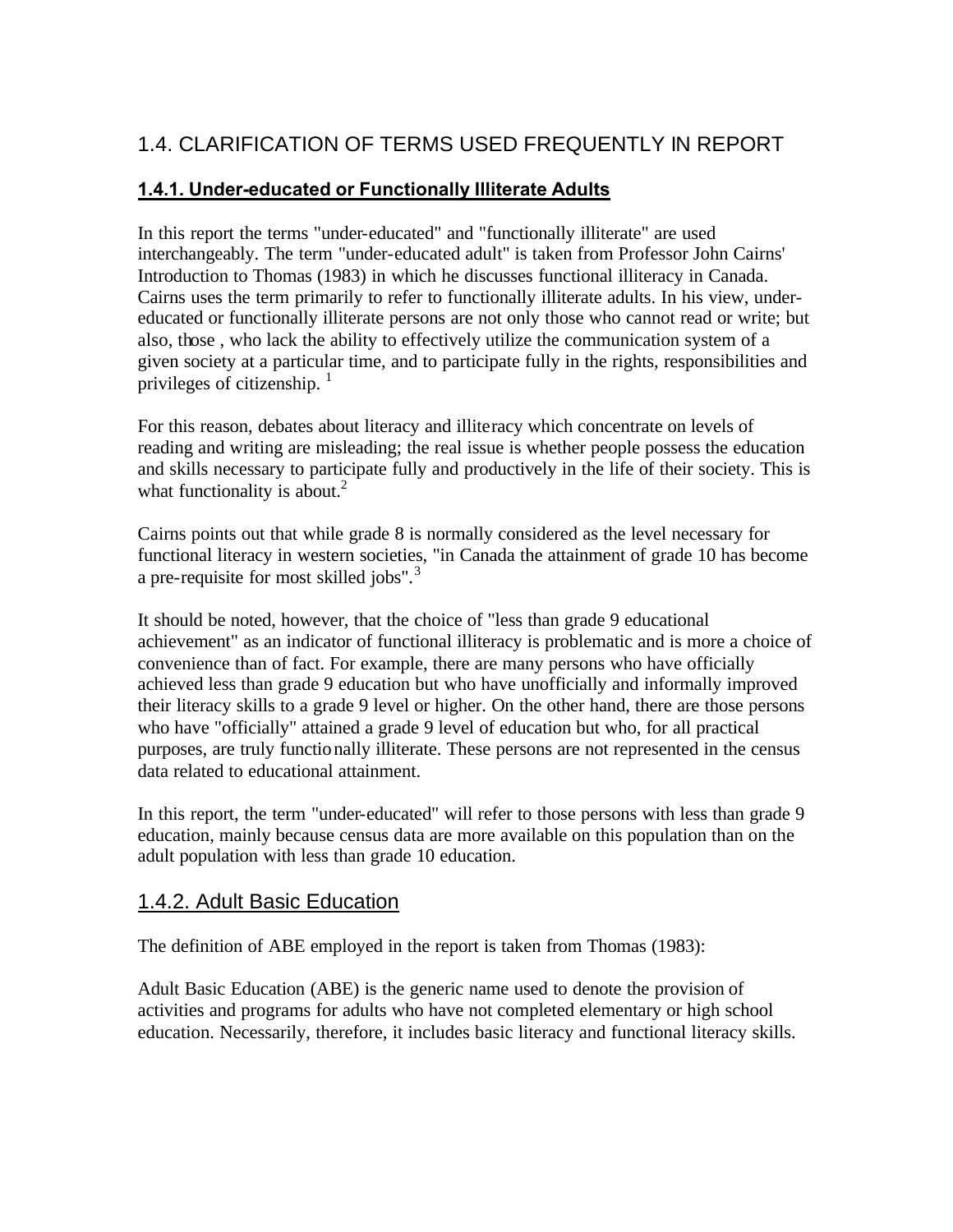<span id="page-20-0"></span>By this definition, ABE programs include such learning opportunities as are provided in adult day schools, basic literacy, academic upgrading, right-to-read and life skills programs, and also manpower training programs which are preparatory to occupational skills training such as Basic Training for Skills Development (BTSD) and Basic Job Readiness Training (BJRT).

 $\frac{2}{1}$ lbid. p.4.

 $\frac{3}{3}$ Ibid. p.2.

<sup>4</sup>Audrey Thomas. Adult Illiteracy in Canada: A Challenge. Ottawa, Canadian Commission for UNESCO. 1983, p.20.

<sup>5</sup> Taken from notes prepared by Brian Murphy for the 1984 Think Tank Meeting of the Canadian Movement for Literacy, Vancouver. B.C.

## 1.4.3. The Systemic Perspective of Functional Illiteracy

This report views functional illiteracy as a systemic problem rather than as an individual problem. At a 1984 "think camp" on illiteracy, sponsored by the Movement for Canadian Literacy, Brian Murphy made the following points about illiteracy:

Illiteracy is not primarily an educational problem, but rather a political problem, and a socioeconomic problem, requiring not educational but political and socio-economic interventions;

Illiteracy is not primarily a technical problem, but a socio-cultural problem, requiring not technical interventions but socio-cultural interventions;

Illiteracy is not primarily an individual problem, but a social problem, requiring social and societal interventions;

Illiteracy is not a personal deficiency but a socio-economic deprivation, and rather than being a cause of poverty, illiteracy is one element in a syndrome of poverty which has structural causes and both an economic and socio-cultural (ideological) rationale.<sup>5</sup>

Murphy's view is a systemic one in which functional illiteracy is regarded as an output of the social system. From this perspective of social problems, the approach to solutions cannot be individualistic, that is, aimed at "helping" the individual person, but rather systemic, that is, aimed at changing the social system.

<sup>&</sup>lt;sup>1</sup>Professor John C. Cairns in the "Introduction" to Audrey Thomas Adult Illiteracy in Canada: A Challenge. Ottawa. Canadian Commission for UNESCO, 1983. p. 3.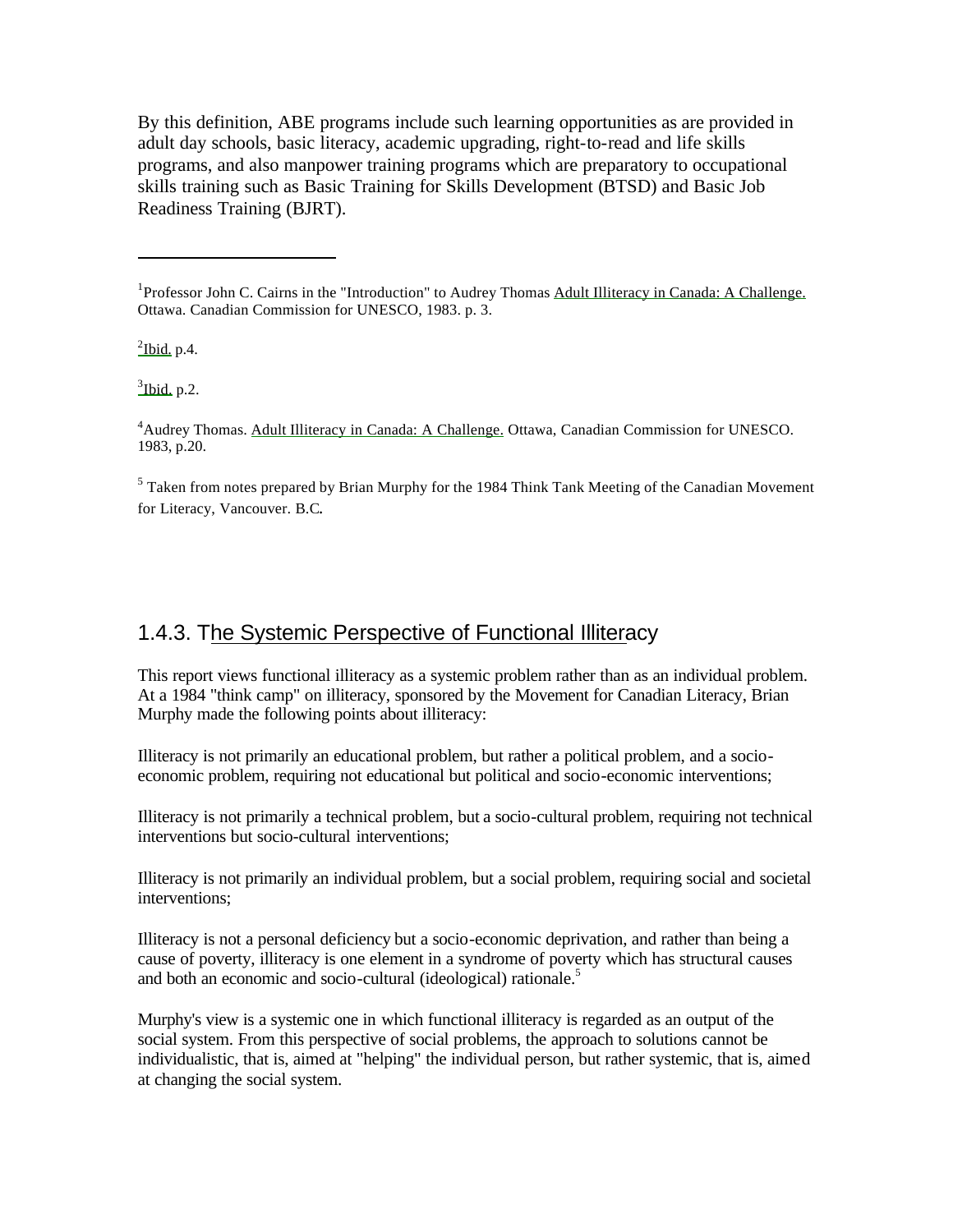<span id="page-21-0"></span>When the systemic view of functional illiteracy is adopted, definition of the problem and search for solutions necessarily require an examination of the interactions among economic, political, cultural and other systems at both national and international levels. This is so because, in the world today, each country is but one system linked economically and politically to other systems. To understand poverty in one country, one needs to be aware of that country's external economic and political affiliations.

It is difficult to adequately define the problem of functional illiteracy within the confines of this report. When one attempts to define this problem as it pertains to women, the task becomes even more difficult, Sexual discrimination against women in a patriarchal world must also be addressed because sexism, like illiteracy, is a problem of the economic, political, ideological and other social systems of the world at large, a fact well documented by feminist scholars (Cook, 1976; Davis, 1971; Gornick & Moran, 1971; de Beavoir, 1952).

## **1.5. ORGANIZATION OF REPORT**

Chapter 2 begins with a brief discussion of the complex nature of functional illiteracy among women as a social problem. It provides the reader with information about the extent of functional illiteracy within the female adult population and the school attendance of under-educated women in Canada. This information is discussed in relation to the income and skills-training needs of women and the need for skilled workers in Canadian industries. A strong case is made in this chapter for the inclusion of science and mathematics education in ABE programs for women and for increased provision of support services for women in such programs.

Chapter 3 is intended primarily for the reader interested in the research design and methodology underlying the ABE survey. Chapter 4 describes the learning and related needs of women who attend ABE programs. This description comes from two sources: the providers of ABE programs, and the women students in ABE programs. The findings, derived from the same sources, about the ABE programs included in the survey are described in Chapters 5 and 6. Chapter 5 focuses on information about program delivery and supplementary services provided by the programs. Chapter 6 provides information derived from the survey about three additional components of ABE programs -- instructors, curriculum, and materials.

Chapter 7 outlines the conclusions and recommendations of the report and offers suggestions for further research in the field of ABE.

## Chapter 2 DEFINING THE PROBLEM

#### **2.1. INTRODUCTION**

Functional illiteracy among women in Canada is a complex problem requiring complex analyses and comprehensive solutions. It is a problem of the social system and has deep-rooted economic, political and ideological causes at the national and international levels. Women who are functionally illiterate are victims of economic oppression and (centuries old) sexual discrimination.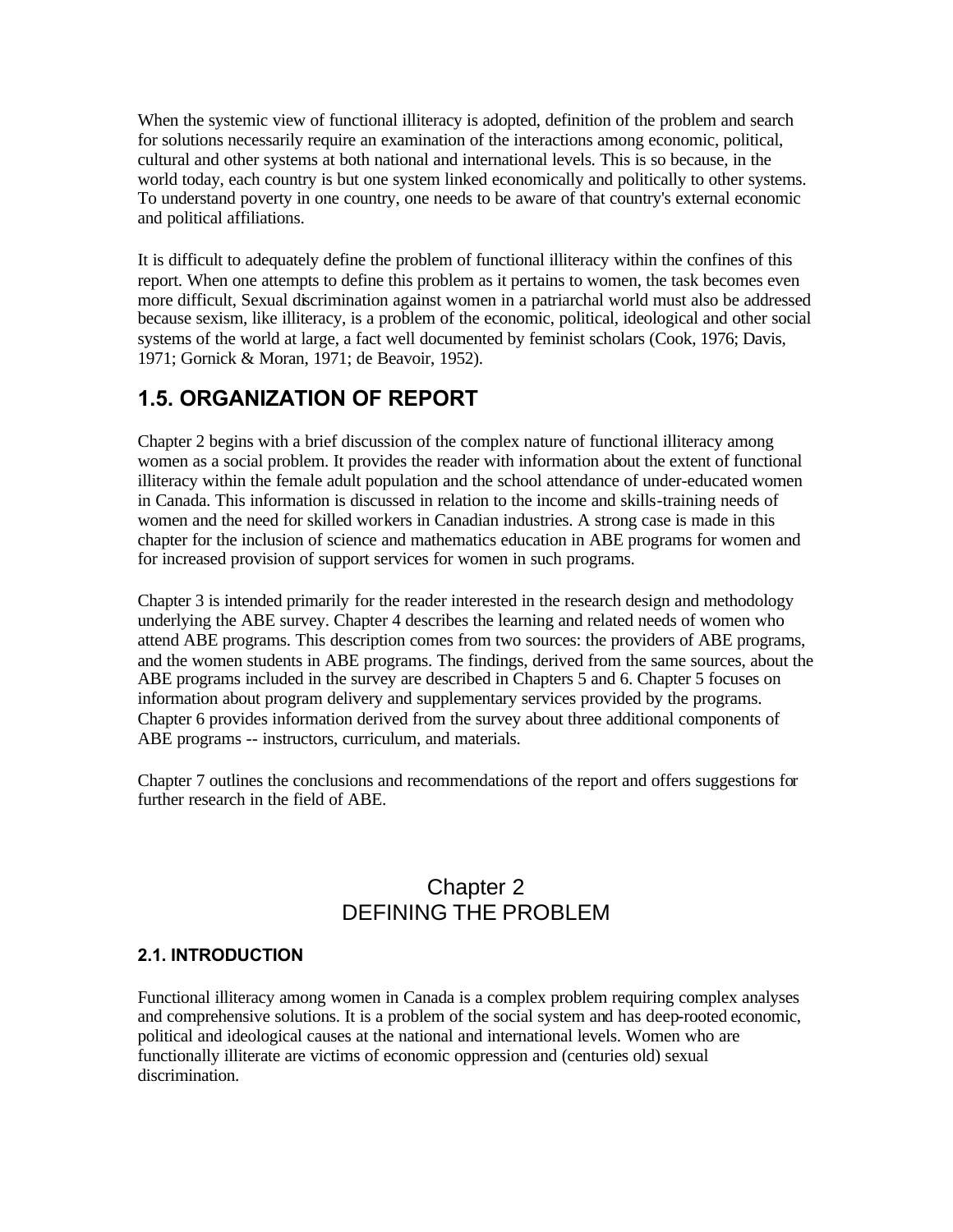<span id="page-22-0"></span>Efforts must be made to decrease the extent of functional illiteracy within the female population, and to increase the participation of functionally illiterate women in formal educational and job training programs. Such efforts will be ineffective if the support services necessary for women's participation in such programs are not adequate. Childcare services, transportation subsidies and counselling services are all essential for increased participation of women in educational and job training programs.

### **2.2. THE COMPLEXITY OF FUNCTIONAL ILLITERACY WITHIN THE FEMALE POPULATION**

The human world is a world of symbols, symbols created by others to construct and preserve their experiences. To participate actively in this world of symbols, each human being must be able to encode and decode her experiences and those of others, using the symbols shared by other humans.

With very few exceptions in the world today, human societies use printed symbols. In economically advanced societies, particularly in the western hemisphere, complex electronic systems of communication, based on the logic of the printed word, have been and are being developed. The person who cannot effectively use the printed word and these complex communications systems is a person who is blocked from participating fully in society. The human rights argument calls for the eradication of functional illiteracy and regards literacy as a fundamental right of all human beings. From this stance comes the imperative that society must provide ample opportunities throughout life for all human beings to benefit from the basic education that would enable them to use the printed word and communication systems of their society in order to effectively participate in that society, and through this, to develop their human potential.

Functional illiteracy, however, is only one of the many barriers to full participation of individuals in society. Sexual discrimination against women is another. For centuries, women in male dominated societies have been forced to limit their participation in society to the private sphere, the sphere of the family. Traditionally they have been economically dependent upon, and subservient to, men. Recently, in this century, when social and economic circumstances forced men to allow women to participate in the public sphere, this participation has been limited for the most part to low-paying job ghettos and token positions in public institutions (Armstrong, 1984).

The functionally illiterate woman, therefore, is doubly disenfranchised as a member of society. As a woman, she is systematically barred from participating in society on an equal basis with men. As a functionally illiterate person, she cannot make effective use of societal communication systems and is further barred from public participation in society. For example, a functionally illiterate woman would have difficulty participating in community decision-making, utilizing public information about health care, and being a critical consumer.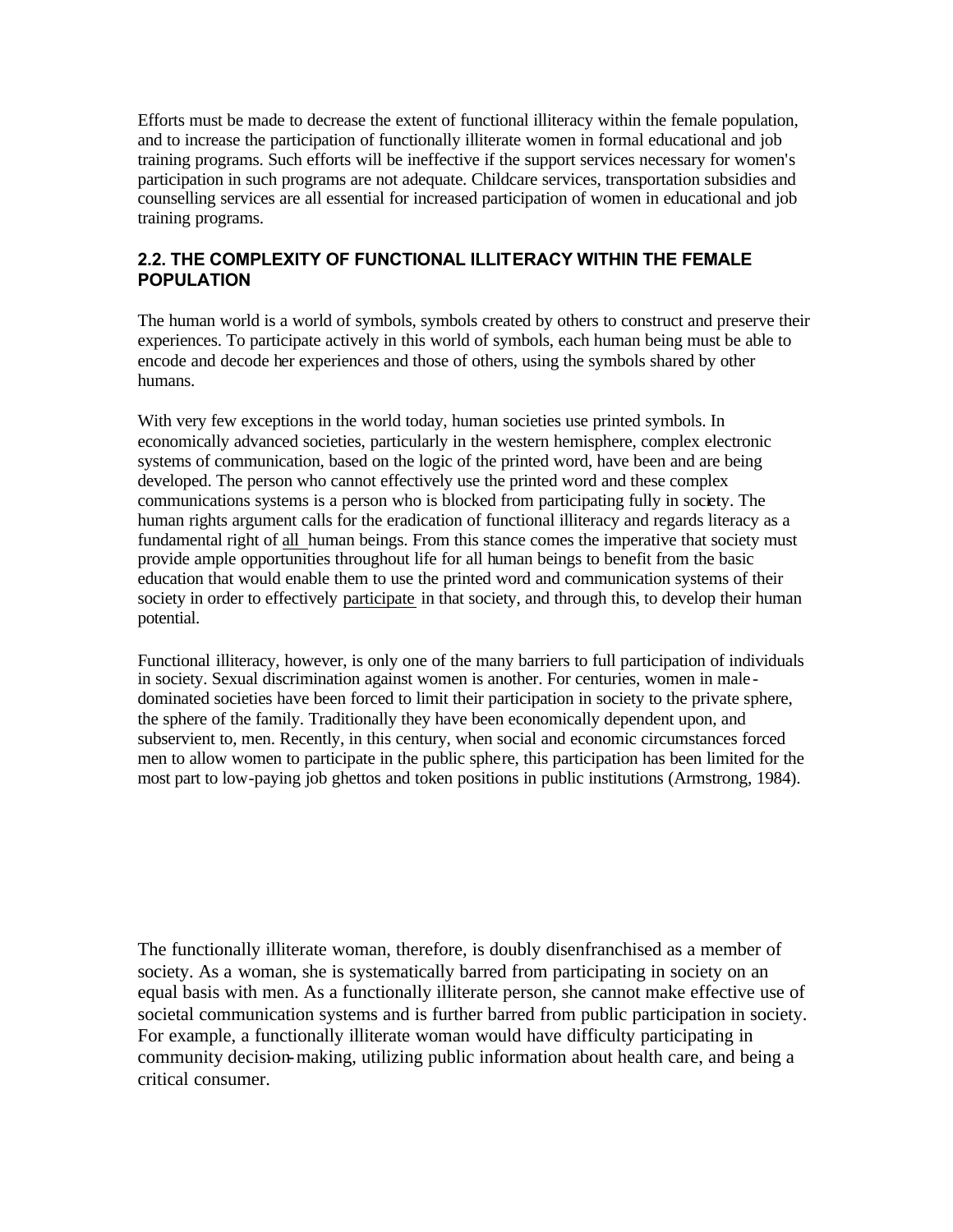<span id="page-23-0"></span>Because of the complexity of the issues involved, those who strive to eliminate functional illiteracy from among the female population must do battle against both the causes of functional illiteracy and of women's oppression in society. Progressive workers in the field of literacy education, in addition to teaching literacy skills to the disenfranchised, must also confront, ameliorate, and try to change prevailing structures, conditions, ideologies and practices that produce poverty and functional illiteracy. They must address the issues of economic exploitation of workers and of sexism, racism and ethnocentrism, to name but a few of the oppressive elements of the social system that contribute to the maintenance of functional illiteracy.

The balance of this chapter will focus on the extent of functional illiteracy among women in Canada and the participation of under-educated women in formal education programs. The information will be discussed in relation to the labour market context of working women in Canada. The reader should bear in mind that, while the various data are discussed separately, the combined effect supports the perspective that functional illiteracy is a problem created and maintained by interactions among the social, political, economic, cultural and educational systems.

## 2.3. EXTENT OF FUNCTIONAL ILLITERACY WITHIN THE FEMALE ADULT POPULATION

## **2.3.1. The Total Adult Population**

In Canada, 3,73l,305 adults of age l5 and older have completed less than nine years of schooling within a formal educational system. This figure comprises 20.l percent of the total adult population in Canada [\(see Table 2-1;](#page-35-0) all tables begin on page 18).

## **2.3.2. The Total Adult Population That Does Not Attend School**

The number of adults in Canada not attending school is 15,36l,855. Of these, 3,64l,315 have less than nine years of formal education. This number is 23.7 percent of the out-ofschool adult population and is an indicator of the extent of functional illiteracy within Canada [\(see Table 2-2\)](#page-36-0).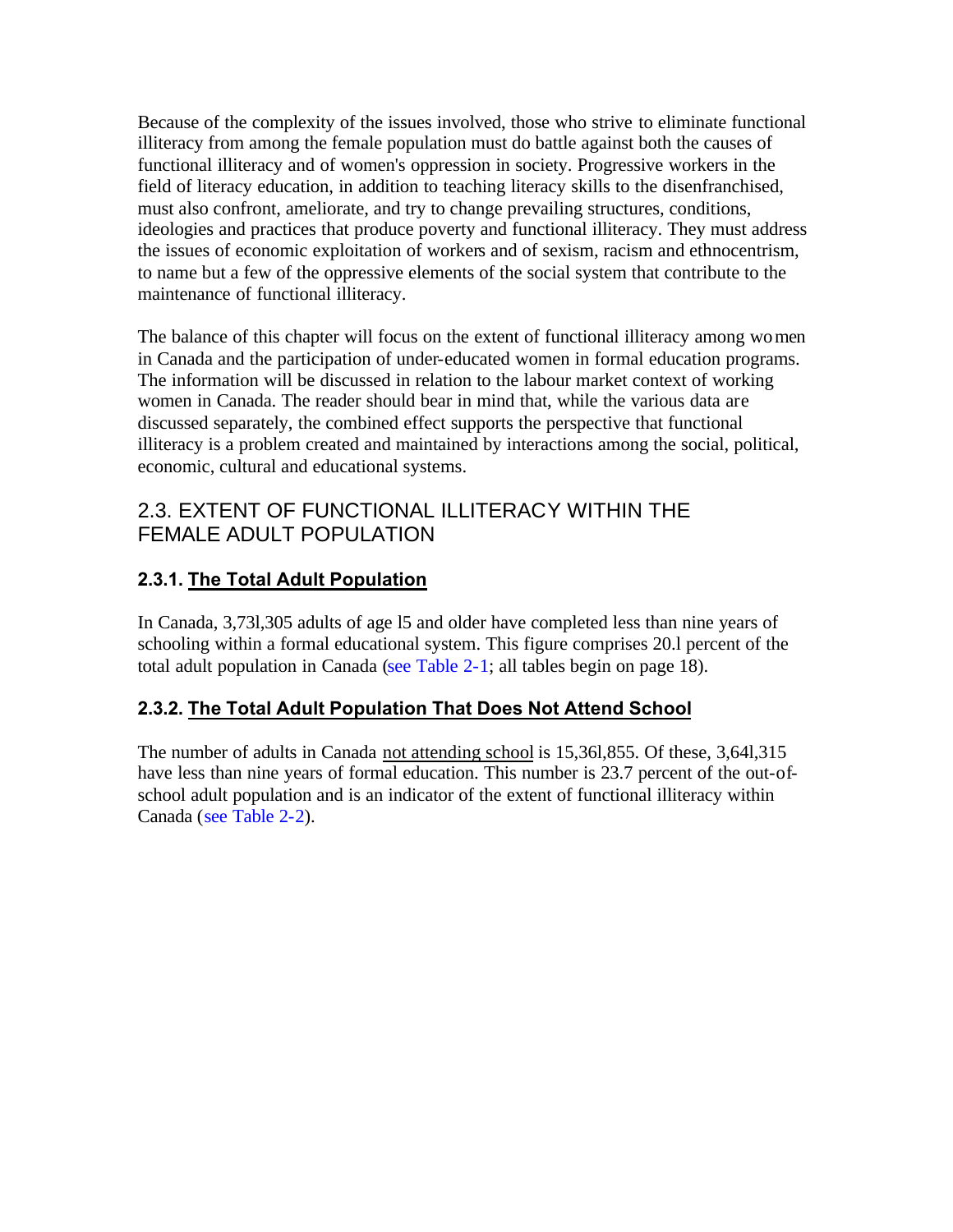### <span id="page-24-0"></span>**2.3.3. Distribution by Sex**

Table 2-2 shows that there is no statistically significant difference between the rates of functional illiteracy among women (24.1 percent) and men (23.3 percent). A discussion of differential experiences of functionally illiterate women and men is included in section 2.5 on the labour market context.

## **2.3.4. Distribution by Age**

The majority of under-educated adults is over 34 years (86.3 percent). The comparable figures for females and males are 87.1 percent and 86.3 percent respectively. The group of adults with the lowest rate of functional illiteracy is the 15-19 years group (2.4 percent). A slightly higher proportion of men (2.9 percent) than women (1.9 percent) in this category is functionally illiterate [\(see Table 2-2\)](#page-36-0).

## **2.3.5. Distribution by Region**

The distribution of under-educated persons across Canada is uneven. For example, while the national rate of functional illiteracy is 23.7 percent, in Newfoundland it is 34.4 percent and in Alberta, 14.9 percent. At present, the rate of functional illiteracy tends to be slightly higher in the eastern provinces than in the western provinces [\(see Table 2-3\)](#page-37-0).

The highest rate of functional illiteracy within the female adult population is found in the Northwest Territories (40.0 percent); followed by Quebec and Newfoundland with 33.3 and 32.6 percent respectively. The lowest rates of functional illiteracy within the female adult population are found in the Yukon Territory (10.9 percent) and Alberta (14.6 percent).

### **2.3.6. Urban/Rural Distribution**

The distribution of under-educated adults in rural and urban areas of Canada is also uneven. In urban Canada, 20.2 percent of the adult population is functionally illiterate; in rural Canada, 28.9 percent. With respect to sex, the rate of functional illiteracy among rural women is lower (27.0 percent) than that among rural men (30.8 percent). The reverse is true, however, in the urban areas where 21.4 percent of women are functionally illiterate compared to 18.9 percent of men [\(see Table 2-4\)](#page-38-0).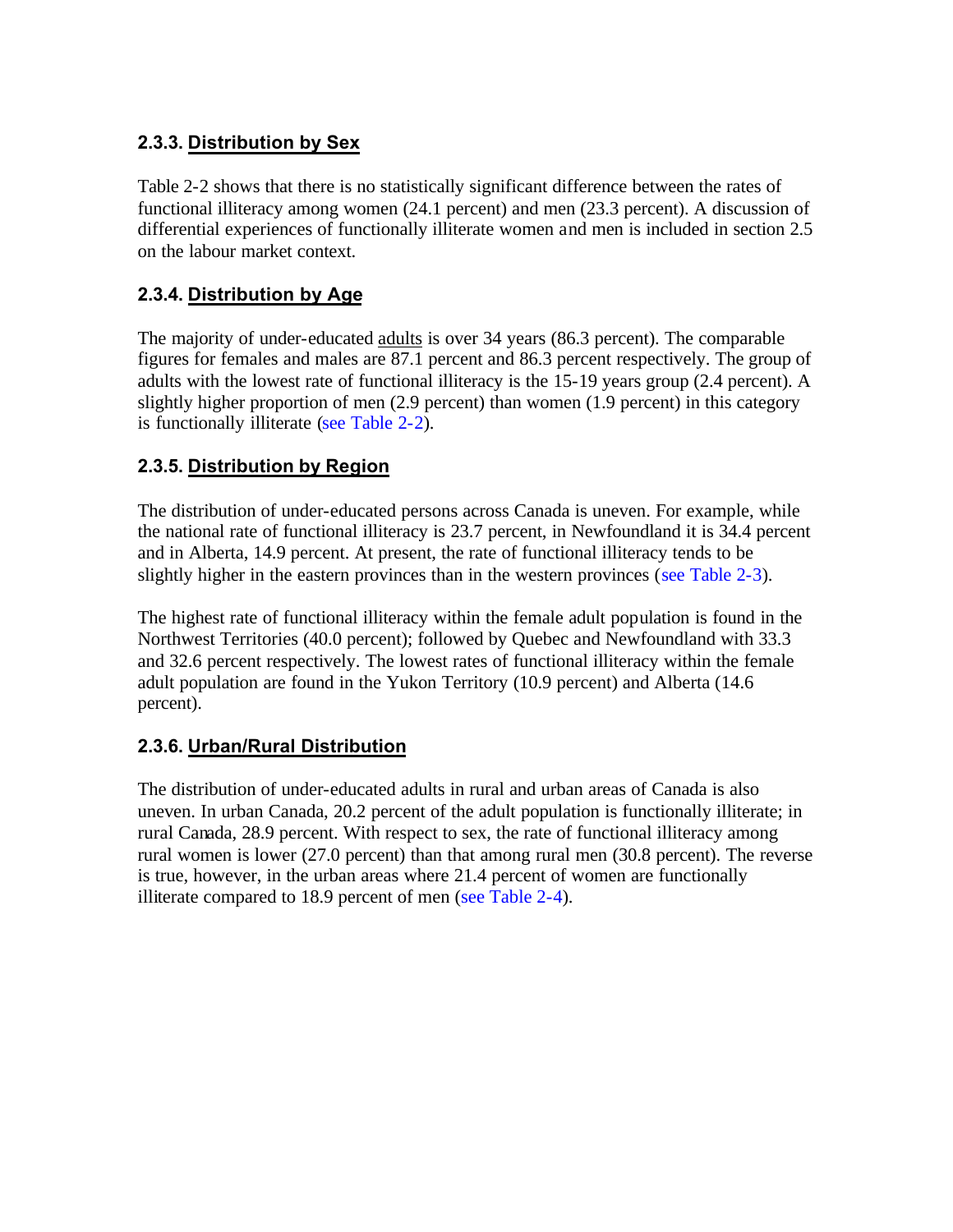### <span id="page-25-0"></span>**2.4. SCHOOL ATTENDANCE OF THE FEMALE UNDER-EDUCATE POPULATION**

### **2.4.1. The Total Under-educated Adult Population**

Only 2.4 percent (or 66,545 persons) of the adult under-educated population attend formal educational programs: 1.8 percent in full-time programs and 0.63 percent in part-time programs. These figures are very low in comparison to those for the total adult population in which 17.4 percent attend formal education programs: 11.6 percent full-time and 5.8 percent part-tim[e \(see Table 2-5\).](#page-39-0) However, in both groups, two-thirds of school attenders are in full-time programs.

## **2.4.2. Differences by Sex**

A higher proportion of under-educated men (2.2 percent) than under-educated women (1.4 percent) attend full-time education programs. Comparable figures within the total adult population are 12.4 percent for men and 11.0 percent for women [\(see Table 2-5\)](#page-39-0).

Less than 0.6 percent of under-educated men and women participate in part-time programs compared to 5.6 percent of the men and 5.9 percent of the women in the total adult population (see Table 2-5).

## **2.4.3. Differences by Age**

Within the under-educated adult population, the majority of those who attend full-time programs are in the 15-19 year age group (83.3 percent), although this group represents only 6.3 percent of all functionally illiterate adults. The largest proportion of the functionally illiterate adult population is 35 years and over in age (86.0 percent); yet they represent only 10.9 percent of those attending full-time education programs. The situation is reversed, however. with respect to attendance in part-time programs. Of those who participate in such programs. 59.9 percent are adults 35 years and over, while only 10.9 percent are in the 15-19 year age group ([see Table 2-5\).](#page-39-0)

Among those who are 15-19 years and who are both under-educated and attending school full-time, 60.9 percent are men and 39.1 percent are women.; among those who attend part- time, 59.1 percent are men and 40.1 percent are women Among those who are 35 years and over and who are both under-educated and attending school full-time, 42.9 percent are men and 57.1 percent are women; among those who attend part-time, 21.7 percent are men and 32.8 percent are women [\(see Table 2-5\)](#page-39-0).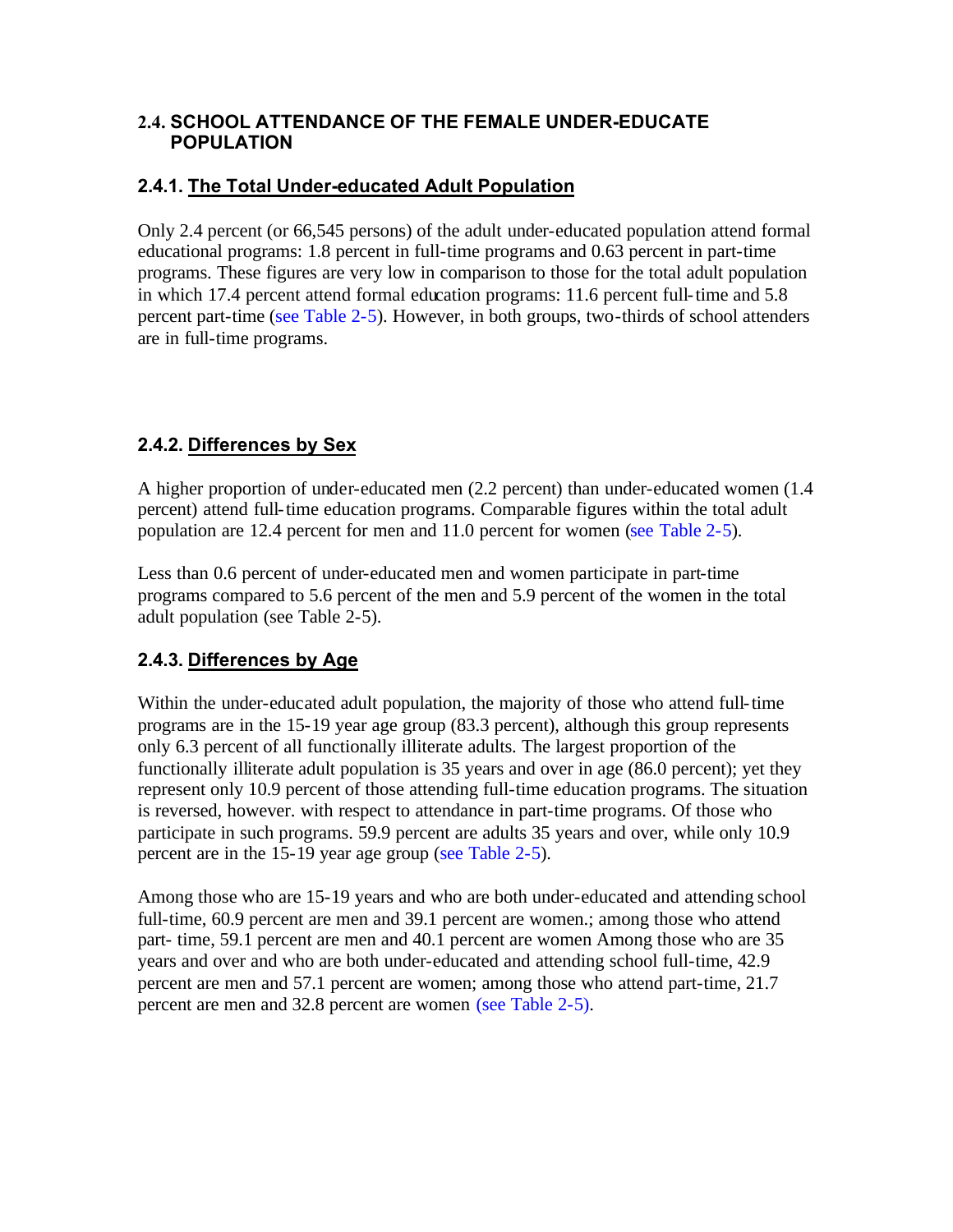### <span id="page-26-0"></span>**2.4.4. Differences by Region**

The lowest rate of full-time school attendance within the under-educated population is found in Quebec (1.4 percent). However, with respect to part-time attendance, Quebec has the highest rate (1.4 percent). The Northwest Territories, which have the highest functional illiteracy rate in Canada, also have the highest rate (5.6 percent) of full-time school attendance within their under-educated population ( [see Table 2-6\)](#page-40-0).

### **2.4.5. Urban/Rural Differences**

Within both rural and urban populations, a slightly greater proportion of adult men attend full-time education programs than do adult women. In the rural areas, 2.2 percent of men with less than grade 9 education attend full-time programs, compared to 1.8 percent of rural women with the same level of education. In urban areas, the comparable figures are 2.1 percent for men and 1.3 percent for women [\(see Table 2-7\)](#page-42-0).

Urban women, who have a higher rate of functional illiteracy than urban men, are less likely to attend school than their rural counterparts. Not coincidentally, perhaps, rural women have a lower functional illiteracy rate than rural men [\(see Table 2-4\)](#page-38-0).

## **2.5. LABOUR MARKET CONTEXTS OF UNDER-EDUCATED WOMEN**

The fact that only 2.4 percent of the 3,731,305 functionally illiterate adults in Canada attend education programs is problematic. It is through such programs that they could upgrade their level of education. This problem is emphasized among functionally illiterate women, of whom only 2.0 percent attend education programs, compared to 2.8 percent of functionally illiterate men.

The low school attendance of functionally illiterate women is a problem for a variety of reasons. This problem can be defined from political, economic, psychological and moral perspectives, among others. In this chapter, an economic perspective is utilized.

### **2.5.1. Labour Force Participation and Income of Under-educated Women**

Over half a million women with less than grade 9 education are in the labour force. These women represent 26.9 percent of the female adult under-educated population, and 10.4 percent of the total female labour force. Over one million men with less than grade 9 education are in the labour force. This number represents 63.3 percent of the male undereducated population and 15.2 percent of the total male labour force [\(see Table 2.8\)](#page-45-0).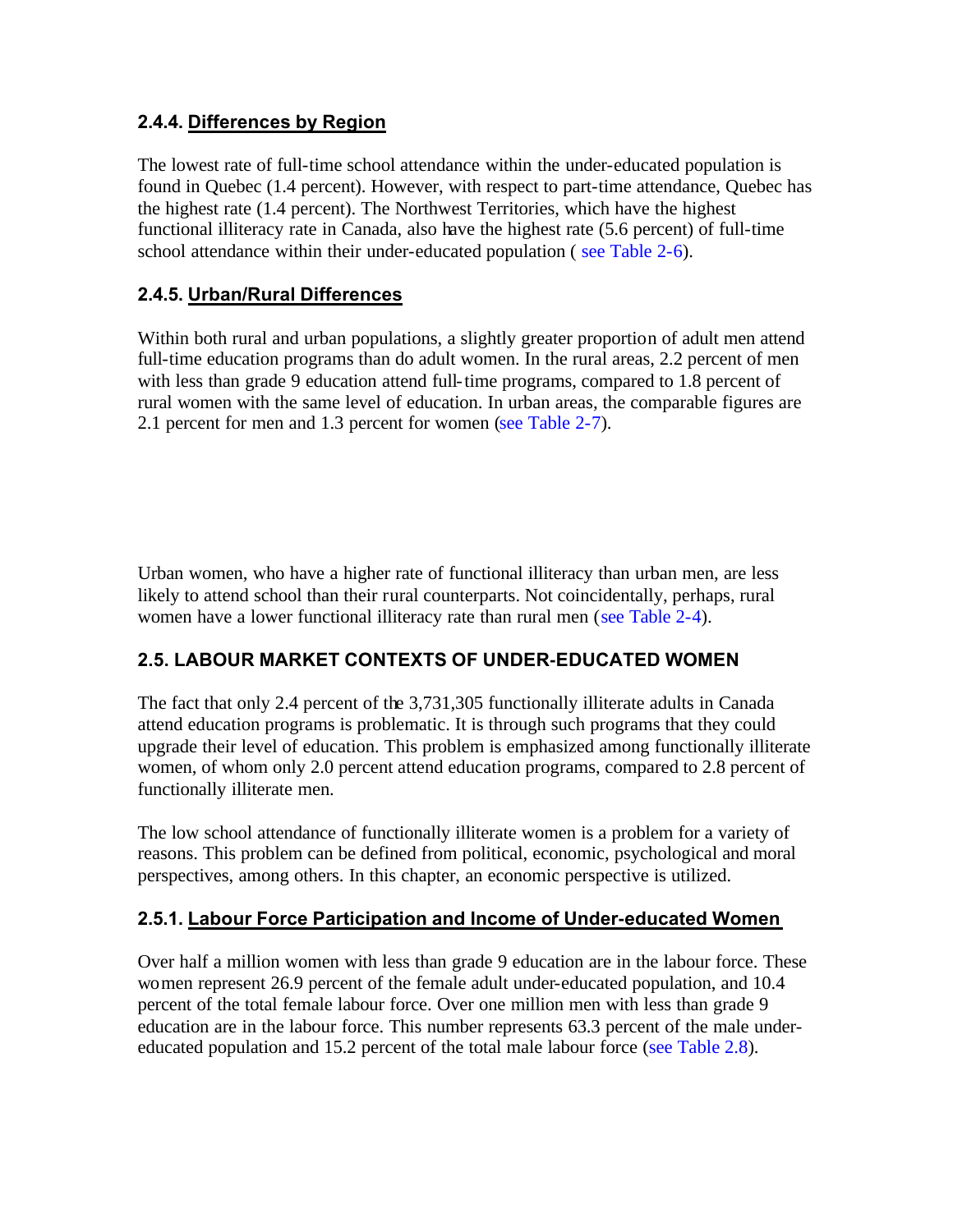Under-educated persons are faced with a labour market in which the jobs requiring low levels of educational attainment also pay very low wages. The average employment income of women with less than grade 9 education is \$7,022. This is only 49.5 percent of the average employment income of males with the same level of education [\(see Table](#page-45-0)  2.9). The average employment income of all women who worked in 1980 was only \$8,863 or 52.9 percent of the average employment income of all men who worked in 1980 [\(see Table 2-9\)](#page-45-0). The difference between the income of under-educated women and men is dramatic. While under. educated women and men have attained similar levels of education, men earn twice as much as their female counterparts.

The narrowing of the male-female income gap for higher levels of educational attainment is minimal. Women with more than grade 9 education earned, on average, only 62.5 percent of the average earnings of men with less than grade 9 education [\(see Table 2-9\)](#page-45-0). Clearly, the debate about sex-linked income differences cannot be linked to lack of educational attainment but must be linked to sexual discrimination and lack of equal opportunity for women in the labour force.

Women who work outside the home experience more than low wages. They are faced with an essentially segregated labour market in which the demand for the type of work traditionally done by women in the labour force - clerical, sales and service-oriented work - is declining. This change is accompanying the application of micro-technology to the work place. Moreover, the employment growth rate in the service sector - the main locus of the female labour force -- is expected to decline in the late 1980's and throughout the 1990's. These phenomena have been well documented elsewhere (Dodge, 1981; Menzies, 1981).

Automotive technology is doing more than decreasing the demand for human labour in production and for traditionally female jobs. It is simultaneously "de-skilling" many jobs (i.e., simplifying jobs so that they require fewer skills on the part of the workers) and creating new types of jobs which require high levels of skills and knowledge, and concomitantly, higher levels of educational attainment. Workers in the de-skilled jobs are predominantly female and often experience a decline in their wages through reclassification, shorter work hours, and part-time work status. Current evidence suggests that under-educated women are most likely to be among those relegated to the de-skilled and low-paying jobs. The upgrading and retraining of women for entry into those occupations for which there will be a growing demand has become a critical concern. All of this is occurring at a time when "sixty percent of women work because they have to. They are either living alone, single parents, or married to someone who earns less than  $$1$ a year."7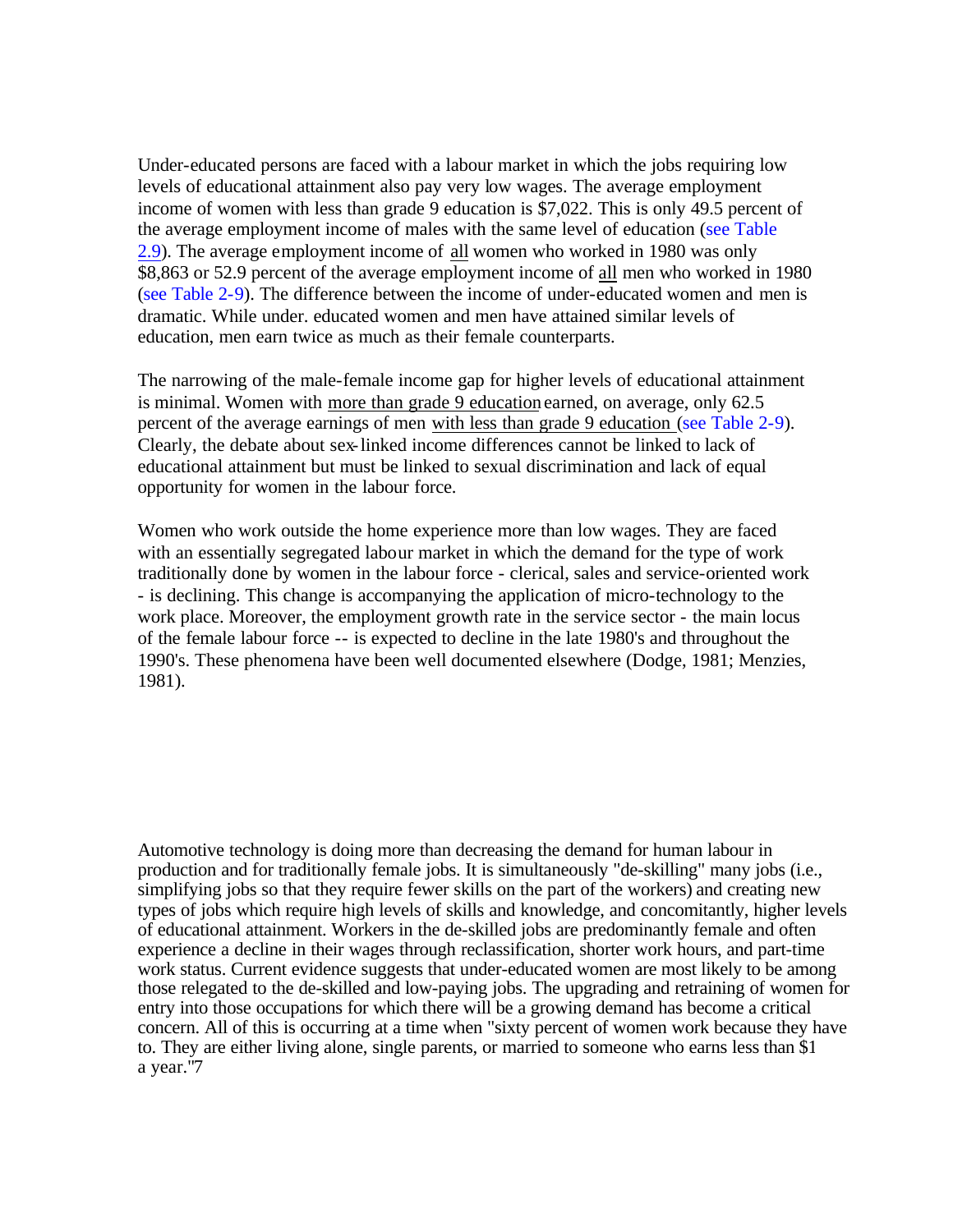Despite dramatically lower wages, the female labour force is increasing rapidly. The Dodge Report (1981) predicts that the overall growth in the labour force will slow down in the next decade due to a decline in skilled immigrants, the aging of Canada's skilled labour force and lower birth rates (see Table 2-10). Two-thirds of the people who will be added to the labour force will be women. Dodge also predicts that by 1990 over 75 percent of women between the age of 25 and 54 years will be in the labour force. Another source (Menzies, 1981) forecasts that the female labour force is likely to increase by at least 40 percent by 1990 -- an additional 1.8 million women. By the year 2000, the labour force participation rate of women is expected to approach that of men (Dodge, 1981; Economic Council of Canada, 1982).

The Economic Council of Canada (1982) has pointed out that while the proportion of women between 15 and 24 years in clerical occupations has declined continuously from 1975 onwards, the growth rate of this age group is also decreasing. The members of the 1950's and 1960's baby boom population have now entered or are entering the labour market and the number of women between 25 and 44 years of age is increasing within the labour force. Furthermore, "the occupational distribution of women aged 25-44 reveals a virtually constant proportion in clerical occupations."<sup>8</sup>

This has led the Economic Council of Canada to conclude that rapid increases in the labour force of women 25-44 years of age, in conjunction with declines among women 15-24 years of age, will lead to:

...an even greater concentration of women in clerical occupations over the projection period, reaching 80.5 percent in 1985. In other words, because of demographic factors, occupational segregation by sex is likely to get worse before it gets better.<sup>9</sup>

It is therefore imperative for women in the labour force to move away from traditional female, occupations and into those for which there is a growing demand. This imperative applies especially to women between 25 and 44 years. To make this shift, women must be retrained for entry into male-dominated occupations.

 $10$ Ibid., p.40

 $11$ Ibid.

 $12$ Ibid.

 $6$ Automotive technology. is defined as self-activating. technology such as electronic computers, robots, automated offices, etc.

 $<sup>7</sup>$  Joan Brown, Hicks. "Brief to the Communion of Inquiry into Part-time Work". paper prepared for the</sup> Nova Scotia Committee of CCLOW. Halifax. September 1982.

<sup>&</sup>lt;sup>8</sup> Heather Menzies. Women and the Chip. Montreal. The institute for Research on Public Policy. 1981. p.76.

<sup>&</sup>lt;sup>9</sup> Economic Council of Canada. In Short Supply: Jobs and Skills in the 1980's. Ottawa, Supply and Services Canada, 1982. P.35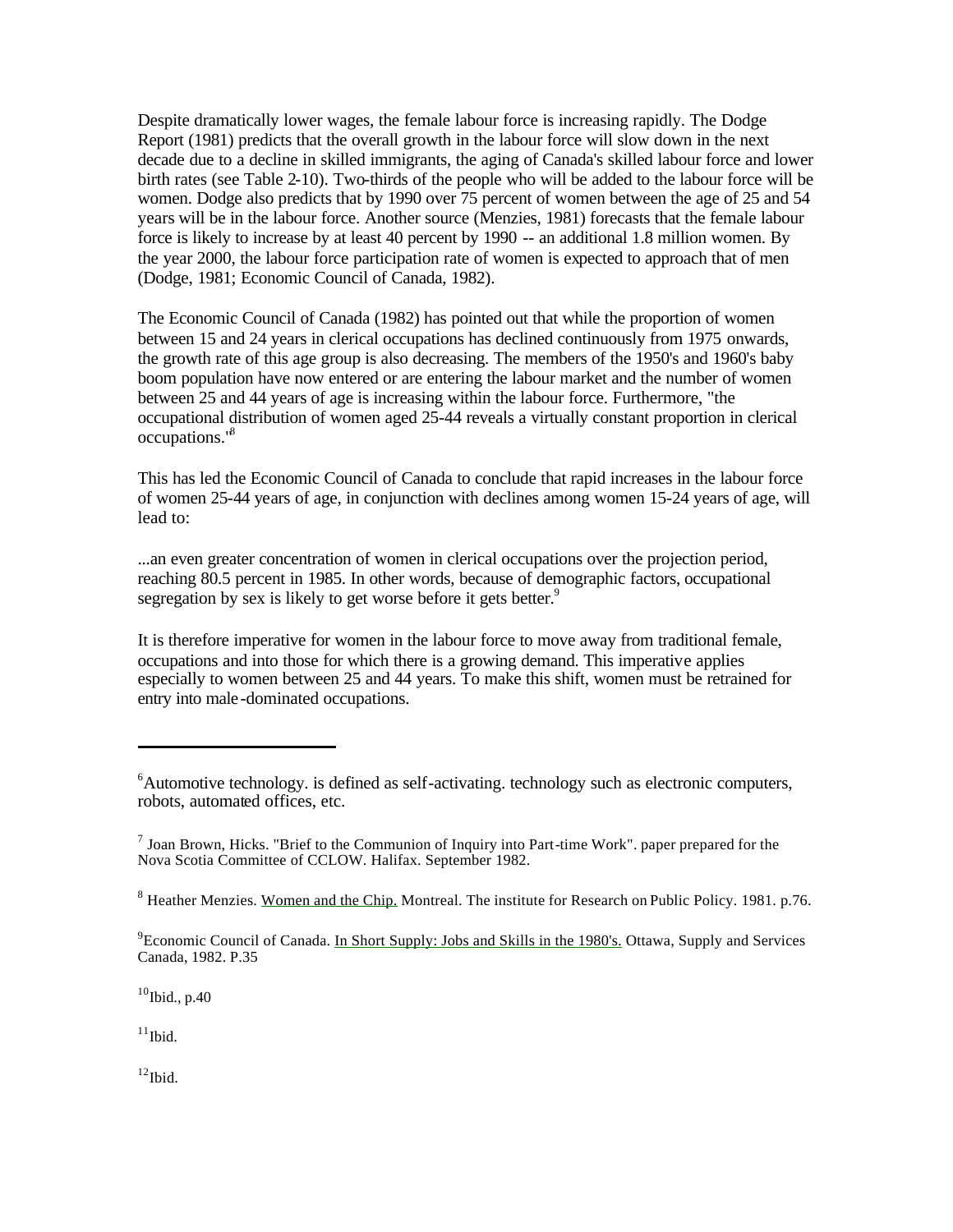### <span id="page-29-0"></span>**2.5.2. Skilled Labour Needs of Canadian Industries**

In the late 1970's, the Economic Council of Canada carried out a Human Resources Survey. One of the objectives of this survey was to outline the dimensions of skill shortages in Canada and to seek information from the companies surveyed about their efforts to provide the skills needed in both the present and future. An important finding of the survey was that when skill shortages were considered by industrial sector, shortages of skilled workers were most prevalent in mining and manufacturing. The Human Resources Survey found that, for five trades, shortages were cited more often than for any other occupation in the labour market. These five trades were: machinery mechanics, machinists, motor vehicle mechanics, welders, and tool and die makers. <sup>10</sup>

In 1979, the Machinery and Equipment Manufacturers Association of Canada reported that 86 percent of its member companies were experiencing difficulties in obtaining journeymen. "At the top of the list of trades in demand were machinists and fitters/millwrights. Seventy percent of the 'hard-to-fill' vacancies involved the electrical, millwright, heavy duty mechanic, welder, and diesel mechanic trades." <sup>11</sup>

When considered by occupation, the greatest shortage of skills was found to be in processing occupations and, to a lesser degree, in managerial and professional positions. Processing occupations are those which are involved with "machining, product fabricating, and repairing and a variety of other tasks associated with transforming raw materials into semi-finished and finished goods."<sup>12</sup> Within the processing occupations, the critical shortages are within the skilled manufacturing trades. Within the managerial and professional occupations, the skill shortages are most critical in the scientific and engineering fields [\(see Table 2- 11\)](#page-47-0).

Both the Dodge Report (1981) and the Allmond Task Force Report (1981), background reports for the federal government's National Training Program, re-iterated the findings of the Human Resources Survey. The Allmond Report added nursing, physiotherapy and occupational therapy to its list of occupations with critical skill shortages.

At least three observations can be made from the above articulation of skill shortages in the Canadian economy. First, the majority of the occupations which are perceived as having a shortage of skilled workers are technical and, therefore, traditionally maledominated occupations. Second, basic science skills, especially in mathematics and physics, are necessary for the acquisition of the specific skills in many of these technical occupations. Third, a (functional) prerequisite for the attainment of these basic science skills is the prior attainment of at least functional literacy skills.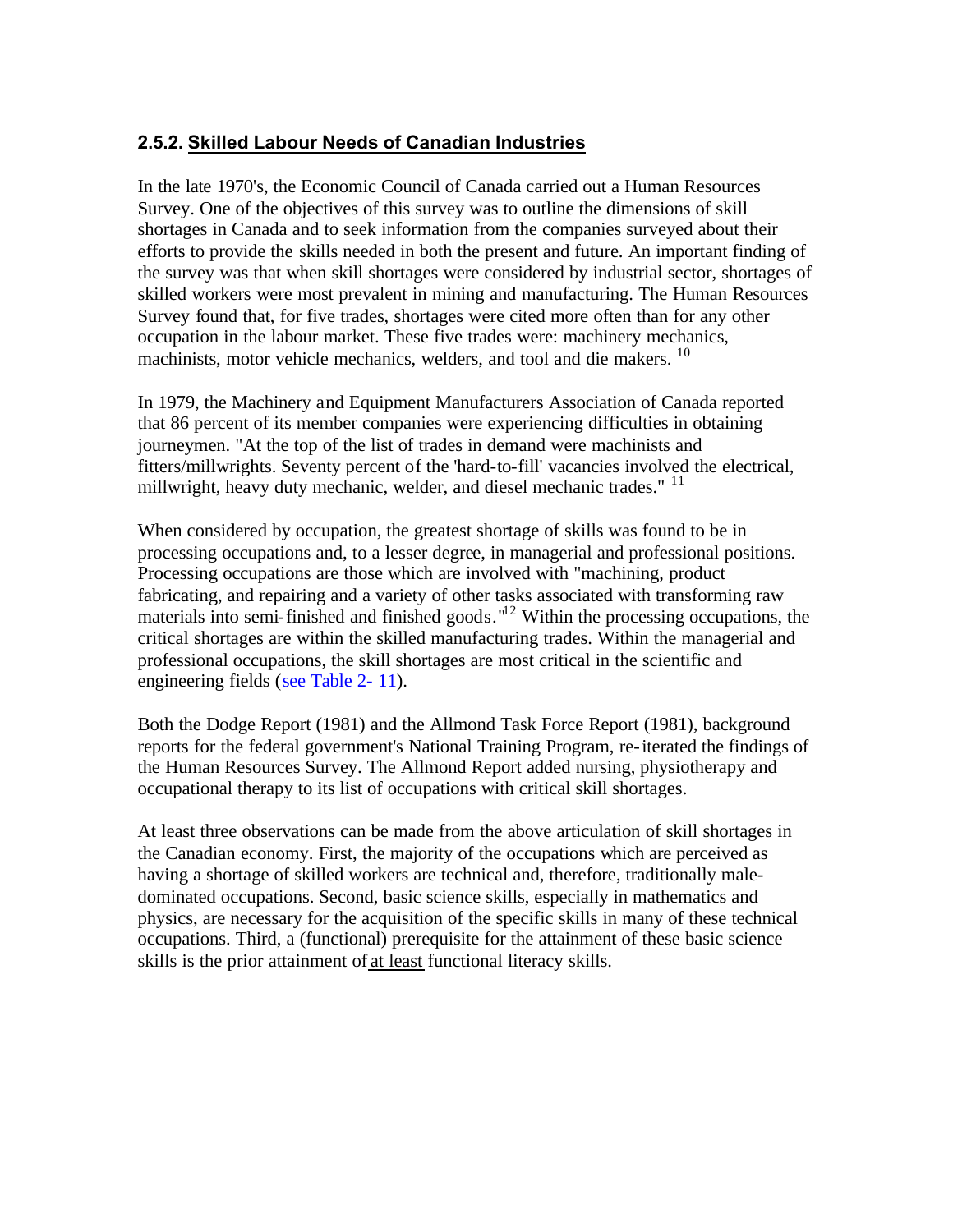<span id="page-30-0"></span>Under-educated women, therefore, are triply disadvantaged with respect to entry into those non-traditional occupations for which demand is growing. First, as functionally illiterate persons, they lack the basic skills to understand the technical and scientific aspects of the jobs. Second, as women, they have been conditioned by the educational system to avoid traditionally male occupations. Third, they have often been discouraged from obtaining the scientific and mathematics education which is necessary for their entry into training programs for these occupations.

If the economic position of under-educated women is to improve, they must have access to a greater variety of occupational opportunities. To accomplish this, they need opportunities to be retrained for entry into non-traditional occupations for which there is growing demand. Prior to occupational retraining, women need to become functionally literate and to learn basic mathematics and science. Then they can be trained for the acquisition of job-specific skills for non-traditional occupations.

Women need to be informed about non-traditional jobs and about where such jobs can be found. They also need opportunities to increase their confidence in their ability to do these jobs. They need financial and childcare support services until they can enter the labour force. To accomplish this, the providers of educational programs need to offer appropriate support services.

### **2.5.3. The Federal Response to the Skills Training Needs of Women and of Canadian Industries**

Any National Training Program offered by the federal government should address the skill training needs of under-educated women. However, the existing National Training Program has been designed to meet the skilled labour needs of Canadian industries at the lowest cost.

The major purpose of the federal government's National Training Program is, in the words of a ministerial press release of January 6, 1982, "to overcome skill shortages, accelerate economic growth and development, and facilitate industrial adjustment.<sup>"13</sup> In a background report on the National Training Program prepared for CCLOW, Heather Henderson (1982) shows that the National Training Program focuses primarily on meeting the skills needs of industry, and ignores, or rather neglects, the needs of the unemployed, women, and minority groups.

The approach of the new program seems to be very employer-oriented: it is designed to provide trained workers to meet the employment needs of industry - instead of addressing the employment/unemployment needs of the 1980's it addresses the problems of industrial employers and attempts to meet their skill requirements. <sup>14</sup>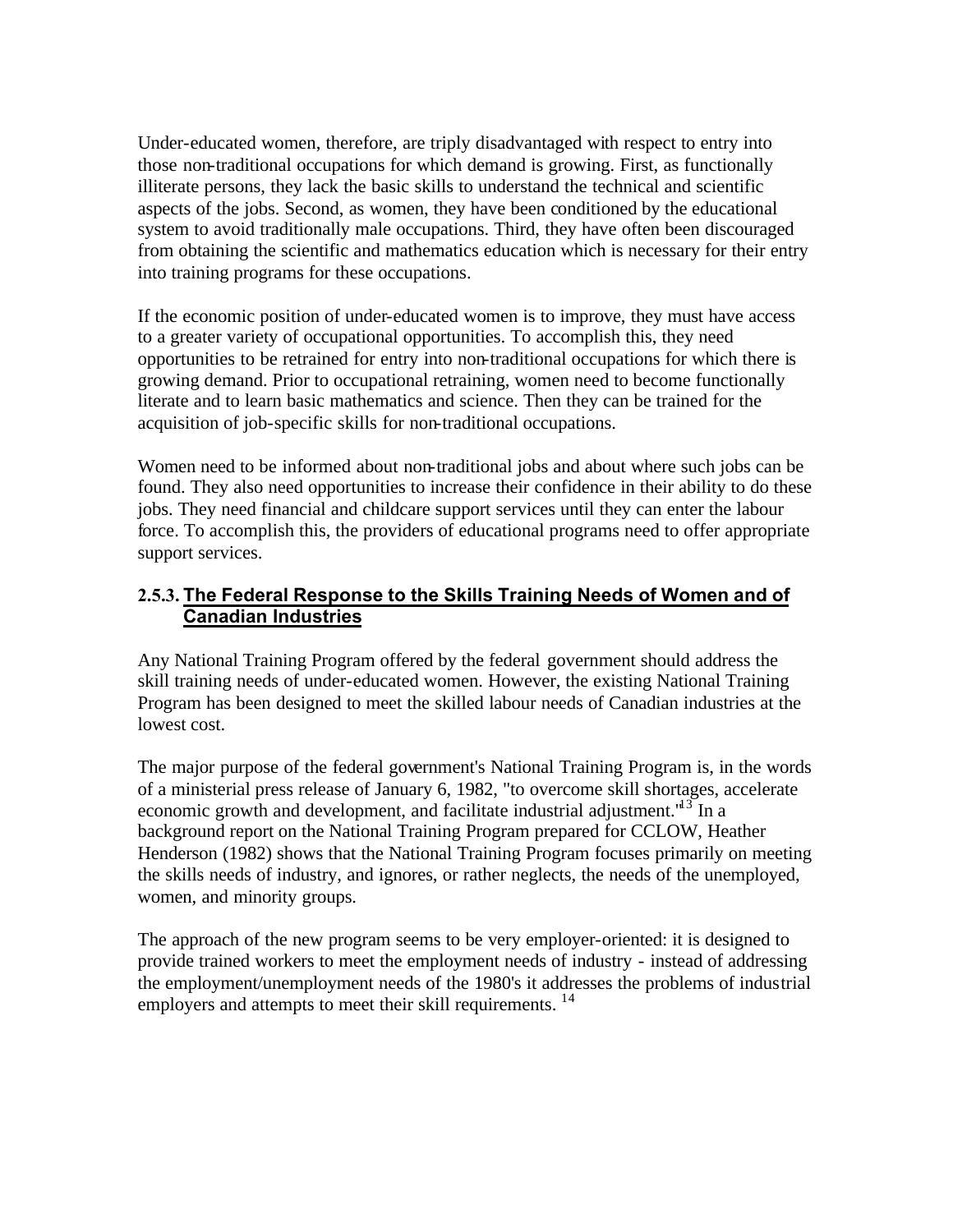The list of occupations in which the federal government foresees the greatest skill shortages are mainly technical occupations. Included in this list are technicians, electricians, machinists, tool and die makers, and workers in computer science. Clearly, the National Training Program is directed largely at skill shortages in those industrial occupations to which women have traditionally had least access. Notably missing from the government's list of occupations with critical skills shortage, are the (traditionally female) nursing and rehabilitation occupations, which are also in high demand.

 $14$ Ibid., p. 19.

<sup>15</sup> Heather Henderson. The National Training Act: Its Impact on Women. Toronto. Canadian Congress for Learning Opportunities for Women. 1984. p.36.

The federal government wants to produce skilled workers at the lowest cost. Consequently, its programs are aimed at those persons who can be trained immediately - those who are already literate and those who possess basic science skills. Clearly, undereducated women are not preferred clients for the training programs [\(see Tables 2-13 and](#page-48-0)   $2-14$ ).

It is no coincidence, therefore, that the federal government is rapidly phasing out Basic Training for Skills Development (BTSD) programs below the grade seven level and that the number of trainees in these programs is decreasing [\(see Table 2-12\).](#page-47-0) BTSD programs are basically upgrading and life skills programs which allow participants to complete those elementary and secondary school skills required for further occupational training. Substituting for the lower grade BTSD programs are Basic Job Readiness Training (BJRT) programs which are oriented more toward providing job search skills than academic skills.

It is also no coincidence that the number of women trainees funded under the National Training Program is declining. Moreover, the majority of the trainees in the general, nonjob-specific training programs are women; and even in these programs, the number of women trainees is declining [\(see Tables 2-13](#page-48-0) [and 2-14\)](#page-49-0).

<sup>&</sup>lt;sup>13</sup> A quoted in Heather Henderson, The National Training. Act: A Background Paper. Toronto, Canada Congress for Learning Opportunities for Women, 1982, p.l.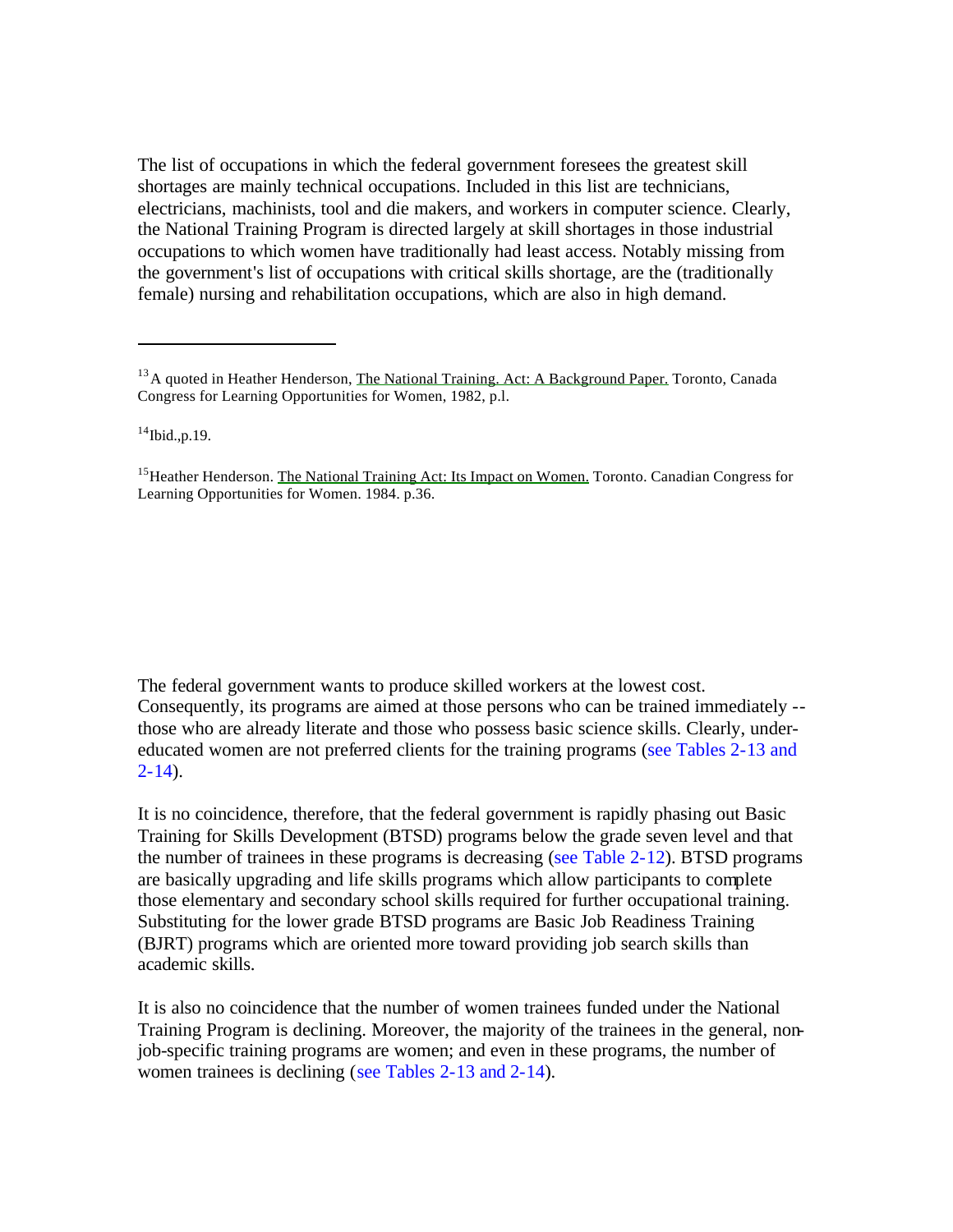One of the goals of the National Training Program is to increase the participation rate of female trainees to 42 percent overall and to 30 percent in non-traditional areas. Given the lack of emphasis on scientific training in the education of women and systemic sexual discrimination in all areas of society, these goals are not being met. Moreover, the number and proportion of women trainees have declined in all areas of institutional and industrial training. In institutional training programs, the participation rate for women trainees has declined from 29.2 percent in 1981/82 to 25.7 percent in 1982/83, and in the industrial training programs, from 27.1 percent in 1981/82 to 22.7 percent in 1982/83 (see Table 2- 13). Furthermore, the number of women in WINTO (Women in Non-Traditional Occupations) programs declined in every province from 1981 to 1983. In 1981/82, there was a total of 2,192 trainees in the WINTO programs. By 1982/83, this figure had dropped to 1,226 [\(see Table 2-14\)](#page-49-0).

In her examination of the National Training Program, Henderson (1984) found that:

...although women generally do not enter the National Training Program with less education then men, they generally tend to lack in those areas of expertise most needed to get a non-traditional job; e.g., maths and science credits for computer technology, or practical experience with simple mechanics, tools, etc.<sup>15</sup>

Henderson subsequently concluded that there is a need for "bridging" programs for women, particularly in the areas of pre-trades and pre-tech programs in which they could acquire at least some training in basic mathematics and sciences, particularly in physics.

To acquire the basic science skills necessary for participation in the technical training programs, persons must be at least functionally literate. Under-educated women, therefore, cannot take advantage of pre-tech or pre-trade training programs. Before they can enter these "bridging" programs, they must first become functionally literate.

It has been shown that 24.1 percent of the adult female population in Canada is functionally illiterate, and that only 2.0 percent of these under-educated women attend full-time education programs. It has also been shown that under-educated women need to attain not only functional literacy skills, but also technical literacy skills, particularly in mathematics and physics. This implies that education programs for under-educated women must include more than literacy, numeracy and life skills training. They must also include basic education in science. Most importantly, ABE programs for under-educated women should aim to inform women about non-traditional occupations and to give them the confidence to train for, and enter into, these occupations.

Job-oriented ABE programs would help to bridge the gap between under-educated women and the National Training Program, and indeed, any program through which they could acquire the skills for entry into non-traditional occupations. Without this bridge, undereducated women seem destined for a life of poverty and passive citizenship.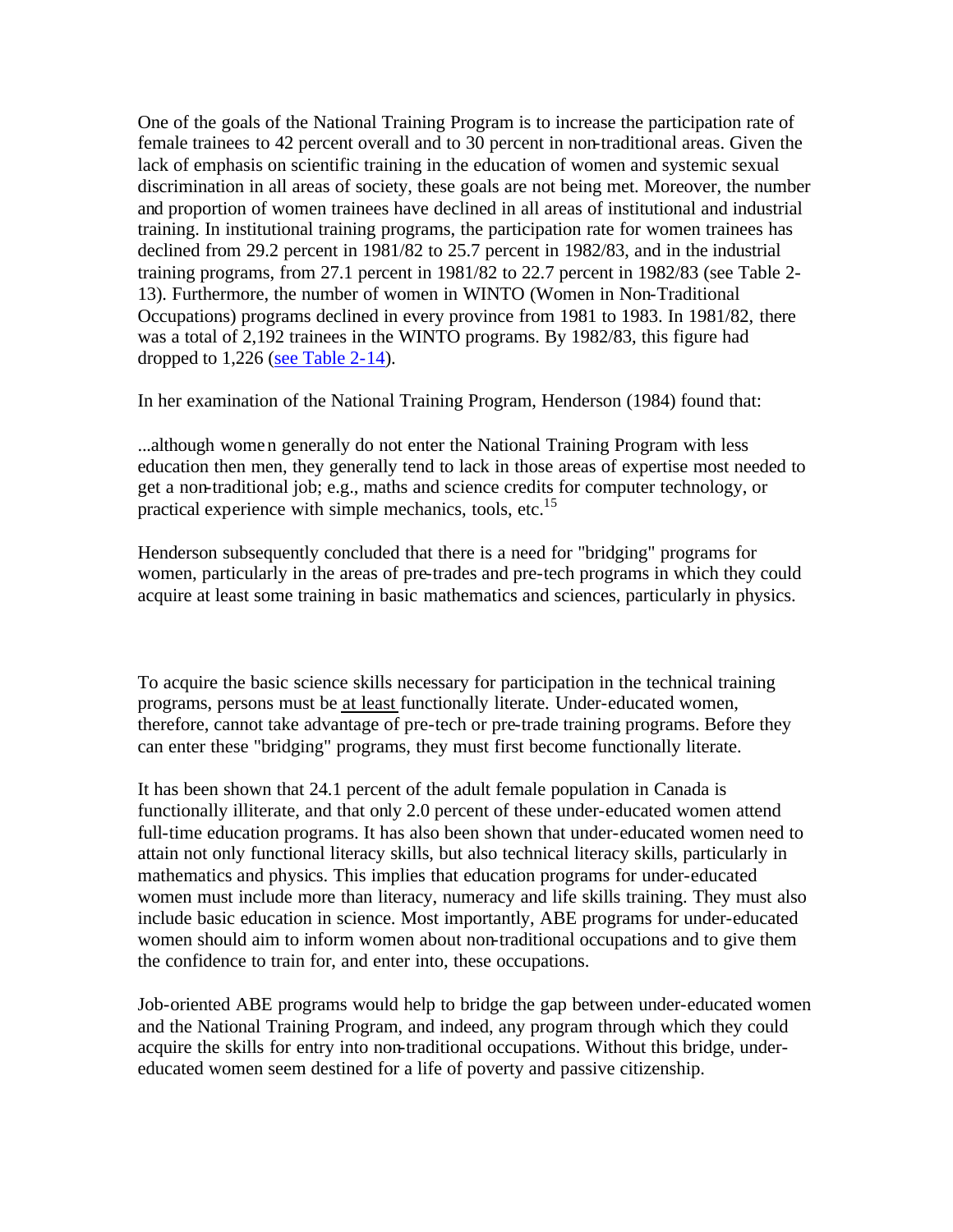## <span id="page-33-0"></span>**2.5.4. Increasing Women's Participation in Educational and Job-Training Program**

The above discussion of the labour market and National Training Program contexts for functionally illiterate women show clearly that efforts must be made by government to increase the participation of women in educational and job-training programs. This increase refers not only to the number of women in these programs but also to the number of programs provided. Both must be increased. An indicator of the inadequacy of the current number of ABE programs available is the minute proportion of the educational budget that is allotted to adult education in general, an even smaller proportion of which goes to literacy (CAAE, 1982).

Another important ingredient in the process of increasing the participation of undereducated women in educational and job-training programs is a system of support services for them. The purposes of such a system are to attract women into the programs, to enable them to remain in the program until completion, and to provide them with information which they can use to identify and set goals and make plans for their future activities. Consequently, any support system for under-educated women attending programs outside their homes must address at least the questions discussed in the following sections.

1. How can under-educated women be informed about, and encouraged to participate in, educational programs developed for them?

This question requires extensive knowledge about the ways through which undereducated women acquire knowledge from their environment. For example, educators should be aware that the medium most often used by these women is their own knowledge networks: relatives, friends, social workers, offspring.

2. What do under-educated women - once informed about and willing to participate in educational programs -- need to physically enter the programs?

This question is one that requires practical, concrete answers and funding sources. Funds are needed for local transportation, fees (if the program is not offered free of charge), textbooks, and other learning materials. For women with children, attendance at educational programs demands that they secure childcare services for their children while they are away from home.

3. Once in the programs, what do under-educated women need to enable them to remain in the programs?

The third question is one of maintenance -- maintaining women's participation in the programs. To a large extent this maintenance is dependent upon the student-teacher relationship, the relevance of the curriculum to the student's life, the method of teaching, events in the student's personal or family life, among other things. Most important to maintaining women's participation in the programs is the women's perception of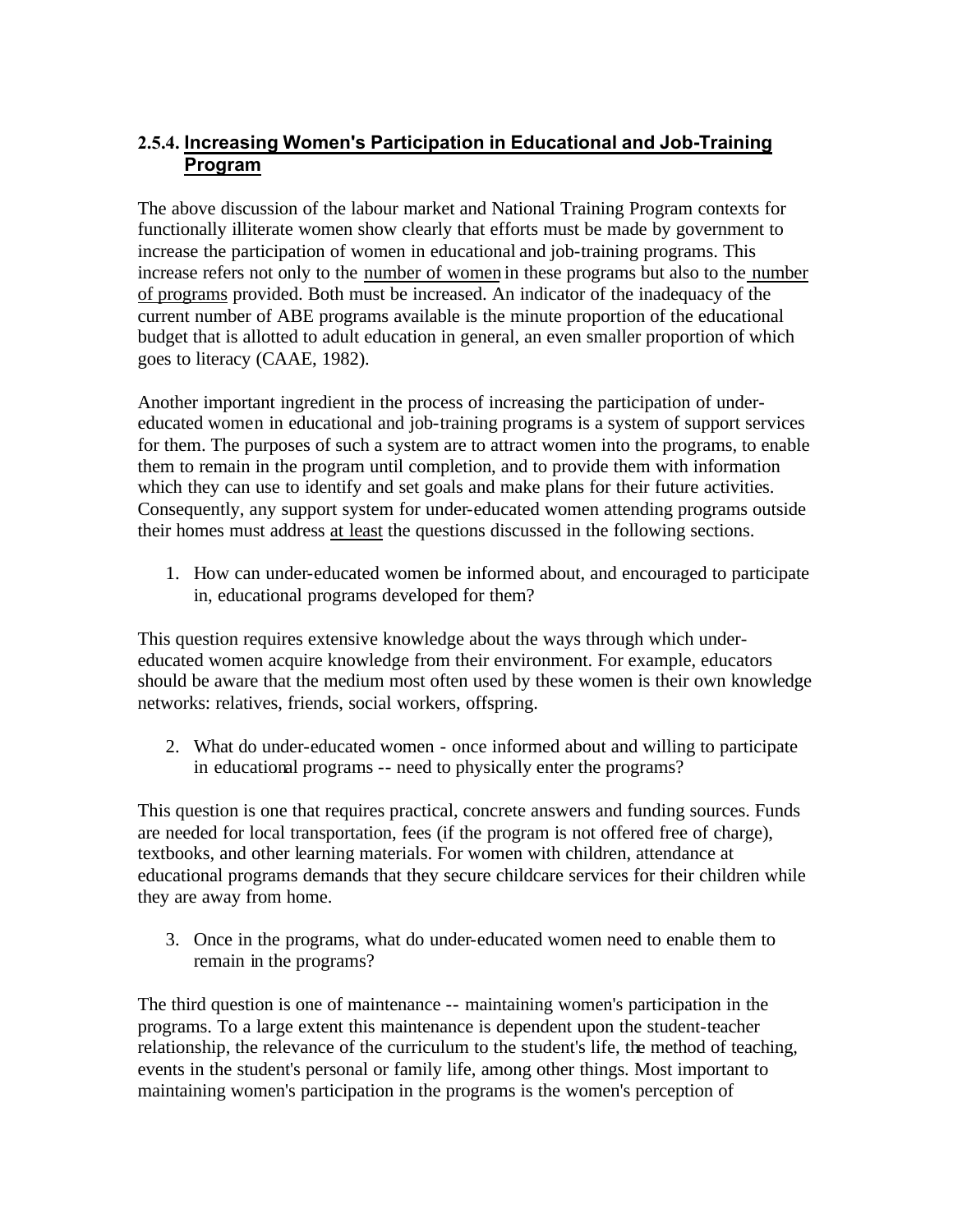<span id="page-34-0"></span>themselves as learners and of their opportunities in society upon completion of their studies. In other words, their motivation to learn will be affected by their confidence in their ability to learn what is being taught and their perceptions about how their lives will improve as a result of their studies.

4. Upon completion of the programs, what do under-educated women need in order to apply what they have learned for the improvement of their lives?

This question is best answered by women students who are attending particular programs. Some of them may wish to continue their learning in other programs and will need information about other learning opportunities. Others may wish to go immediately into the labour force. For these women, career counselling is an essential service. They may need information about their rights as workers, about unions, about the variety of occupations now available to women, about job training programs. More concretely, they may need direct assistance in finding jobs .

In the foregoing discussion of support services for under-educated women in educational programs, suggestions about the types of services to be provided, how, by whom, and so on were not put forward. Instead, an analysis of some of the issues involved in developing a system of support services for under-educated women was offered. CCLOW has taken this position because it is not a direct service organization and does not have the expertise to provide concrete, practical suggestions for the development of such systems. Indeed, such suggestions must come from those directly involved in the provision of educational programs for functionally illiterate women -- students, instructors, counsellors and administrators. The views of some of these persons are presented later in this report.

## 2.6. CONCLUSION

Three points have been raised in this chapter which relate to functional illiteracy within the adult female population in Canada. First, the issue of functional illiteracy is an extremely complex one, involving economic, political and ideological causes at both the national and international levels. Consequently, the approach to the elimination of illiteracy among women must be comprehensive in perspective and global in scope. Second, in Canada, measures must be taken by government to increase the participation of under-educated women in education programs, These programs should aim to give women a basic education that provides more than skills in the three "R's", This basic education must also prepare women to take the science and mathematics courses which are required for admission into training programs in those technical occupations for which there is growing economic demand in Canada. Third, to facilitate an increase in the participation of under-educated women in educational programs, a system of support services must be developed for the women through which they can be enabled to enter and remain in the programs, and to have a sense of direction upon completion.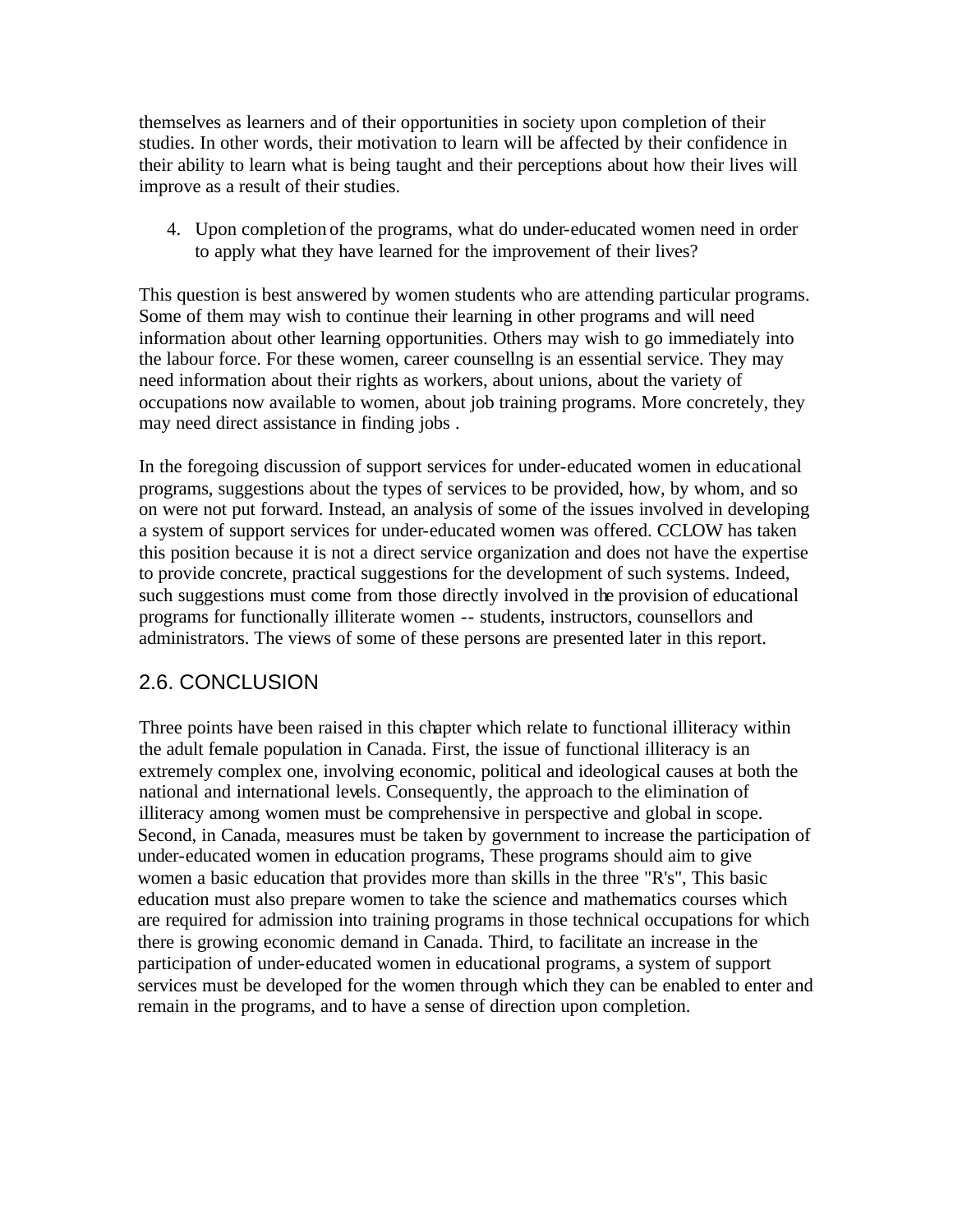| Group          | Number     | Number    | $%$ of<br>Group | Distribution<br>in Group | Distribution<br>within Total |
|----------------|------------|-----------|-----------------|--------------------------|------------------------------|
| All Ages       |            |           |                 |                          |                              |
| Total          | 18,609,285 | 3,731,305 | 20.1%           |                          | 100.0%                       |
| Male           | 9,151,600  | 1,796,045 | 19.6%           | 48.1%                    |                              |
| Female         | 9,457,690  | 1,935,260 | 20.5%           | 51.9%                    |                              |
| 15. 19 years   |            |           |                 |                          |                              |
| T              | 2,303,580  | 146,140   | 6.3%            |                          | 3.9%                         |
| $\mathbf M$    | 1,175,100  | 87,030    | 7.4%            | 59.5%                    | 2.3%                         |
| ${\bf F}$      | 1,128,480  | 59,110    | 5.2%            | 40.5%                    | 1.6%                         |
| $20-24$ years  |            |           |                 |                          |                              |
| $\mathbf T$    | 2,334,420  | 106,640   | 4.5%            |                          | 2.8%                         |
| $\mathbf M$    | 1,166,870  | 59,630    | 5.1%            | 55.9%                    | 1.6%                         |
| ${\bf F}$      | 1,167,550  | 47,005    | 4.0%            | 44.1%                    | 1.2%                         |
| $25-34$ years  |            |           |                 |                          |                              |
| T              | 4,199,975  | 315,995   | 7.5%            |                          | 8.4%                         |
| $\mathbf{M}$   | 2,094,235  | 150,935   | 7.2%            | 47.7%                    | 4.0%                         |
| F              | 2,105,145  | 165,060   | 7.8%            | 52.3%                    | 4.4%                         |
| 35-44 years    |            |           |                 |                          |                              |
| T              | 2,956,785  | 519,865   | 17.6%           |                          | 13.9%                        |
| $\mathbf{M}$   | 1,489,645  | 252,885   | 16.9%           | 48.6%                    | 6.8%                         |
| $\overline{F}$ | 1,467,145  | 260,980   | 18.2%           | 51.4%                    | 7.1%                         |
| 45-54 years    |            |           |                 |                          |                              |
| T              | 2,487,420  | 739,585   | 29.7%           |                          | 19.8%                        |
| $\mathbf{M}$   | 1,249,655  | 370,275   | 29.6%           | 50.1%                    | 9.9%                         |
| $\overline{F}$ | 1,237,770  | 369,315   | 29.8%           | 49.9%                    | 9.9%                         |
| 55-64 years    |            |           |                 |                          |                              |
| T              | 2.142,485  | 795,930   | 37.1%           |                          | 21.3%                        |
| $\mathbf M$    | 1,021,430  | 378,820   | 37.1%           | 47.6%                    | 10.1%                        |
| $\mathbf{F}$   | 1,121,055  | 417,115   | 29.8%           | 52.4%                    | 11.2%                        |
| 65 years and   |            |           |                 |                          |                              |
| over           |            |           |                 |                          |                              |
| T              | 2,184,620  | 1,107,155 | 50.6%           |                          | 29.6%                        |
| $\mathbf{M}$   | 954,670    | 496,470   | 52.0%           | 44.8%                    | 13.3%                        |
| $\mathbf F$    | 1,229,950  | 610,680   | 49.6%           | 55.2%                    | 16.3%                        |

#### **Table 2.1:** Distribution of Total Population, 15 years and over, with less than Grade 9 Education, by Sex and Age. Canada 1981.

<span id="page-35-0"></span>TOTAL POPULATION POPULATION WITH LESS THAN GRADE 9

Source: Statistics Canada. 1981 Census of Canada, Population Statistics. Catalogue 92-914. Volume 1, Table 3.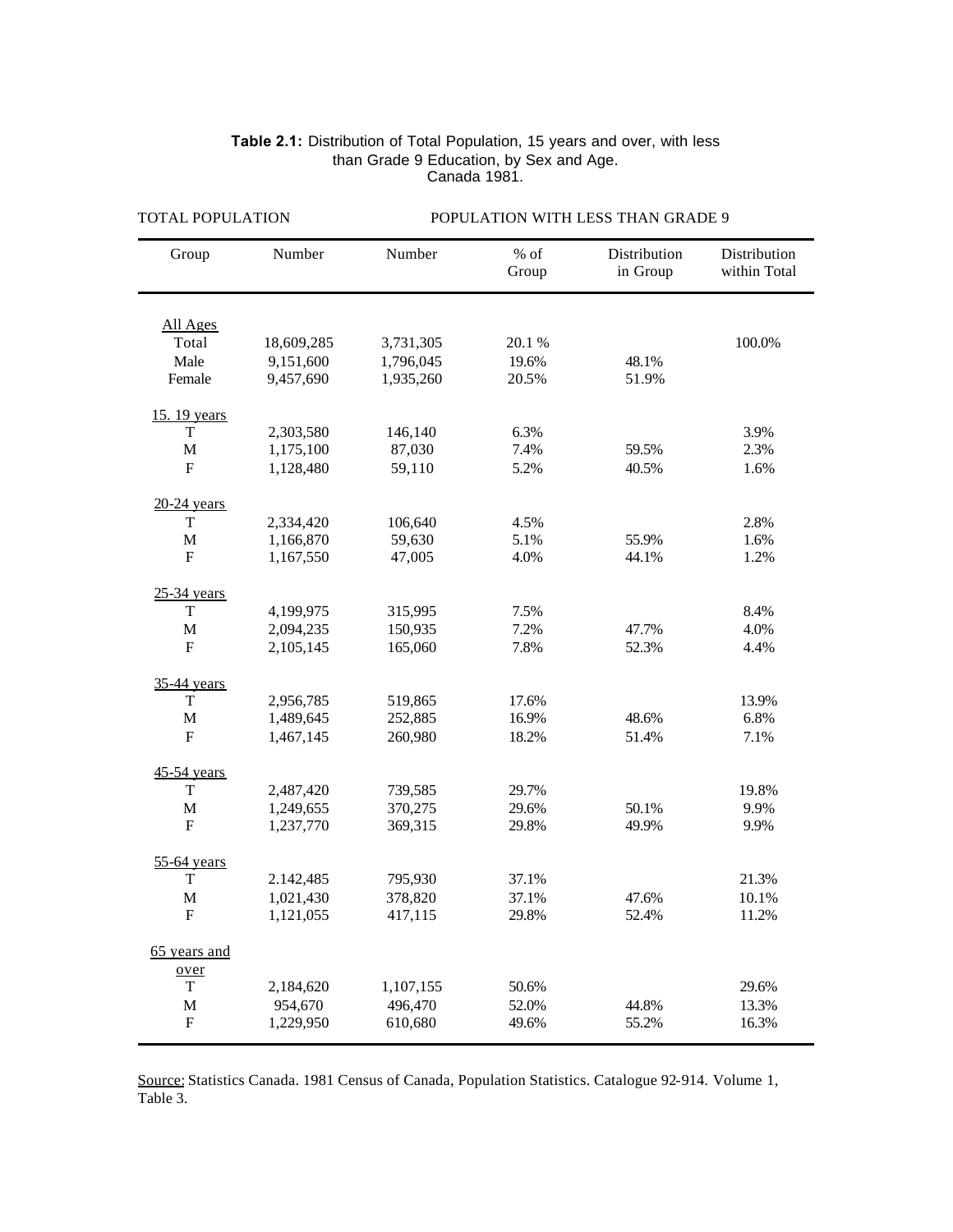#### **Table 2-2**: Distribution of Out-of-school Population, 15 years and over, with less than Grade 9 Education, by Sex and Province. Canada 1981.

| TO TULL OF OLD HOTEL | I OI ULATION WITH LESS THEN UNADE 2 |           |                          |                             |  |  |  |  |  |
|----------------------|-------------------------------------|-----------|--------------------------|-----------------------------|--|--|--|--|--|
|                      | Number                              | Number    | % of Total<br>Population | Male/Female<br>Distribution |  |  |  |  |  |
|                      |                                     |           |                          |                             |  |  |  |  |  |
| Canada               |                                     |           |                          |                             |  |  |  |  |  |
| Total<br>Male        | 15,361,855                          | 3,641,315 | 23.7%                    |                             |  |  |  |  |  |
|                      | 7,505,740                           | 1,745,910 | 23.3%<br>24.1%           | 47.9%                       |  |  |  |  |  |
| Female               | 7,856,120                           | 1,895,410 |                          | 52.1%                       |  |  |  |  |  |
| Newfoundland         |                                     |           |                          |                             |  |  |  |  |  |
| T                    | 337,755                             | 116,305   | 34.4%                    |                             |  |  |  |  |  |
| $\mathbf M$          | 168,585                             | 61,110    | 36.2%                    | 52.5%                       |  |  |  |  |  |
| F                    | 169,175                             | 55,190    | 32.6%                    | 47.50%                      |  |  |  |  |  |
| Prince Edward Island |                                     |           |                          |                             |  |  |  |  |  |
| T                    | 76,065                              | 20,715    | 27.20%                   |                             |  |  |  |  |  |
| $\mathbf M$          | 37,590                              | 12,490    | 33.2%                    | 60.0%                       |  |  |  |  |  |
| $\mathbf{F}$         | 38,475                              | 8,220     | 21.4%                    | 40.0%                       |  |  |  |  |  |
| Nova Scotia          |                                     |           |                          |                             |  |  |  |  |  |
| T                    | 541,890                             | 124,485   | 22.9%                    |                             |  |  |  |  |  |
| $\mathbf M$          | 263,840                             | 68,535    | 25.9%                    | 55.0%                       |  |  |  |  |  |
| $\mathbf{F}$         | 278,050                             | 55,955    | 20.1%                    | 45.0%                       |  |  |  |  |  |
| <b>New Brunswick</b> |                                     |           |                          |                             |  |  |  |  |  |
| T                    | 440,180                             | 140,100   | 31.8%                    |                             |  |  |  |  |  |
| $\mathbf M$          | 214,930                             | 73,925    | 34.4%                    | 52.8%                       |  |  |  |  |  |
| F                    | 225,255                             | 66,175    | 29.4%                    | 47.2%                       |  |  |  |  |  |
|                      |                                     |           |                          |                             |  |  |  |  |  |
| Quebec               |                                     |           |                          |                             |  |  |  |  |  |
| T                    | 4,103,020                           | 1,288,005 | 31.4%                    |                             |  |  |  |  |  |
| $\mathbf M$          | 1,985,110                           | 583,240   | 29.4%                    | 45.30%                      |  |  |  |  |  |
| $\mathbf F$          | 2,117,910                           | 704,770   | 33.3%                    | 54.7%                       |  |  |  |  |  |
| Ontario              |                                     |           |                          |                             |  |  |  |  |  |
| T                    | 5,414,515                           | 1,135,990 | 20.9%                    |                             |  |  |  |  |  |
| $\mathbf{M}$         | 2,620,765                           | 531,440   | 20.3%                    | 46.8%                       |  |  |  |  |  |
| F                    | 2,793,755                           | 604,445   | 21.6%                    | 53.2%                       |  |  |  |  |  |
| Manitoba             |                                     |           |                          |                             |  |  |  |  |  |
| T                    | 656,430                             | 165,320   | 25.2%                    |                             |  |  |  |  |  |
| $\mathbf M$          | 319,070                             | 82,495    | 25.8%                    | 49.9%                       |  |  |  |  |  |
| $\mathbf{F}$         | 337,360                             | 82,820    | 24.5%                    | 50.1.%                      |  |  |  |  |  |
| Saskatchewan         |                                     |           |                          |                             |  |  |  |  |  |
| T                    | 607,215                             | 160,155   | 26.4%                    |                             |  |  |  |  |  |
| $\mathbf M$          | 304,090                             | 85,170    | 28.0%                    | 53.2%                       |  |  |  |  |  |
| ${\bf F}$            | 303,125                             | 74,980    | 24.5%                    | 46.8%                       |  |  |  |  |  |
|                      |                                     |           |                          |                             |  |  |  |  |  |

#### TOTAL POPULATION POPULATION WITH LESS THEN GRADE 9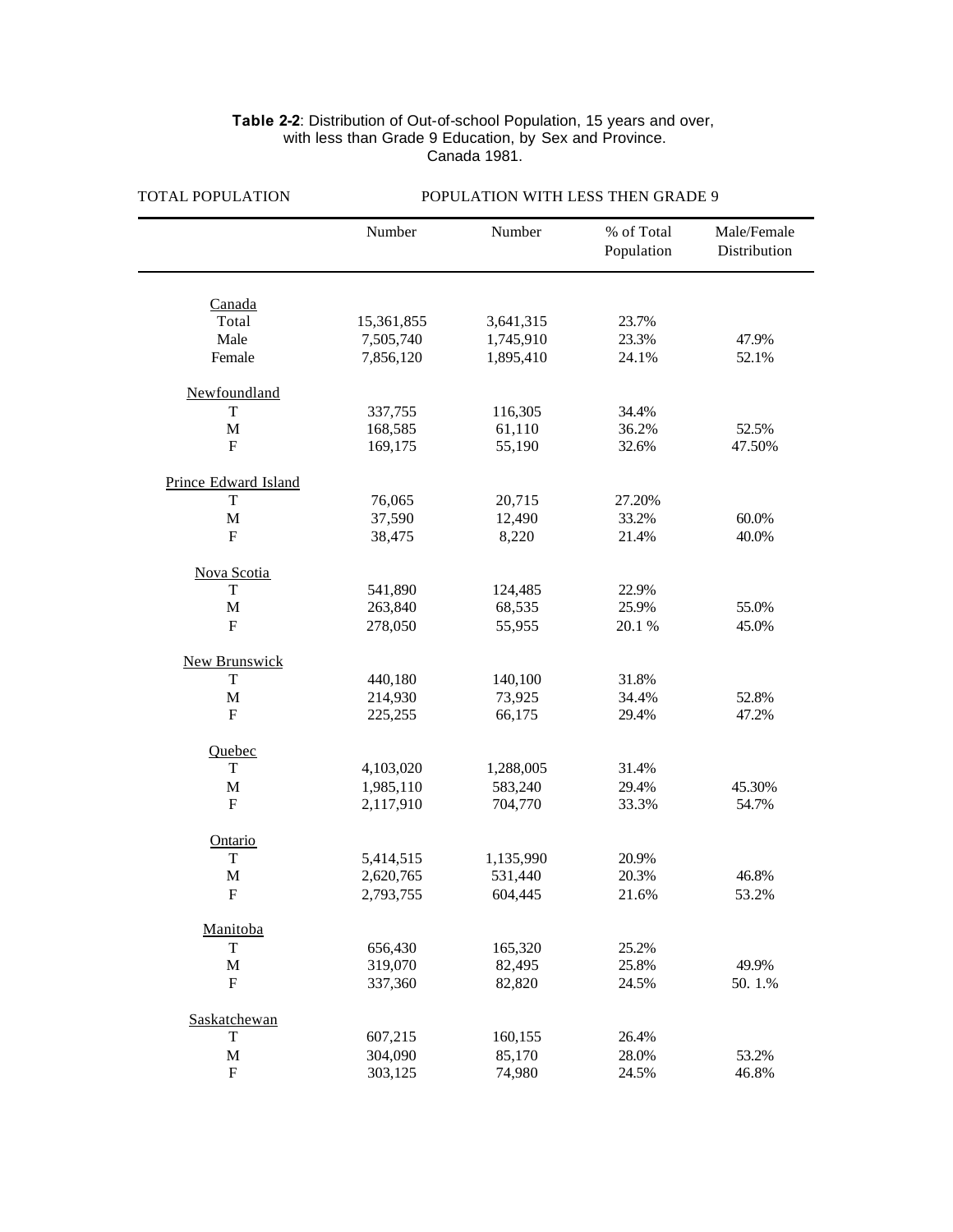| Alberta                      |           |         |       |       |
|------------------------------|-----------|---------|-------|-------|
| T                            | 1,385,670 | 206,775 | 14.9% |       |
| М                            | 701,505   | 106,720 | 15.2% | 51.6% |
| F                            | 684,165   | 100,055 | 14.6% | 48.4% |
| <b>British Columbia</b>      |           |         |       |       |
| T                            | 1,758,930 | 271,630 | 15.4% |       |
| М                            | 869,000   | 134,550 | 15.5% | 49.5% |
| $\mathbf{F}$                 | 889,925   | 137,085 | 15.4% | 50.5% |
| <b>Yukon Territory</b>       |           |         |       |       |
| T                            | 14,385    | 1,990   | 13.8% |       |
| М                            | 7,620     | 1,165   | 15.3% | 58.5% |
| F                            | 6,765     | 735     | 10.9% | 41.5% |
| <b>Northwest Territories</b> |           |         |       |       |
| T                            | 25,800    | 9,955   | 38.5% | 50.9% |
| М                            | 13,635    | 5,075   | 37.2% | 49.1% |
| $\mathbf{F}$                 | 12,165    | 4,875   | 40.0% |       |
|                              |           |         |       |       |

Source: Statistics Canada. 1981 Census of Canada, Population Statistics. Catalogue 92-914, Volume 1, Table 8.

#### **Table 2-3:** Distribution of Out-of-school Population, 15 years and over, with less than Grade 9 Education, by Sex and Age. Canada 1981.

|                                 | <b>TOTAL POPULATION</b>                                       |                                           |                                | <b>MALE</b>                               |                                    |                                          | <b>FEMALE</b>                 |  |  |
|---------------------------------|---------------------------------------------------------------|-------------------------------------------|--------------------------------|-------------------------------------------|------------------------------------|------------------------------------------|-------------------------------|--|--|
| Canada                          |                                                               |                                           |                                |                                           |                                    |                                          |                               |  |  |
| Total out. of-school population |                                                               |                                           |                                |                                           |                                    |                                          |                               |  |  |
|                                 |                                                               | 15,361,855                                | 100.0%                         | 7,505,740                                 | 48.8%                              | 7,856,120                                | 51.2%                         |  |  |
|                                 | Total with less than Grade 9 Education                        |                                           |                                |                                           |                                    |                                          |                               |  |  |
|                                 | Age Groups                                                    | 3,641,315                                 | 100.0%                         | 1,745,910                                 | 47.9%                              | 1,895,410 52.1%                          |                               |  |  |
|                                 | $15-19$ years<br>$20-24$ years<br>25-34 years<br>$35$ years + | 88,150<br>102,815<br>309,145<br>3,141,205 | 2.40%<br>2.8%<br>8.4%<br>86.3% | 51,715<br>557,485<br>147,760<br>1,488,955 | 2.9%<br>$3.2\%$ .<br>8.4%<br>85.2% | 36,435<br>45,335<br>161,390<br>1,652,250 | 1.9%<br>2.3%<br>8.5%<br>87.1% |  |  |

Source: Statistics Canada. 1981 Census of Canada, Population Statistics. Catalogue 92-914, Volume 1, Table 8. 4 .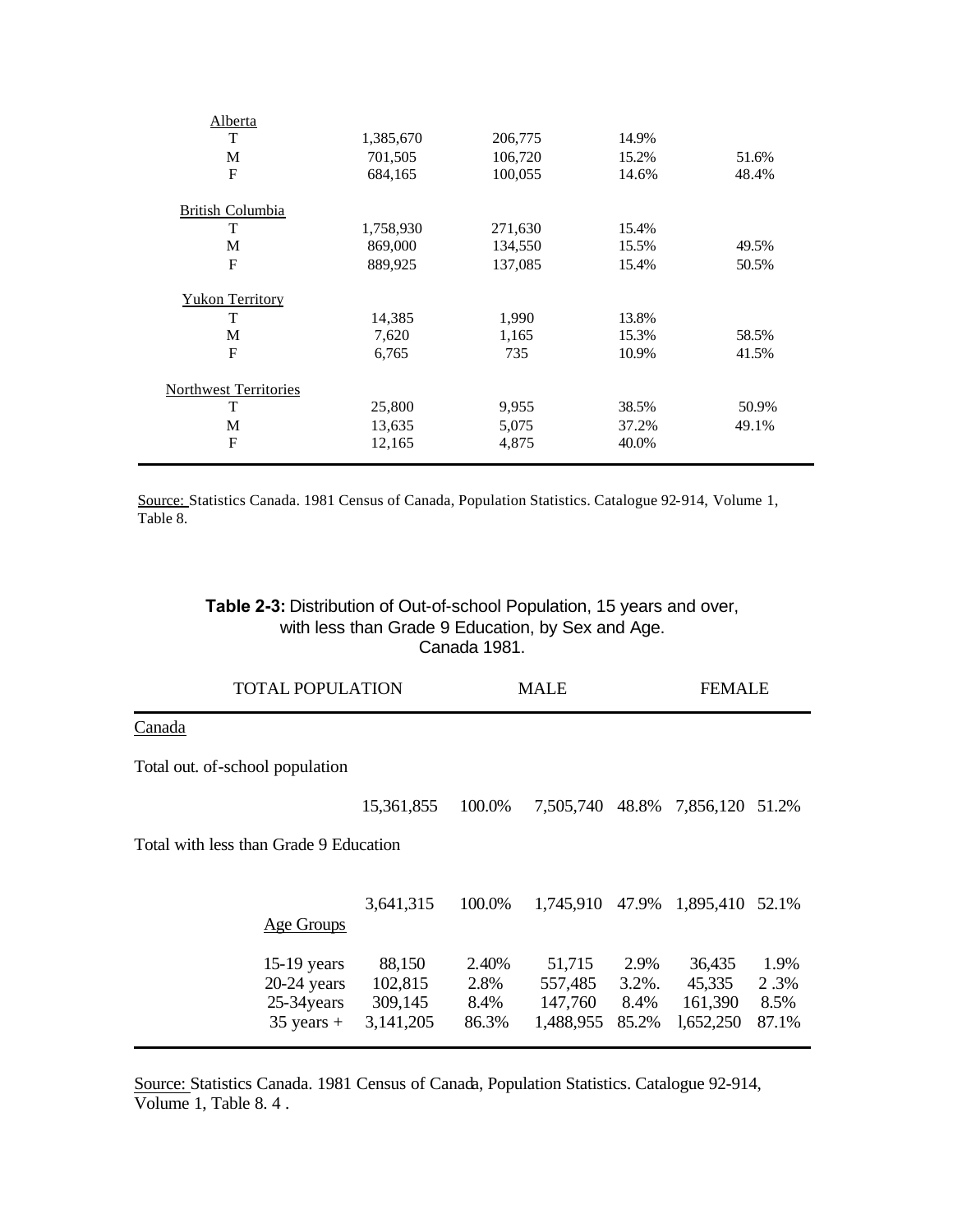## **Table 2- 4:** Rural-Urban Distribution of Population, 15 years and over, with less than Grade 9 Education, Not Attending School Full-time. Canada 1981.

| Group        | Number     | Number    | $%$ of | <b>Distribution</b> | Distribution |
|--------------|------------|-----------|--------|---------------------|--------------|
|              |            |           | Group  | in Group            | within Total |
|              |            |           |        |                     |              |
|              |            |           |        |                     |              |
| Canada       |            |           |        |                     |              |
| Total        | 16,438,470 | 3,664,760 | 22.3%  |                     | 100.0%       |
| Male         | 8,021,300  | 1,757,135 | 21.9%  | 47.9%               |              |
| Female       | 8,417,165  | 1,907,625 | 22.6%  | 52.1 %              |              |
|              |            |           |        |                     |              |
| Urban        |            |           |        |                     |              |
| T            | 12,607,940 | 2,554,090 | 20.2%  |                     | 69.7%        |
| M            | 6,035,695  | 1,144,890 | 18.9%  | 44.8%               | 31.2%        |
| $\mathbf{F}$ | 6,572,245  | 1,409,205 | 21.4%  | 55.2%               | 38.4%        |
|              |            |           |        |                     |              |
| Rural        |            |           |        |                     |              |
| T            | 3,830,530  | 1,110,665 | 28.9%  |                     | 30.3%        |
| M            | 1,985,610  | 612,250   | 30.8%  | 55.1%               | 16.7%        |
| $\mathbf{F}$ | 1,844,925  | 498,425   | 27.0%  | 44,9%               | 13.6%        |
|              |            |           |        |                     |              |

TOTAL POPULATION POPULATION WITH LESS THAN GRADE 9

Source: Statistics Canada. 1981 Census of Canada, Population Statistics. Catalogue 92- 914, Volume 1, Table 1.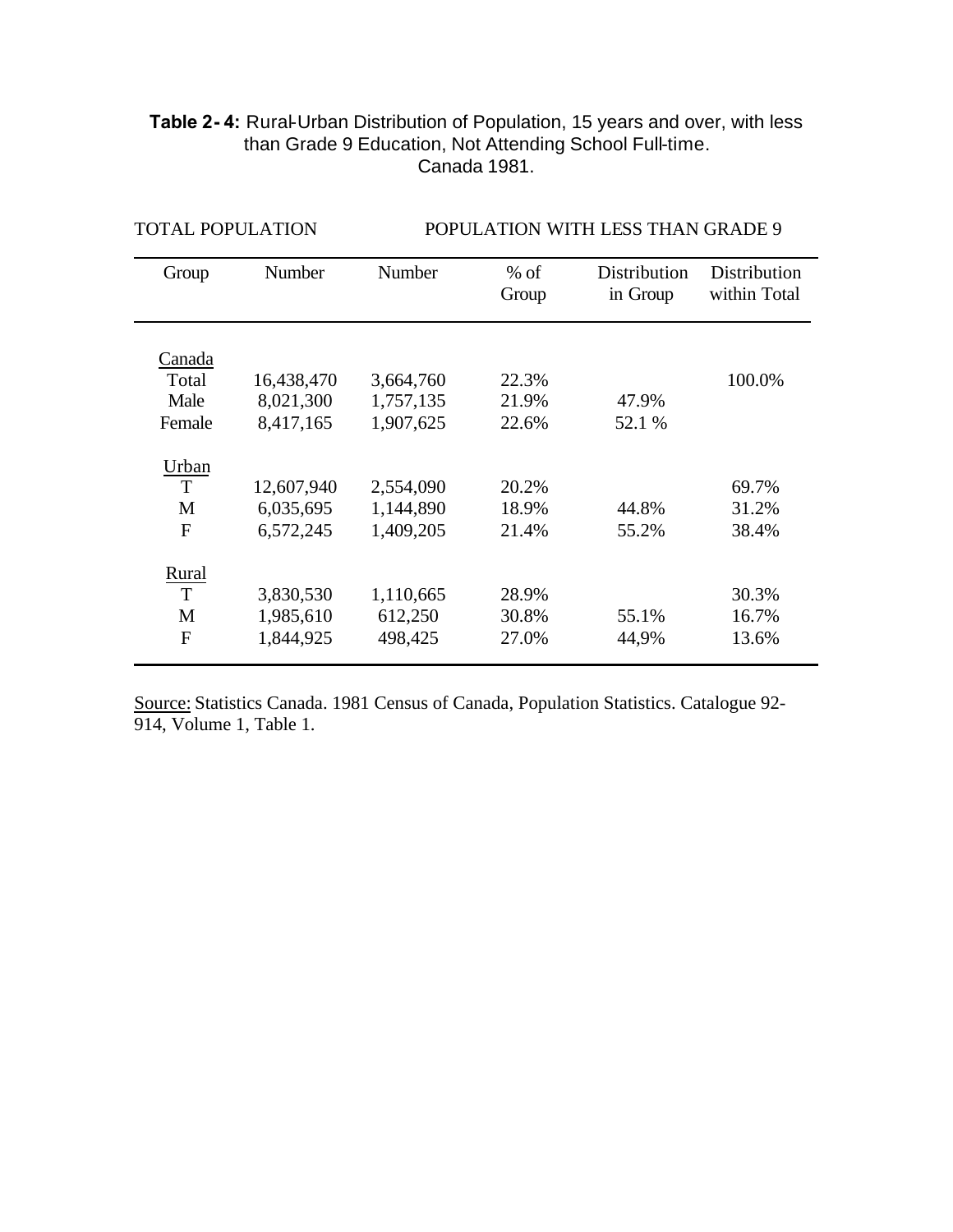#### **Table 2- 5** : Distribution of In school Population, 15 years and over, with less than Grade 9 Education, by Sex and Type of School Attendance Canada 1981

| <b>TOTAL</b>      |                                                                               |                                                                                             |                                 |                      | FULL-TIME SCHOOL ATTENDERS |                                                              |                                                |                      |                                     | PART-TIME SCHOOL ATTENDERS   |  |
|-------------------|-------------------------------------------------------------------------------|---------------------------------------------------------------------------------------------|---------------------------------|----------------------|----------------------------|--------------------------------------------------------------|------------------------------------------------|----------------------|-------------------------------------|------------------------------|--|
| <b>POPULATION</b> |                                                                               |                                                                                             |                                 |                      |                            |                                                              |                                                |                      |                                     |                              |  |
|                   | Group                                                                         | Number                                                                                      |                                 |                      | Group in Group             | Number % of Distribution Distribution Number<br>within Total |                                                |                      | % of Distribution<br>Group in Group | Distribution<br>within Total |  |
|                   |                                                                               | <b>Total Population (all ages)</b>                                                          |                                 |                      |                            |                                                              |                                                |                      |                                     |                              |  |
|                   | Total<br>Male                                                                 | 18,609,285 2,170,820 11.6%<br>9,151,600 1,130,300 12.4%<br>Female 9,457,690 1,040,520 11.0% |                                 |                      | 100.0%<br>52.0%<br>48.0%   |                                                              | 1,076,610 5.8%<br>515,560 506%<br>561,050 5.9% |                      | 100.0%<br>47.8%<br>51.2%            |                              |  |
|                   |                                                                               |                                                                                             |                                 |                      |                            | Population with less than grade 9 education (all ages)       |                                                |                      |                                     |                              |  |
|                   | $\mathbf T$<br>$\mathbf M$<br>F                                               | 3,731,305<br>1,796,045<br>1,935,260                                                         | 66,545<br>38,910<br>27,635      | 1.8%<br>2.2%<br>1.4% | 100.0%<br>58.5%<br>41.5%   |                                                              | 23,440<br>11,230<br>12,215                     | 0.6%<br>0.6%<br>0.6% | 100.0%<br>47.9%<br>52.1%            |                              |  |
|                   | $15 - 19$<br>years<br>$\mathbf T$<br>$\mathbf M$<br>$\boldsymbol{\mathrm{F}}$ | 146,140<br>87,030<br>59,110                                                                 | 55,425 37.9%<br>33,80<br>21,630 | 38.8%<br>36.6%       | 100.0%<br>60.9%<br>39.10%  | 83.3%<br>50.8%<br>32.5%                                      | 2,570<br>1,520<br>1,045                        | 1.7%<br>1.7%<br>1.8% | 100.0%<br>59.1%<br>40.9%            | 10.9%<br>6.5%<br>44%         |  |
|                   | $20 - 24$<br>years<br>T<br>$\mathbf M$<br>$\mathbf F$                         | 106,640<br>59,60<br>47,05                                                                   | 1,705<br>995<br>700             | 1.6%<br>1.7%<br>1.5% | 100.0%<br>58.3%<br>41.7%   | 2.5%<br>1.5%<br>1.0%                                         | 2,125<br>1,155<br>970                          | 2.0%<br>1.0%<br>2.0% | 100.0%<br>54.3%<br>45.7%            | 9.1%<br>4.9%<br>4.2%         |  |
|                   | $25 - 34$<br>years<br>$\mathbf T$<br>$\mathbf M$<br>$\mathbf F$               | 315,995<br>150,935<br>165,060                                                               | 2,145<br>990<br>1,150           | 0.7%<br>0.6%<br>0.7% | 100.0%<br>46.1%<br>53.9%   | 3.2%<br>1.5%<br>1.7%                                         | 4,710<br>2,190<br>2,525                        | 1.5%<br>1.4%<br>1.5% | 100.0%<br>46.5%<br>43.5%            | 20.1%<br>9.3%<br>10.8%       |  |
|                   | 35 years<br>T<br>$\mathbf M$<br>${\bf F}$                                     | and over 3,162,535<br>1,498,450<br>1,664,090                                                | 7,290<br>3,130<br>4,160         | 0.2%<br>0.2%<br>0.2% | 100.0%<br>42.9%<br>57.1%   | 10.9%<br>4.7%<br>6.2%                                        | 14,045<br>6,360.<br>7,675                      | 0.4%<br>0.4%<br>0.4% | 100.0%<br>45.3%<br>54.7%            | 59.9%<br>27.1%<br>32.8%      |  |

Source: Statistics Canada. 1981 Census of Canada, Population Statistics. Catalogue 92-914, volume 1, Table 8.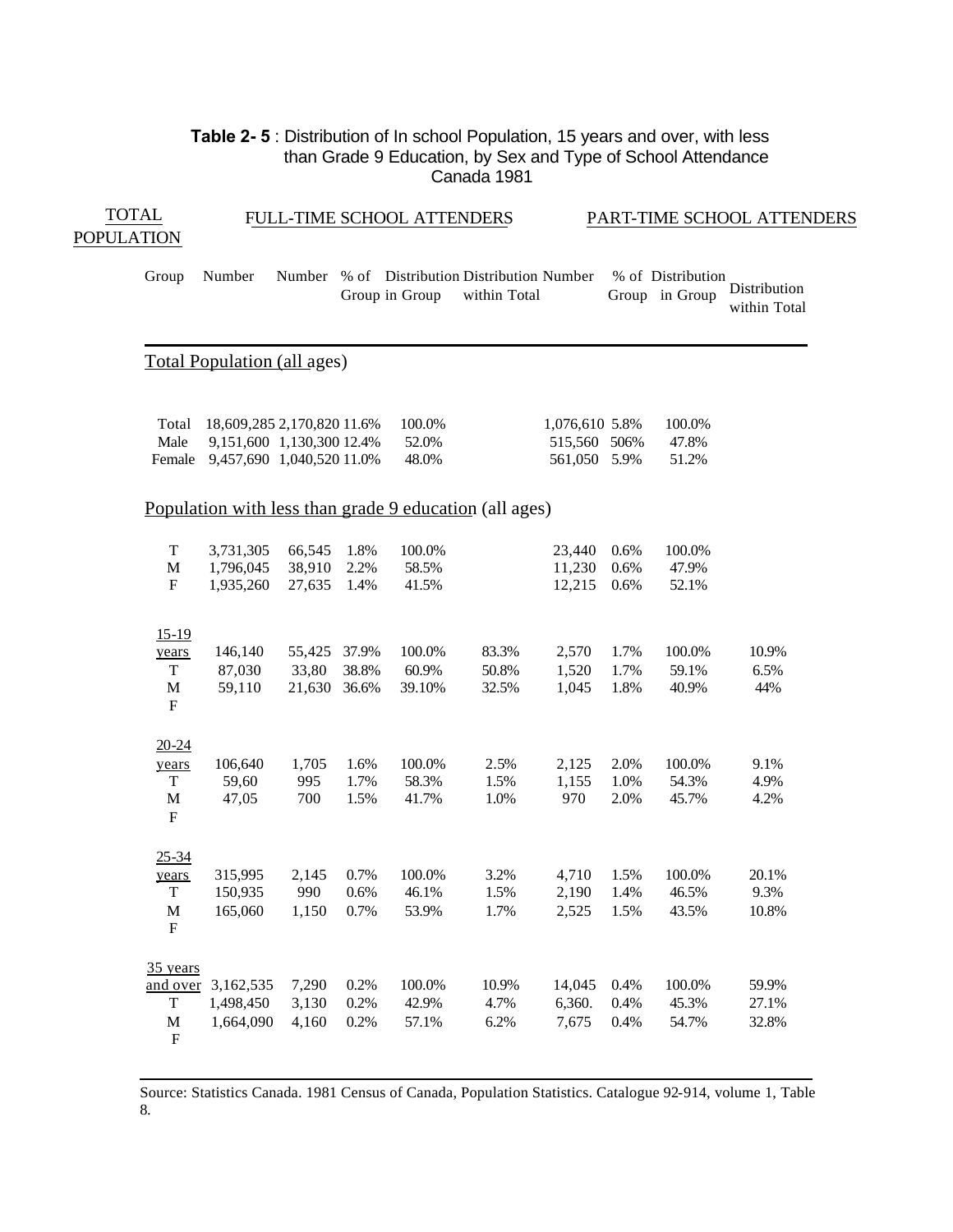| TOTAL POPULATION WITH       |           | <b>SCHOOL ATTENDERS</b> |                  |           |               |  |  |  |
|-----------------------------|-----------|-------------------------|------------------|-----------|---------------|--|--|--|
| LESS THAN GRADE 9 EDUCATION |           |                         | <b>FULL-TIME</b> | PART-TIME |               |  |  |  |
| Group                       | Number    | Number                  | $%$ of<br>Group  | Number    | % of<br>Group |  |  |  |
| Canada                      |           |                         |                  |           |               |  |  |  |
| Total                       | 3,731,305 | 66,545                  | 1.8%             | 23,440    | 0.6%          |  |  |  |
| Male                        | 1,796,045 | 2.2%                    | 38,910           | 11,230    | 0.6%          |  |  |  |
| Female                      | 1,935,260 | 27,635                  | 1.4%             | 12,215    | 0.6%          |  |  |  |
| Newfoundland                |           |                         |                  |           |               |  |  |  |
| T                           | 120,755   | 4,090                   | 3.4%             | 365       | 0.3%          |  |  |  |
| M                           | 63,875    | 2,515                   | 3.9%             | 245       | 0.4%          |  |  |  |
| $\mathbf{F}$                | 56,880    | 1,575                   | 2.7%             | 115       | 0.2%          |  |  |  |
| Prince Edward Island        |           |                         |                  |           |               |  |  |  |
| T                           | 21,370    | 580                     | 2.7%             | 80        | 0.3%          |  |  |  |
| $\mathbf M$                 | 12,950    | 405                     | 3.1%             | 55        | 0.4%          |  |  |  |
| $\mathbf{F}$                | 8,425     | 175                     | 2.1%             | 25        | 0.3%          |  |  |  |
| Nova-Scotia                 |           |                         |                  |           |               |  |  |  |
| T                           | 130,340   | 5,470                   | 4.2%             | 390       | 0.3%          |  |  |  |
| M                           | 71,190    | 3,185                   | 4.4%             | 190       | 0.3%          |  |  |  |
| $\mathbf{F}$                | 58,440    | 2,285                   | 3.9%             | 195       | 0.3%          |  |  |  |
| NewBrunswick                |           |                         |                  |           |               |  |  |  |
| T                           | 143,955   | 3,310                   | 2.3%             | 550       | 0.4%          |  |  |  |
| $\mathbf M$                 | 76,480    | 2,235                   | 2.9%             | 320       | 0.4%          |  |  |  |
| $\overline{F}$              | 67,475    | 1,065                   | 1.6%             | 225       | 0.4%          |  |  |  |
| Quebec                      |           |                         |                  |           |               |  |  |  |
| T                           | 1,315,520 | 18,615                  | 1.4%             | 8,895     | 1.4%          |  |  |  |
| M                           | 597.560   | 10.210                  | 1.7%             | 4,110     | 0.7%          |  |  |  |
| $\mathbf F$                 | 717,960   | 8,405                   | 1.2%             | 4,780     | 0.7%          |  |  |  |
| Ontario                     |           |                         |                  |           |               |  |  |  |
| Т                           | 1,160,335 | 17,580                  | 1.5%             | 6,865     | 0.6%          |  |  |  |
| $\mathbf M$                 | 544,860   | 10,370                  | 1.9%             | 3,050     | 0.5%          |  |  |  |
| $\boldsymbol{\mathrm{F}}$   | 615,470   | 7,205                   | 1.2%             | 3,820     | 0.6%          |  |  |  |

#### **Table 2- 6:** School Attendance for Population, 15 years and over, with less than Grade 9 Education, by Sex and Province. Canada 1981.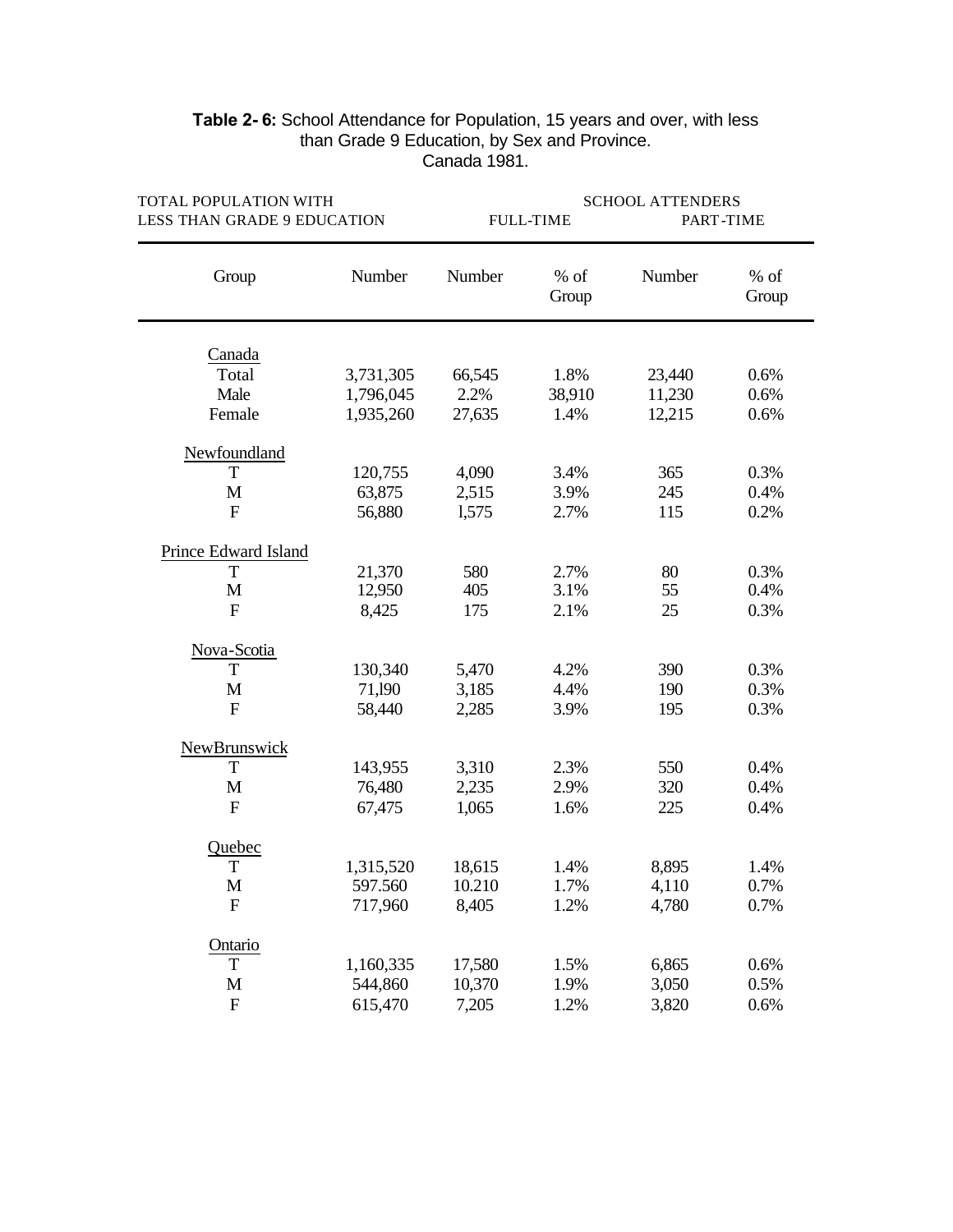| Manitoba               |         |       |      |       |      |
|------------------------|---------|-------|------|-------|------|
| T                      | 169,360 | 3,335 | 1.9% | 710   | 0.4% |
| M                      | 84,835  | 1,970 | 2.3% | 370   | 0.4% |
| $\mathbf{F}$           | 84,520  | 1,360 | 1.6% | 335   | 0.4% |
|                        |         |       |      |       |      |
| Saskatchewan<br>T      |         |       | 2.1% |       |      |
|                        | 164,615 | 3,485 |      | 975   | 0.6% |
| M                      | 87,835  | 2,080 | 2.3% | 580   | 0.6% |
| $\mathbf{F}$           | 76,775  | 1,405 | 1.8% | 390   | 0.5% |
| Alberta                |         |       |      |       |      |
| T                      | 212,645 | 4,415 | 2.1% | 1,460 | 0.7% |
| M                      | 110,130 | 2,615 | 2.4% | 795   | 0.7% |
| $\overline{F}$         | 102,515 | 1,800 | 1.8% | 665   | 0.6% |
| British Columbia       |         |       |      |       |      |
| T                      | 279,655 | 4,965 | 1.7% | 3,055 | 1.1% |
| M                      | 138,930 | 2,940 | 2.1% | 1,435 | 1.1% |
| $\overline{F}$         | 140,725 | 2,025 | 1.4% | 1,615 | 1.1% |
| <b>Yukon Territory</b> |         |       |      |       |      |
| Т                      | 2,125   | 105   | 4.9% | 25    | 1.2% |
| M                      | 1,260   | 80    | 6.3% | 20    | 1.6% |
| $\mathbf{F}$           | 860     | 25    | 2.9% | ***   | **** |
|                        |         |       |      |       |      |
| Northwest Territories  |         |       |      |       |      |
| T                      | 10,630  | 595   | 5.6% | 65    | 0.6% |
| M                      | 5,415   | 300   | 5.5% | 25    | 0.5% |
| $\overline{F}$         | 5,220   | 300   | 5.7% | 45    | 0.9% |
|                        |         |       |      |       |      |

Source: Statistics Canada. 1981 Census of Canada, Population Statistics. Catalogue 92-914, Volume 1,Table8.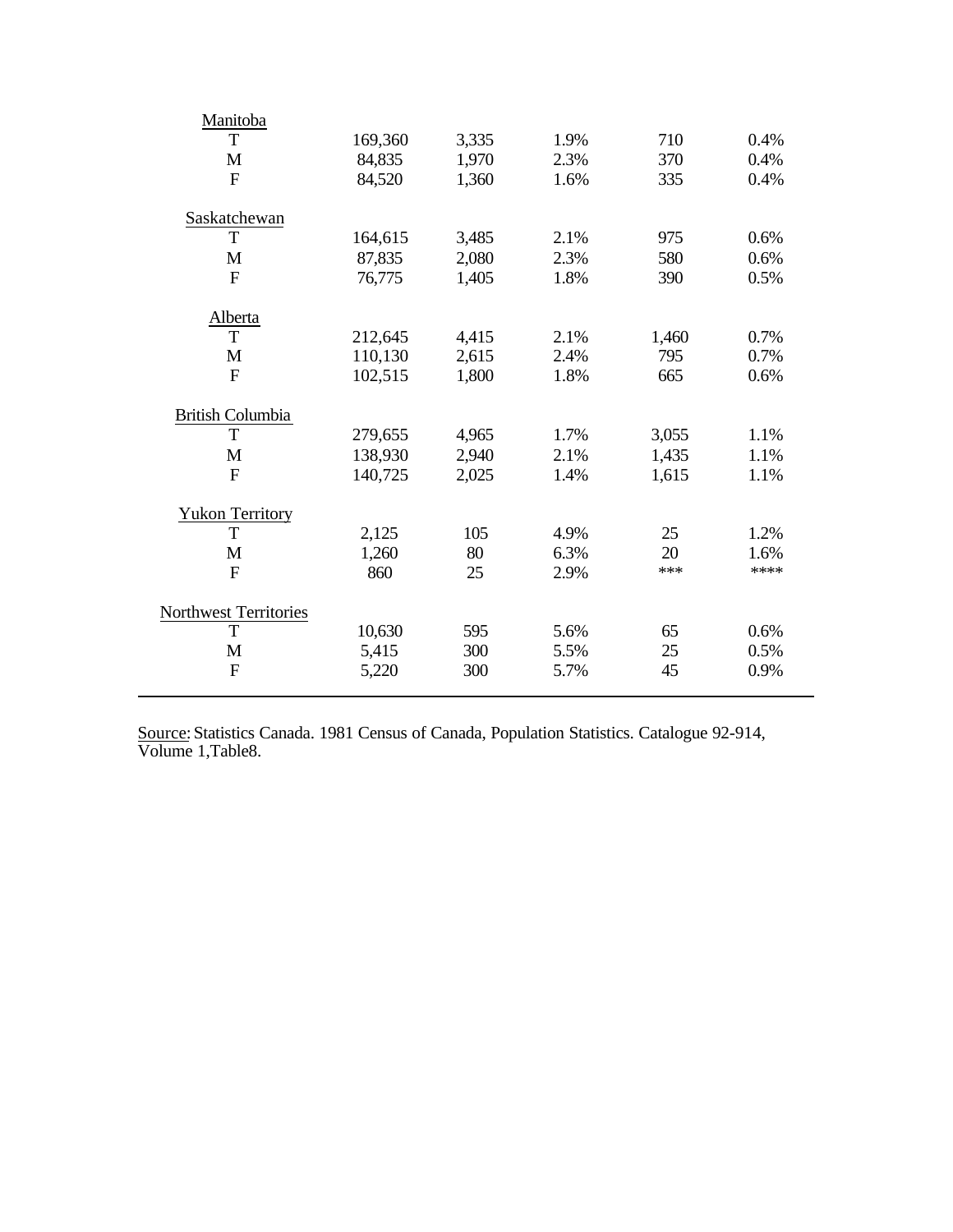# Table 2-7 Distribution of Population 15 years and over, by School Attendance, Sex and Level of Schooling Canada 1976 and 1981

|        |      | 1976                               |               |                           |
|--------|------|------------------------------------|---------------|---------------------------|
|        |      | TOTAL POPULATION LESS THAN GRADE 9 |               | <b>RATE OF ILLITERACY</b> |
| Number | $\%$ | <b>Number</b>                      | $\frac{0}{6}$ | $\%$                      |

| <b>All Canada</b>       |   |                   |         |                    |       |       |  |
|-------------------------|---|-------------------|---------|--------------------|-------|-------|--|
| <b>Not</b><br>attending | F | 7,868,690         |         | $90.8\%$ 2,191,165 | 99.1% | 27.8% |  |
| full-time               | M | $7,533,340$ 89.4% |         | 2,185,485          | 98.7% | 29.0% |  |
|                         |   |                   |         |                    |       |       |  |
| <b>Attending</b>        | F | 798,220           | 9.2%    | 19,620             | 0.9%  | 2.5%  |  |
| full-time               | M | 896,185           | 10.6%   | 29,095             | 1.3%  | 3.2%  |  |
|                         |   |                   |         |                    |       |       |  |
| <b>Total</b>            | F | 8,666,910         | $100\%$ | 2,210,790          | 100%  | 25.5% |  |
| All<br>Canada           |   | M 8,429,525       | 100%    | 2,214,580          | 100%  | 26.3% |  |

| <b>Urban Canada</b>  |   |                 |            |           |       |       |  |
|----------------------|---|-----------------|------------|-----------|-------|-------|--|
| <b>Not attending</b> | F | 6,142,940 90.7% |            | 1,613,770 | 99.2% | 26.3% |  |
| full-time            | M | 5,648,660       | $ 88.7\% $ | 1,435,455 | 98.7% | 25.4% |  |
|                      |   |                 |            |           |       |       |  |
| <b>Attending</b>     | F | 631,330         | 9.3%       | 13,630    | 0.8%  | 2.2%  |  |
| full-time            | M | 719,920         | 11.3%      | 19,475    | 1.3%  | 2.7%  |  |
|                      |   |                 |            |           |       |       |  |
| <b>Total</b>         | F | 6,774,270       | 100%       | 1,627,395 | 100%  | 24.0% |  |
| Urban                | M | 6,368,580       | 100%       | 1,454,930 | 100%  | 22.8% |  |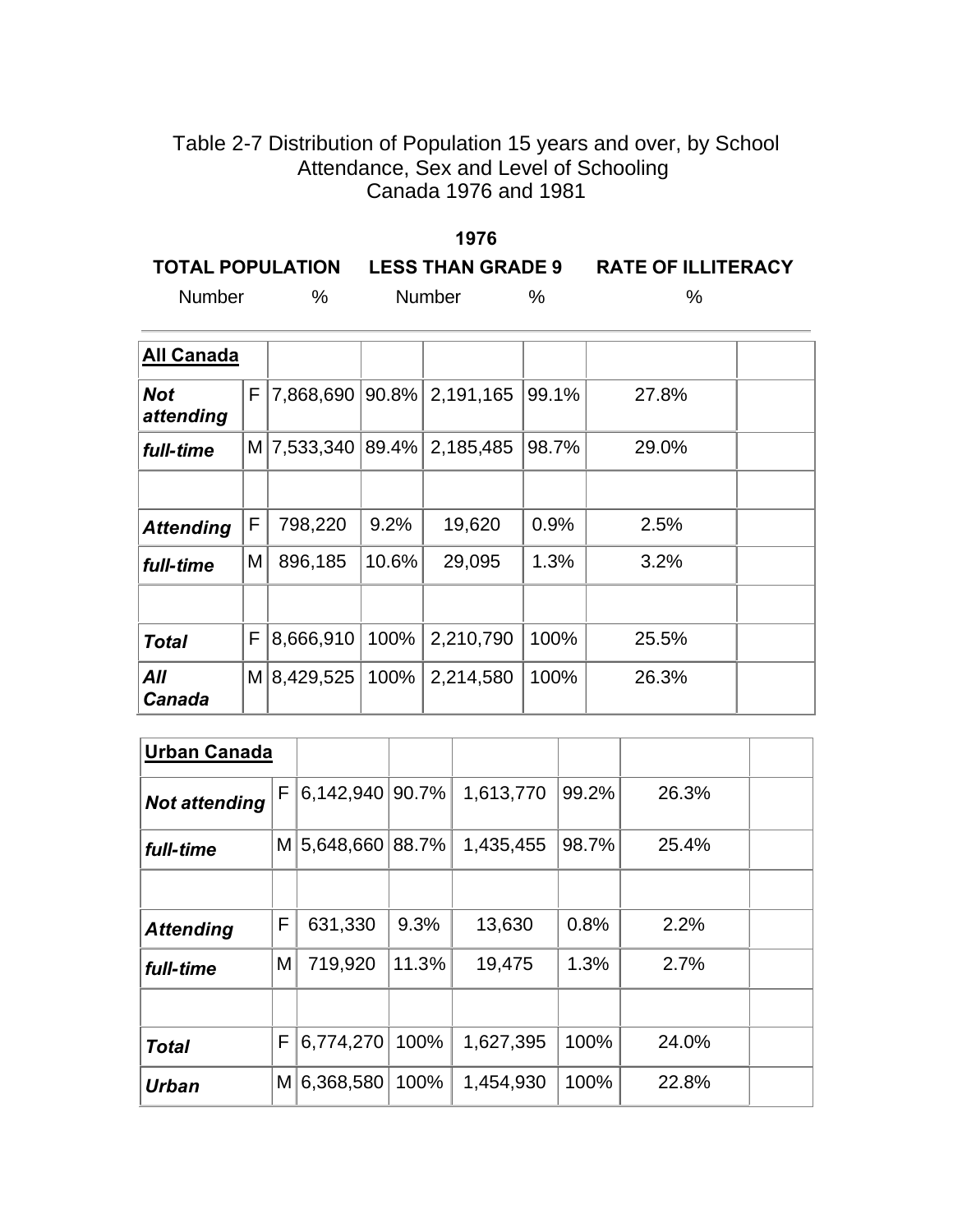| <b>Rural</b><br>Canada        |          |                 |       |         |       |       |  |
|-------------------------------|----------|-----------------|-------|---------|-------|-------|--|
| <b>Not</b><br>attending       | F        | 1,725,755       | 91.2% | 577,405 | 99.0% | 33.5% |  |
| full-time                     | $M \mid$ | 1,884,675 91.4% |       | 750,030 | 98.7% | 39.8% |  |
|                               |          |                 |       |         |       |       |  |
| <b>Attending</b>              | F        | 166,890         | 8.8%  | 5,985   | 1.0%  | 3.6%  |  |
| full-time                     | Μ        | 176,120         | 8.6%  | 9,620   | 1.3%  | 5.5%  |  |
|                               |          |                 |       |         |       |       |  |
| <b>Total</b>                  | F        | 1,892,640       | 100%  | 583,395 | 100%  | 30.8% |  |
| <b>Rural</b><br><b>Canada</b> | $M \mid$ | 2,060,945       | 100%  | 759,645 | 100%  | 36.9% |  |

|               |               | 1981          |                                                       |
|---------------|---------------|---------------|-------------------------------------------------------|
|               |               |               | TOTAL POPULATION LESS THAN GRADE 9 RATE OF ILLITERACY |
| <b>Number</b> | $\frac{0}{6}$ | <b>Number</b> | $\%$                                                  |

the control of the control of the control of the control of the control of the control of the control of the control of the control of the control of the control of the control of the control of the control of the control

| <b>All Canada</b>       |          |                      |      |           |       |       |  |
|-------------------------|----------|----------------------|------|-----------|-------|-------|--|
| <b>Not</b><br>attending | F١       | 8,417,165 88.9%      |      | 1,907,625 | 98.6% | 22.6% |  |
| full-time               | $M \mid$ | $ 8,021,300 87.6\% $ |      | 1,757,135 | 97.8% | 21.9% |  |
|                         |          |                      |      |           |       |       |  |
| <b>Attending</b>        | F.       | 1,040,525 11.1%      |      | 27,635    | 1.5%  | 2.6%  |  |
| full-time               | $M \mid$ | 1,130,295 12.4%      |      | 38,915    | 2.2%  | 3.4%  |  |
|                         |          |                      |      |           |       |       |  |
| <b>Total</b>            | F        | 9,457,690            | 100% | 1,935,260 | 100%  | 20.5% |  |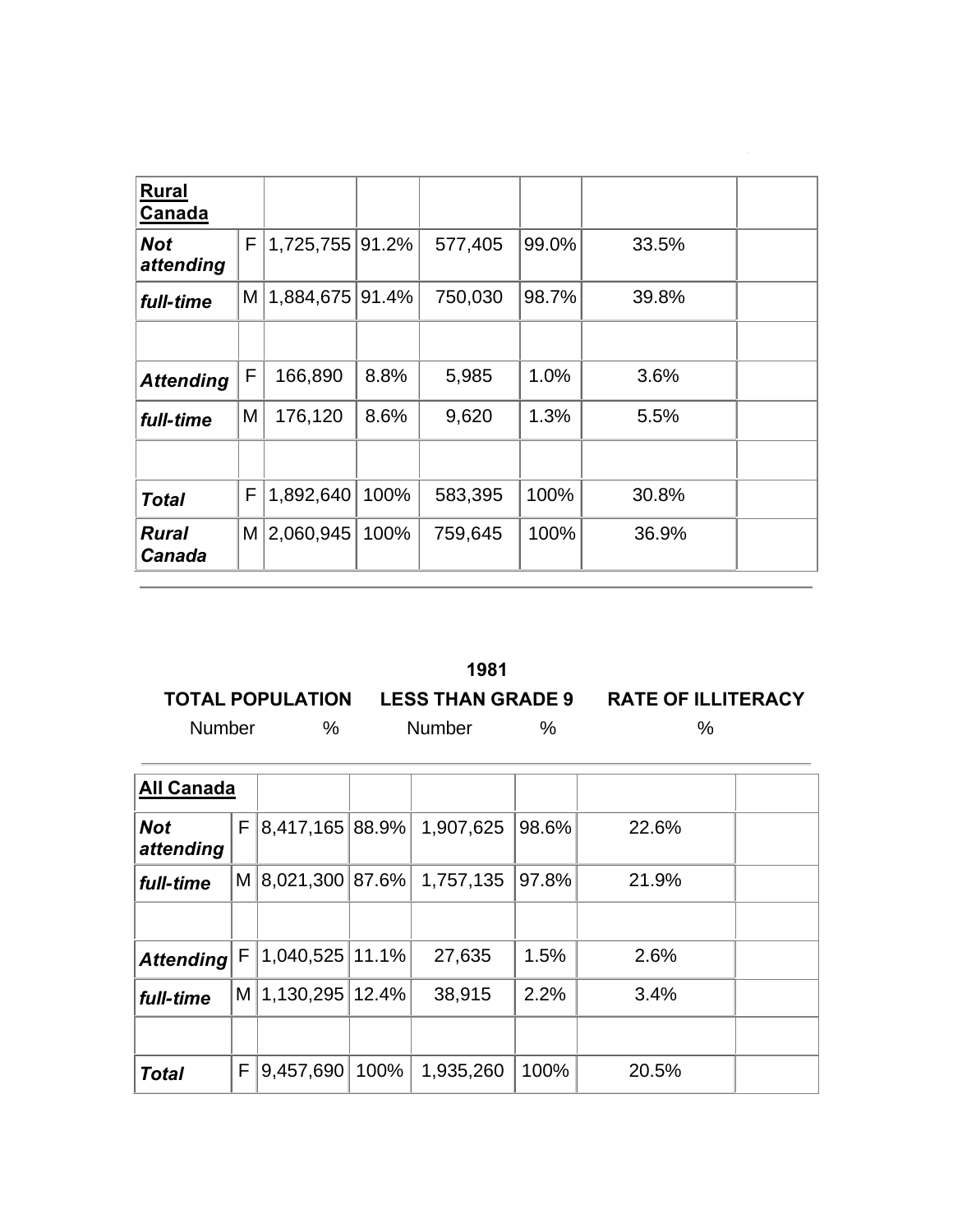| All    |  | M 9,151,595 100% 1,796,045 100% | 19.6% |  |
|--------|--|---------------------------------|-------|--|
| Canada |  |                                 |       |  |

| Urban<br>Canada         |          |                 |       |           |       |       |  |
|-------------------------|----------|-----------------|-------|-----------|-------|-------|--|
| <b>Not</b><br>attending | F        | 6,572,245 89.0% |       | 1,409,205 | 98.7% | 21.4% |  |
| full-time               | M        | 6,035,695 87.2% |       | 1,144,890 | 97.9% | 18.9% |  |
|                         |          |                 |       |           |       |       |  |
| <b>Attending</b>        | F        | 812,195         | 11.6% | 18,550    | 1.3%  | 2.3%  |  |
| full-time               | M        | 887,800         | 12.8% | 25,010    | 2.1%  | 2.8%  |  |
|                         |          |                 |       |           |       |       |  |
| <b>Total</b>            | F        | 7,384,440       | 100%  | 1,427,760 | 100%  | 16.3% |  |
| Urban<br>Canada         | $M \mid$ | 6,923,495       | 100%  | 1,169,900 | 100%  | 16.9% |  |

| <b>Rural</b><br>Canada  |          |                   |       |         |       |       |  |
|-------------------------|----------|-------------------|-------|---------|-------|-------|--|
| <b>Not</b><br>attending | F.       | 1,844,925 88.9%   |       | 498,425 | 98.2% | 27.0% |  |
| full-time               | $M \mid$ | $1,985,610$ 89.1% |       | 612,250 | 97.8% | 30.8% |  |
|                         |          |                   |       |         |       |       |  |
| <b>Attending</b>        | F        | 228,325           | 11.1% | 9,085   | 1.8%  | 4.0%  |  |
| full-time               | Μ        | 242,495           | 10.9% | 13,905  | 2.2%  | 5.4%  |  |
|                         |          |                   |       |         |       |       |  |
| <b>Total</b>            | F        | 2,073,255         | 100%  | 507,505 | 100%  | 24.4% |  |
| <b>Rural</b><br>Canada  |          | $M$   2,228,105   | 100%  | 626,150 | 100%  | 28.1% |  |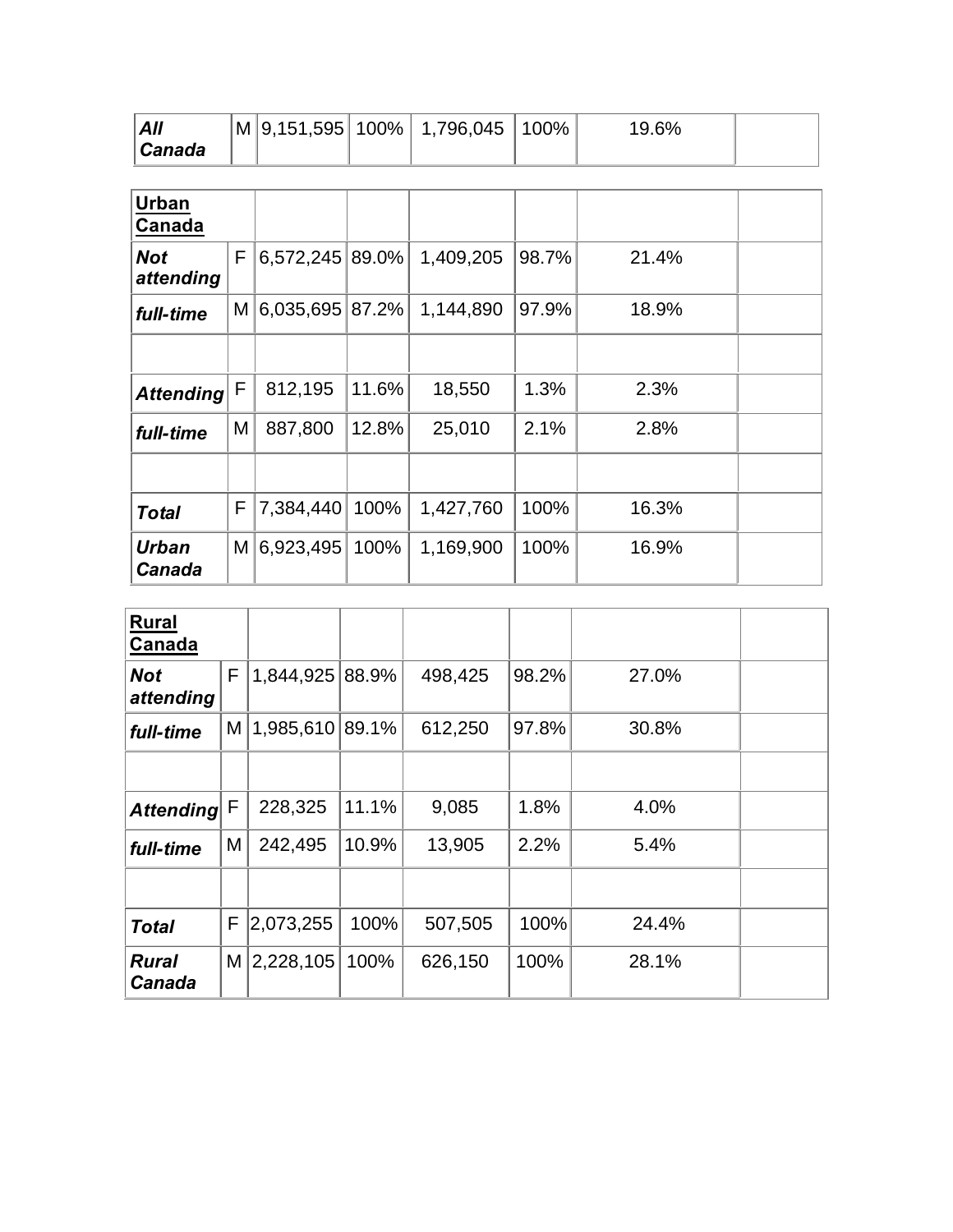#### **Table 2- 8**: Distribution of Labour Force with less than Grade 9 Education, by Sex, Canada 1981.

| <b>CANADIAN LABOUR FORCE</b> |                                     | LABOUR FORCE WITH LESS<br><b>THAN GRADE 9 EDUCATION</b> |                            |                                         |  |
|------------------------------|-------------------------------------|---------------------------------------------------------|----------------------------|-----------------------------------------|--|
|                              | <b>Total Labour Force</b><br>Number | Number with<br>Less Than<br>Grade 9                     | % of Total<br>Labour Force | Participation Rate<br>of Under-educated |  |
| Canada                       |                                     |                                                         |                            |                                         |  |
| Total                        | 12,054,150                          | 1,597,960                                               | 13.2%                      | 43.8%                                   |  |
| Male                         | 7,155,260                           | 1,087,965                                               | 15.2%                      | 62.3%                                   |  |
| Female                       | 4,898,890                           | 509,995                                                 | 10.4%                      | 26.9%                                   |  |

Source: Statistics Canada 1981 Census of Canada, Population Statistics, Catalogue 92-921, Volume 1. Table 4.

> **Table 2.9:** Average Earnings of those with less than Grade 9 Education, who worked in 1980, by Sex and Age. Canada 1981.

| Male<br>Female<br>Average Earnings for Total Population         | Male                                          | Female                                             |
|-----------------------------------------------------------------|-----------------------------------------------|----------------------------------------------------|
|                                                                 |                                               |                                                    |
|                                                                 |                                               |                                                    |
| \$16,863<br>\$8,863                                             | \$14,179                                      | \$7,022                                            |
| 7,668<br>5,628<br>17,727<br>22,331<br>22,091<br>19,371<br>9,781 | 6,700<br>13,024<br>15,917<br>16,140<br>14,405 | 4,273<br>6,364<br>7,260<br>7,580<br>7,490<br>5,852 |
|                                                                 | 11,914                                        | 10,233<br>10,476<br>10,301<br>7,015<br>9,006       |

Source: Statistics Canada. 1981 Census of Canada, Population Statistics. Catalogue 92-931, Volume 1, Table 1.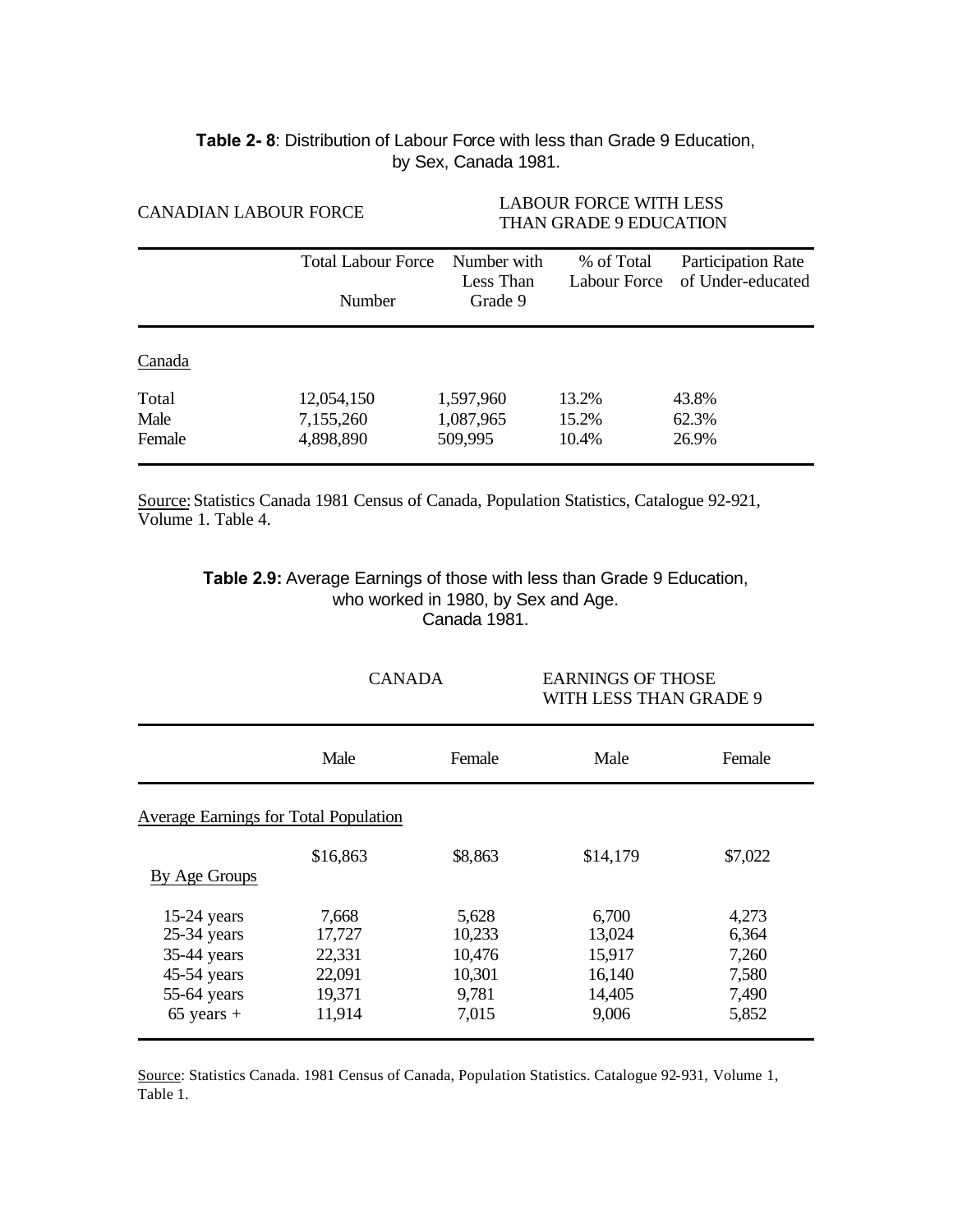|         |            | 15 - 24 years |       | 25 - 44 years |         | 45 - 64 years     |
|---------|------------|---------------|-------|---------------|---------|-------------------|
|         | Male       | Female        | Male  | Female        | Male    | Female            |
|         |            |               |       |               |         |                   |
|         |            |               |       |               |         |                   |
| 1975-76 | 0.9%       | 2.2%          | 2.8%  | 5.5%          | $-0.1%$ | 5.9%              |
| 1976-77 | 3.3%       | 2.7%          | 2.4%  | 6.0%          | 1.0%    | 2.4%              |
| 977-78  | 2.8%       | 3.7%          | 2.6%  | 8.7%          | 1.3%    | 3.9%              |
| 1978-79 | 3.5%       | 4.2%          | 2.7%  | 4.9%          | 0.4%    | 3.1%              |
| 1979-80 | 1.3%       | 2.7%          | 2.6%  | 6.9%          | 0.4%    | 2.7%              |
| 1980-81 | 0.4%       | 0.4%          | 3.1 % | 7.8%          | 0.4%    | 2.5%              |
|         |            |               |       |               |         |                   |
| 1981-82 | 0.3%       | $-0.1%$       | 3.2%  | 3.0%          | 0.7%    | 4.2%              |
| 1982-83 | 0.9%       | $-1.4%$       | 3.4%  | 5.8%          | 0.8%    | 3.0%              |
| 1983-84 | $-1.0%$    | $-0.9\%$      | 3.1%  | 6.0%          | 0.9%    | 2.9%              |
| 1984-85 | $-1.3%$    | $-1.2%$       | 2.3%  | 5.6%          | 0.7%    | 2.8%              |
|         |            |               |       |               |         |                   |
|         |            |               |       |               |         |                   |
|         |            |               |       |               |         |                   |
|         |            | $65$ vears +  |       |               | Total   |                   |
|         | Male       | Female        |       | Male          | Female  | <b>Both Sexes</b> |
|         |            |               |       |               |         |                   |
|         |            |               |       |               |         |                   |
| 1975-76 | $-10.7%$   | $-12.0%$      |       | 1.2%          | 4.3%    | 2.3%              |
| 1976-77 | $---$      | 6.8%          |       | 2.1 %         | 4.1 %   | 2.9%              |
| 1977-78 | ----       | 8.5%          |       | 2.2%          | 6.0%    | 3.7%              |
| 1978-79 | 3.8%       | $-3.9%$       |       | 2.2%          | 4.2%    | 3.0%              |
| 1979-80 | $-0.7%$    | 6.1%          |       | 1.6%          | 4.7%    | 2.8%              |
| 1980-81 | $-2.2\%$ . | 5.8%          |       | 1.6%          | 4.3%    | 2.7%              |
|         |            |               |       |               |         |                   |
| 1981-82 | 4.3%       | 1.4%          |       | 1.9%          | 2.3%    | 2.1%              |
| 1982-83 | 0.5%       | 3.4%          |       | 1.6%          | 3.1 %   | 2.2%              |
|         |            |               |       |               |         |                   |
| 1983-84 | 0.4%       | 2.6%          |       | 1.5%          | 3.4%    | 2.3%              |

#### **Table 2-10:** Labour Force Growth Rates, by Age-Sex Group, Canada 1975-76 to 1980-81 (Actual) and 1981-82 to 1984-85 (Projected).

Source: Data from Statistics Canada and calculations from Economic Council of Canada, "base case" solution of the CANDIDE 2.0 model, September 1981.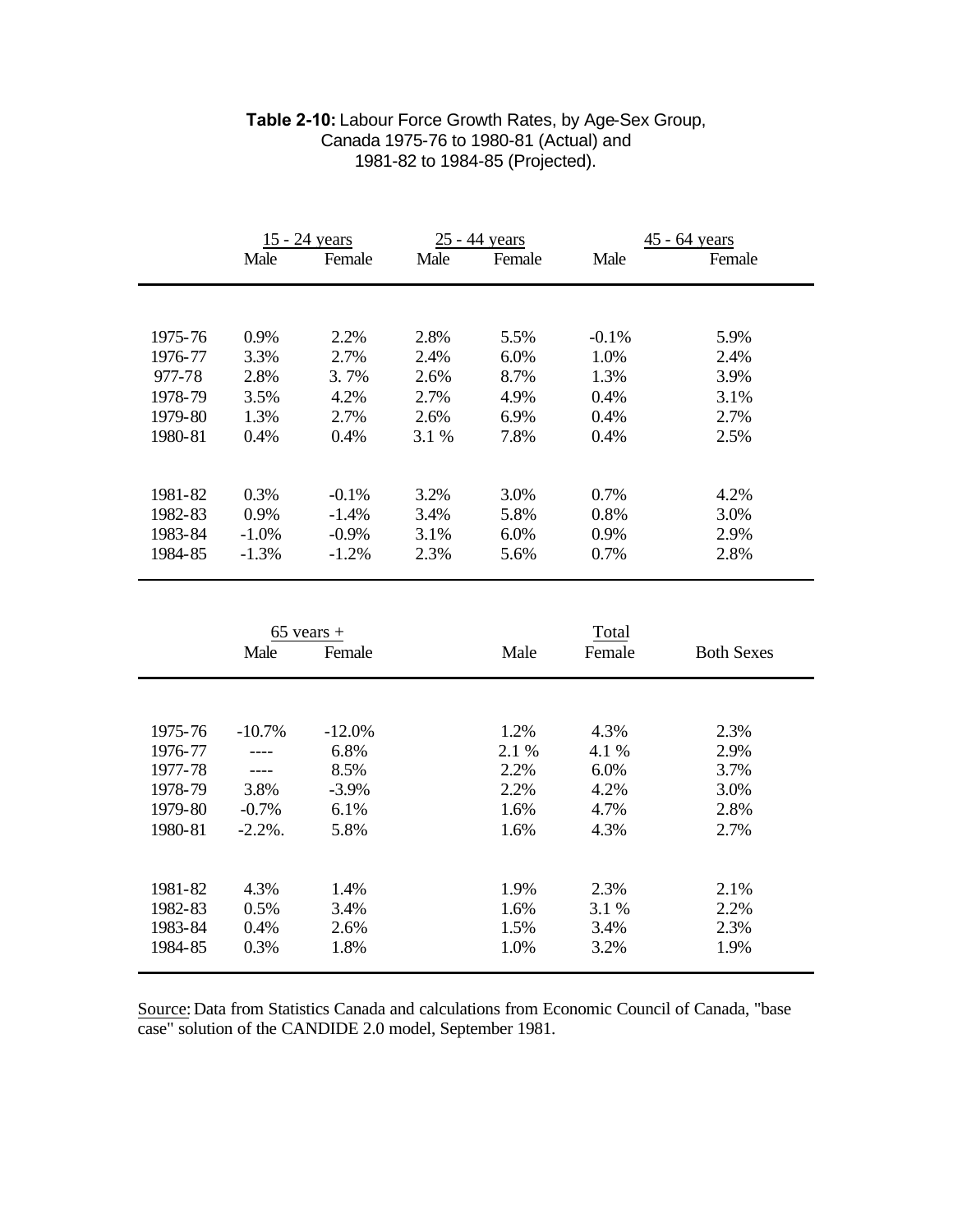#### **Table 2-11:** Distribution of Job Vacancies by Occupation, Canada, 1977-79 and 1980-84.

|                             | 1977-79 | 1980-84 |
|-----------------------------|---------|---------|
|                             |         |         |
| Managerial and Professional | 16.8%   | 20.2%   |
| Clerical                    | 5.4%    | 6.6%    |
| <b>Sales</b>                | 6.0%    | 5.1%    |
| Service                     | 7.6%    | 4.8%    |
| Primary                     | 8.8%    | 13.4%   |
| Processing                  | 42.1 %  | 40.5%   |
| <b>Construction Trades</b>  | 5.2%    | 4.7%    |
| <b>Other Trades, Crafts</b> | 5.2%    | 4.7%    |

Source: Economic Council of Canada. *In Short Supply: Jobs and Skills in the 1980s*. Ottawa: Economic Council of Canada, 1982, p.39.

#### **Table 2-12:** Number of Trainees in Basic Training for Skills Development (BTSD) Basic Job Readiness Training (BJRT) and Work Adjustment Training (WAT), 1972-79 and 1981-83.

| Year    | Trainees |  |  |
|---------|----------|--|--|
| 1972-73 | 55,671   |  |  |
| 1973-74 | 52,684   |  |  |
| 1974-75 | 47,791   |  |  |
| 1975-76 | 45,889   |  |  |
| 1976-77 | 44,910   |  |  |
| 1977-78 | 43,960   |  |  |
| 1978-79 | 39,995   |  |  |
|         |          |  |  |
| 1981-82 | 28,972   |  |  |
| 1982-83 | 28,153   |  |  |
|         |          |  |  |

Source: A. Thomas, *Adult llliteracy in Canada*. 1983.

H. Henderson. The National Training Atc: Its lmpacton Women. 1984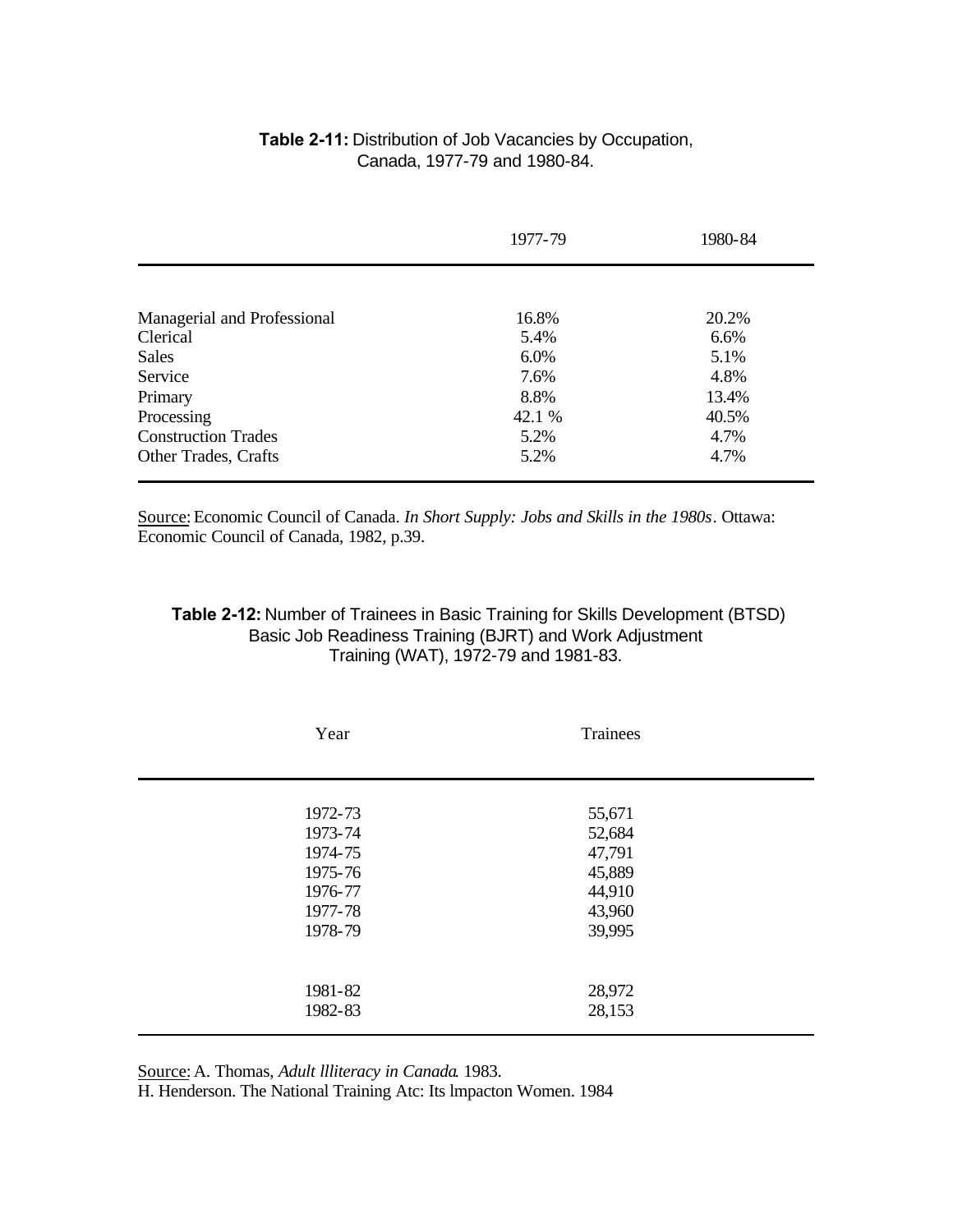| 1981-82                         | Male    | Female | Total   | % Female |
|---------------------------------|---------|--------|---------|----------|
| <b>Skills</b>                   | 36,614  | 23,018 | 59,632  | 38.6%    |
| Language                        | 5,662   | 5,168  | 10,790  | 47.9%    |
| <b>BTSD</b>                     | 10,609  | 10,482 | 21,091  | 49.7%    |
| <b>BJRT</b>                     | 3,115   | 3,686  | 6,801   | 54.2%    |
| <b>WAT</b>                      | 634     | 446    | 1,080   | 41.3%    |
| Occupational Orientation        | 429     | 2,473  | 2,902   | 85.2%    |
| Apprenticeship                  | 58,297  | 2,052  | 60,349  | 3.4%     |
| <b>TOTAL</b>                    | 115,320 | 47,325 | 162,645 | 29.1%    |
|                                 |         |        |         |          |
| 1982-83                         | Male    | Female | Total   | % Female |
| <b>Skills</b>                   | 42,980  | 20,666 | 63,646  | 32.5%    |
| Language                        | 7,210   | 5,959  | 13,169  | 45.3%    |
| <b>BTSD</b>                     | 11,161  | 9,059  | 20,220  | 44.8%    |
| <b>BJRT</b>                     | 3,148   | 3,626  | 6,774   | 53.5%    |
| <b>WAT</b>                      | 687     | 472    | 1,159   | 40.7%    |
| <b>Occupational Orientation</b> | 587     | 2,925  | 3,512   | 83.3%    |
| Apprenticeship                  | 63,739  | 2,203  | 65,942  | 3.3%     |
| <b>TOTAL</b>                    | 129,512 | 44,910 | 174,422 | 25.7%    |
| April/83-Aug/83                 | Male    | Female | Total   | % Female |
| <b>Skills</b>                   | 9,530   | 3,874  | 13,404  | 28.9%    |
| Language                        | 2,570   | 2,046  | 4,616   | 44.3%    |
| <b>BTSD</b>                     | 2,231   | 1,321  | 3,552   | 37.2%    |
| <b>BJRT</b>                     | 688     | 589    | 1,277   | 46.1%    |
| <b>WAT</b>                      | 266     | 216    | 482     | 44.8%    |
| <b>Occupational Orientation</b> | 152     | 708    | 860     | 82.3%    |
| Apprenticeship                  | 11,323  | 626    | 11,949  | 5.2%     |
| <b>TOTAL</b>                    | 26,760  | 9,380  | 36,140  | 26.0%    |

#### **Table 2-13:** Institutional Training - Trainees Started by Training Type and Sex.

Source: Henderson, 1984.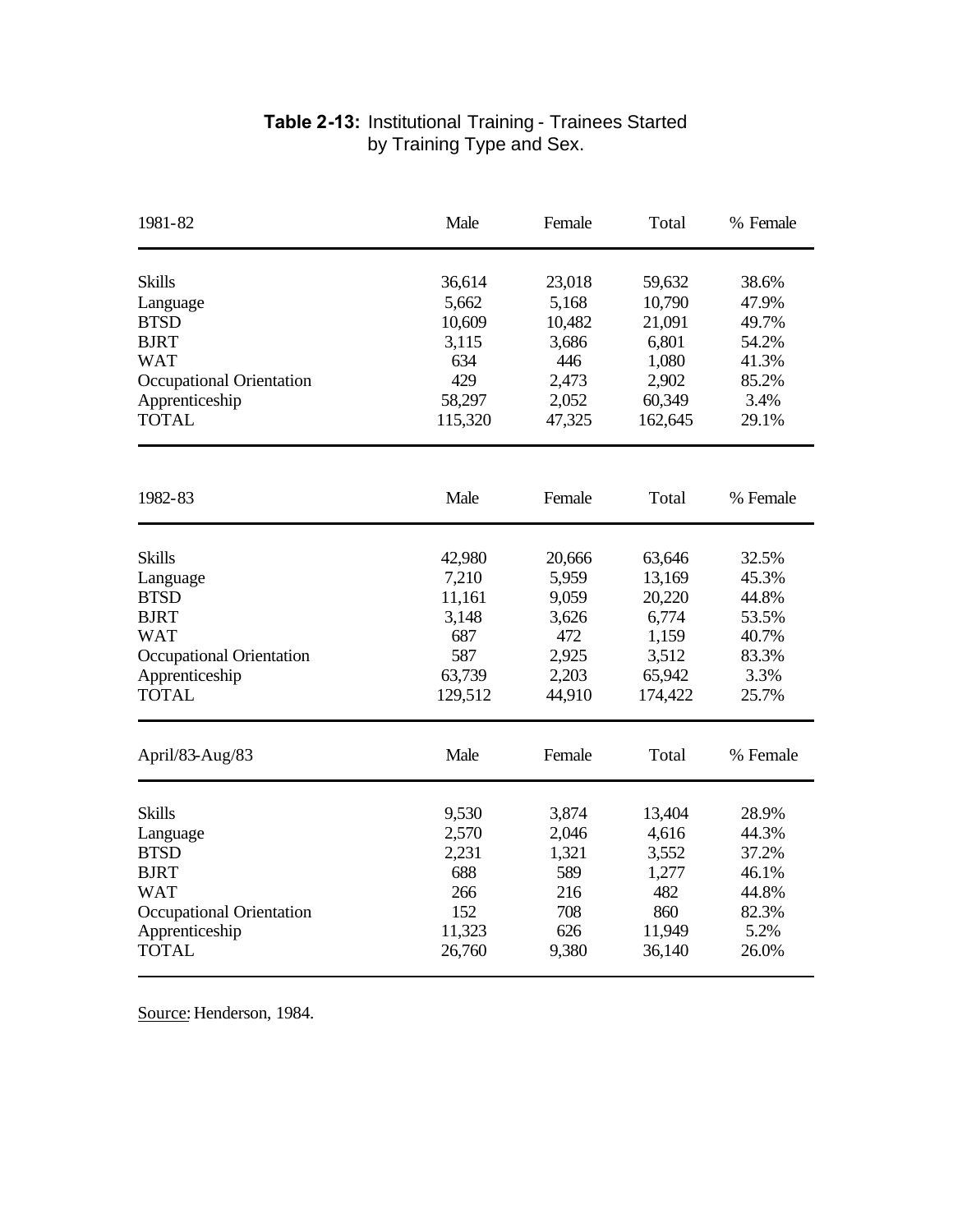| 1981-82                      | Male      | Female   | Total  | % Female | W.I.N.T.O. <sup>1</sup> |
|------------------------------|-----------|----------|--------|----------|-------------------------|
| Special Needs                | $3,519*$  | 1,618*   | 5,137  | 31.5%    | 149                     |
| Unemployed                   | $17,335*$ | 9,090*   | 26,425 | 34.4%    | 1,212                   |
| <b>Employment Threatened</b> | 258       | 97       | 355    | 27.3%    | 9                       |
| Employed                     | 28,305*   | $7,524*$ | 35,829 | 21.0%    | 822                     |
| <b>TOTAL</b>                 | 49,417*   | 18,329*  | 67,746 | 27.1%    | 2,192                   |
| 1982-83                      | Male      | Female   | Total  | % Female | W.I.N.T.O. <sup>1</sup> |
| <b>Special Needs</b>         | 2,130     | 1,165    | 3,475  | 33.5%    | 114                     |
| Unemployed                   | 10,953    | 4,067    | 15,020 | 27.1%    | 756                     |
| <b>Employment Threatened</b> | 1,535     | 435      | 1,970  | 22.1 %   | 63                      |
| Employed                     | 8,868     | 1,298    | 10,166 | 12.8%    | 293                     |
| <b>TOT AL</b>                | 23,666    | 6,965    | 30,631 | 22.7%    | 1,226                   |
| April/83-Aug/83              | Male      | Female   | Total  | % Female | W.I.N.T.O. <sup>1</sup> |
| <b>Special Needs</b>         | 1,001     | 428      | 1,429  | 30.0.%   |                         |
| Unemployed                   | 3,768     | 1,352    | 5,120  | 26.4%    |                         |
| <b>Employment Threatened</b> | 410       | 192      | 602    | 31.9%    |                         |
| Employed                     | 2,295     | 255      | 2,550  | 10.0%    |                         |
| <b>TOTAL</b>                 | 7,474     | 2,227    | 9,701  | 23.0%    |                         |

## **Table 2-14:** Industrial Training - Trainees Started by Category and Sex.

<sup>1</sup>W.l.N.T.O. - Women in Non-Traditional Occupations

\*Estimates only

Source: Henderson, 1984.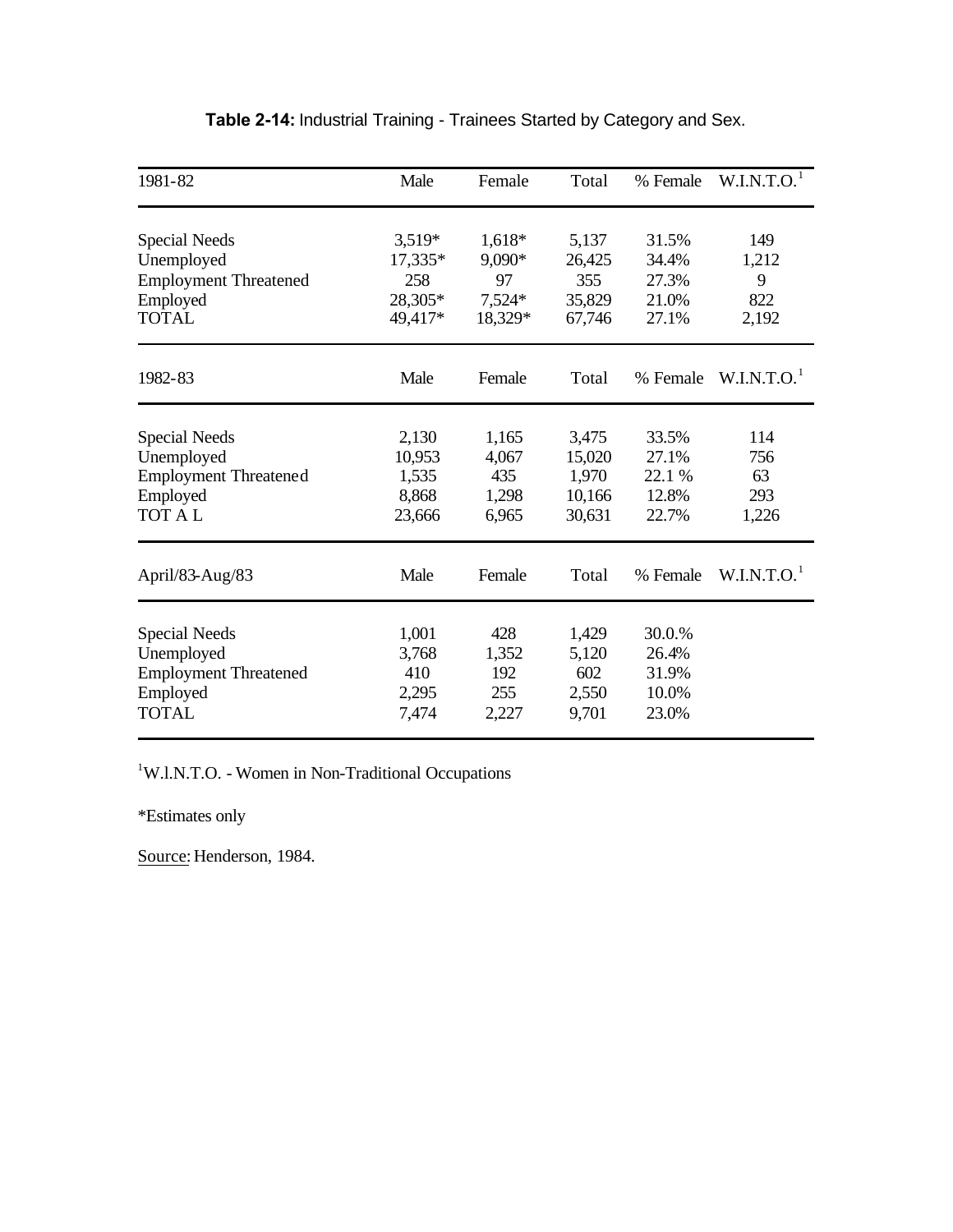# Chapter 3 METHODOLOGY

# 3.1. PURPOSE OF RESEARCH

The purpose of the research was twofold.

- 1. To Obtain Descriptive Information on the Following Components of ABE Programs in Canada
	- **.** program delivery (including supplementary services);
	- **.** instructors;
	- **.** curriculum; and
	- **.** materials.
- 2. To Describe the Learning and Related Needs of Women Who Attend ABE programs-As Perceived by the Providers of these Programs and the Women Students of these Programs
	- **.** needs that led to attendance in programs;
	- **.** learning and related needs during program;
	- **.** barriers to regular attendance in program;
	- **.** educational aspirations upon completion of program; and
	- **.** job aspirations upon completion of program.

## **3.2. TYPE OF RESEARCH**

Because there has been no previous empirical survey of ABE programs in Canada which addressed itself specifically to the relevance of these programs for women, the present research had to be of the exploratory type. The main objective of the research was to collect information on specific variables and, where possible, to explore for possible relationships among these variables. This type of research does not test hypotheses; but rather, provides information which can be used to develop hypotheses. It gives rise to ideas for further research on the subject under study. Consequently, the information provided in this report is more descriptive than explanatory.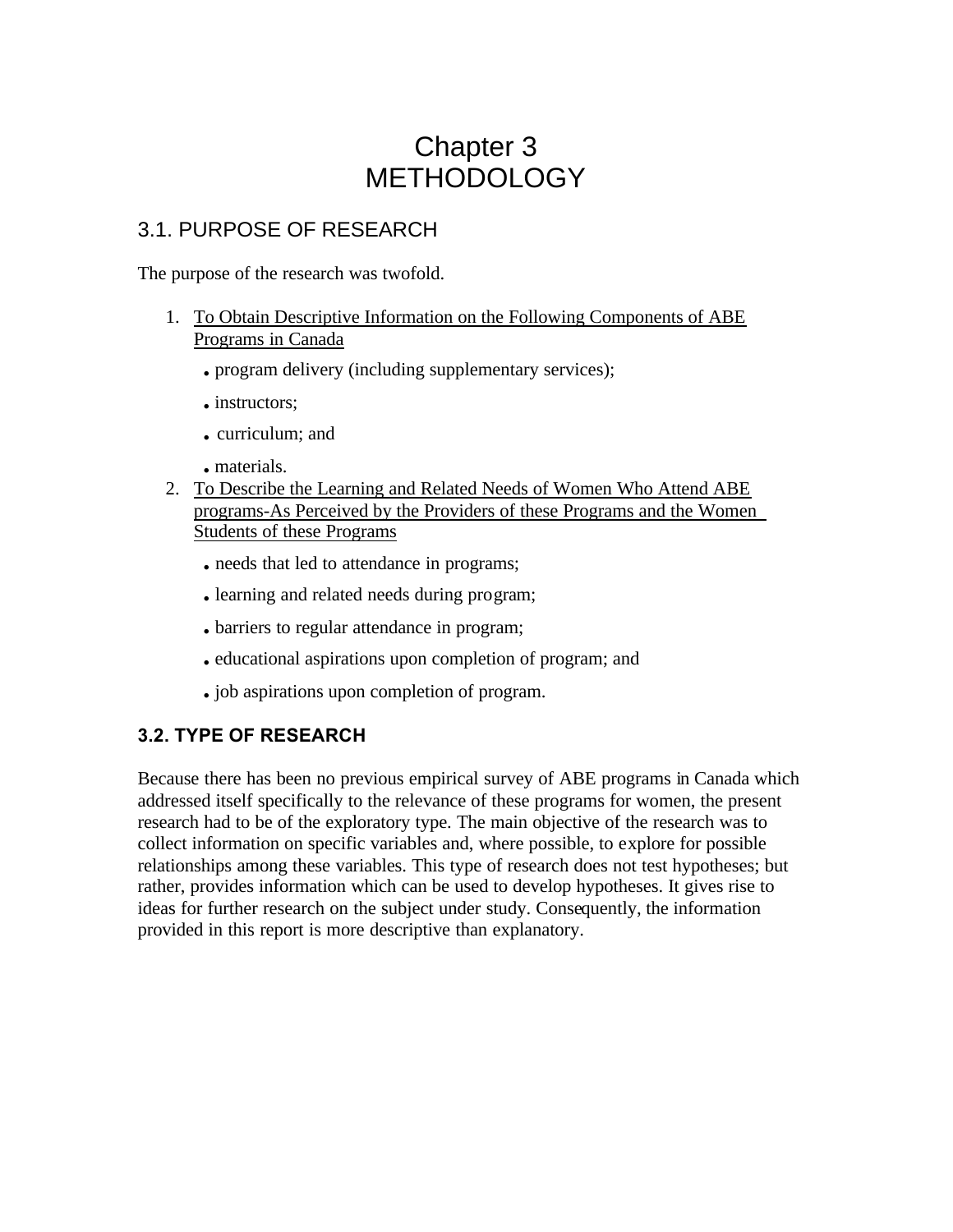# 3.3. SAMPLE

Two samples were selected:

- Sample of ABE programs in Canada ( $N = 360$ ); and
- Sample of women students in ABE programs in Canada  $(N = 30)$ .

## 3.3.1. Population

The sample of ABE programs was selected from a population of ABE programs in each province and in the Yukon and Northwest Territories which had two or more of the following characteristics:

- offered to both men and women:
- offered to women only;
- provide education for the acquisition of basic literacy and/or numeracy skills;
- provide education for academic upgrading; and/or
- provide education for life skills training.

Excluded from the sample were English as a Second Language (ESL) programs and programs for handicapped persons.

The student sample was selected from a population of women students, 15 years or older, in those ABE programs selected for the program sample (described above). This sample included women who were attending both full-time and part-time programs. While attempts were made to select both French and English-speaking students for the sample, only English- speaking students were included. No response was received from providers of programs for Francophone with respect to information about particular students who would be willing to be involved in the survey.

# 3.4. METHOD OF SAMPLE SELECTION

Neither the ABE program nor the student samples were selected on a random basis. The most recently updated central directory of ABE programs in Canada was published in 1978, and ABE program directories do not exist in all provinces. Therefore, it was difficult to select random samples. In lieu of ABE directories, the members and affiliates of CCLOW, and others on the CCLOW mailing list, were asked to identify ABE programs in their areas and, when appropriate, to provide CCLOW with sample copies of teacher and student materials and curriculum guides. Where directories were available (in Ontario), programs were selected randomly. A sample of 360 ABE programs was selected [\(see Appendix B](#page-101-0) for the distribution of these programs by province). Responses were received from 106 programs; only 98 of these were used in the study.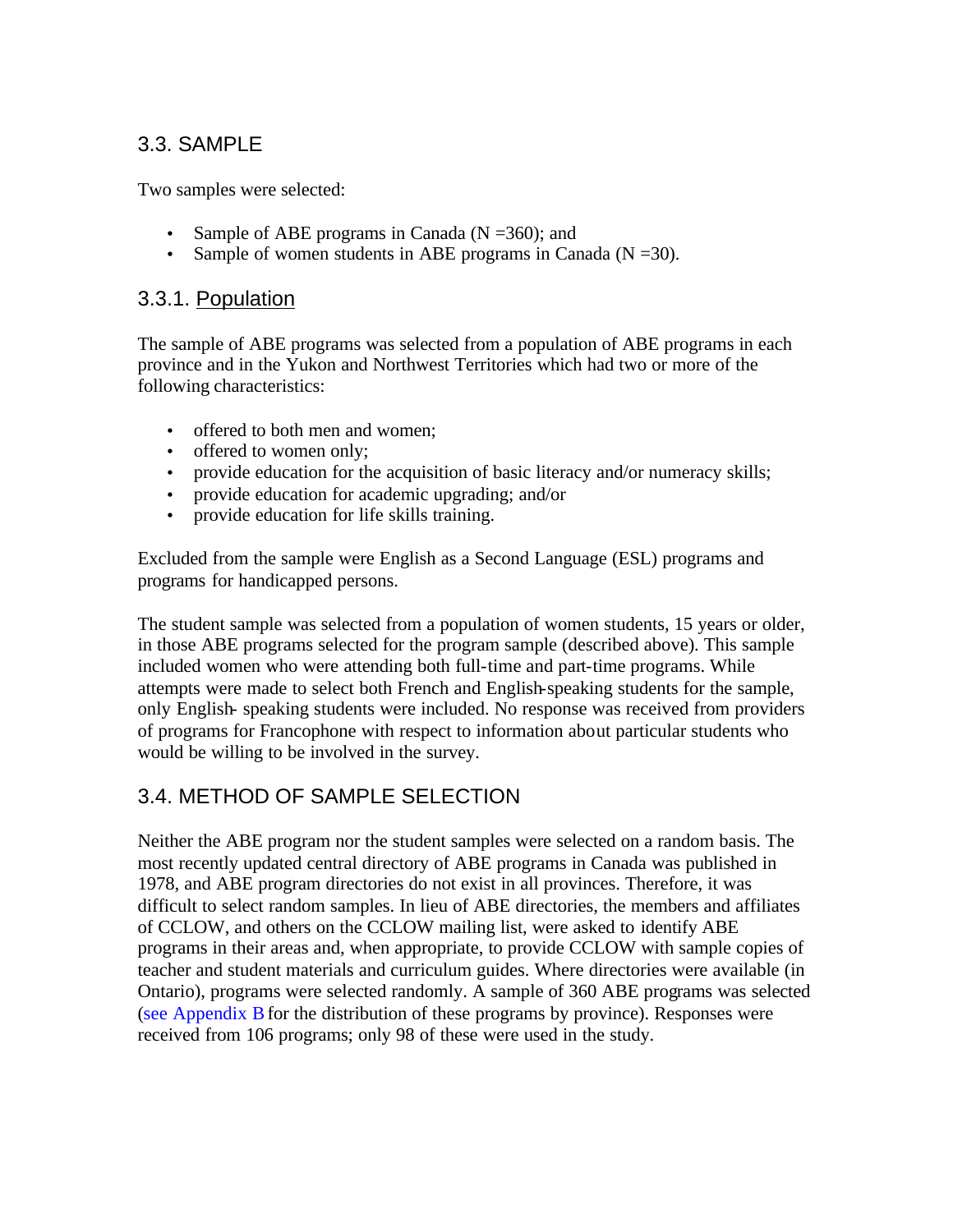The student sample was obtained through written requests to instructors and administrators of ABE programs in the program sample. They were asked to provide the ABE project staff with names, addresses and telephone numbers of those women students who would be willing to be interviewed about their experiences in, and perception of, the programs. Instructors and/or administrators from a total of 55 programs were asked for such information. Responses were received from only seven programs.

Thirty-three women students were identified as willing to take part in the survey. These students were telephoned by the ABE project staff to make arrangements for the interviews. Interviews were conducted with 30 of the 33 students.

# 3.5. DATA COLLECTION

Data were collected on four components of ABE programs and on the learning and related needs of women who attend these programs.

## **3.5.1. Data on ABE Programs**

Data were gathered to obtain descriptive information on four components of ABE programs in Canada: program delivery, instructors, curriculum, and materials.

#### **Program Delivery (including supplementary services)**

"Program delivery" refers to the way in which the programs are provided. Are they provided, full-time or part-time? When may students enter -- once a year, twice a year? Do they provide support services such as childcare, career counselling, and so on? These are some of the questions that can be asked about the delivery of ABE programs. ( See [Sections A](#page-99-0) and [B o](#page-101-0)f the questionnaire.)

#### **Instructors of ABE programs**

It is not enough to inquire about the way in which programs are provided. One must also seek information about those who directly provide the programs - the instructors, although one might argue that instructors are part of the program delivery model. Given the fact that 52 percent of the under-educated populations are women and that 87 percent of under-educated women are 35 years and over, it was deemed appropriate to ask questions about the sex and age of instructors, and about their training and experience in teaching adults. For example, it was argued in Chapter 1 that under-educated women need to be taught basic science skills. How many ABE teachers have a background in science education?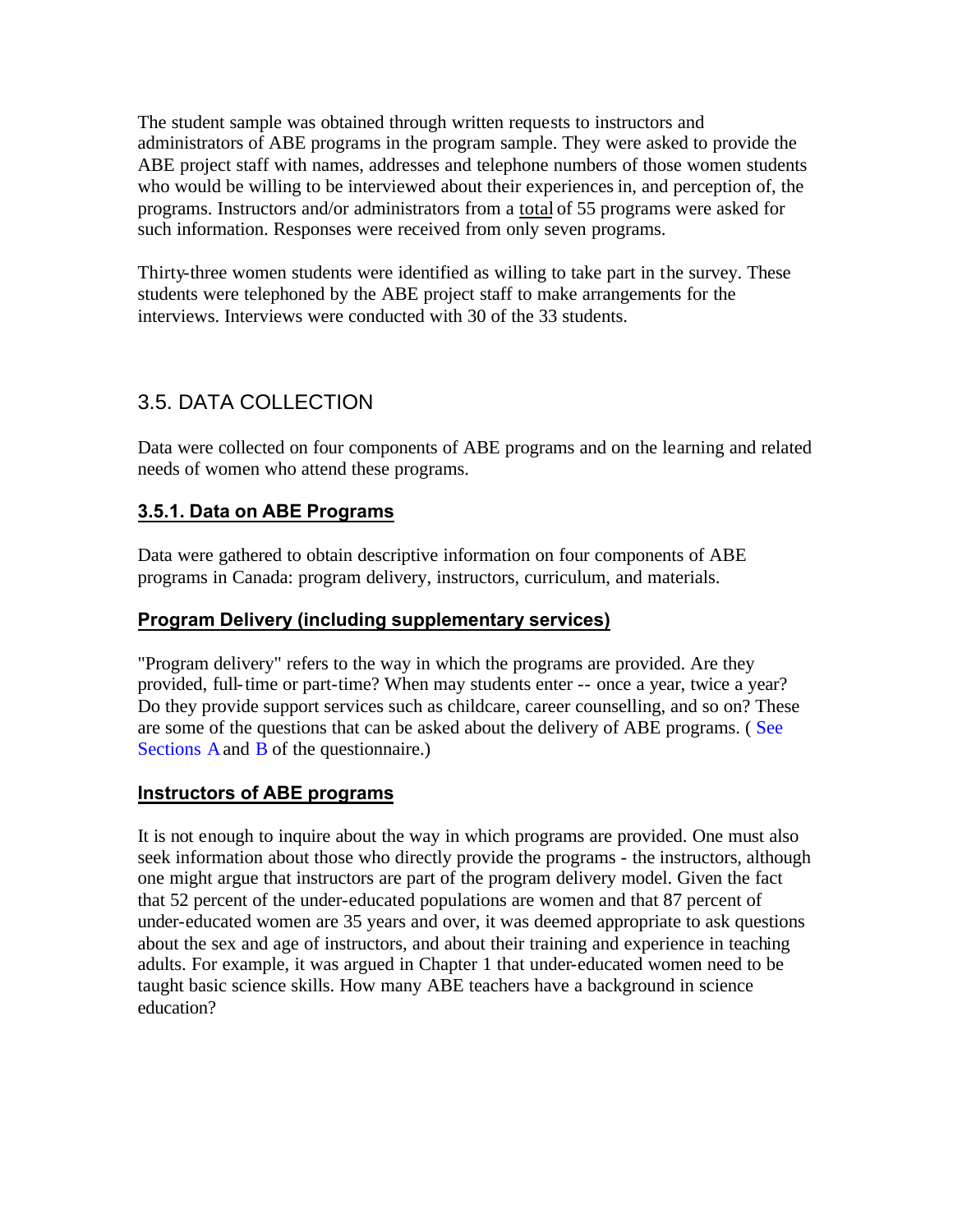## **Curriculum**

Curriculum is a term with a variety of meanings; educators are divided with respect to a common definition. For the purposes of this research, "curriculum" was used to refer mainly to the content and focus of the program and to the format in which the content is taught. It also refers to pre-set curriculum such as Laubach, BLADE, LINC, and so on.

## **Materials**

Although it can be argued that the materials used in the provision of an educational program are part of the curriculum, for the purposes of this research, a distinction was made. "Materials" in this study refers mainly to the print and electronic media used by both teachers and students. ( [See Section F](#page-102-0) in the questionnaire.)

## **3.5.2. Data on Learning: and Related Needs of Women in ABE Programs**

Data were gathered to describe the learning and related needs of women who attend ABE programs as perceived by both providers and women students in such programs. Questions related to:

- needs that led to attendance in program;
- learning and related needs during program;
- barriers to regular attendance in program:
- educational aspirations upon completion of program; and
- job aspirations upon completion of program.

Learning and related needs have been defined as follows:

- Learning needs: requirements, conditions, wants, interests, and/or concerns about which women can secure information, gain experience, develop understanding and/or acquire skills.
- Learning-related Needs: those factors which women require in order to obtain access to, and stay in, learning programs. These can be personal (e.g., self. confidence), social (e.g., transportation, childcare), economic (e.g., fees subsidy), or institutional (e.g., flexible entrance requirements, absence of sexual discrimination).

(See the Interview Schedule in Appendix E for the questions asked of women students about their learning and related needs.)

# 3.6. DATA COLLECTION TECHNIQUES AND INSTRUMENTS

Two techniques were employed and, correspondingly, two data collection instruments were used.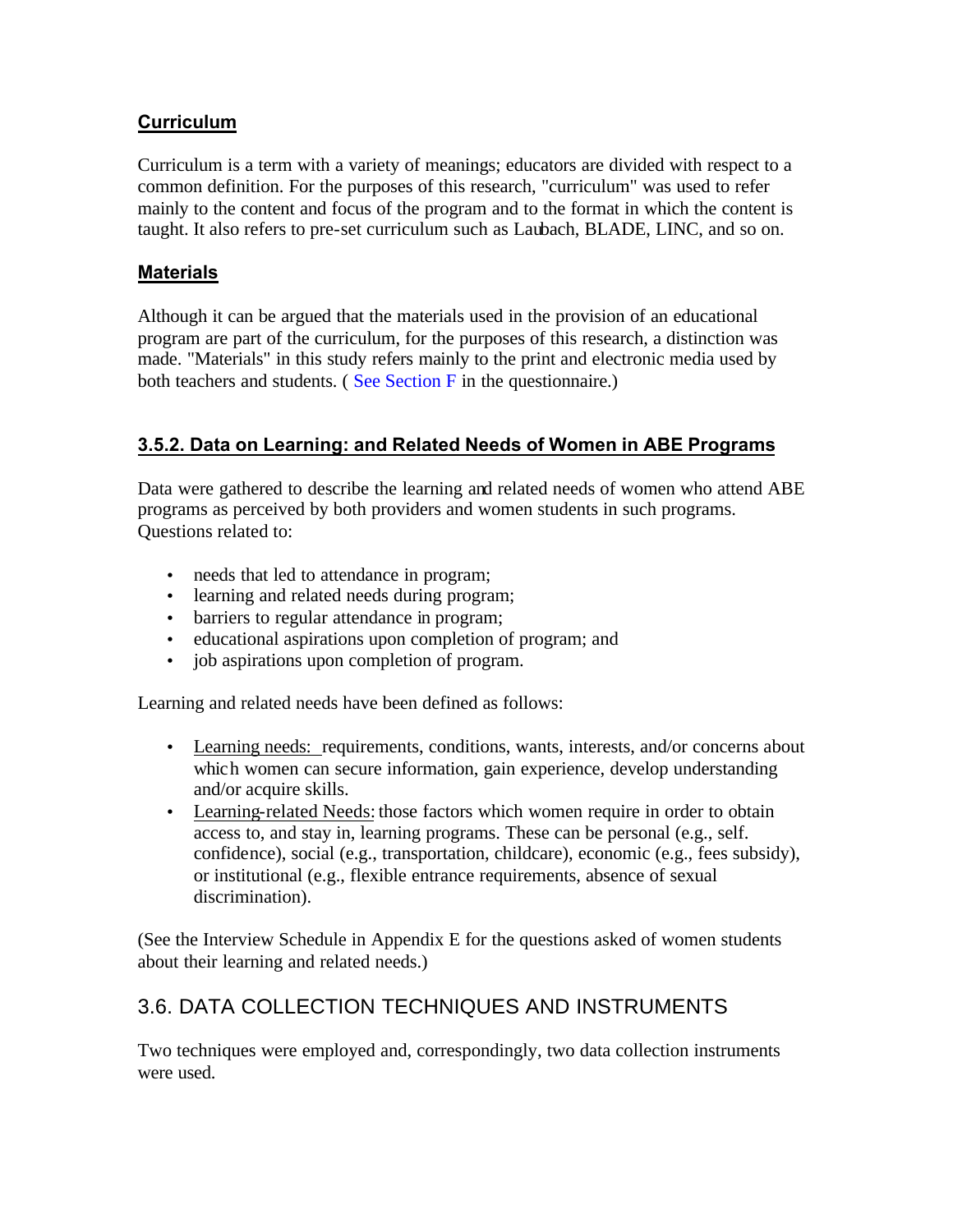| Technique |
|-----------|
|           |

Instrument

Questionnaire administration by mail Partially-closed (to providers of ABE programs) Questionnaire

Personal interviews **Interview Schedule** (women students of ABE programs)

Questionnaires were mailed to 360 providers of ABE programs across Canada (see [Appendix B\).](#page-101-0) Completed questionnaires were returned by 106 providers, a response rate of 29 percent. Of these, 98 were used in the data analysis. The remaining 8 were received too late for inclusion in the analysis.

Personal interviews were conducted with 30 women students, registered in different ABE programs included in the survey sample [\(see Appendix C\)](#page-101-0). They were asked questions about their experience in the programs, their learning and related needs, and their view of the extent to which the programs were meeting their needs. The students were interviewed by different persons. Those in Vancouver, British Columbia, and The Pas, Manitoba were interviewed by one staff member of the ABE project. Those in Ontario were interviewed by another staff member of the ABE project. Students in Trail, British Columbia, were interviewed by an affiliate of CCLOW. All of the interviewers had previous training and experience in interviewing. (See Appendix D for a copy of the interview schedule.)

Both the questionnaire and interview schedule were pre-tested with a small group of ABE teachers and students in Toronto.

## Chapter 4 LEARNING AND RELATED NEEDS OF WOMEN IN ABE PROGRAMS

## **4.1. INTRODUCTION**

In this chapter, the information reported was obtained from providers and women students of ABE programs, about the learning and related needs of women in such programs.

For the purposes of this chapter, the term "providers", which is often used, is defined as:

• those who are directly involved in delivering ABE programs to under-educated individuals (e.g., instructors, counsellors);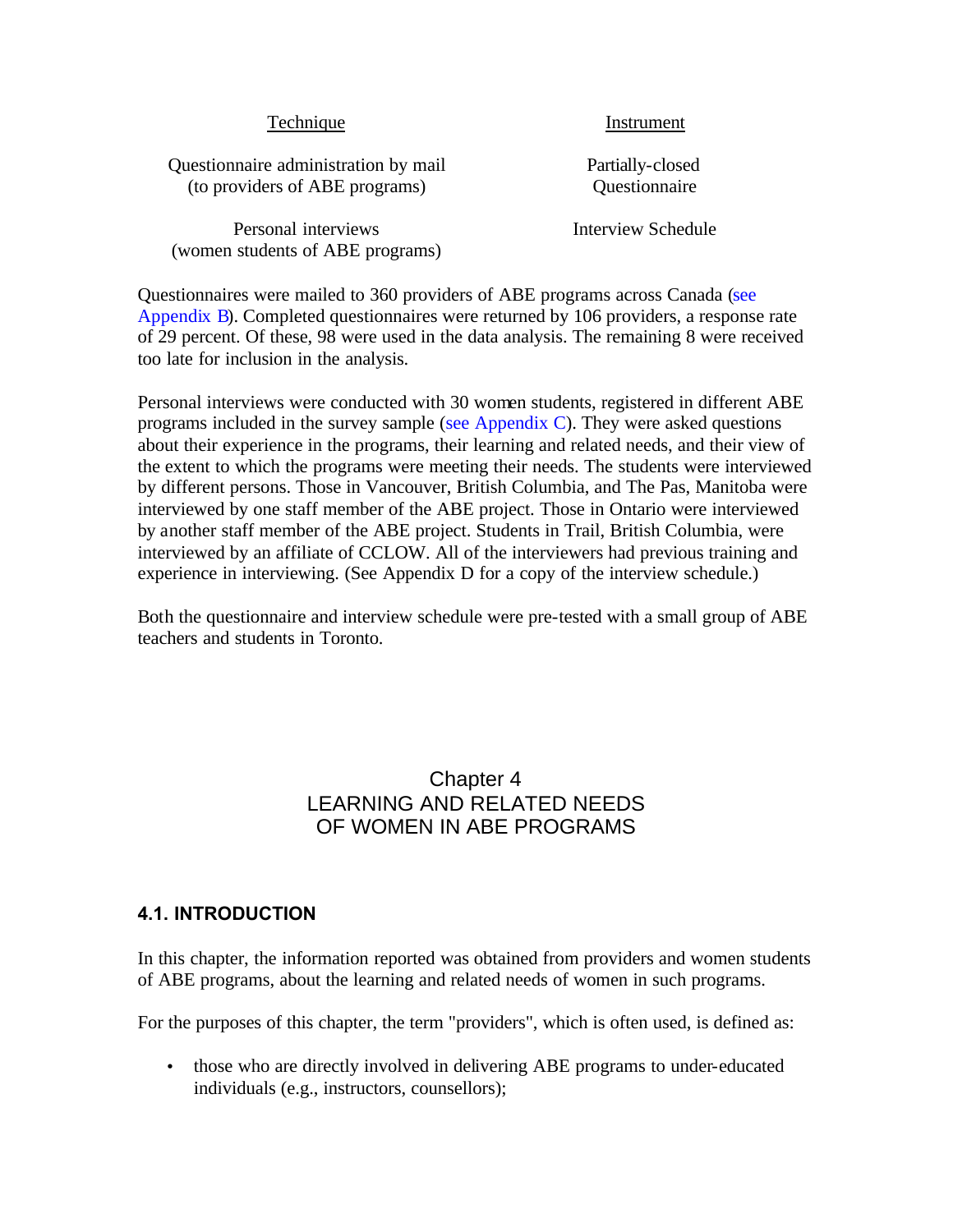<span id="page-55-0"></span>• those who are directly involved in administering ABE programs (e.g., administrators, coordinators)

Occasionally in the text, providers are called respondents since they are the ones who responded to the questionnaire.

## **4.2. FINDINGS FROM STUDENT INTERVIEWS**

Personal interviews were conducted with 30 women students of ABE programs in British Columbia, Manitoba and Ontario. The following is a summary of the information provided by these women about themselves and their learning and related needs.

## **4.2.1. General Information**

The data provided in Table 4-1 show that the majority of the women in the sample were white (n= 191, Canadian born (n= 25), married (n= 16), under the age of thirty (n= 17), and had received their childhood education in urban areas (n= 18). The data presented in [Chapter 2](#page-21-0) show that most functionally illiterate women are over 34 years of age (87.1 percent) and that the rate of functional illiteracy is higher among rural women (27.0 percent) than urban women (21.4 percent).

The majority of the women  $(n= 19)$  attended programs on a full-time basis and 24 of the 28 had plans to continue their education. Fourteen of 29 women learned about the program from their informal information network of family and friends, and 13 from persons representative of a formal or institutional information network. The least utilized source of information about ABE programs for the women was advertisements whether written or oral.

Educational attainment among the women ranged from less than grade 5 to grade 12. Of the 25 women who answered questions on educational attainment, 8 reported they had completed grade 8, and 8 reported they had completed grade 9 or higher. The definition of functional illiteracy being used in this report is "less than grade 9 education" [\(see Chapter](#page-17-0)  1). One-third of the sample, therefore, could not be defined as under-educated and a further one-third is part of a borderline group.

# **Table 4-1:** General Information and Educational Background

| $Age (n=30)$                   |    |          |
|--------------------------------|----|----------|
| Under 30                       | 16 | (53%)    |
| $30-40$                        | 9  | $(30\%)$ |
| $40 - 50$                      | 5  |          |
|                                |    |          |
|                                |    |          |
| $Fthnio$ Rockground $(n - 20)$ |    |          |

| Ethnic Background ( $n = 29$ ) |    |
|--------------------------------|----|
| Caucasian                      | 18 |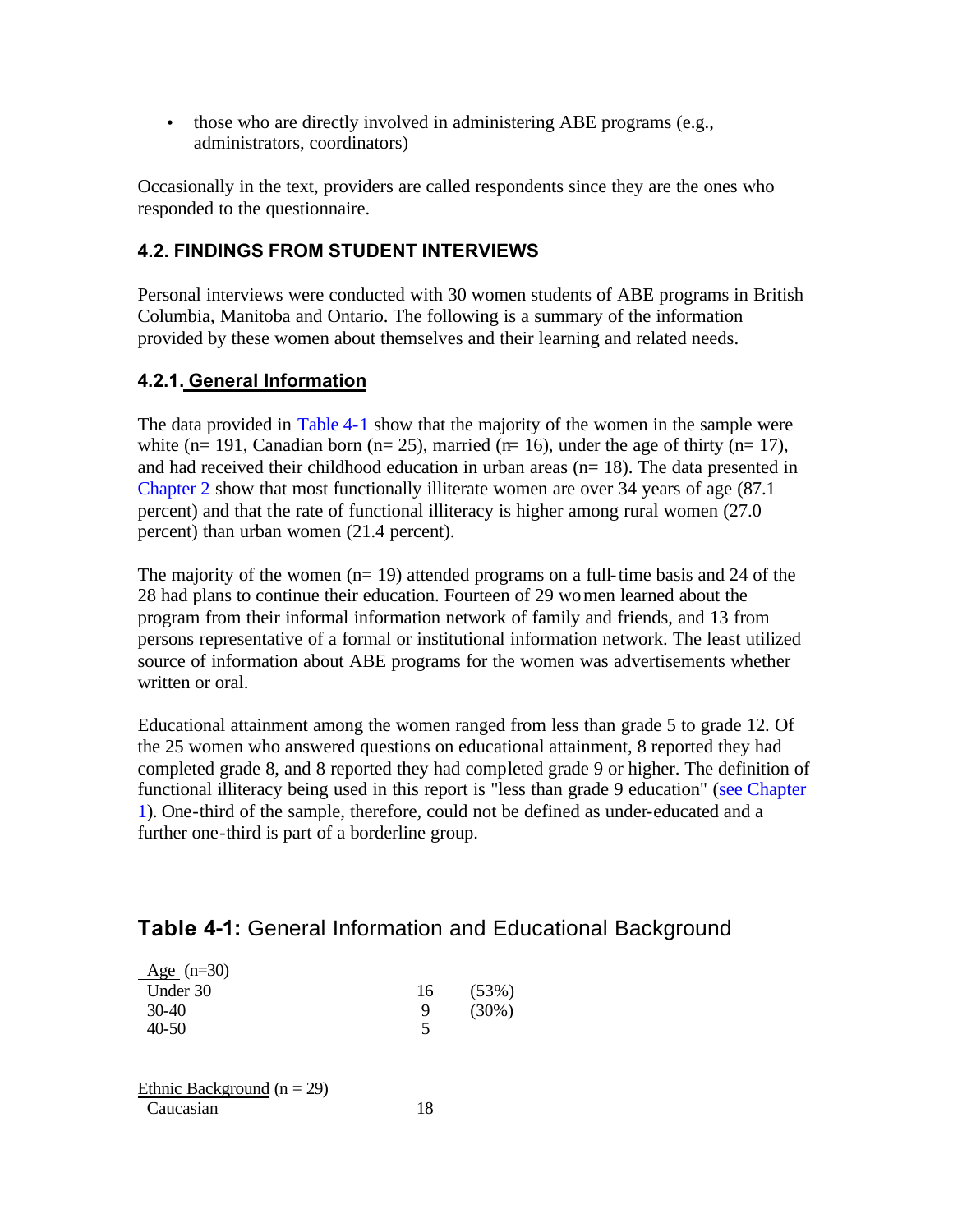| Native<br>Other                                                                                                     | $8\,$<br>3                                                                                        |       |                                      |
|---------------------------------------------------------------------------------------------------------------------|---------------------------------------------------------------------------------------------------|-------|--------------------------------------|
| Birth Place $(n=30)$<br>Canada<br>Europe<br>Caribbean Islands<br>Asia                                               | 25<br>$\sqrt{2}$<br>$\sqrt{2}$<br>$\mathbf{1}$                                                    |       |                                      |
| <u>Marital Status</u> ( $n = 30$ )<br>Married<br>Single<br>Divorced/Separated<br>Widowed                            | 15<br>10<br>3<br>$\overline{2}$                                                                   |       |                                      |
| Location of Schooling during Childhood $(n = 28)$<br>Urban<br>Rural                                                 | 18<br>10                                                                                          |       |                                      |
| Highest Grade Attained (n=25)<br>Less than Grade 5<br>Five<br><b>Six</b><br>Seven<br>Eight<br>Nine<br>Ten<br>Twelve | 1<br>$\mathbf{1}$<br>$\overline{4}$<br>$\mathfrak{Z}$<br>$8\,$<br>5<br>$\sqrt{2}$<br>$\mathbf{1}$ |       | ("They just passed me all through.") |
| Student Status $(n = 30)$<br>Full-time<br>Part-time                                                                 | 19<br>11                                                                                          |       | $(Day - 3 Evening - 8)$              |
| Future Plans for Education (n=28)<br>Yes<br>No<br>Undecided                                                         | 24<br>3<br>$\mathbf{1}$                                                                           | (77%) |                                      |
| Learned About Program $(n = 29)$<br>Friend<br>Family<br>Counsellor/Case Worker<br><b>CEIC</b><br>Advertisement      | 11<br>3<br>$8\,$<br>5<br>$\overline{2}$                                                           |       |                                      |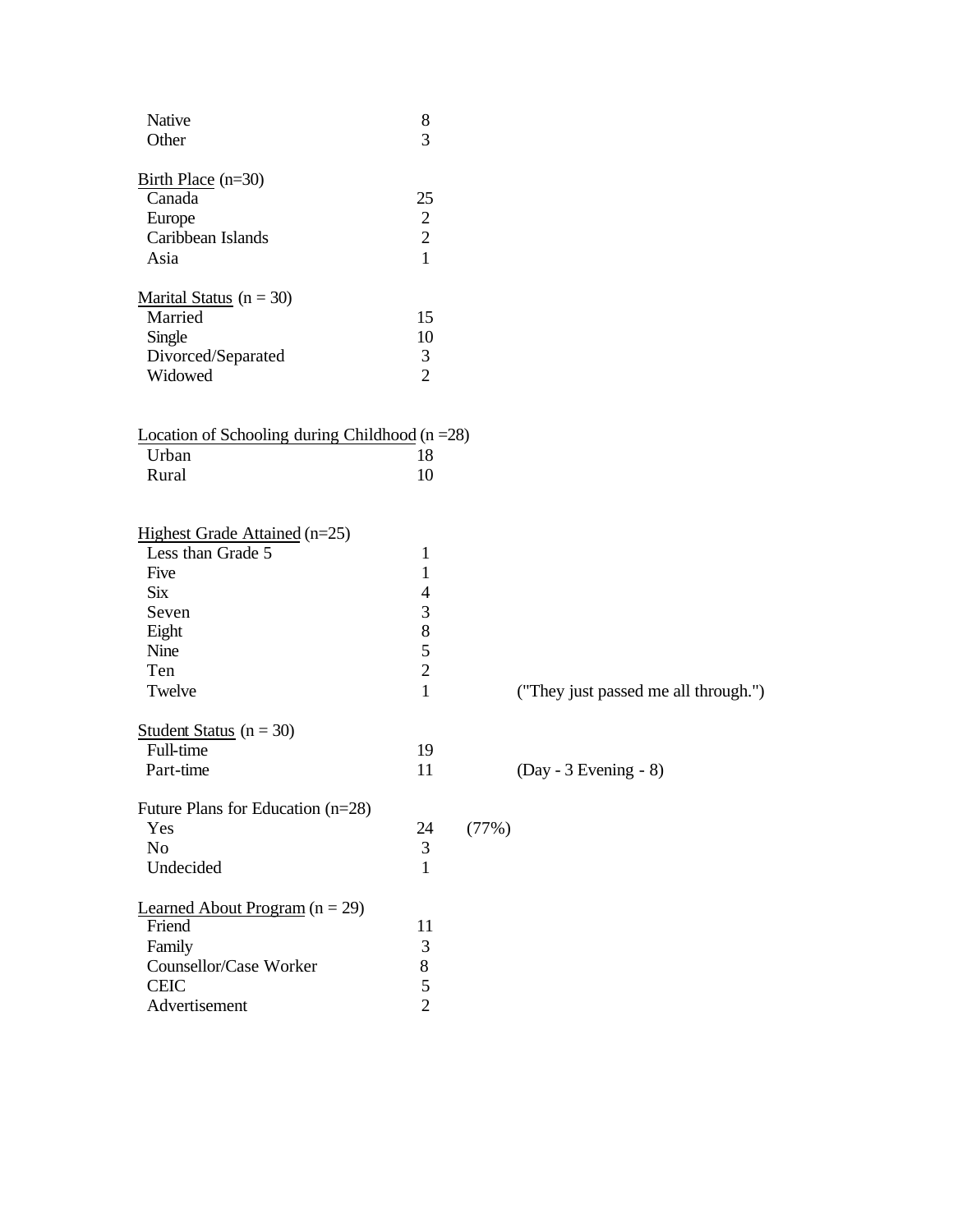Two conclusions are possible: either the sample of women students is not representative of women in ABE programs; or the sample is representative of women in ABE programs, but such women are not representative of under-educated women. Data provided in Section 2.4 of Chapter 2 and in Section 4.3 of this chapter support the second conclusion.

Table 4-4 indicates that most students enrolled in the ABE program for "upgrading" and "to obtain better jobs". In Chapter 6, data are reported on the definitions used by providers to describe literacy and ABE programs. The reasons for enrolment expressed by the women interviewed seem to correspond most closely to the definition of ABE programs as post-literacy and pre-occupational ([see Table 6-10\).](#page-85-0) However, in Table 4-5, the women describe what they would like to be learning as "reading/writing" and "mathematics". These current needs seem to correpond more closely to the definition of literacy programs as basic educational skills, [\(see Table 6-10\)](#page-85-0). skills which are prerequisites for upgrading to the level required for national training programs and for the training programs themselves.

Further, the needs expressed by the women interviewed for education in reading, writing and mathematics does not seem congruent with the educational attainment levels reported by the women. The expression, "they just passed me through" [\(see Table 4-1\),](#page-55-0) may explain why so many of the women who were interviewed, in spite of their reported educational attainment, still felt the need for the basic skills which make up the school curriculum up to grade 8. The combination of these data provides further evidence for the unreliability of grade attainment as an accurate measure of functional literacy, and suggest that ABE programs are of two types in which the first, basic education or literacy, is preparatory to the second, post-literacy and pre-occupational, which prepares women for entry to the job market. This point will be discussed in later chapters.

## **4.2.2. Childcare Responsibilities**

With respect to children, most of the women  $(n=21)$  had at least one child, and seventeen had children under twelve years of age [\(see table 4-2\).](#page-58-0) Only one of these women had a child placed in an institutional childcare facility. Many of the women relied on family members -- frequently a younger sister -- to take care of their children. Native women expressed uneasiness about leaving their children in predominantly non-native childcare facilities. Even those who wished to leave their children in such facilities did not have this opportunity: none of the 5 programs in which students were interviewed had an oncampus or affiliated childcare facility.

## **4.2.3. Previous and Intended Occupations of Women in ABE Program.**

The past or usual occupations reported by the women could all be classified as semiskilled or unskilled jobs [\(see Table 4-3\)](#page-60-0). Of those who had future plans for their education (n=24), 15 planned to enter careers in traditional female occupations (clerical, serviceoriented); and 7 to enter careers in non-traditional occupations. Only one student reported any knowledge of the non-traditional training seats available for women in the National Training Program.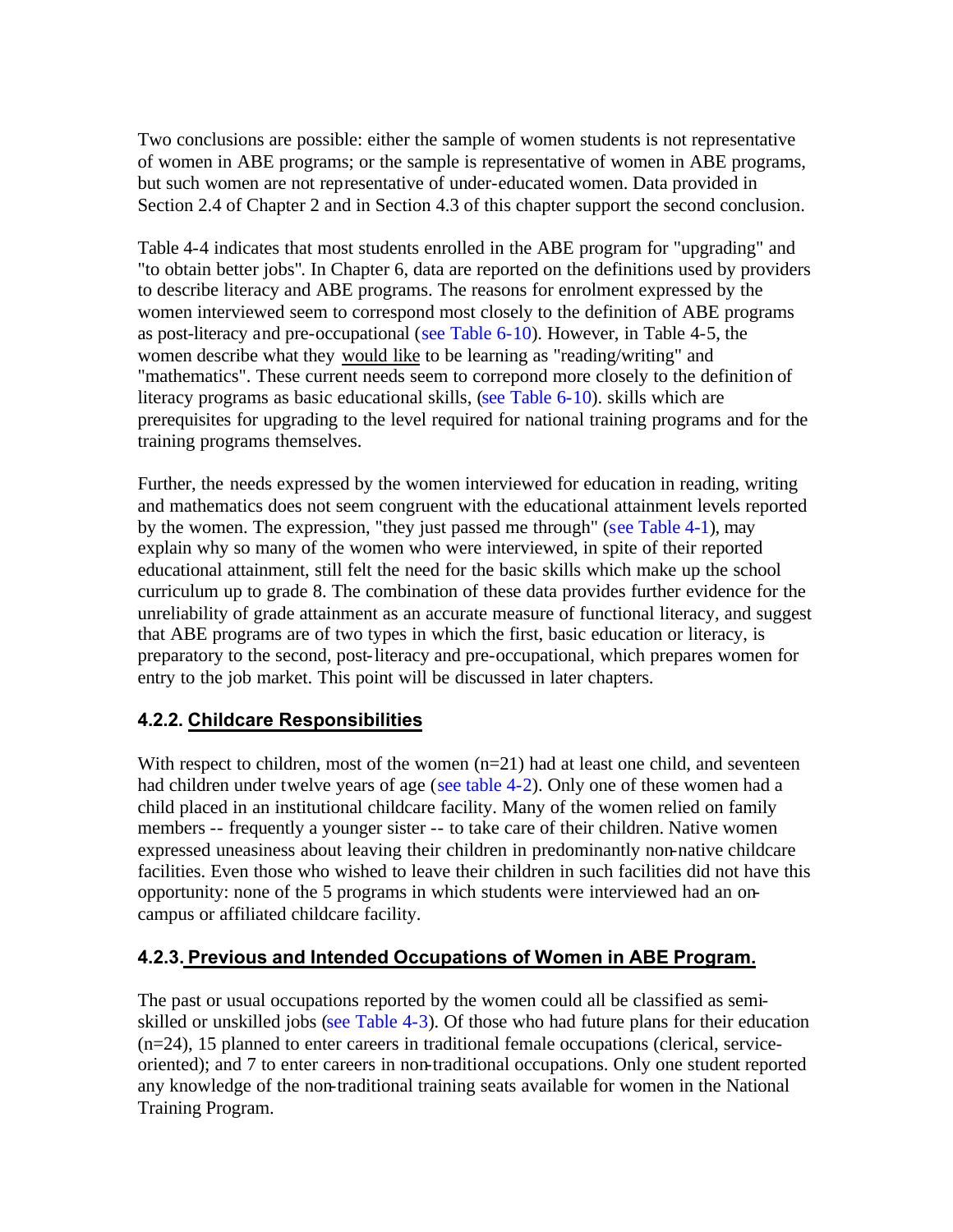#### **Table 4.2:** Childcare Responsibilities

<span id="page-58-0"></span>

| Children ( $n = 30$ )                                 |                       |       |
|-------------------------------------------------------|-----------------------|-------|
| None                                                  | 9                     |       |
| Have Children                                         | 21                    |       |
| Children Under Age 12                                 | 17                    | (57%) |
|                                                       |                       |       |
| Who Cares for Children during School Hours $(n = 17)$ |                       |       |
| Family member                                         |                       |       |
|                                                       |                       |       |
| In School                                             | 5                     |       |
| Baby-sitter                                           | $\mathcal{D}_{\cdot}$ |       |
| Day Care Centre                                       |                       |       |
| No Answer                                             |                       |       |

#### **4.2.4. Major Needs of Students**

Students identified their most important needs, in order of priority, as educational, selfimprovement and job training [\(see Table 4-4\)](#page-61-0). When asked what prompted them to enroll in the ABE programs, education for upgrading and job training were mentioned as the top two reasons. Self-improvement was the third most frequently cited reason. Most students expressed the opinion that the ABE program which they attended was helping them meet these needs.

In terms of barriers to regular attendance, transportation must be seen as a concern for at least 16 of the women who live more than 15 minutes from the program location. Nine of the 30 women described themselves as "regular tenders". The illness of children was the most frequently cited reason for not attending regularly.

Three-quarters of the women students perceived the needs of women in ABE programs as different from those of men in these programs. This figure should be compared to the responses of providers to the same question [\(see section 4.3.8\).](#page-68-0)

## **4.2.5. Students' Perceptions of the Adequacy of the Programs**

Reading, writing and mathematics were the subjects in which most students wished to be taught [\(see Table 4-5\)](#page-62-0). Throughout the interviews, students frequently mentioned that personal life skills training (assertiveness, independence, confidence training) should be part of ABE programs, particularly for women.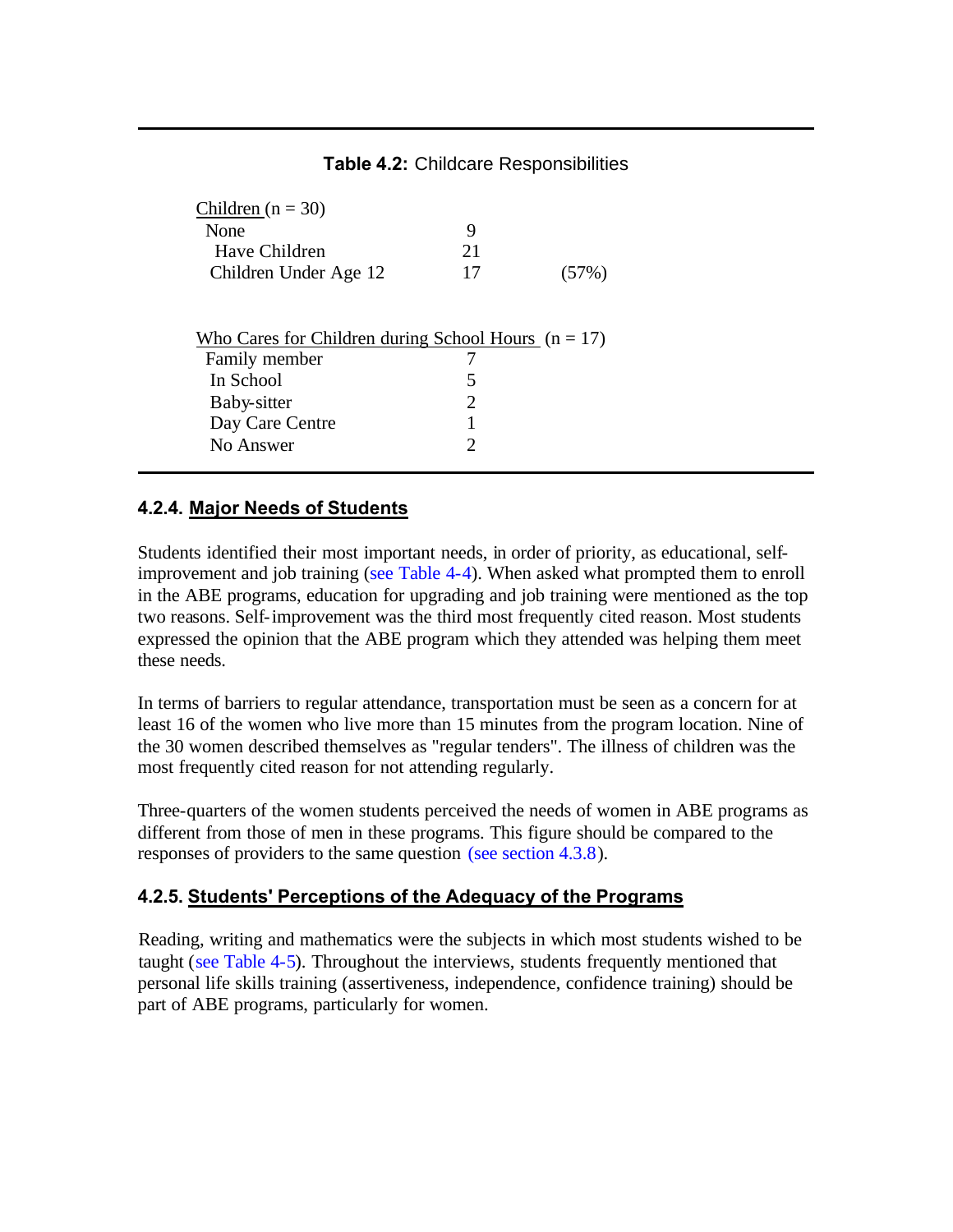With respect to the way in which they prefer to learn, students expressed a wish for small group and one-to-one teaching formats. The classroom format was among the least preferred. No student mentioned distance education in any form (correspondence, radio or television) as a preferred format. Some students did mention, however, that certain learning formats were more appropriate for particular subjects or activities than other formats.

Many of the women who attended the programs on a full-time basis expressed the wish that study time be offered as part of the school day. The rationale given for this was that family workloads made it difficult for them to find quiet study time in their homes. Twenty-four of the thirty students said that they were learning what they wanted to learn in the programs. They were extremely pleased with the instructors; with the fact that they were treated as adults; and with the self-determined learning pace.

With respect to what they liked least about the programs, two observations are worth noting. First, no student mentioned the absence of child-care facilities on the site of the programs as a problem for them. This may imply that they regard themselves as responsible for securing their own childcare arrangements and/or are satisfied with the arrangements that they have managed to secure. Second, even though 18 of these students were attending the programs full-time and consequently could not work full-time, receive welfare or unemployment insurance benefits, none expressed dissatisfaction with the financial cost of attending the programs. This could be due to the fact that the fees of all but 2 of the students were subsidized by government agencies. When queried for information about their financial situation, however, all but 4 of the students expressed grave concern about these subsidies. The British Columbia students were particularly apprehensive about losing their sponsorship prior to satisfactory completion of their programs.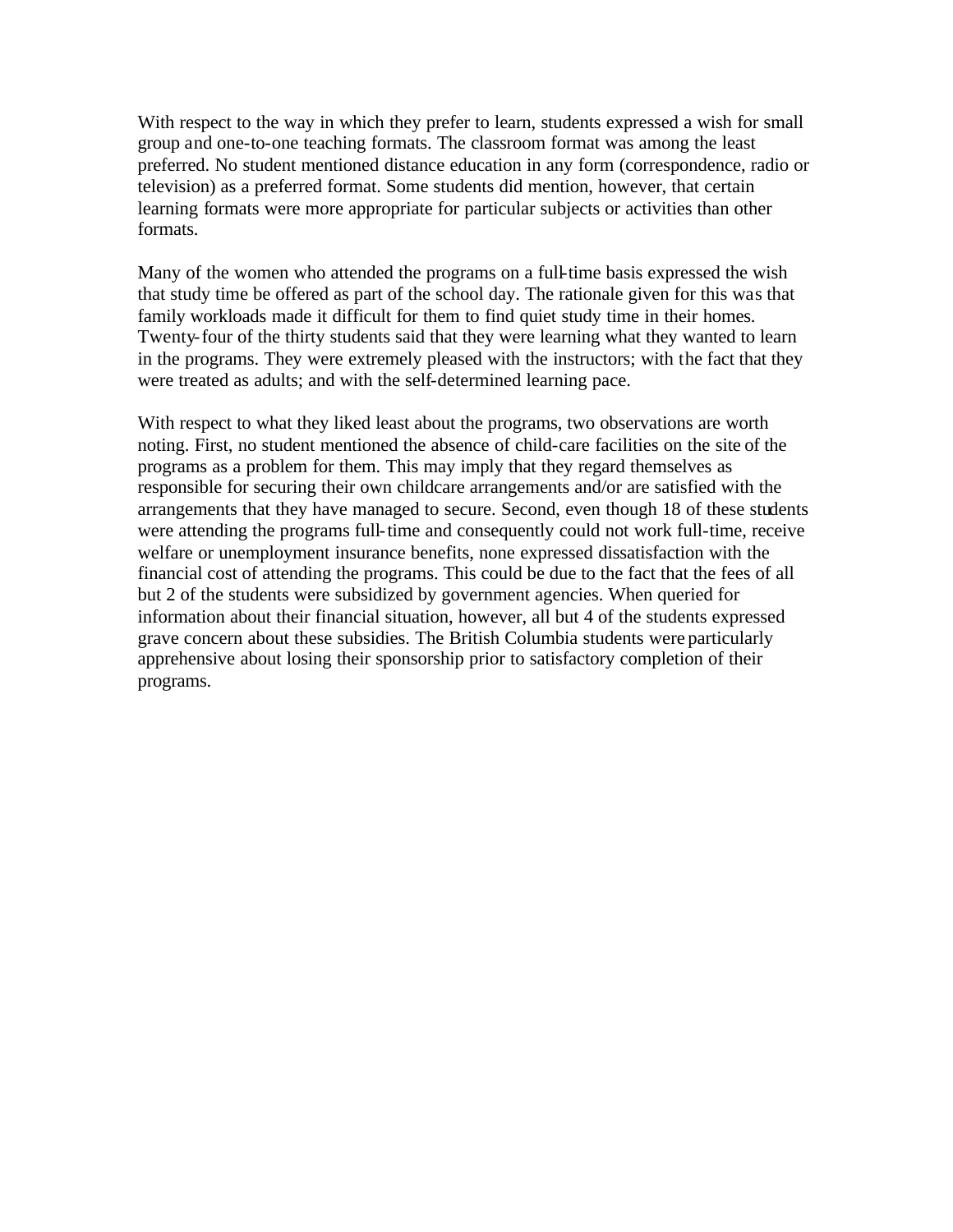| Present Occupation ( $n = 28$ )<br>Student<br>Homemaker<br>Domestic<br>Chambermaid                                                                                                                                                                       | 19<br>6<br>$\sqrt{2}$<br>$\overline{2}$                                                                                                                |  |
|----------------------------------------------------------------------------------------------------------------------------------------------------------------------------------------------------------------------------------------------------------|--------------------------------------------------------------------------------------------------------------------------------------------------------|--|
| Past or Usual Occupation (n= 10)<br><b>Retail Clerk</b><br>Nurse's Aide<br>Kitchen<br>Carwash<br>Office<br><b>Seamstress</b><br><b>Barmaid</b>                                                                                                           | $\tau$<br>$\overline{4}$<br>3<br>$\overline{2}$<br>1<br>$\mathbf{1}$<br>$\mathbf{1}$                                                                   |  |
| Future Occupational Plans ( $n = 24$ )<br>Traditional: 18 of 24(75%)<br>Beautician/hairdresser<br>Bookkeeping<br>Office/Steno<br>Journalism<br><b>Nursing</b><br><b>RNA</b><br>Cook<br>Teacher's Aid<br>Lab<br>Technician<br>Handicapped Helper<br>Other | $\overline{4}$<br>3<br>$\overline{2}$<br>$\overline{2}$<br>$\mathbf{1}$<br>$\mathbf{1}$<br>1<br>$\mathbf{1}$<br>1<br>1<br>$\mathbf{1}$<br>$\mathbf{1}$ |  |
| Non-traditional: 6 of 24 (25%)<br>Criminology<br>Computer<br>Maintenance<br>Science<br>Electronics<br>Carpentry                                                                                                                                          | $\mathbf{1}$<br>$\mathbf{1}$<br>$\mathbf{1}$<br>1<br>1<br>$\mathbf{1}$                                                                                 |  |

<span id="page-60-0"></span>**Table 4.3:** Previous and Intended Occupations of Women in ABE Programs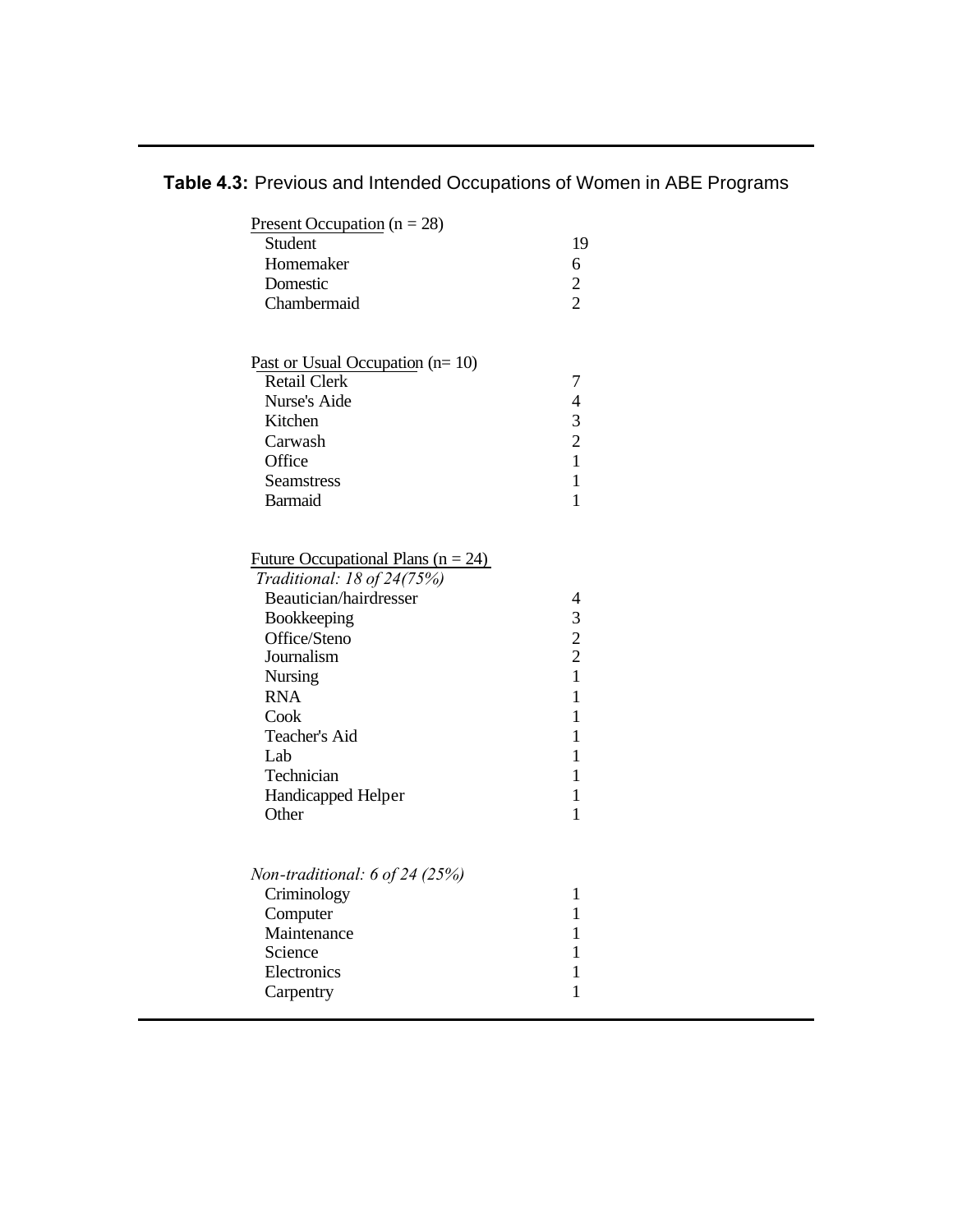# **Table 4- 4:** Major Needs of Students

<span id="page-61-0"></span>

| Distance to School $(n=28)$<br>Less than 15 minutes<br>Half hour - hour<br>More than one hour                                                                                                                                             | 12<br>12<br>4                                                                            |
|-------------------------------------------------------------------------------------------------------------------------------------------------------------------------------------------------------------------------------------------|------------------------------------------------------------------------------------------|
| <u>Attend on a Regular Basis (<math>n = 10</math>)</u><br>Yes<br>N <sub>o</sub>                                                                                                                                                           | 9<br>1                                                                                   |
| What Prevents Student from Attending $(n = 8)$<br>Child's Illness<br><b>Illness Self</b><br>Money<br>Alcohol                                                                                                                              | 3<br>$\overline{c}$<br>$\overline{c}$<br>1                                               |
| Why Student Enrolled(multiple answer permitted)<br>Upgrading<br><b>Obtain Better Jobs</b><br>Improve Life<br>Life Skills<br>Meet People<br>Learn English<br>Math Improvement<br>(Negative grade and high school experience reported by 7) | 17<br>9<br>6<br>3<br>$\frac{2}{2}$<br>$\mathbf{1}$                                       |
| Most Important Needs Now (multiple answer permitted)<br>Education<br>Self-improvement<br><b>Job Training</b><br>Money<br>Family<br>Relationships<br>Support/Security<br>Learning English<br>"Getting Rid of that Stuck Feeling"           | 21<br>9<br>7<br>5<br>5<br>$\overline{c}$<br>$\mathbf{1}$<br>$\mathbf{1}$<br>$\mathbf{1}$ |
| Is program Helping? $(n = 29)$<br>Yes<br>"Sort Of"                                                                                                                                                                                        | 27<br>$\overline{2}$                                                                     |
| Are Needs of Women and Men Different? $(n=30)$<br>Yes<br>No<br>No Answer                                                                                                                                                                  | 18<br>6<br>6                                                                             |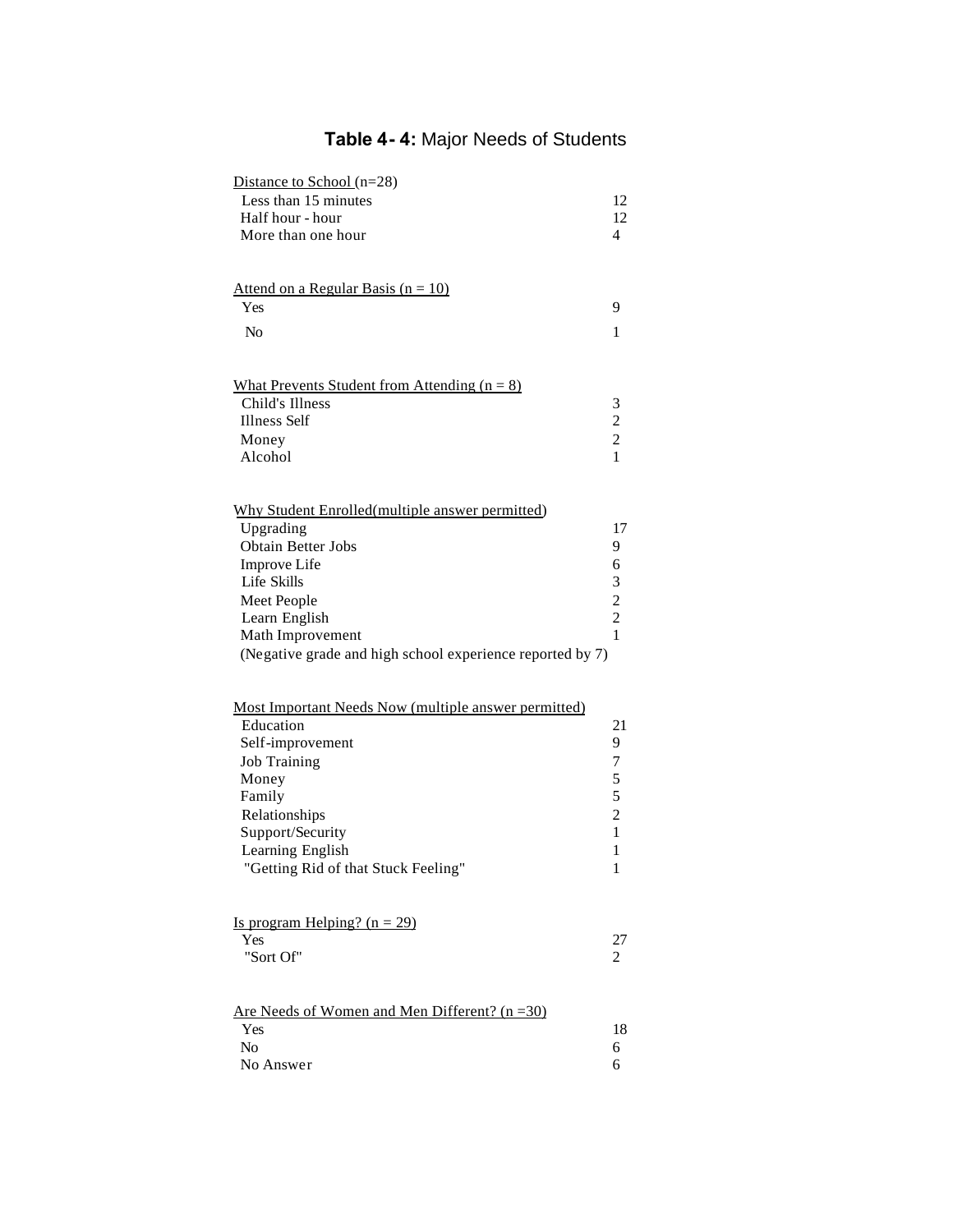# **Table 4.5:** Students' Perceptions of ABE Programs

<span id="page-62-0"></span>

|                                                                 |                | What Student Would Like To Be Learning (multiple answer permitted) |                |
|-----------------------------------------------------------------|----------------|--------------------------------------------------------------------|----------------|
| Reading/writing                                                 | 16             | Speaking                                                           | $\mathfrak{Z}$ |
| Math                                                            | 13             | History                                                            | $\overline{c}$ |
| ABE                                                             | 7              | Confidence                                                         | $\overline{c}$ |
| Civics                                                          | 6              | Typing                                                             | 1              |
| <b>Study Skills</b>                                             | 6              | Computers                                                          | 1              |
| Science                                                         | 5              | Budgeting                                                          | 1              |
| Economics                                                       | 3              | Life Skills                                                        |                |
| Are You Learning These? $(n = 28)$                              |                |                                                                    |                |
| Yes                                                             | 24             | N <sub>o</sub>                                                     | 4              |
| Preferred Learning Format (multiple answer permitted)           |                |                                                                    |                |
| Small Group                                                     | 17             |                                                                    |                |
| One-to-one                                                      | 15             | (Many students felt that certain                                   |                |
| Classroom                                                       | 8              | (formats were more appropriate                                     |                |
| All of the above                                                | $\overline{2}$ | (for certain subject matter.                                       |                |
|                                                                 |                |                                                                    |                |
| What Do You Like Best About Program (multiple answer permitted) |                |                                                                    |                |
| Instructors                                                     | 16             | Stimulation                                                        | 4              |
| <b>Treated As Adult</b>                                         | 8              | Meet People                                                        | $\mathfrak{2}$ |
| Pace of Program                                                 | 10             | Math                                                               | 1              |
| Confidence Improving                                            | 6              | Science                                                            | $\mathbf{1}$   |
| People                                                          | 4              | No Opinion                                                         | 1              |
| Like Least About Program (multiple answer permitted)            |                |                                                                    |                |
| <b>Transportation Poor</b>                                      | 3              | Prejudice                                                          | $\mathbf{1}$   |
| Grammar                                                         | $\overline{c}$ | Spelling                                                           | 1              |
| Physical Education                                              | $\overline{c}$ | Age Barrier                                                        | 1              |
| Fear of Tests                                                   | $\overline{c}$ | Far From Home                                                      | $\mathbf{1}$   |
| Math                                                            | $\overline{c}$ | <b>Instructor Inaccessible</b>                                     | 1              |
| Lack of Childcare                                               | $\overline{2}$ | Speaking                                                           | 1              |
|                                                                 |                | Nothing                                                            | 8              |
|                                                                 |                | What Should Program Do for Women? (multiple answer permitted)      |                |
| Confidence                                                      | 7              | Funding/Money                                                      | 2              |
| Childcare                                                       | 6              | <b>Study Skills</b>                                                | 1              |
| Independence                                                    | 5              | <b>Speaking Skills</b>                                             | 1              |
| Lessen Isolation                                                | 5              | Counselling                                                        | 1              |
| Assertiveness                                                   | $\overline{4}$ | <b>Start Women's Group</b>                                         | 1              |
| Inspiration                                                     | $\overline{c}$ | Should Do Nothing                                                  | $\tau$         |
| Transportation                                                  | $\mathfrak{2}$ | No Real Opinion                                                    | 7              |
| Prepare for Non-                                                |                |                                                                    | $\mathfrak{2}$ |
| <b>Traditional Occupation</b>                                   |                |                                                                    |                |
|                                                                 |                |                                                                    |                |

What Should Be Taught to Women in ABE? (multiple answer permitted)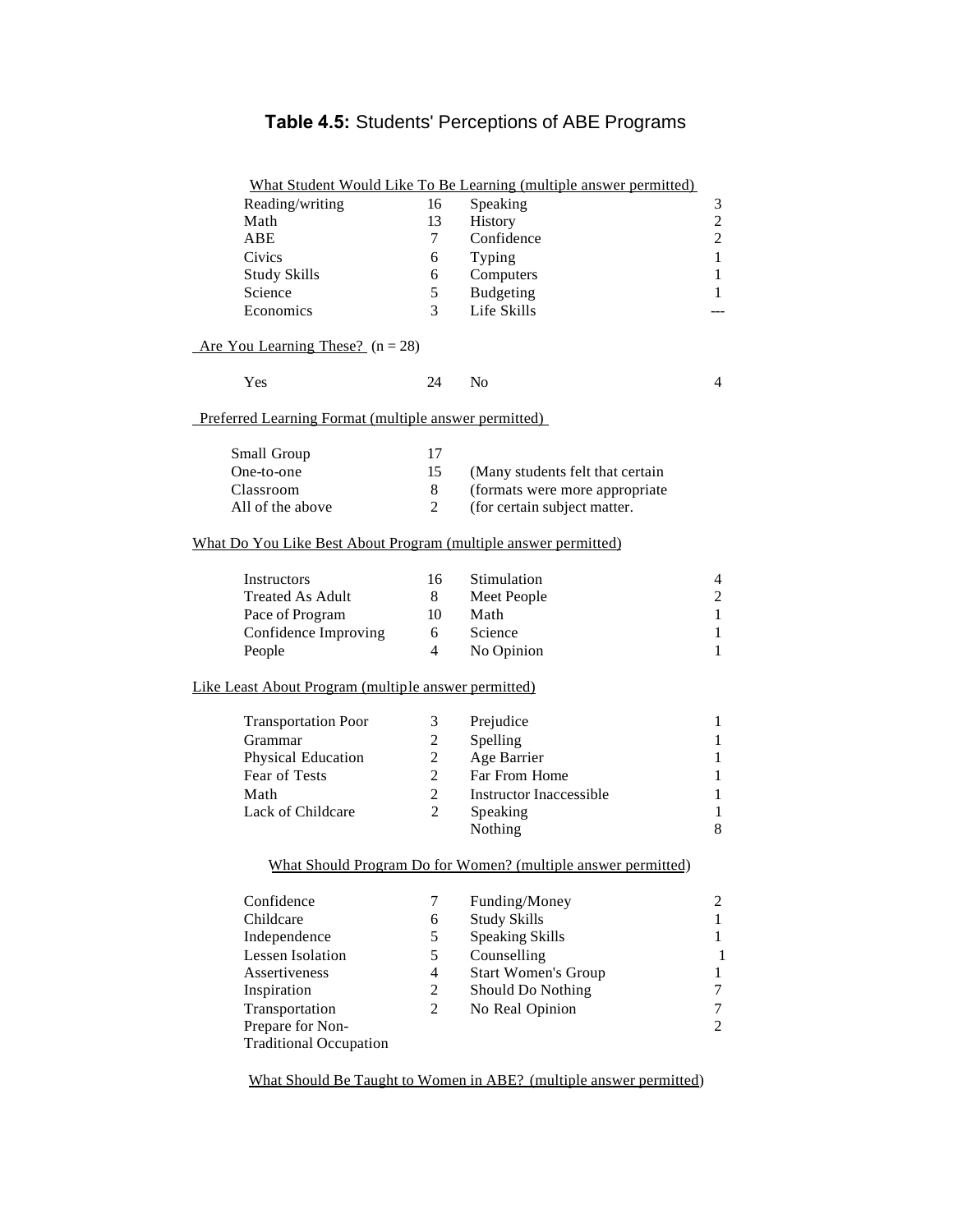| Assertiveness    |   | Self-defence     |   |
|------------------|---|------------------|---|
| Independence     |   | Math & Science   | ി |
| Life Skills      |   | Law              |   |
| Job Skills       | 3 | <b>ABE</b>       |   |
| <b>Budgeting</b> | 3 | No Change Needed |   |
| Re-entry Skills  |   | No Answer        | h |

# **4.3.** FINDINGS FROM PROVIDERS' RESPONSES TO QUESTIONNAIRES

#### **4.3.1. Participation of Women in ABE Programs**

There seems to be no significant difference between the participation of women and men in ABE programs. Most providers described programs as having fewer than 30 students (see Table  $4-6$ ).

| Number of Students | Female | Male  |  |
|--------------------|--------|-------|--|
| $1 - 10$           | 26.4%  | 28.7% |  |
| $11 - 20$          | 25.3%  | 19.5% |  |
| $21-30$            | 16.1%  | 18.3% |  |
| $31 - 40$          | 5.7%   | 6.9%  |  |
| $41 - 50$          | 5.7%   | 3.4%  |  |
| 51 or more         | 20.6%  | 18.4% |  |
|                    |        |       |  |

**Table 4-6:** Distribution of Students in ABE Programs by Number and Sex (N=87)

## **4.3.2. Age of Women in ABE Programs**

Providers reported that more young men than young women attend ABE programs, while more older women than older men attend ([see Table 4-7\)](#page-64-0). This finding supports the information in [Chapter 2](#page-21-0) in which it was shown that the rate of functional illiteracy is lower among older women than among older men [\(see Table 2-1\).](#page-35-0)

Fewer women in the 20 to 24 year age group seem to be participants in ABE programs. This is not surprising given the fact that women in this age group are the most likely to have infant children. In the 31 to 40 age group, more women than men participate in ABE programs. Women of this age are more likely to have school-age children and to have more time in which to upgrade their education.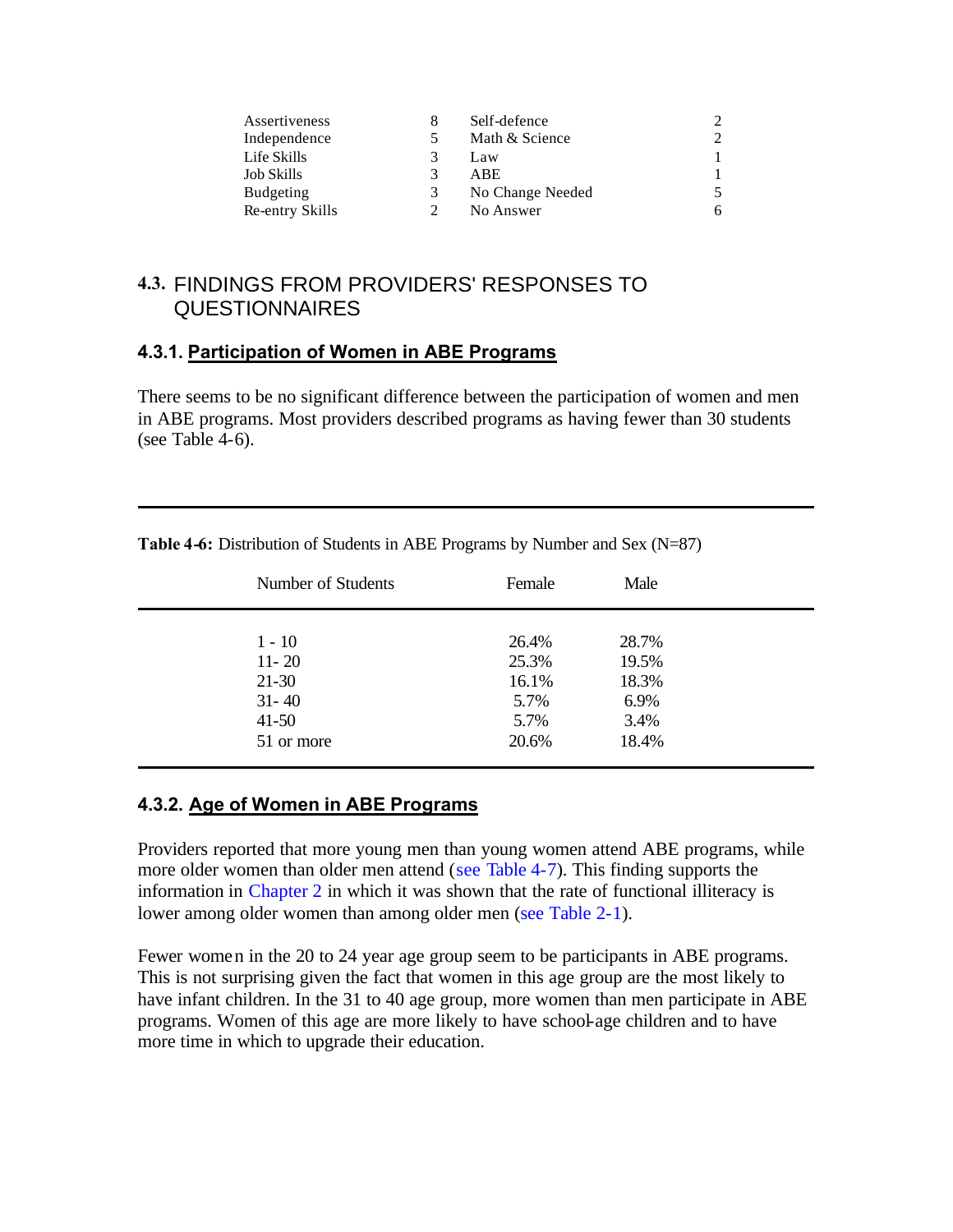<span id="page-64-0"></span>

| Age of Students | Distribution of<br><b>Female Students</b><br>(85 programs) | Distribution of<br>Male Students<br>(78 programs) |
|-----------------|------------------------------------------------------------|---------------------------------------------------|
|                 |                                                            |                                                   |
| $1 - 19$ years  |                                                            | 1.3%                                              |
| 20 - 24 years   | 29.4%                                                      | 37.1 %                                            |
| 25 - 30 years   | 32.9%                                                      | 34.6%                                             |
| $31 - 40$ years | 32.9%                                                      | 21.8%                                             |
| 41 years $+$    | 4.7%                                                       | 5.1%                                              |

**Table 4-7:** Distribution of Students within ABE Programs by Age and Sex

#### **4.3.3. Occupations of Students in ABE Programs**

Multiple responses (174) were given to the question about the occupations of students in ABE programs. Unemployed status among students was prominent with more men unemployed than women. The major occupations of women students were identified as homemaker and service worker (see Table 4-8).

#### **Table 4-8:** Distribution of Students in ABE Programs by Occupation and Sex as reported by Providers

| Occupation            | Female | Male  | Total |
|-----------------------|--------|-------|-------|
|                       |        |       |       |
| Clerical              | 5.3%   | 1.2%  | 3.4%  |
| Service               | 11.8%  | 8.6%  | 10.3% |
| Homemaker             | 42.0%  |       | 22.4% |
| <b>Factory Worker</b> | 2.1%   | 16.0% | 8.6%  |
| Labourer              | 1.0%   | 20.9% | 10.3% |
| Farming               |        | 1.2%  | 0.6%  |
| Fishing               |        | 1.2%  | 0.6%  |
| Unemployed            | 37.6%  | 50.6% | 43.7% |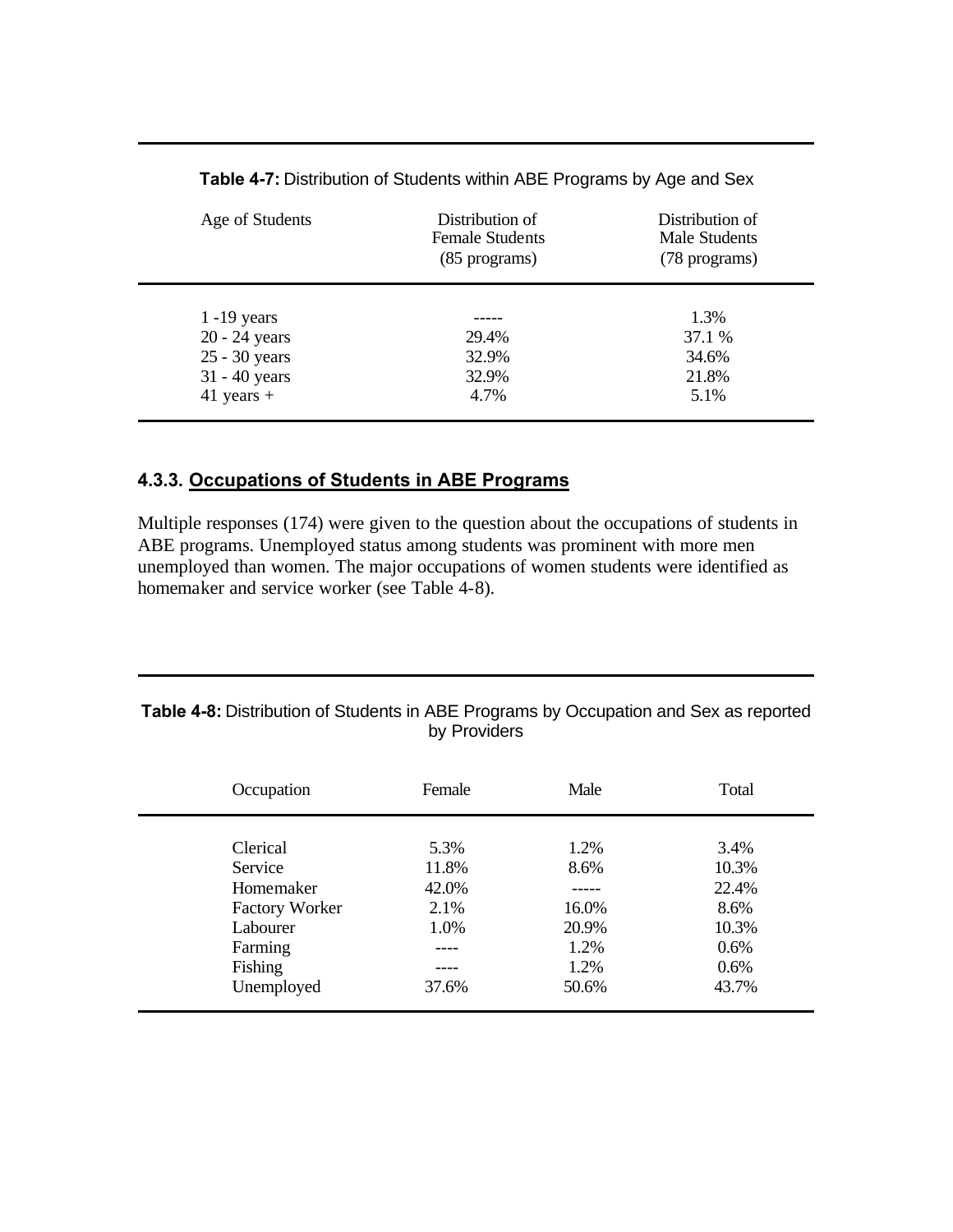The fact that 80 percent of the responses about women's occupational status described women as not employed in the labour market (homemakers and unemployed students) suggests that the majority of women in ABE programs tend to be economically dependent upon government payments and /or the men in their lives. Both sources of support represent the patriarchal aspects of our society. If psychological dependence is a corollary of economic dependence (Cole Jr., 1975), then it is very probable that women in ABE programs have two distinct needs. First, they need to acquire skills for paid employment. Second, they need to become self-confident, to learn assertiveness, to become self-reliant, and to become their own persons. Related to their need for economic and psychological independence is the need to become aware of the variety of roles and opportunities for women in society, and of their right to these.

#### **4.3.4. Major Needs of Women in ABE Programs**

Providers were asked to identify the major needs of women in ABE programs. Multiple responses (168) were received. Educational and psychological needs received the highest number of responses, followed by financial needs [\(see Table 4-4\)](#page-61-0).

| Major Needs   | % of Responses |  |
|---------------|----------------|--|
|               |                |  |
| Educational   | 32.0%          |  |
| Psychological | 29.0%          |  |
| Financial     | 14.0%          |  |
| More choices  | 8.0%           |  |
| Life planning | 8.0%           |  |
| Childcare     | 5.0%           |  |
| Domestic      | 2.0%           |  |
| Other         | 2.0%           |  |

| <b>Table 4-9:</b> Distribution of Responses about Major Needs of Women |
|------------------------------------------------------------------------|
| in ABE Programs ( $N = 168$ )                                          |

Given the economic and psychological dependence of women, it is not surprising that educational and psychological needs are perceived as the most major for them. By placing financial needs below these two, providers have implied that educational and psychological needs are more important than financial needs.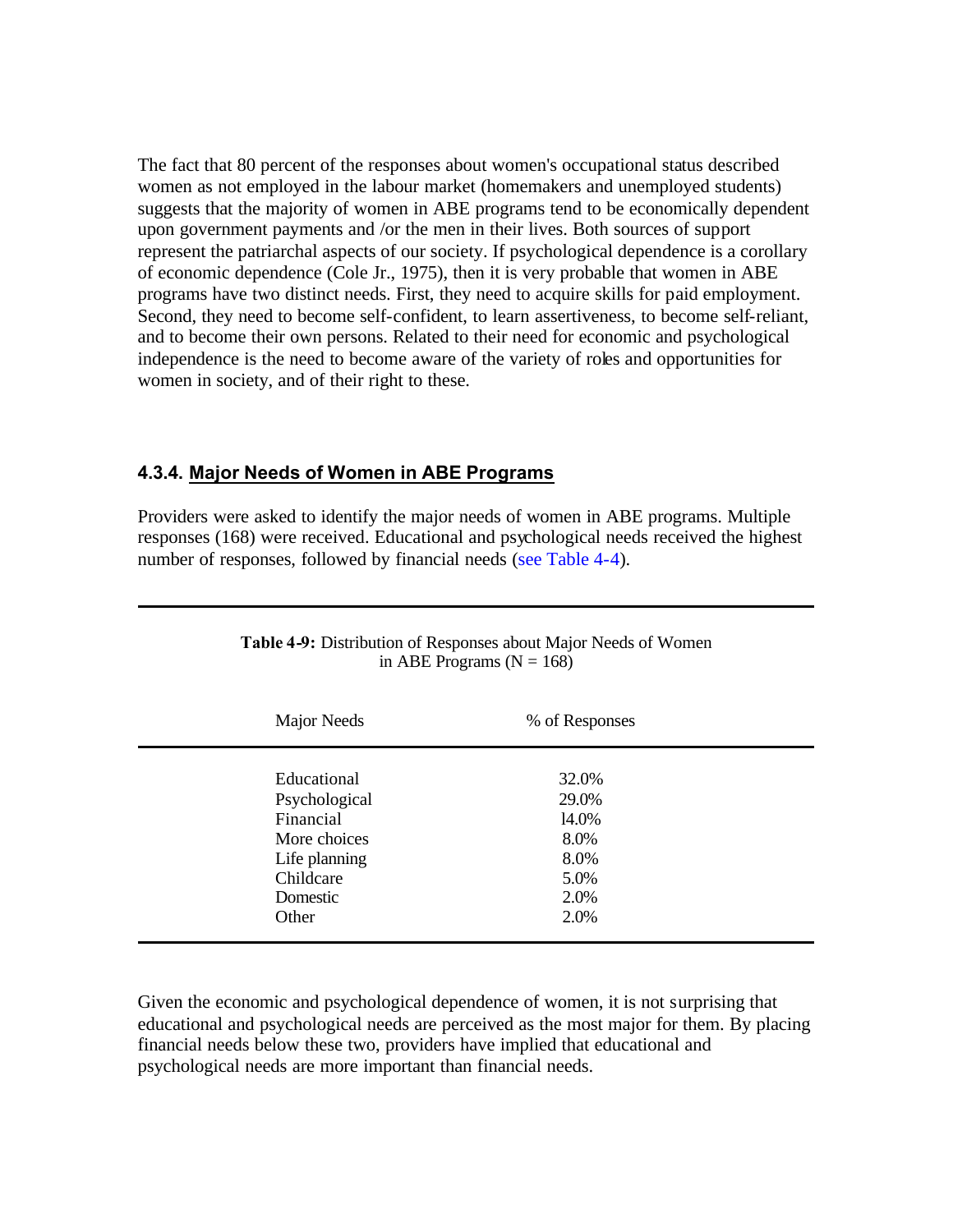Providers have placed women's needs. for awareness of more choices in their lives ahead of their need for childcare. This perception suggests that providers are concerned mainly with increasing the knowledge base of their students and with improving their competence in managing their lives in society. Providers do not appear as concerned about the personal responsibilities of individuals (such as caring for children in the home). Yet, as shown in Table 4-9, these responsibilities can interfere with women's regular attendance in programs, and hence, with their access to the knowledge provided by the ABE programs.

## **4.3.5. Barriers to Women's Regular Attendance in ABE Programs**

Providers were asked to identify the factors which were moat often responsible for women not being able to attend the programs on a regular basis. Multiple responses (161) were given. The greatest number of responses referred to lack of childcare arrangements as the major factor (see Table 4-10). This is surprising given the fact that only 5 percent of the responses about the needs of women reported childcare arrangements as the major need of women in ABE programs. Only 2 out of 73 respondents said that there were no women in the programs with children under 12 years old; while 39 (53.4 percent) identified one to ten such women in each program as having children under age 12, and 32 (43.8 percent) identified 11 or more such women in each program ([see Table 4-11\)](#page-67-0)

| <b>Barriers</b>    | % of Responses |
|--------------------|----------------|
|                    |                |
| Lack of childcare  | 26.0%          |
| Lack of money      | 17.0%          |
| Domestic problems  | 16.0%          |
| Illness - children | 14.0%          |
| Illness - women    | 13.0%          |
| Personal           | 8.0%           |
| Job hunting        | 4.0%           |
| Bureaucracy        | 1.0%           |
| Lack of interest   | 1.00%          |
|                    |                |

#### **Table 4.10:** Barriers to Women's Regular Attendance at ABE Programs  $(N = 161)$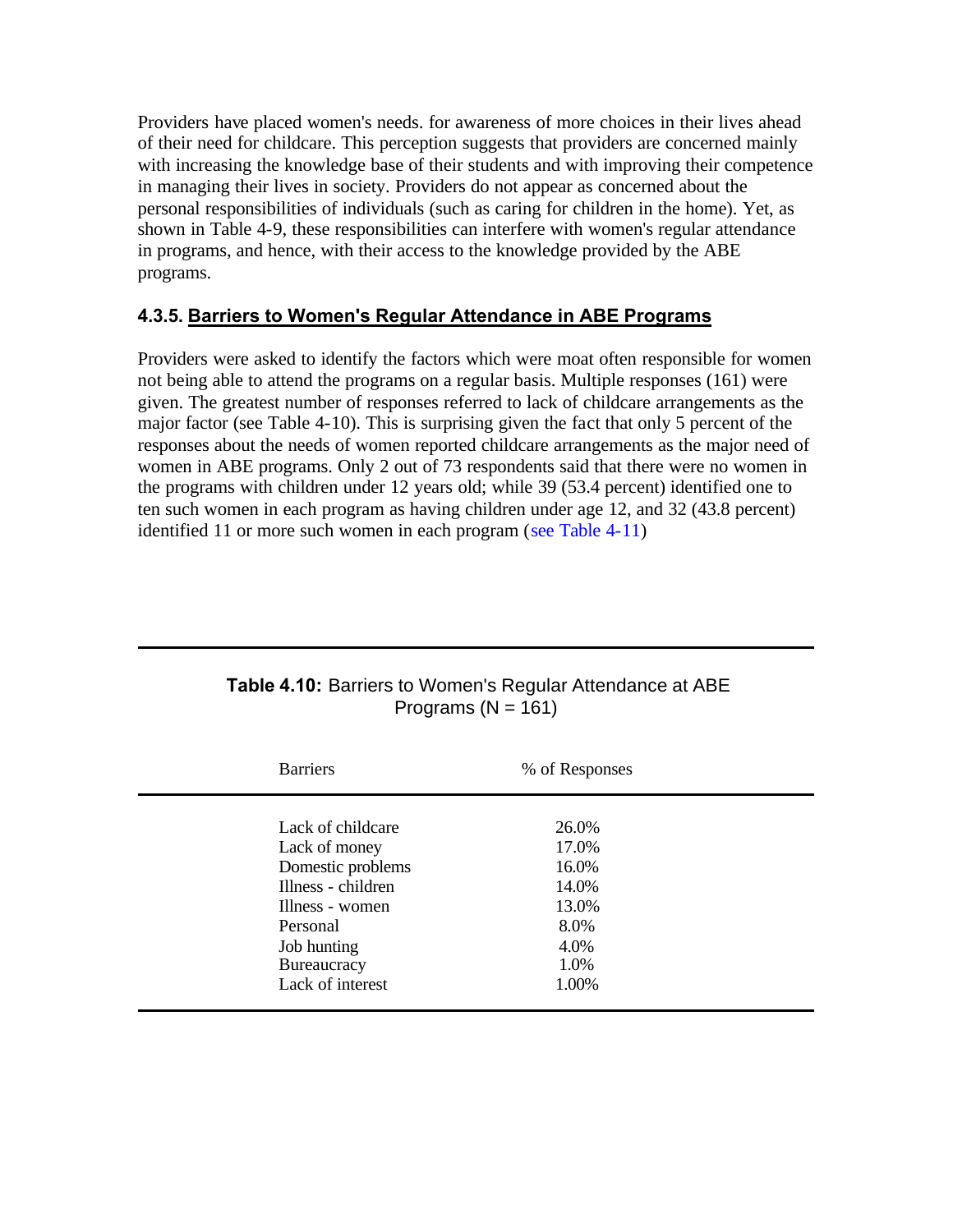| Number of Women<br>with Children under 12 | % of Programs  |  |
|-------------------------------------------|----------------|--|
| None                                      | 2.7%           |  |
| $1-10$<br>$11-20$                         | 53.4%<br>19.2% |  |
| $21-30$                                   | 10.9%          |  |
| 31 or more                                | 13.7%          |  |
|                                           |                |  |

#### <span id="page-67-0"></span>**Table 4-11:** Distribution of ABE Programs by Number of Women with Children under 12 years IN =73)

This finding supports the position that those who are responsible for providing educational opportunities for women must address the personal needs of women in a tangible way, if the programs are to be truly accessible to women.

Over one-quarter of providers identified illness among women students and/or their children as a barrier to regular attendance in the programs. To help women deal with their family concerns, ABE programs could include classes in nutrition, hygiene, and health care.

The need for personal counselling is clear; 24 percent of the responses given reported women as having domestic and personal problems. It is extremely difficult for women who are economically and psychologically dependent on men in their homes to stand up for themselves. Very often, they have few alternatives but to stay and take the ill treatment given them in their homes. Counselling facilities should be made available to women through which they can learn of their rights and alternatives.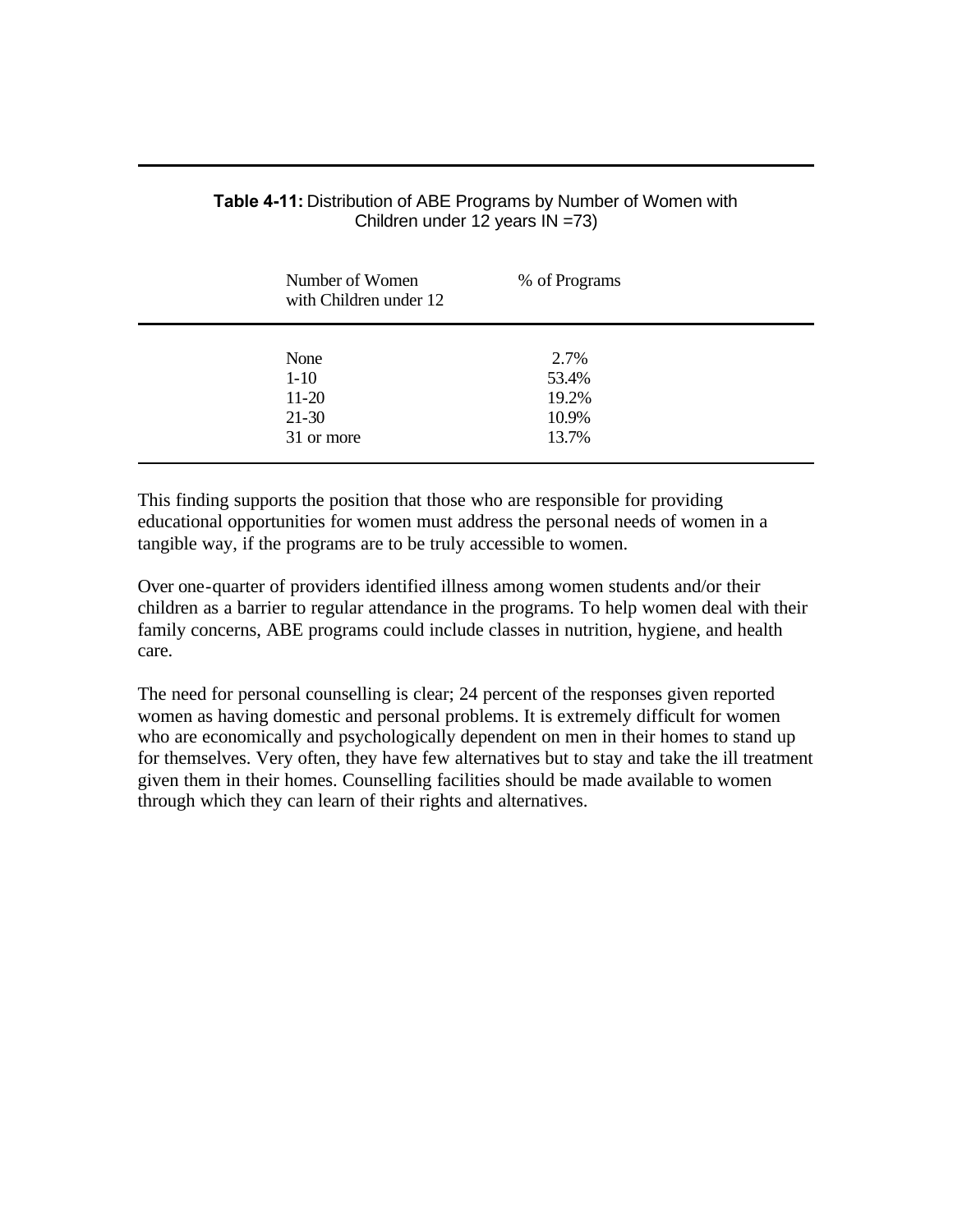## <span id="page-68-0"></span>**4.3.6.Difference Between the Learning Needs of Women and Men in ABE Programs**

Providers were almost equally divided on the question of whether or not there is a difference between the learning needs of women and men in ABE programs 51 % replied that there was a difference, 49% replied that there was not.

One can still make the argument that the learning needs of women in ABE programs are different from those of men. The earlier discussion of the occupational status of students in ABE programs noted that 42 percent of women in ABE programs were identified as homemakers. Some of these homemakers will be entering the labour force for the first time; others are re-entering after a long period of absence. Clearly, these women need to learn about the labour market; that is, about what jobs are available, what skills are required, what a union is and is not. And, most important, they need to know about their rights as workers and to be confident enough to demand and defend these rights. They need to know how to look for a job, how to prepare a resume, how to present themselves in a job interview situation.

# **4.3.7. Separate ABE Programs for Women and Men**

Providers were almost unanimous in their opinion about whether or not there should be separate ABE programs for women and men. Of 79 responses received, only 8 responded that there should be separate programs.

Two perspectives can be interpreted from these responses. On the one hand, separate programs would allow women to discuss their psychological and domestic problems within a supportive women's group. It may be recalled that when asked about the needs of women in ABE programs, the providers identified the major ones as educational and psychological needs. They also reported that two of the major barriers to women's regular attendance in the programs were personal and domestic problems. On the other hand, it may be functional for under-educated women to participate in some components of education on an equal basis with men as preparation for the workplace. The women students interviewed in this study clearly provide support for the first perspective (see [Table 4-4\)](#page-61-0).

## **4.3.8. Do ABE Programs Address the Needs of Women?**

Only 14 percent of the respondents gave a definite "no" to the question: To what extent do you think your program addresses the needs of women'! Thirty-seven percent replied "yes -- a lot" and 49 percent replied "yes -- to some extent."

This question and its answer will be discussed at the end of the report.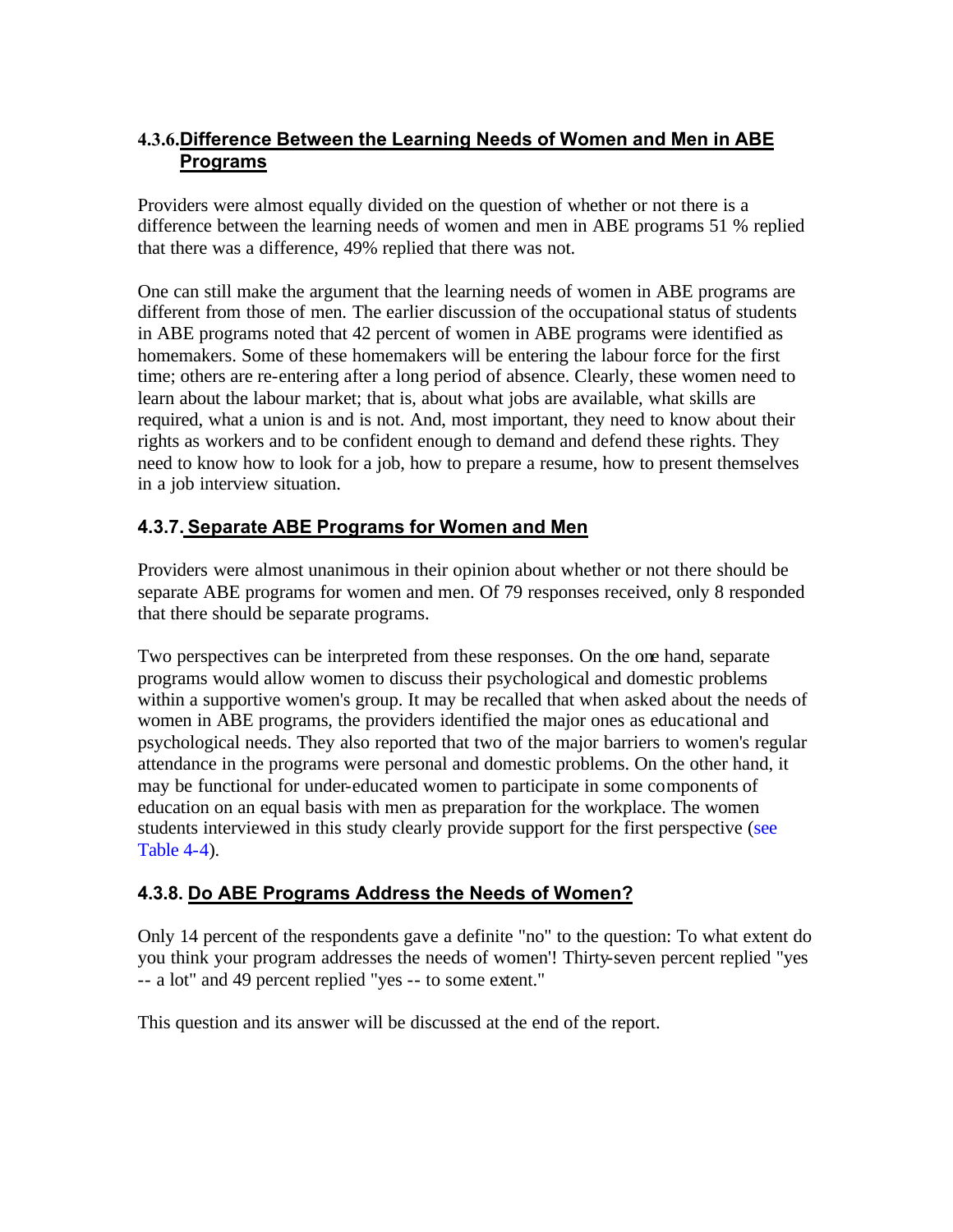# 4.4. CONCLUSIONS

When analyzed in relation to the learning and related needs of women (as perceived by ABE providers), the information from the student interviews reveals many similarities and several major differences.

Both students and providers seem to agree that the major needs of women are educational, psychological and financial. An interesting similarity between the two sets of answers pertains to the perceptions of childcare services. Few providers mentioned access to childcare services as a major need of women in ABE programs. Yet many mentioned the lack of childcare services as a major barrier to women's regular attendance in a program. Similarly, no student mentioned access to childcare services as a major need in regard to a program; but the lack of access to childcare was seen as a major barrier to regular attendance.

The fact that both women students and ABE providers do not regard childcare as a major need for women in the programs, but as a barrier to regular attendance, suggests very strongly that neither party perceives childcare as an educational or education-related issue. This service seems to be omitted from their perception of what constitutes an educational program. Such an omission can be understood as a product of a male-oriented educational system which is not designed to meet the learning and related needs of women. Practically speaking, men in society are not responsible for the care of children. Thus, it is not surprising that those within the male-oriented educational system - both the producers and the consumers -- do not regard childcare as an education-related issue.

Women students have already secured such services prior to entry to educational programs. However, if for some reason this service becomes unavailable, they have no alternative source for such services. If a child becomes sick, emergency childcare services are unavailable. The solution to this problem lies in redefining and redesigning childcare services to help under-educated women maintain regular attendance in ABE programs.

Another important difference can be found in the differing perceptions of the major occupation of students. Providers described the majority of women students as "homemakers". Only 6 percent of the 30 students described themselves as such. If providers are interacting with women students as if they were homemakers, and only homemakers. then a communication problem may exist. With respect to the perceived learning needs of women in comparison with men, students and providers expressed different opinions. Almost 50 percent of providers perceive no difference between women and men students. However, 75 percent of students who answered the question felt that there was a difference. Noteworthy is the lack of interest in mathematics and science subjects among the students. Results to be reported in Chapter 5 indicate that few providers have a background for teaching science and none mentioned basic science education as a component of their definition of ABE.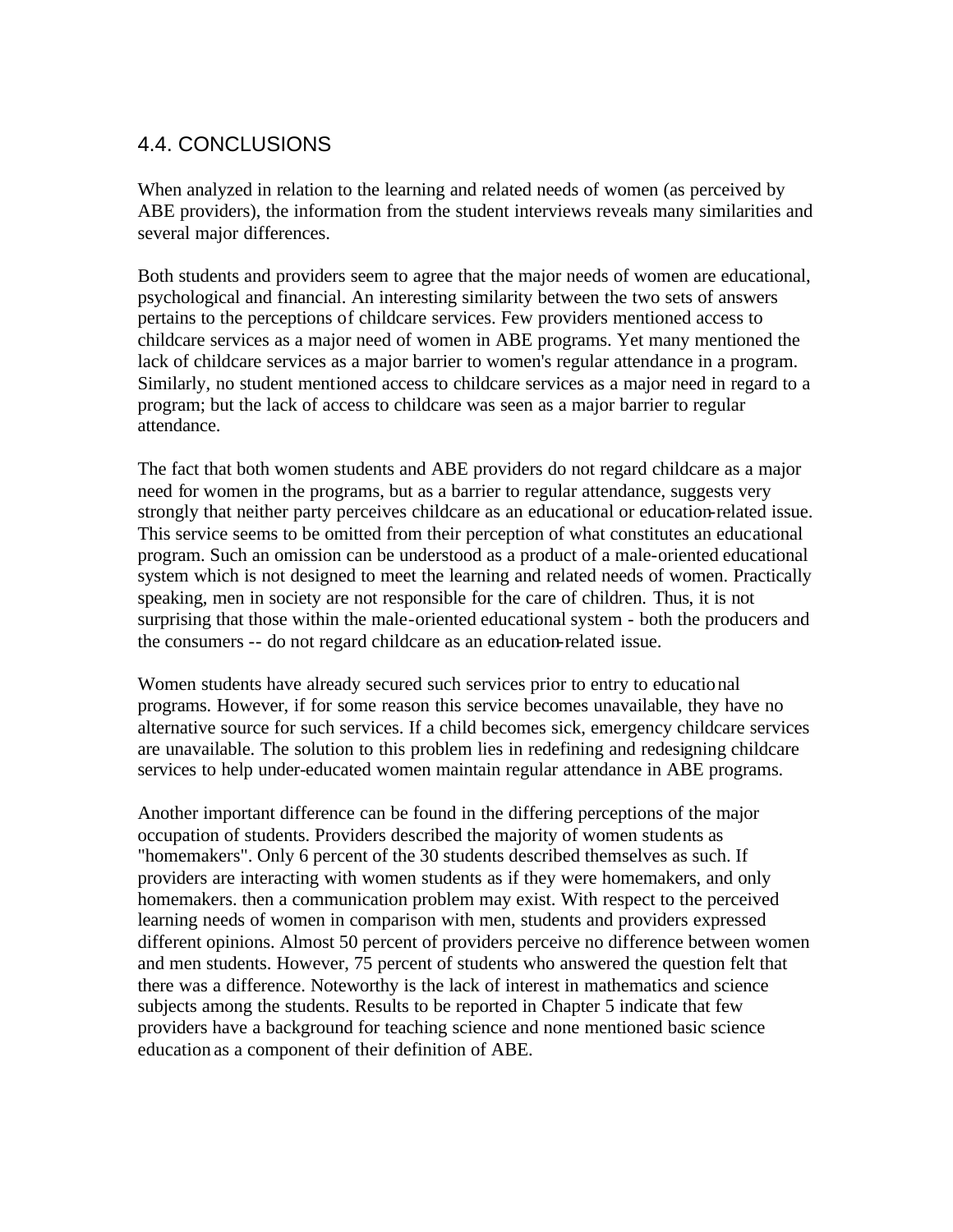# Chapter 5 ABE PROGRAM DELIVERY

## **5.1. INTRODUCTION**

Two sets of information about ABE programs are provided in this chapter. The first \$et consists of basic or general information about the programs, their location, who delivers them, whether they are full-time or part-time, and so on. The second set describes the supplementary services provided by the ABE programs. Not all respondents replied to all questions; the number of responses in each category has been specified in the appropriate table.

# 5.2. GENERAL INFORMATION

# **5.2.1. Type of Programs**

The programs described in the returned questionnaires had a wide variety of names, giving the impression that they were very different from each other. Upon closer scrutiny, those with similar names were often found to be quite dissimilar, While those with different names often had similar objectives. Because it was so difficult to organize the programs into types on the basis of their names, the type of a program was determined through an examination of its name, its objectives when stated, and other pertinent clues [\(see Table 5-1\)](#page-71-0).

# **5.2.2. Location**

Seventy-one percent of the programs are provided in urban areas and 29 percent in rural areas. In urban areas, where more business and industries and government ministries are located, the economic need for functional literacy is greater than in the rural areas. Yet, as was shown in [Chapter 2,](#page-21-0) a lesser proportion of under-educated urban women attend educational programs than do rural under-educated women.

## **5.2.3. Age of Programs**

Only 13 percent of the programs in the sample existed prior to 1970. As many as 32.8 percent have been created since 1981 [\(see Table 5-2\)](#page-71-0).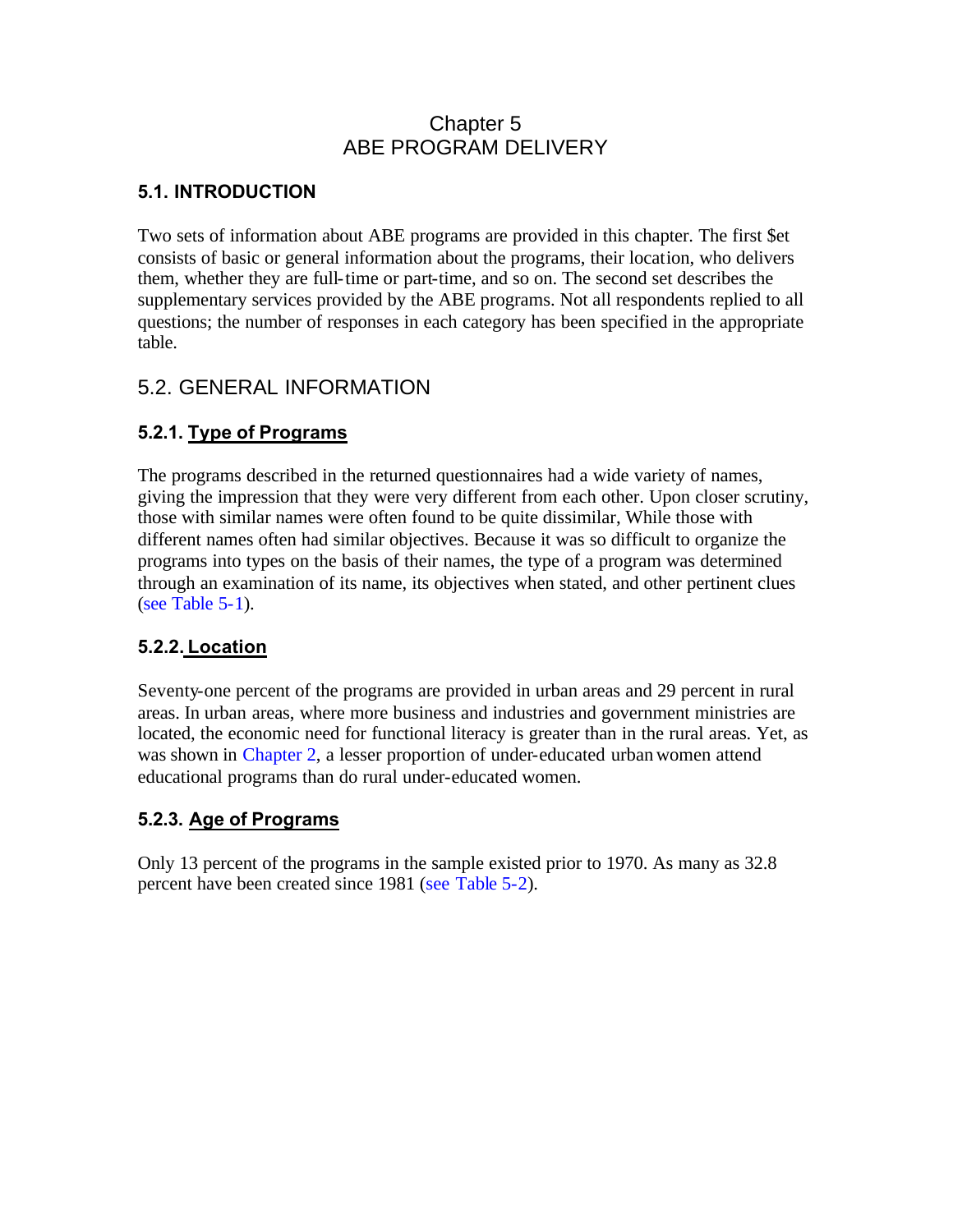<span id="page-71-0"></span>

| Type of Program                 | % of Programs |  |
|---------------------------------|---------------|--|
|                                 |               |  |
| Upgrading                       | 22.0%         |  |
| Reading and Writing Only        | 20.9%         |  |
| BJRT, BTSD, Other job training  | 15.4%         |  |
| <b>Adult Day School</b>         | 12.1 %        |  |
| Reading, Writing and Arithmetic | 7.7%          |  |
| Life Skills                     | 7.7%          |  |
| ABE (grades $6 - 12$ )          | 5.5%          |  |
| <b>High School Completion</b>   | 3.3%          |  |
| ABE (grades $0 - 5$ )           | 1.1%          |  |
| Mathematics only                | $1.1\%$       |  |
| <b>Career Planning</b>          | 1.1%          |  |
| Other                           | 1.1%          |  |
|                                 |               |  |

#### **Table 5-1:** Distribution of ABE Programs by Type (N =91)

**Table 5-2:** Distribution of ABE Programs by Year Program Started (N = 52)

|                                                    | <b>Year Started</b> | % of Programs                  |
|----------------------------------------------------|---------------------|--------------------------------|
| Before 1970<br>1970-1975<br>1976-1980<br>1981-1984 |                     | 13.0%<br>17%<br>36.8%<br>32.8% |

## **5.2.4. Who Delivers ABTE Programs**

The majority of the programs in the sample are provided by the public sector [\(see Table 5-](#page-72-0) 3). The majority of programs in the sample are delivered by community colleges and school boards. These sectors are designed primarily to meet the educational needs of young adults and children respectively. It should be recalled that 87.1 percent of functionally illiterate women are over 34 years of age. Private non-profit organizations are the next most prominent delivery agency for ABE programs in this sample [\(see Table 5-](#page-72-0) 4).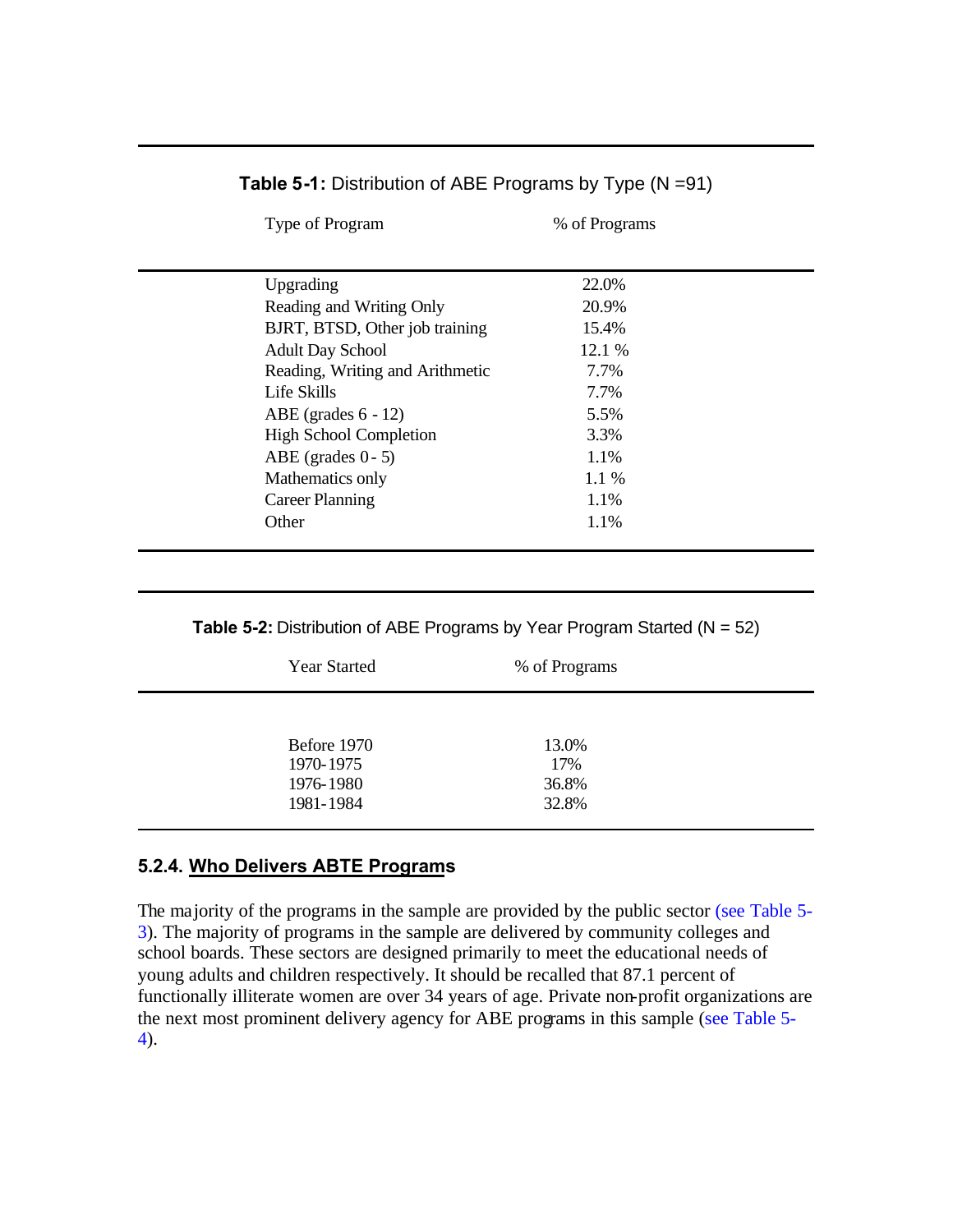### **Table 5-3:** Distribution of ABE Programs by Sector Providing Program  $(N = 87)$

| Sector                                     | % of Programs  |
|--------------------------------------------|----------------|
| <b>Public Sector</b><br>Private Non-profit | 77.0%<br>21.8% |
| Private Profit                             | 1.2%           |

#### **Table 5-4:** Distribution of ABE Programs by Type of Institution Directly Providing Program (N =83)

| Institution                      | % of Programs |
|----------------------------------|---------------|
| <b>Community Colleges</b>        | 52.0%         |
| <b>School Boards</b>             | 19.3%         |
| Private Non-profit Organizations | 22.8%         |
| Libraries                        | 2.4%          |
| Ministries of Education          | 1.2%          |
| Private Profit Organizations     | 1.2%          |
| <b>Indian Band Councils</b>      | 1.2%          |

## **5.2.5. Duration of Program and Time Offered**

Respondents described the majority of programs as full-time, beginning in the fall and lasting for 10-12 months [\(see Tables 5-5](#page-73-0) [and 5-6\)](#page-73-0). The institutions which most frequently provide ABE services to women are organized to offer programs full-time during the day, the same schedule designed to meet the needs of children in elementary-secondary education programs and young adults pursuing post-secondary education programs.

Under-educated women are adults with urgent economic needs and responsibilities. Many of them need to work. It is difficult for them to work full-time (or even part-time), take care of their children, and go to full-time or part-time school for 10-12 months. To say it is difficult is an understatement. Under-educated women should not be asked to fit themselves into schedules designed for young adults and, at the same time, to carry out their responsibilities as (poor) adults. Children have parents who provide for them while they are in school. Those who go to colleges and universities have access to student loans, scholarships, and the like. These support services are not available to under-educated women.

If women are to attend these 10-12 month programs, they must be guaranteed an income to cover their expenses for the period, and also, adequate childcare facilities and subsidies.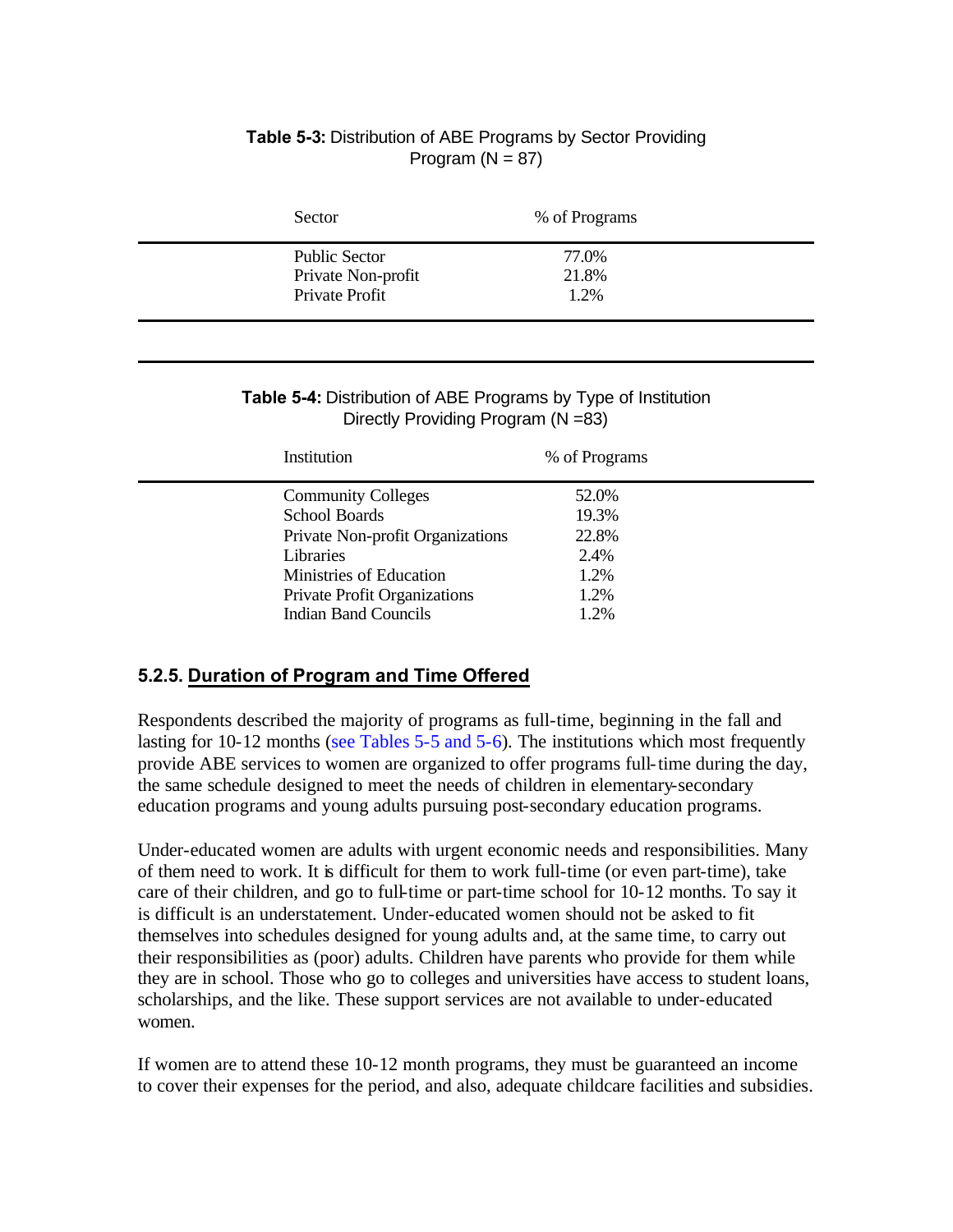### **Table 5-5:** Distribution of ABE Programs by Time Offered (N = 92)

<span id="page-73-0"></span>

| Time Program Offered          | % of Programs |  |
|-------------------------------|---------------|--|
| Full-time                     | 34.8%         |  |
| Part-time: both day & evening | 29.8%         |  |
| Full-time and Part-time       | 20.9%         |  |
| Part-time: day                | 5.5%          |  |
| At convenience of students    | 4.4%          |  |
| Part-time: evening            | 3.3%          |  |
| Other                         | 1.1%          |  |
|                               |               |  |
|                               |               |  |

#### **Table 5-6:** Distribution of ABE Programs by Duration (N =73)

| <b>Duration of Program</b>  | % of Programs |
|-----------------------------|---------------|
| $2 - 3$ months              | 5.6%          |
| $4 - 6$ months              | 8.4%          |
| $7 - 9$ months              | 15.4%         |
| $10 - 12$ months            | 57.5%         |
| Longer than 1 year          | 1.4%          |
| Depends on needs of student | 13.6%         |

Given the fact that this kind of assistance is not available to under-educated women, it is no coincidence that only 1.4 percent of them attend full -time programs, and as little as 0.6 percent attend part-time programs for which there is rarely any financial assistance available.

### **5.2.6. Cost of Tuition and Textbooks**

The majority of providers reported that tuition was free or subsidized. A similar report was given for textbooks and other student materials.

### **5.2.7. Entry Requirements**

Few respondents gave any information about educational entry requirements. Many or them said such general things as "anyone who is willing to learn." However, the definition of "adult" appeared to mean anyone over 15 years of age [\(see Table 5-7\)](#page-74-0).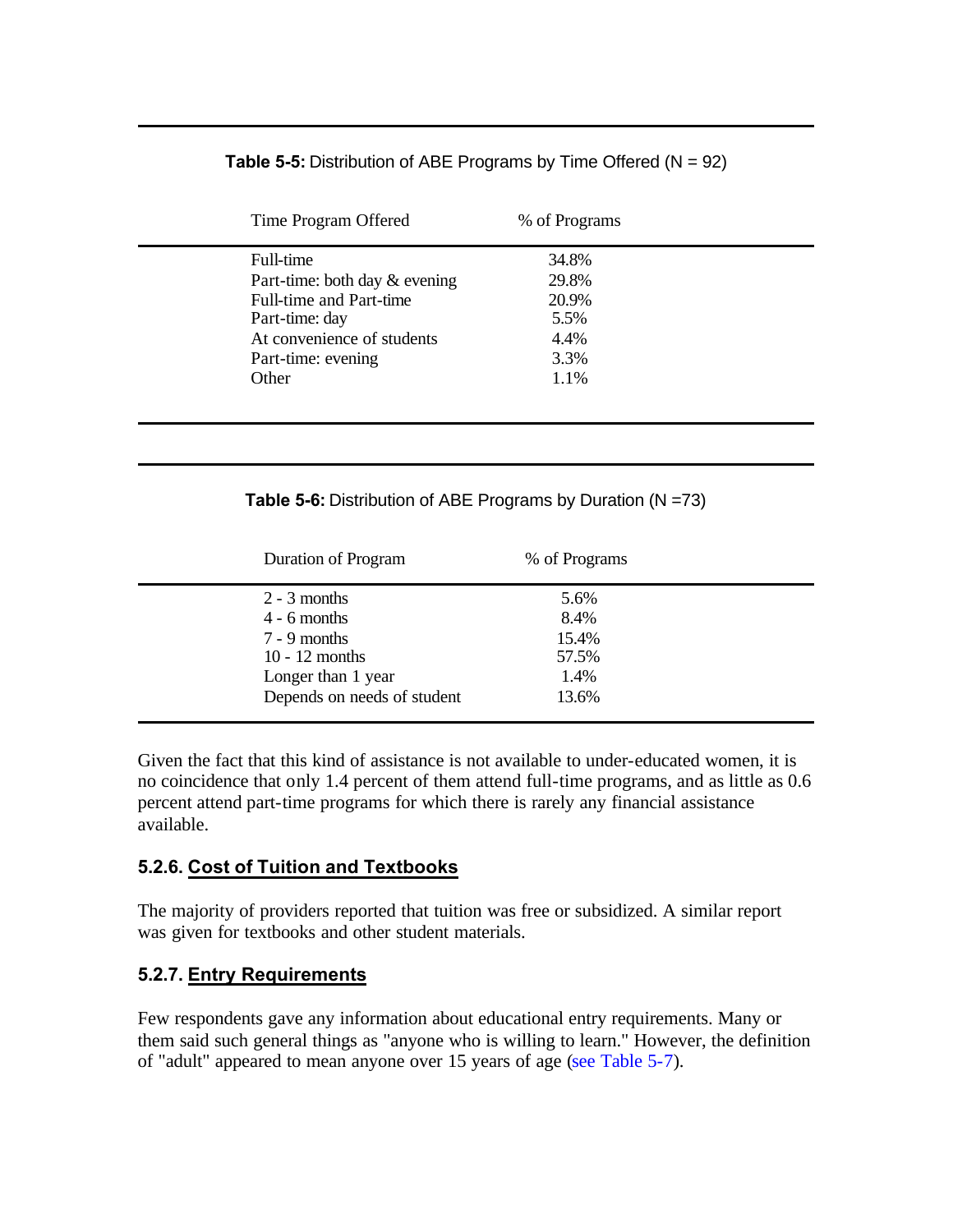<span id="page-74-0"></span>

| Minimum Entry Age | % of Programs |  |
|-------------------|---------------|--|
| 15 years          | 4.3%          |  |
| 16 years          | 7.6%          |  |
| 17 years          | 15.2%         |  |
| 18 years          | 17.4%         |  |
| 19 years          | 2.2%          |  |
| 20 years          | 1.1%          |  |
| 21 years          | ----          |  |
| Any age           | 52.2%         |  |
|                   |               |  |

**Table 5-7:** Distribution of ABE Programs by Minimum Entry Age

### **5.2.8. Method of Student Recruitment**

Providers were asked to describe how their programs recruit students. Multiple responses (253) were given. The most frequently used method is through a network of community agencies (see Table 5-8). The interorganizational relations involved are not specified nor is the congruence between the values of the referring agencies and those of the ABE providers.

**Table 5-8:** Distribution of Responses about Methods of Student Recruitment (N=253)

| Method of Recruitment      | % of Programs |  |
|----------------------------|---------------|--|
| <b>Agency Referrals</b>    | 26.1 %        |  |
| Newspapers                 | 21.7%         |  |
| Word-of-mouth              | 13.0%         |  |
| Catalogue/Program Calendar | 11.1 %        |  |
| <b>Flyers</b>              | 11.1%         |  |
| Television                 | 10.3%         |  |
| Radio                      | 4.0%          |  |
| All of the above           | 1.2%          |  |
| No active recruitment      | 1.6%          |  |

Over forty-three percent of the providers described the major recruitment method as being in the print mode: newspapers (21.7%), program calendar (11.1%) and flyers (11.1%) Providers should study this aspect of ABE programs in relation to the low attendance rate of under-educated adults in Canada (2.4%). Clearly, their major recruitment method, with its heavy reliance on the skill of reading and the use of print materials, is ineffective.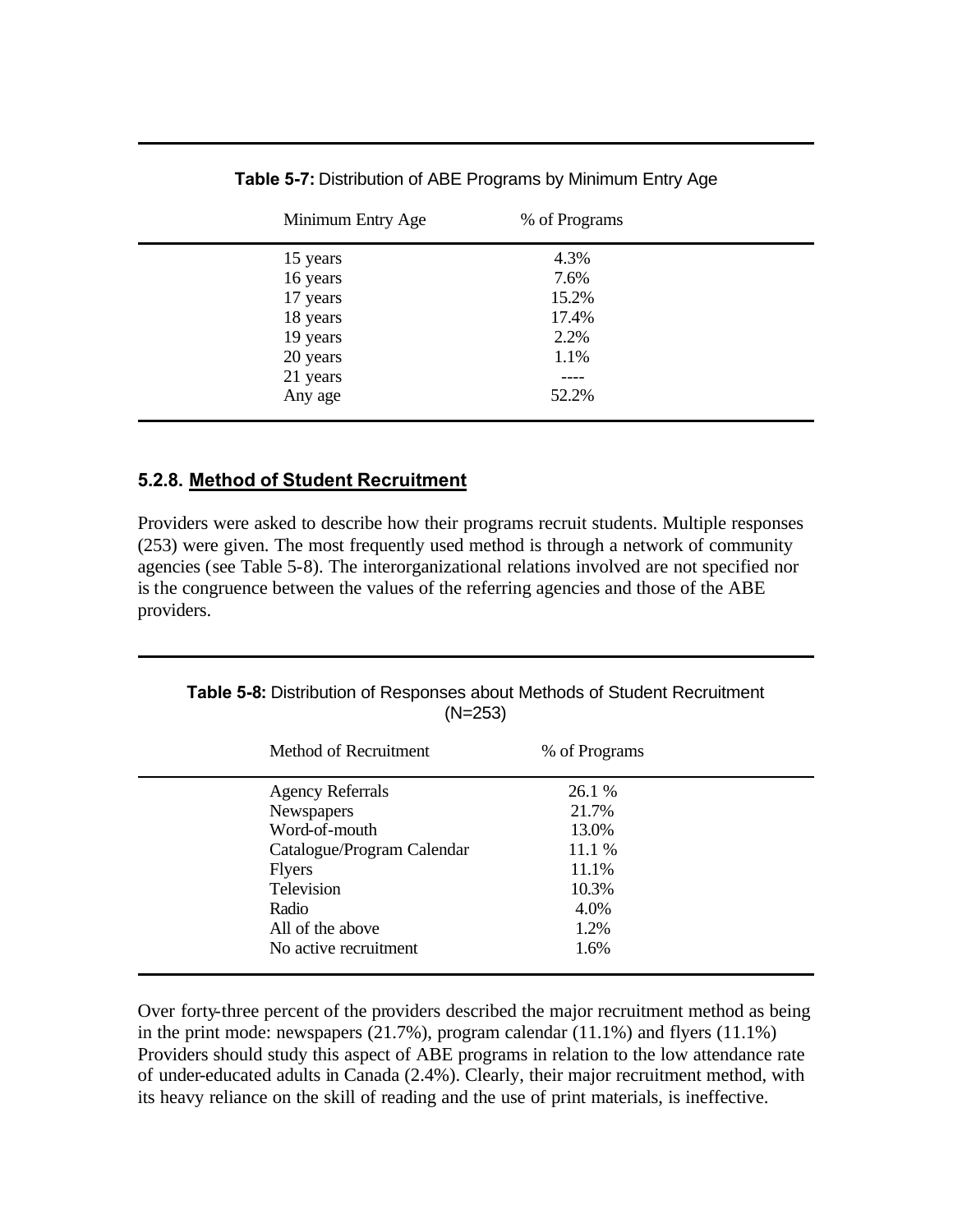<span id="page-75-0"></span>Student responses about how they learned of the program [\(see Chapter 4\)](#page-54-0) indicate that interpersonal connections and referrals from social and government agencies are the most important sources of information.

## 5.3. SUPPLEMENTARY SERVICES

Providers were asked for information about non-educational services provided for students of the ABE programs. For many women these services are essential for them to physically enter the programs and stay in them for the duration of the program (see Tables 5-9 and 5-10).

### **Table 5-9:** Distribution of ABE Programs by Services Provided and Time of Provision (N =98)

|                                  |           | Services              |                         |        |             |
|----------------------------------|-----------|-----------------------|-------------------------|--------|-------------|
| Time Offered                     | Childcare | Career<br>Counselling | Personal<br>Counselling | Travel | Orientation |
| Day                              | 13.2%     | 36.7%                 | 35.7%                   | 14.3%  | 28.6%       |
| Evening                          |           | 1.0%                  |                         | 1.0%   |             |
| Day & Evening                    | 1.0%      | 22.4%                 | 18.3%                   |        | 9.2%        |
| Provided:<br>(No time specified) |           | 3.1%                  | 3.6%                    | 3.1%   | 6.1%        |
| Not provided                     | 85.7%     | 36.7%                 | 42.8%                   | 81.6%  | 51.1%       |

**Table 5-10:** Providers Perceptions of the Adequacy of Supplementary Services Provided and Not provided in ABE Programs

|                                                   |            |        | Adequate |        | Inadequate |  |
|---------------------------------------------------|------------|--------|----------|--------|------------|--|
| <b>Services</b>                                   |            | Number | $\%$     | Number | $\%$       |  |
|                                                   |            |        |          |        |            |  |
| Childcare                                         | $(N=76)$   | 31     | 40.7%    | 45     | 59.3%      |  |
| <b>Career Counselling</b>                         | $(N=75)$   | 39     | 52.0%    | 36     | 48.0%      |  |
| personal Counselling                              | $(N=76)$   | 39     | 51.1%    | 37     | 48.7%      |  |
| Transportation<br><b>Orientation to Resources</b> | $(N = 75)$ | 35     | 46.6%    | 40     | 53.4%      |  |
| in Community                                      | $(N=76)$   | 36     | 47.4%    | 40     | 52.6%      |  |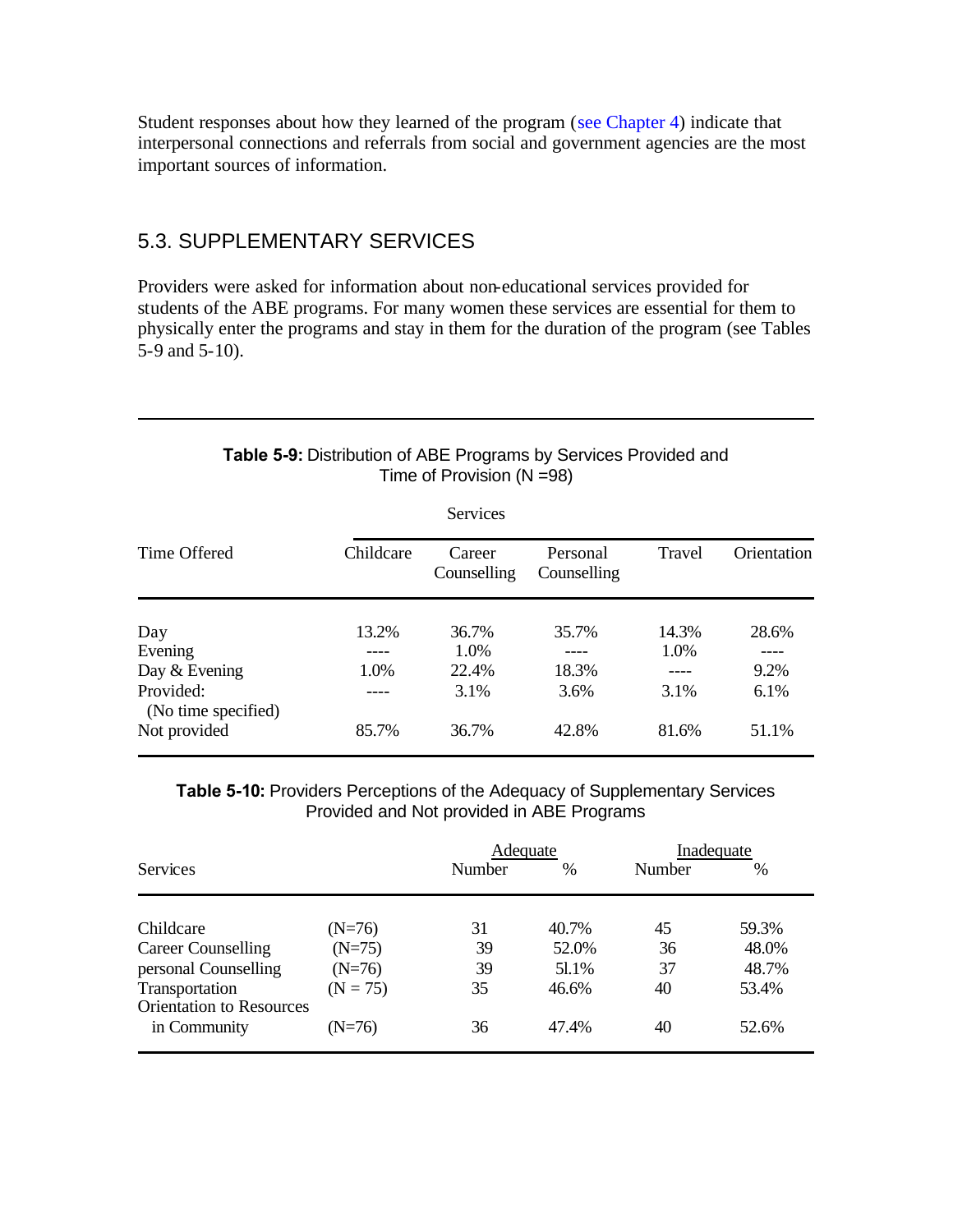## 5.3.1. Childcare

Only 14 of the 98 respondents reported that childcare services were available. Thirteen of these 14 providers stated that the service was provided during the day [\(see Table 5-9\)](#page-75-0), With respect to cost, 8 of the 14 said it was free. The main funders of childcare service to students in ABE programs were described as provincial and federal non-educational government agencies (see Table 5-11). Half of those who reported that their programs provided childcare described this provision as inadequate. Of the 84 who did not report the provision of childcare as part of their programs, as many as 38 said that this situation was inadequate for women.

| <b>Funders</b>                                     | Number | $\frac{0}{0}$ |
|----------------------------------------------------|--------|---------------|
| School Board                                       | 6      | 42.8%         |
| Provincial Government<br>(non. Education ministry) |        | 35.7%         |
| <b>Federal Government</b>                          | 4      | 28.5%         |
| <b>Community College</b>                           |        | 28.5%         |

### **Table 5-11:** Distribution of ABE Programs Which Provide Childcare by Funders of Child care

## **5.3.2. Transportation**

Only 18 providers reported that transportation (travel) services were provided to students. Fourteen of these described this service as available during the day [\(see Table 5-9\)](#page-75-0). Only one provider described the cost of the service as not free for students. The major funders of this service were provincial, non-educational, government ministries. One-third of those who reported the availability of this service as part of their programs, described it as inadequate for women. Of those who did not report this service as being part of their program, 42.5 percent described this situation as inadequate for women.

## **5.3.3. Career Counselling**

As many as 62 providers reported that career counselling services were available to students, mainly during the day [\(see Table 5-9\)](#page-75-0) The major funders of this service are community colleges, ministries of education, and federal government agencies. Of those who reported availability of the service, 38.7 percent described the service as inadequate for women.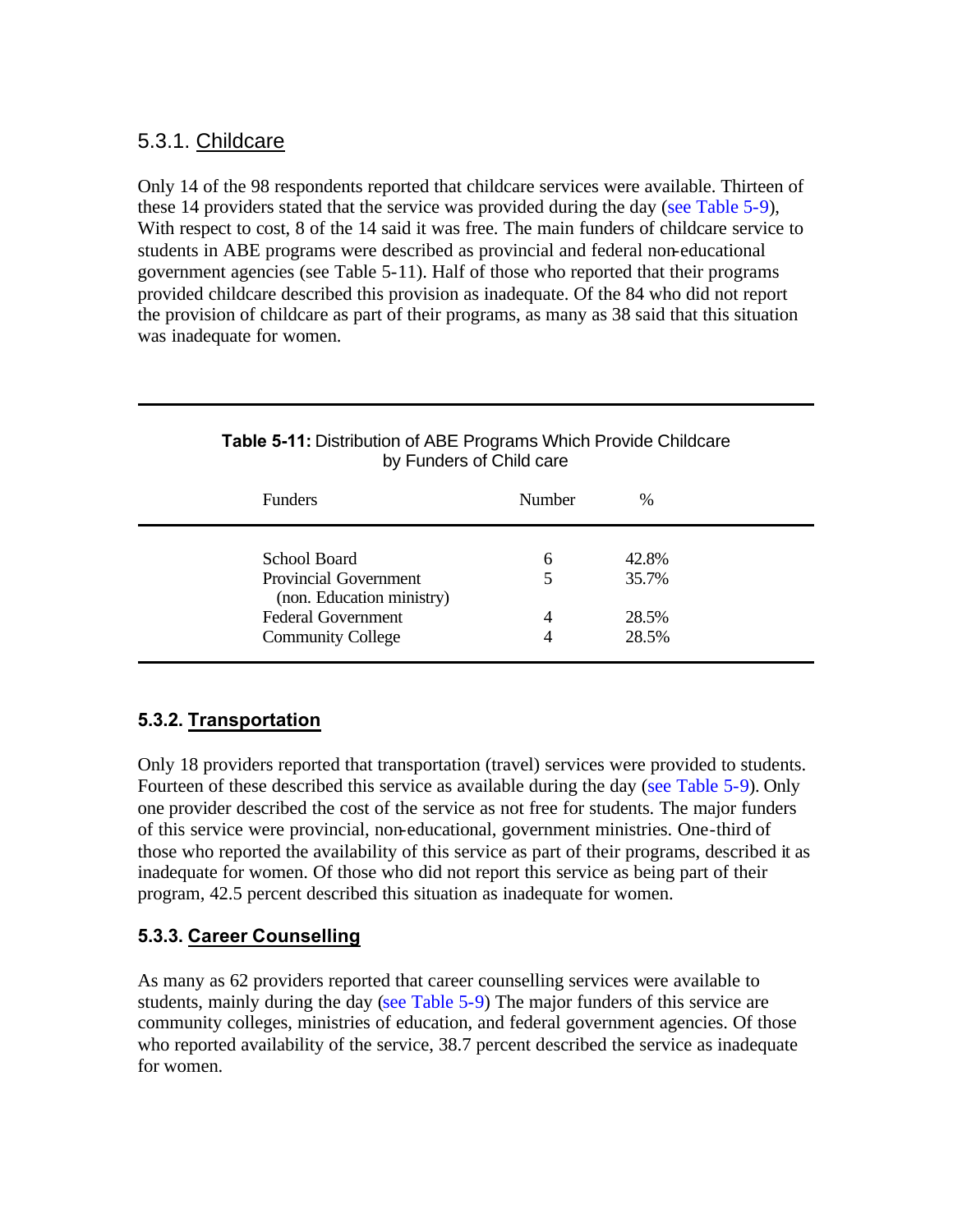## 5.3.4. Personal Counselling

Fifty-six providers reported that their programs provided personal counselling to students primarily in the day time [\(see Table 5-9\)](#page-75-0). All of the 56 providers described this service as being of no financial cost to students. The main funders of this service are community colleges and federal government agencies. With respect to the adequacy of the provision of this service for women, 44.6 percent of those who reported its availability, described it as inadequate. Of those providers whose programs do not offer this service, 29 percent described this situation as inadequate for women in the programs.

## **5.3.5. Orientation to Social Services in Local and Larger Communities**

Forty-three providers reported that students receive an orientation to the social services in the local and larger communities. This service, like those described above, is available mainly in the day time [\(see Table 5-9\)](#page-75-0). There is no cost to students. The major funders of this service are community colleges. Of those providers whose programs offer this orientation, 39.5 percent are not satisfied with the adequacy of the service for women in the programs.

## **5.3.5.1.** *Discussion*

Several observations can be made about the provision of supplementary services in ABE programs. The least provided service is that of childcare; the second least provided is that of transportation. Providers are most dissatisfied with the present provision of these services. The most provided services are career counselling and personal counselling. These are the services with which the providers are least dissatisfied.

The urgent need for childcare services has already been discussed in [Chapter 4.](#page-54-0) Childcare and transportation services have at least two things in common: they assist individuals in carrying out their personal responsibilities and they enable individuals to physically enter the program. Within the present structure of our society, caring for children is still regarded as the personal responsibility of women. Physically getting to work or school or a meeting (and so on) is also regarded as a personal responsibility of adults. The fact that childcare and transportation services are the least provided services in ABE programs implies that the educational system is not concerning itself with assisting individuals to carry out their personal responsibilities. Yet, as has been shown in [Chapter 4,](#page-54-0) these personal responsibilities tend to prevent women from attending the programs. The second common factor is that these services assist individuals to physically enter the programs. Very good ABE programs may exist and recruitment techniques may be excellent, but if women cannot physically come to the programs, the purpose of the programs cannot be achieved.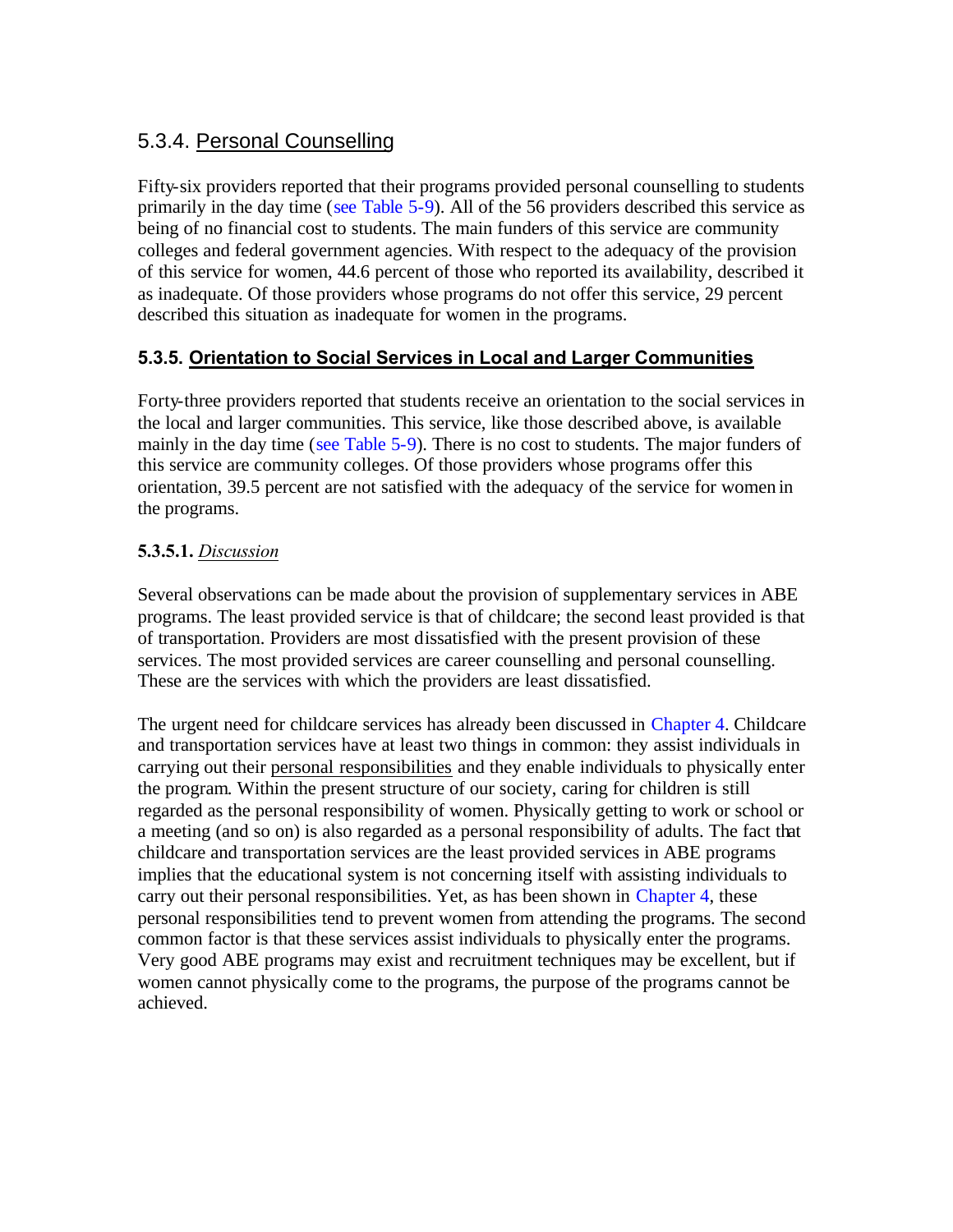Over 62 percent of the providers reported that students have to travel between 16 and 60 minutes to reach the program site. Under-educated women whose incomes are very low cannot be expected to have their own cars or to always have bus fares. In some parts of the country, the cost of a bus ride one-way is almost enough to buy a litter of milk. Poor, under-educated women may have to make a choice between these two items, and the choice is most likely to be slanted toward the purchase of food if they have children.

The fact that career and personal counselling are more likely to be provided than childcare and transportation services suggests at least two points. First, those who design and administer ABE programs appear to have developed supplementary services which are supportive of those individuals who are able to gain access to the programs through their own resources. Second, the emphasis on counselling suggests that the purpose of ABE programs is not so much to reduce the rate of functional illiteracy or to upgrade the skills of the under- educated; but rather to help those who come to the programs to develop behaviour appropriate to their future career aspirations. Women do need access to counselling services. However financial and childcare services also need to be provided. Survival and security needs must be provided both at the time of entry and throughout the program if a woman is to maintain regular attendance. When survival and security needs are not met, the provision of personal and career counselling becomes pointless.

Another observation which can be made about the supplementary services provided as part of ABE programs concerns the time when these services are offered. Most are offered during the day. Only one provider reported childcare and transportation services being offered in the evening. Yet, counselling services are available during both day and evening hours. Childcare services which are offered only during the day are not helpful to women who work full-time and attend evening classes.

A third observation about the provision of supplementary services pertains to the funders of these services. In general, childcare and transportation services tend to be funded by provincial and federal non-educational agencies. On the other hand, personal and career counselling (both psychological and labour-related work) are funded mainly by ministries of education. There may be a lack of coordination in the provision of these supplementary services to meet two quite different types of needs. Both are necessary, but not at the expense of each other.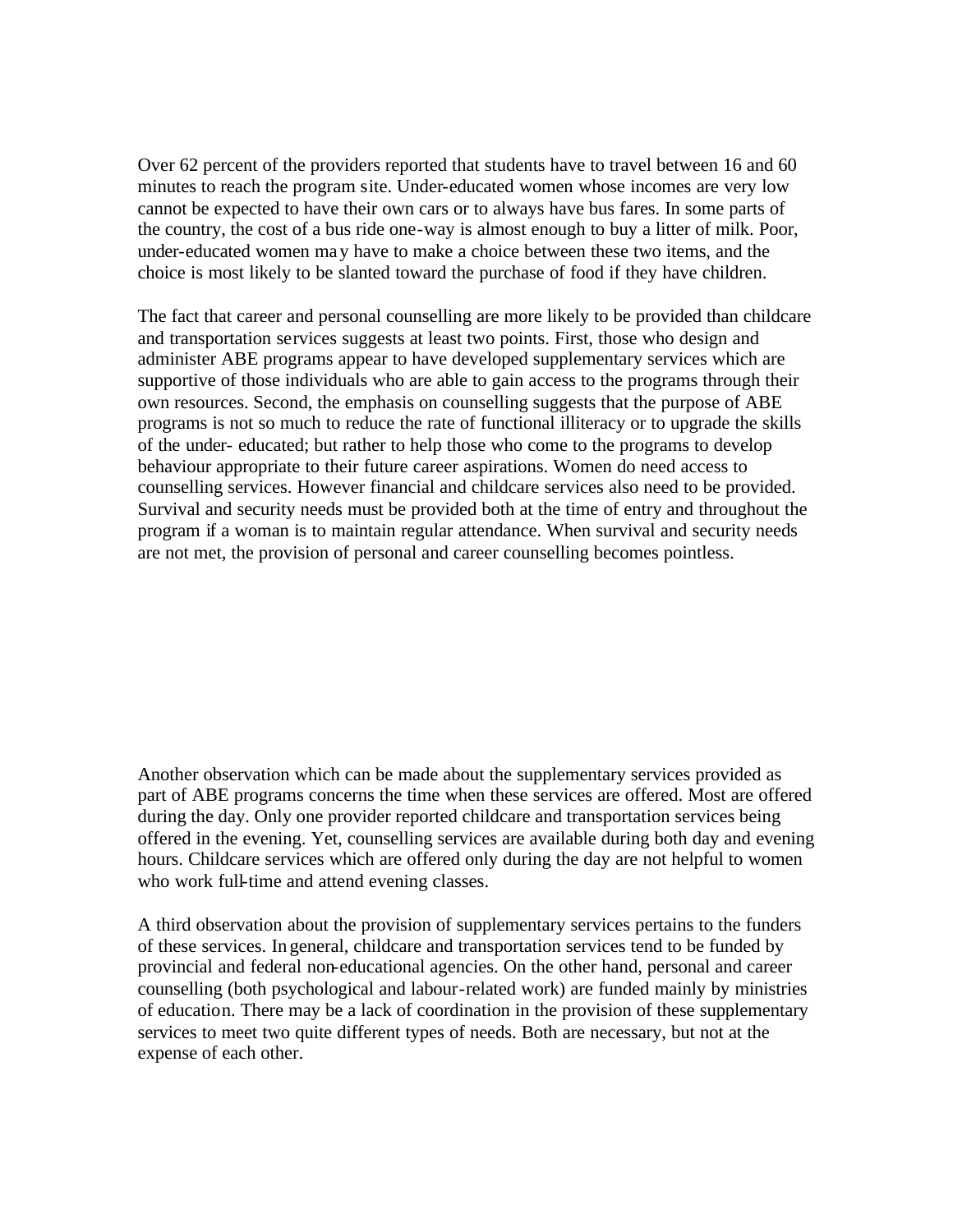## **5.4. CONCLUSIONS**

One could argue that the inadequacy of the provision of supplementary services for women in ABE programs is, in large part, a function of the institutions which deliver these programs. In terms of the sample. these institutions are mainly community colleges and school boards. Community colleges are designed primarily for young adults with a minimum of personal responsibilities such as homemaking and caring for children. School boards are mainly concerned with the education of children and adolescents. It is no coincidence, therefore, that personal and career counselling services are provided more than childcare and transportation in ABE programs; that supplementary services are offered mainly during the day; and that funding for them comes mainly from noneducational agencies.

In the sample. private non-profit organizations. which include Literacy Councils, were the next type of agency mostly frequently providing ABE programs. Such agencies often do not have the financial means to provide support services.

These observations do not imply that school boards and community colleges should not continue to provide educational programs for under-educated women, but rather that decision-making about program delivery and supplementary services should take into account the alternative needs of women with both personal and employment responsibilities. Committees responsible for making such decisions should include adult educators who are sensitive to the need for flexibility in programming and service delivery and women who can accurately represent the needs of under-educated women.

## Chapter 6 ABE INSTRUCTORS, CURRICULA, AND MATERIALS

### **6.1. INTRODUCTION**

Who are the people who teach in ABE programs? What kinds of academic background do they have? Are they specifically trained to teach in ABE programs? What do they teach? How? What materials do they use to teach their students? These are some of the questions to which answers are provided in this chapter. Special attention is given to the instructors' academic background in relation to women's need for basic training in science.

## 6.2. INSTRUCTOR PROFILE

### **6.2.1. Sex and Age**

The majority of instructors of ABE programs in the survey are female. Most of the instructors are in the 30-40 age group (see Tables [6-1](#page-80-0) and [6-2\)](#page-80-0).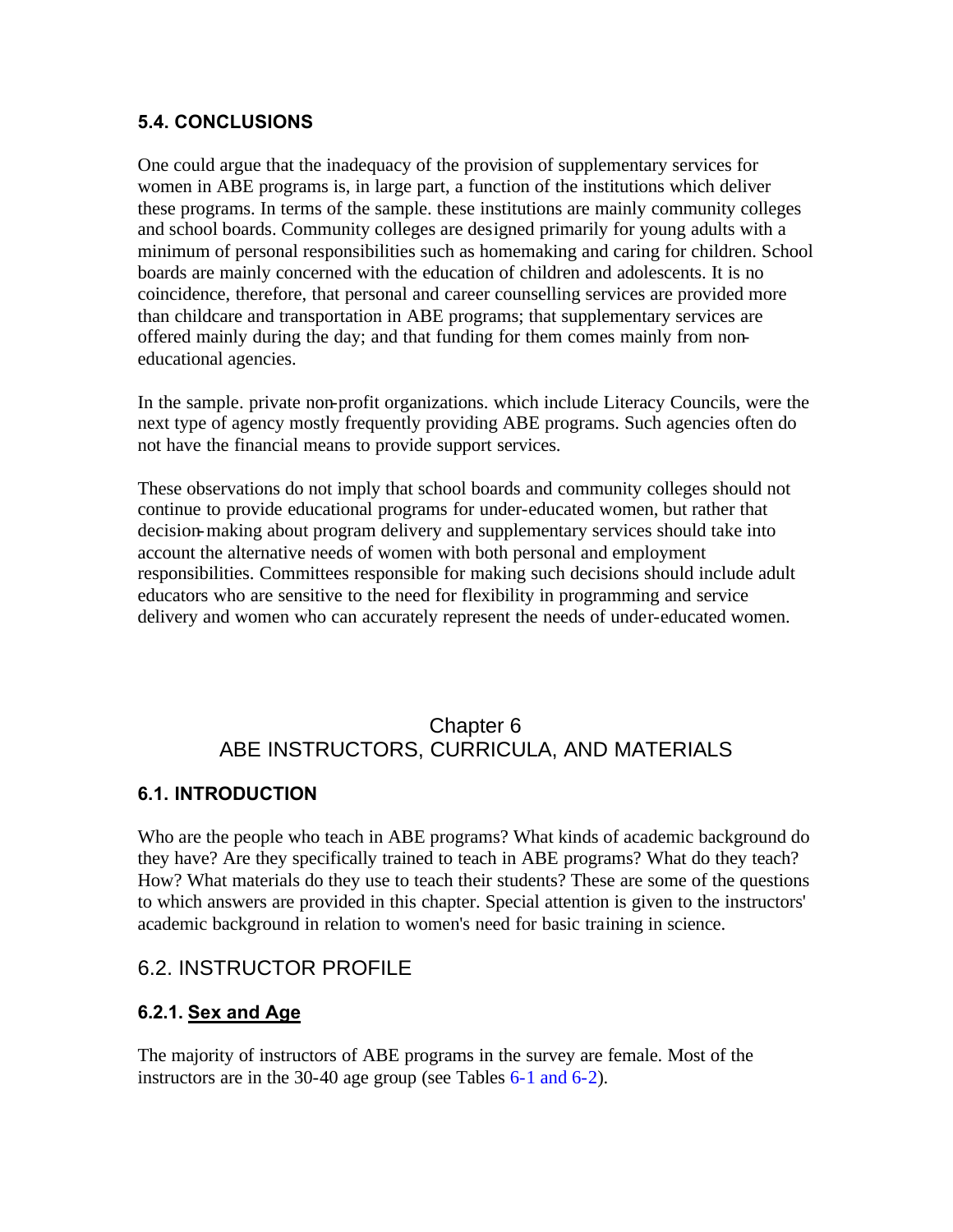<span id="page-80-0"></span>

| Sex    | Number | %     |
|--------|--------|-------|
| Female | 61     | 69.0% |
| Male   | 27     | 31.0% |

**Table. 6-1** Distribution of ABE Programs by Sex of Instructors ( $N = 98$ )

## **6.2.2. Academic Background and Degree**

The majority of instructors were described as having degrees in education. Most of them obtained an arts degrees at the bachelor's level. More male than female instructors had degrees at the master's level (see Tables 6-3 an[d 6-4\)](#page-81-0).

| Age               | Number | %     |  |
|-------------------|--------|-------|--|
| $21 - 29$ years   |        | 8.6%  |  |
| 30 - 40 years     | 42     | 51.9% |  |
| 41 - 50 years     | 22     | 27.2% |  |
| 51 years and over | 10     | 12.3% |  |

**Table 6-2:** Distribution of ABE Programs by Age of Instructors (N =81)

**Table 6-3:** Distribution of ABE Programs by Highest Degree Attained by Instructor

| <b>Highest Degree Attained</b>                                                                | Female<br>$(N = 60)$                            | Male<br>$(N = 27)$                               | Total<br>$(N = 87)$                           |  |
|-----------------------------------------------------------------------------------------------|-------------------------------------------------|--------------------------------------------------|-----------------------------------------------|--|
| Doctorate<br>Master's<br>Bachelor's<br>College Diploma<br><b>High School</b><br>Other Diploma | 1.6%<br>16.6%<br>58.3%<br>8.3%<br>10.0%<br>3.3% | 3.7%<br>44.4%<br>44.4%<br>$3.7\%$ .<br>$3.7\%$ . | 2.3%<br>25.3%<br>54.0%<br>5.7%<br>8.%<br>3.4% |  |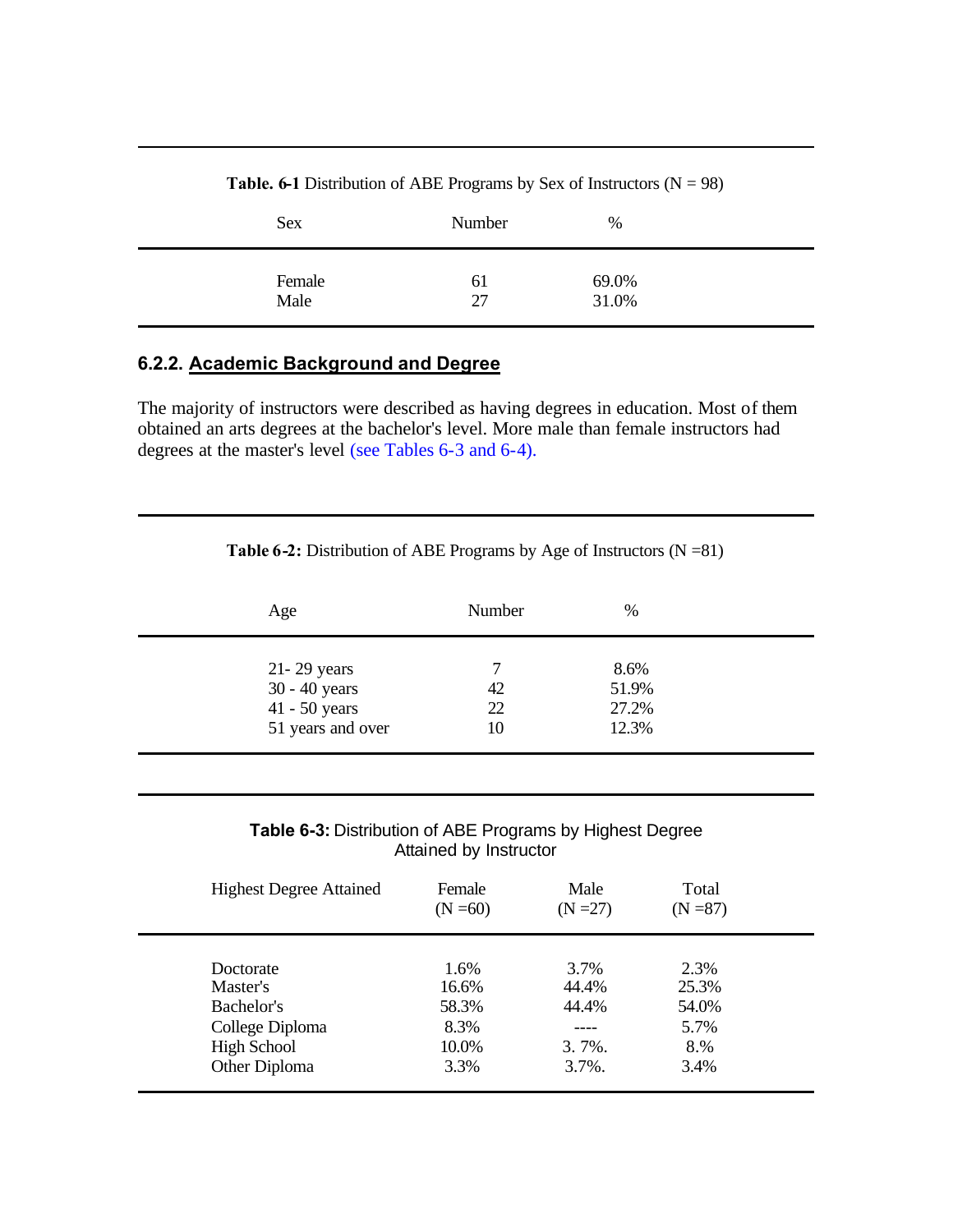<span id="page-81-0"></span>

| Academic Background                                               | Female<br>$(N=54)$             | Male<br>$(N=24)$                        | Total<br>$(N = 78)$                    |  |
|-------------------------------------------------------------------|--------------------------------|-----------------------------------------|----------------------------------------|--|
| Education<br>Arts<br>Social Work<br>Science<br>Physical Education | 45.2%<br>38.8%<br>9.2%<br>7.4% | 50.0%<br>29.2%<br>8.3%<br>8.3%<br>4.1 % | 46.1%<br>35.9%<br>8.9%<br>7.7%<br>1.3% |  |

### **Table 6-4:** Distribution of ABE Programs by Sex and Academic Background of Instructor

## **6.2.3. Training and Experience of in Teaching Adult Basic Education**

The instructors in ABE programs are themselves well-educated; 76.5 percent of the female instructors and 92.5 percent of the male instructors reported having earned a university degree (see Table 6-3). About half of the instructors reported that their background was in the area of education and one-third in arts. A further 8.3 percent of the female instructors held a college diploma, most likely in the field of education. No question was asked about the professional development of instructors in the area of basic literacy, adult education, or curriculum development. However, 40 percent of the instructors had six or more years of teaching experience in the field of ABE (see Table 6- 5). If one assumes that a background in the field of education and experience in teaching is the most appropriate training for ABE instructors, then the majority of instructors in the sample can be described as being well-prepared to teach ABE (60 percent).

No questions were asked about the current professional development activities of the instructors nor about the opportunities available to them for such activities.

| Years of Experience | % of Programs |  |
|---------------------|---------------|--|
| Less than 1 year    | 13.0%         |  |
| 2 years             | 8.0%          |  |
| 3 years             | 16.0%         |  |
| 4 years             | 10.0%         |  |
| 5 years             | 13.0.%        |  |
| 6 years and more    | 40.0%         |  |

### **Table 6-5:** Distribution of ABE Programs by Years of Instructor's Teaching Experience  $(N = 83)$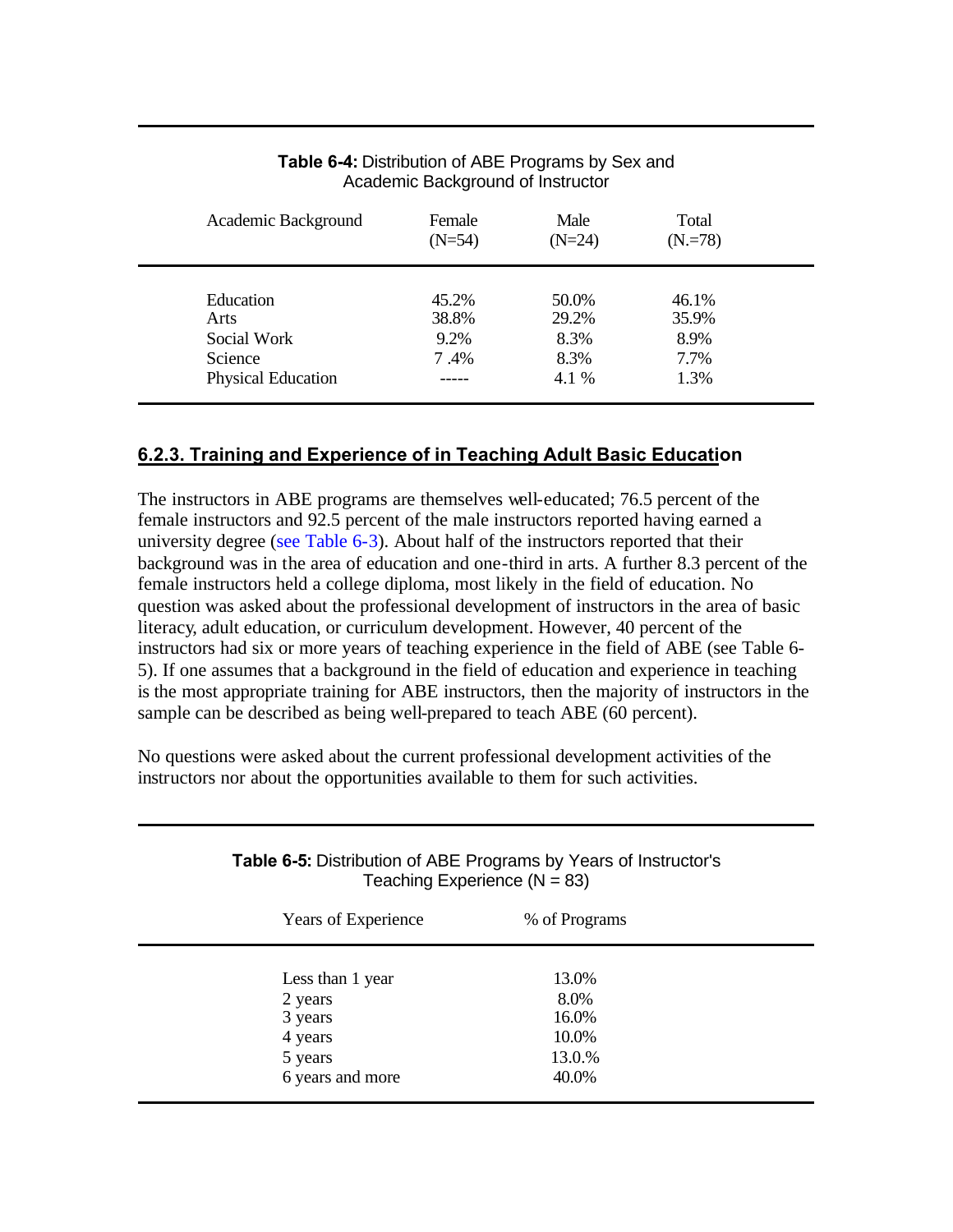The point was made in Chapter 2 that under-educated women need to learn more than reading and writing at a functional level. They also need to acquire basic skills in science and mathematics to prepare them for entry into technical, non-traditional occupations. If women are to receive such training, ABE instructors must be prepared to include the relevant knowledge and skills in the program. Only 7.7 percent of the instructors in the sample described themselves as having academic science backgrounds. No questions were asked about the instructors' perceptions of their preparedness to teach mathematics and science to women in ABE programs.

In introducing science and mathematics to women students in ABE programs, it is essential that the instructors be aware of the potential problems involved. Women's lack of self- confidence in learning mathematics and science has been documented elsewhere (Science Council of Canada. 1984). On the erroneous assumption that science is a male domain, the educational system has often neglected to provide women with an adequate scientific training. Teaching basic science to under-educated women who have had little or no previous science education, therefore, is difficult. Professional development activities could be designed to help ABE instructors learn more about teaching basic science to adult women. This task must be accomplished. with the appropriate commitment of financial resources, if under-educated women are to have a real opportunity to improve their access to non -traditional occupations and, thereby, to better incomes.

In the past there has been little need for science education for the under-educated population. The emphasis was on reading and writing. The increasing demand for technical knowledge in many occupational sectors means that basic science training must be seen as an important component of basic literacy.

#### **6.2.4. Employment Status and Salary**

In the sample, 53 percent of ABE instructors were employed full-time. Of those who work full-time, 49 percent earn between \$31,000 and 140,000 per year (see Tables 6-6 and 6-7).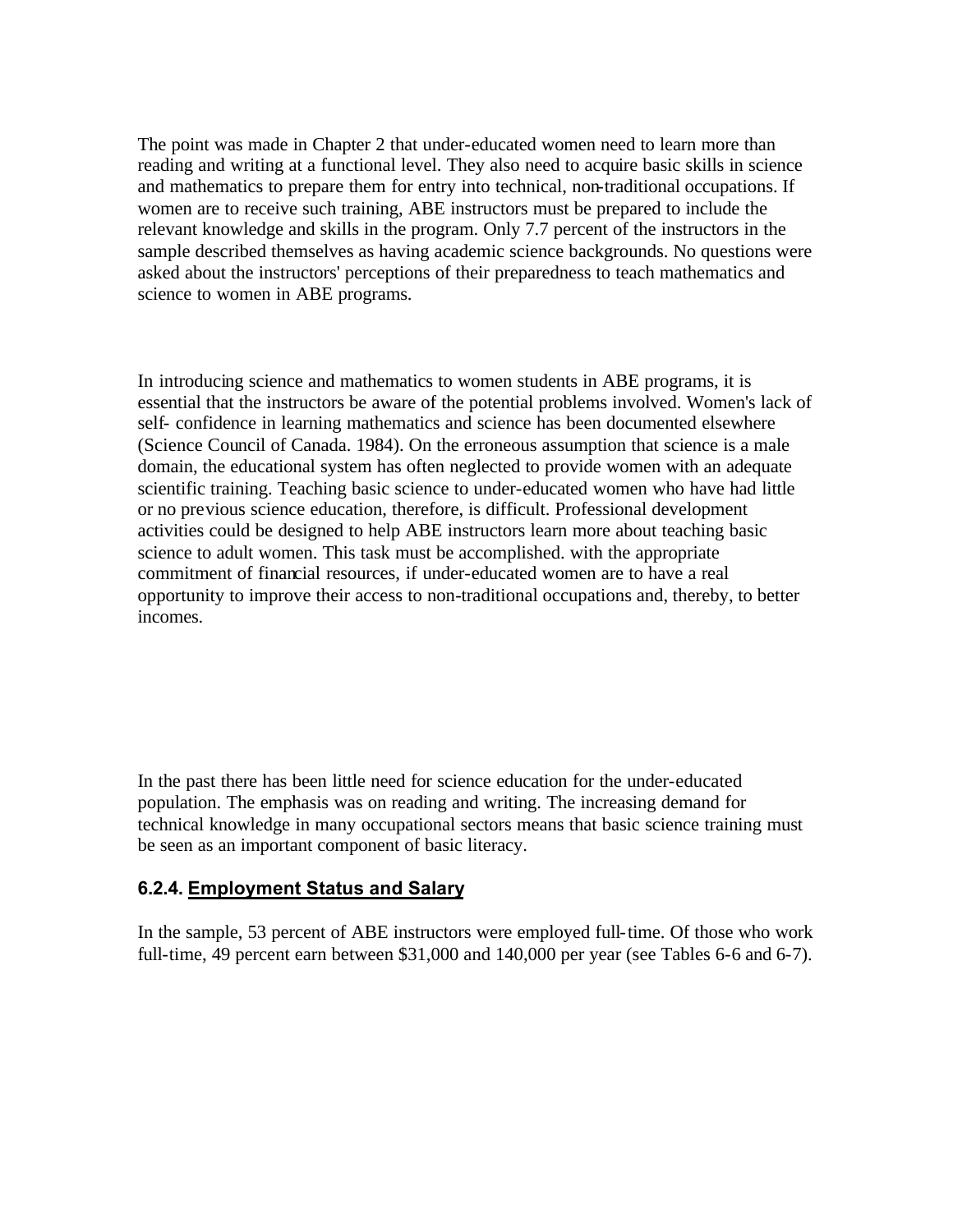| <b>Employment Status</b> | % of Programs                                                                                     |
|--------------------------|---------------------------------------------------------------------------------------------------|
| Full-time<br>Part-time   | 53.0%<br>32.0%                                                                                    |
| Volunteer                | 15.%                                                                                              |
|                          | <b>Table 6-7: Distribution of ABE Programs by Salary</b><br>of Full-time Instructors ( $N = 41$ ) |
| <b>Salary Range</b>      | % of Programs                                                                                     |
| $$1,000 - 10,000$        |                                                                                                   |
| \$11,000-15,000          |                                                                                                   |
| \$16,000-20,000          | 12.0%                                                                                             |
| \$21,000-25.000          | 10.0%                                                                                             |
| \$26,000-30,000          | 27.0%                                                                                             |
| \$31,000-35,000          | 17.0%                                                                                             |
| \$36,000-40,000          | 32.0%                                                                                             |
| \$41,000 and over        | 2.0%                                                                                              |

### **Table 6- 6:** Distribution of ABE Programs by Employment Status of Instruction  $(N = 84)$

## **6.2.5. Official Responsibilities.**

Providers were asked to describe their official responsibilities in the ABE programs. Multiple responses (167) were given. Many providers identified teaching (42 percent) as their major responsibility. The second largest response was administration (26 percent), and the third was counselling (14 percent) (see Table 6-8).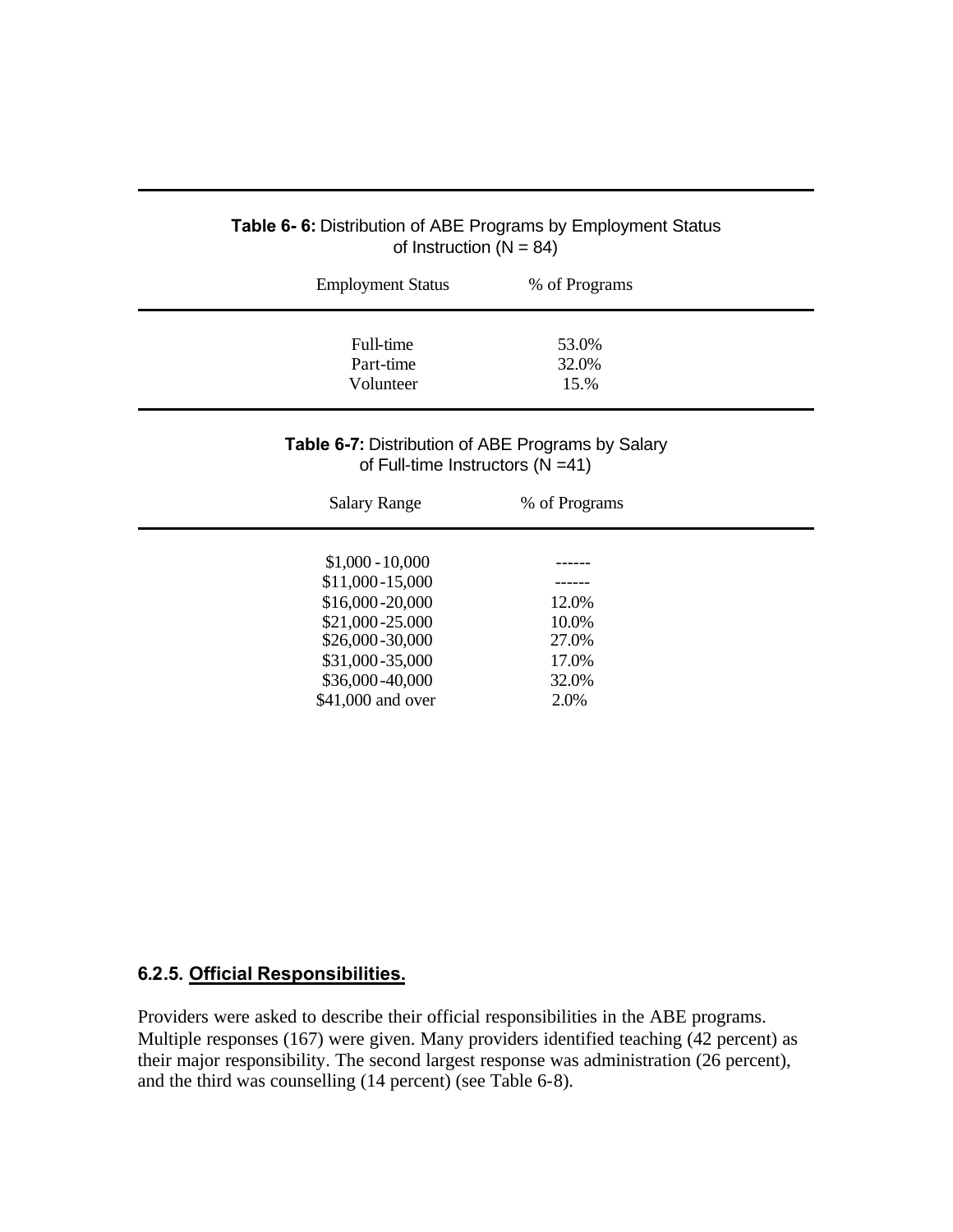| Responsibilities                                                                                                            | % of Programs                                   |  |
|-----------------------------------------------------------------------------------------------------------------------------|-------------------------------------------------|--|
| Teaching<br>Administration<br>Counselling<br><b>Staff Training</b><br><b>Materials Development</b><br><b>Community Work</b> | 42.0%<br>26.0%<br>14.0%<br>8.0%<br>7.0%<br>3.0% |  |
|                                                                                                                             |                                                 |  |

## <span id="page-84-0"></span>**Table 6- 8:** Distribution of Responses about Official Responsibilities of Instructors ( $N = 167$ )

## 6.3. CURRICULUM

## **6.3.1. Major Focus of ABE Programs**

Literacy education was the major focus of ABE programs in the sample; numeracy education was second. Job skills and life skills were listed as being a minor focus (see Table 6-9).

## **Table 6- 9:** Distribution of Responses about Major Focus of ABE Programs (N=184)

| Major Focus                                                       | Number                     | $\%$                                   |  |
|-------------------------------------------------------------------|----------------------------|----------------------------------------|--|
| Literacy<br>Numeracy<br>Life Skills<br><b>Job Skills</b><br>Other | 78<br>58<br>18<br>15<br>15 | 42.4%<br>31.5%<br>9.8%<br>8.1%<br>8.1% |  |
|                                                                   |                            |                                        |  |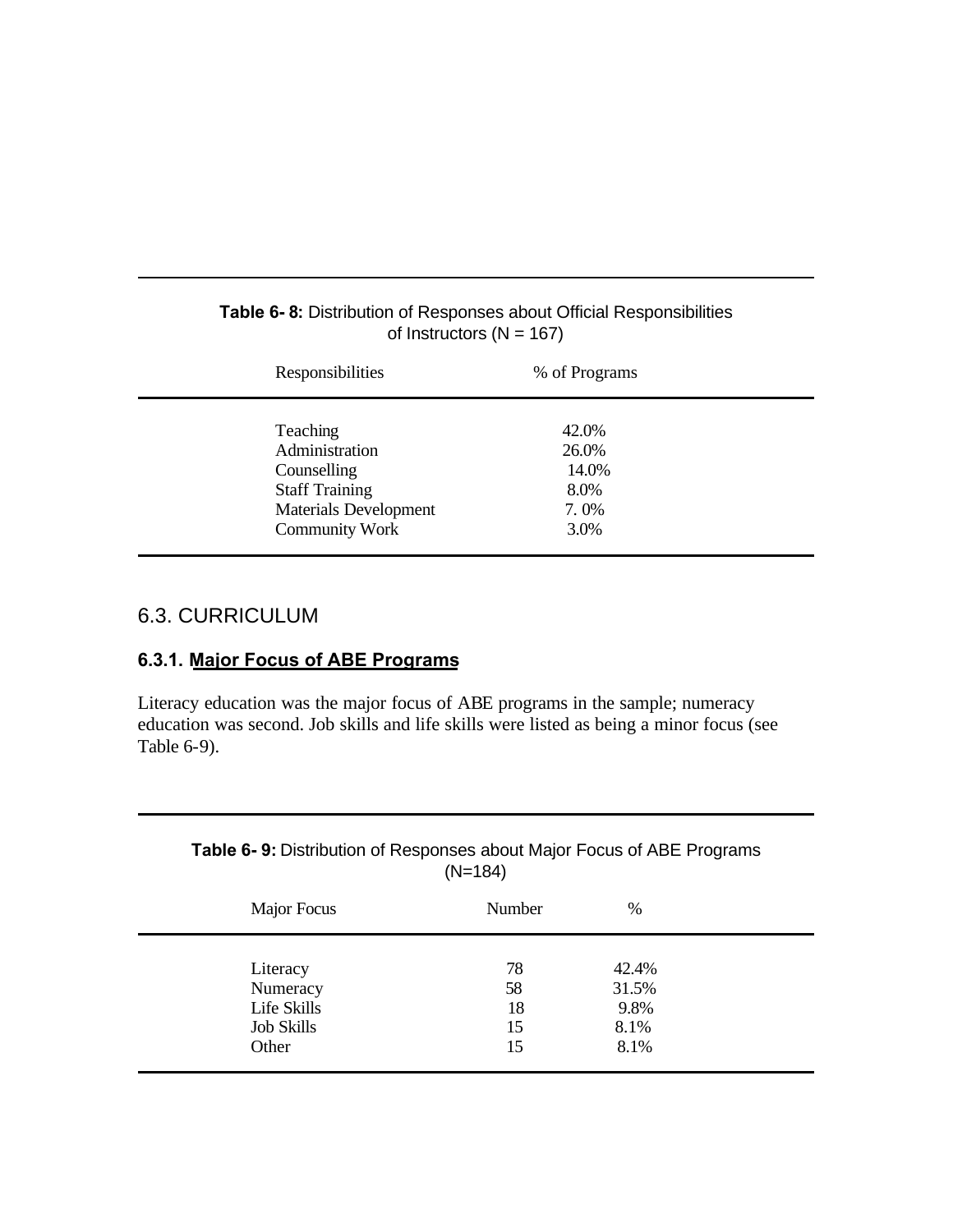## **6.3.2. Instructors' Definition of Literacy and Adult Basic Education**

Providers were asked to describe their understanding ofthe terms "literacy" and "adult basic education." The majority of them said that "literacy" meant the ability to read and write; and that "adult basic education," meant the three R's (see Table 6-10).

|                            | $\frac{1}{2}$        |                        |  |
|----------------------------|----------------------|------------------------|--|
| Definitions                | Literacy<br>$(N=85)$ | <b>ABE</b><br>$(N=81)$ |  |
| Ability to read and write  | 60.0%                | 5.0%                   |  |
| Three R's                  | 28.0%                | 42.0%                  |  |
| Preparation for employment |                      | 14.0%                  |  |
| Life Skills                | 6.0%                 | 21.0%                  |  |
| <b>Political Awareness</b> |                      | 1.0%                   |  |
| Upgrading                  |                      | 6.0%                   |  |
| Other                      | 5.0%                 | 11.0%                  |  |

#### **Table 6-10:** Distribution of ABE Programs by Instructor's Definition of Literacy and ABE

An important difference between the definitions of literacy and ABE was observed. No provider defined literacy in terms of jobs. However, 14 percent of them included "preparation for employment" in their definitions of ABE. Few felt that ABE should be more job-oriented than academic-oriented. A job-orientation in ABE programs would need to include the type of preparation required for entry into non-traditional occupations. However, notably absent from the definitions given of ABE were references to upgrading in the sciences.

A second observation about the difference in providers' definitions of literacy education and ABE pertains to the fact that, where as 60 percent regarded literacy education as involving reading and writing skills, only 5 percent saw this need as applicable to ABE programs. This suggests that ABE providers are assuming that prospective students already have basic reading and writing skills; and that ABE programs, therefore, are postliteracy and pre-occupational programs. A conclusion which might be drawn from these definitions is that ABE programs are targeted, not at those with less than grade 9 education - the functionally illiterate; but rather at that segment of the population which is already literate and which can be easily prepared for occupational training. The data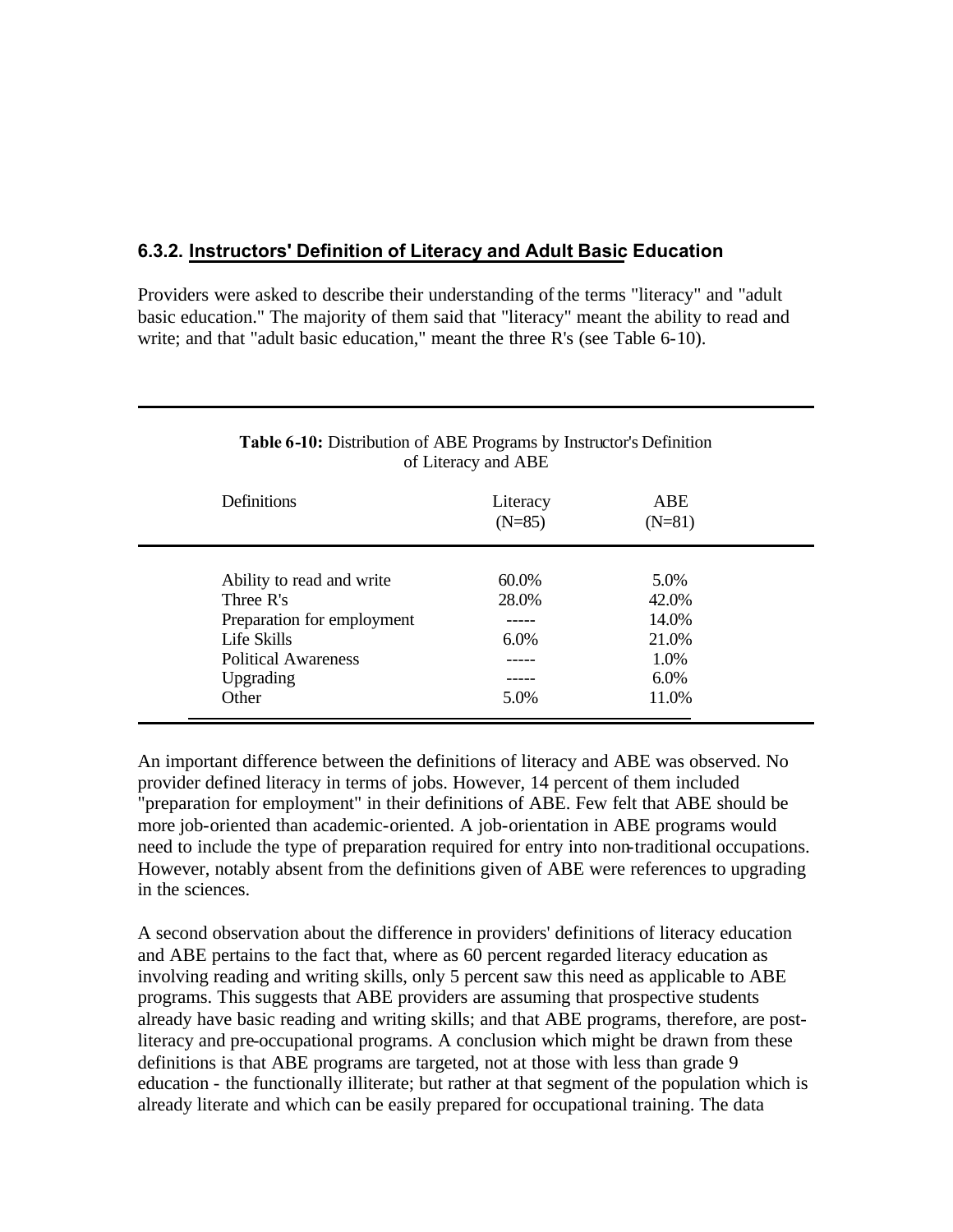provided in [Chapters 2](#page-21-0) and [4 t](#page-54-0)end to support this conclusion.

### **6.3.3. Pre-set Curriculum**

Almost all of the 98 providers answered the question about curriculum employed in ABE programs, more than any other question in the questionnaire. Nearly one-third reported they did not use a pre-set curriculum. Of those who reported using a pre-set curriculum, an equal number use ministry of education curriculum guides and the Laubach curriculum (see Table 6-11 ).

| Type of Curriculum                              | Number | $\frac{0}{0}$ |
|-------------------------------------------------|--------|---------------|
| No pre-set curriculum                           | 29     | 31.0%         |
| Ministry of Education guides                    | 21     | 22.0%         |
| Laubach/Literacy of Canada                      | 20     | 21.0%         |
| Program guides of institution providing program | 10     | 11.0%         |
| Pre-set curriculum (not specified)              | 6      | $6.0\%$       |
| Other                                           | 6      | 6.0%          |

**Table 6-11**: Distribution of ABE Programs by Type or Source of Curriculum

Respondents were asked to report on whether they had knowledge of or used any curriculum specifically designed for women. The majority reported they had no knowledge of such a curriculum. Many of them expressed a desire for information about such a curriculum if it existed.

In chapter 4 (section 4.2.1), the point was raised that adult basic education appears to encompass two types of programs: basic literacy and post-literacy or pre-occupational programs. If two different types of programs do exist, then it seems logical to assume that basic literacy programs address educational goals and issues which are different from those of post-literacy programs. Therefore, the curriculum of each should vary accordingly. While both might focus on reading, writing, mathematics and science, basic literacy would need to focus on helping students develop basic skills while post literacy programs would need to focus on helping students to use these skills to reach the academic level required for admission to occupational training programs and to find and hold jobs.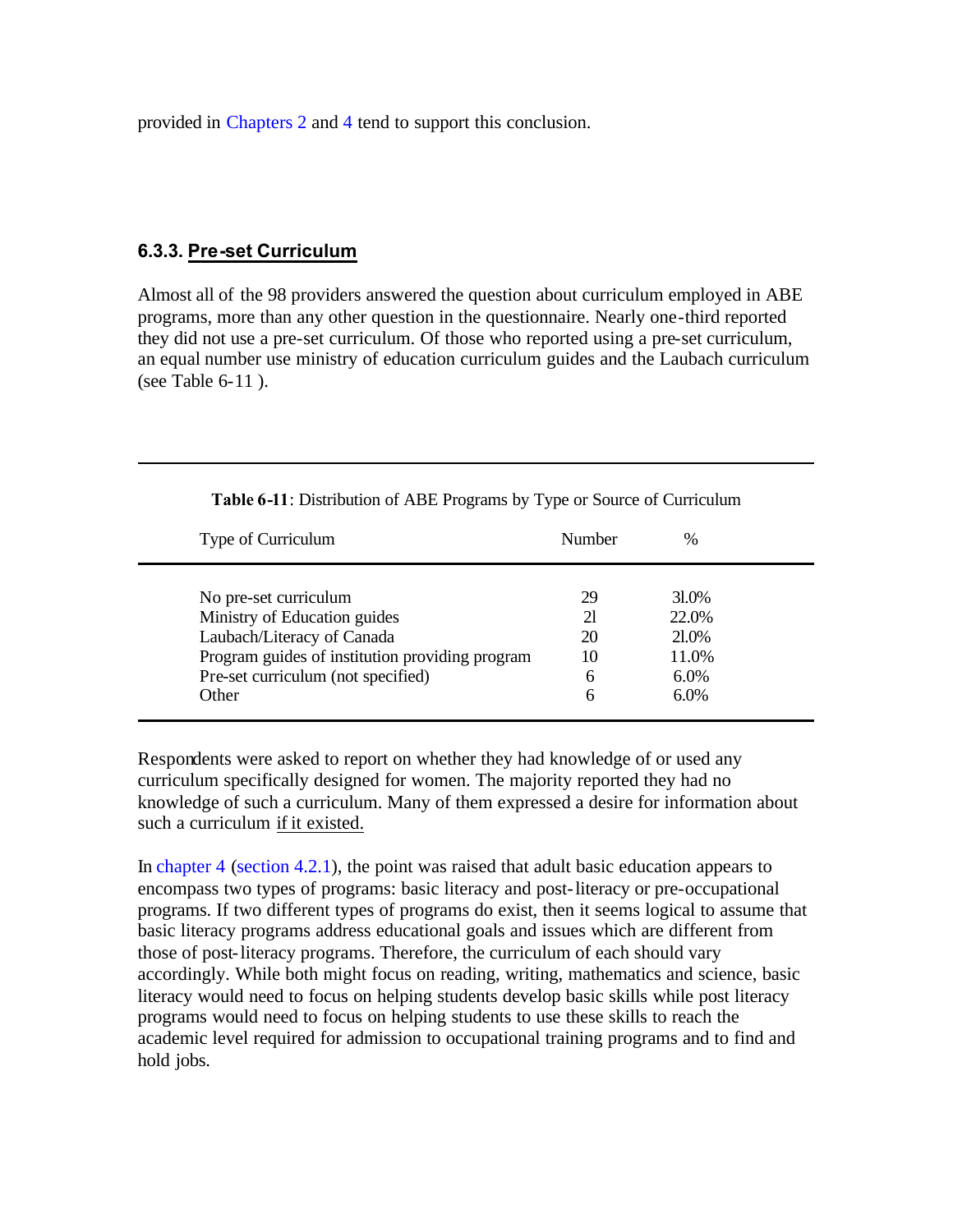In [chapter 4 \(section 4.4\)](#page-69-0), it was noted that the providers of adult basic education programs do not appear to view support services such as childcare, transportation, and counselling as part of an educational service. A curriculum which is appropriate for undereducated women should view support services as integral components of the curriculum rather than as ancillary services to be provided by someone else.

The development of curricula to meet the varying needs of under-educated women in basic literacy, post-literacy and pre-occupational programs is an issue which should concern both administrators and instructors.

## **6.3.4. Teaching Format**

The teaching format most used by instructors involves one-to-one teacher student interactions. With the exception of education by correspondence, the least employed format is that of large class teaching (see Table 6-12). The latter is also one of the least preferred by students.

Two observations can be made from Table 6-12. First, although instructors use the one-toone format more than the small group format, many of them prefer the latter to the former.

Second, they do not consider distance education (including correspondence education) appropriate for ABE students. If the instructors are equating distance education with correspondence education, then this opinion probably reflects the reliance of correspondence education on reading and writing skills. However, distance education also includes the use of radio, television, telephone, and computer-mediated interactions between instructor and students. The opinion expressed that distance education is inappropriate for under-educated adults may reflect the instructors' lack of knowledge and experience in using various forms of media to interact with learners. Further, any instructional technique which introduces under-educated women to the use of computers in the classroom will have a long-term benefit in helping them prepare for technological occupations. This is a point that should be taken into consideration by those who are developing educational resources for use in ABE programs. On the other hand, given the women students' earlier emphasis on their psychological needs (self-confidence, assertiveness training), distance education may be too impersonal for them.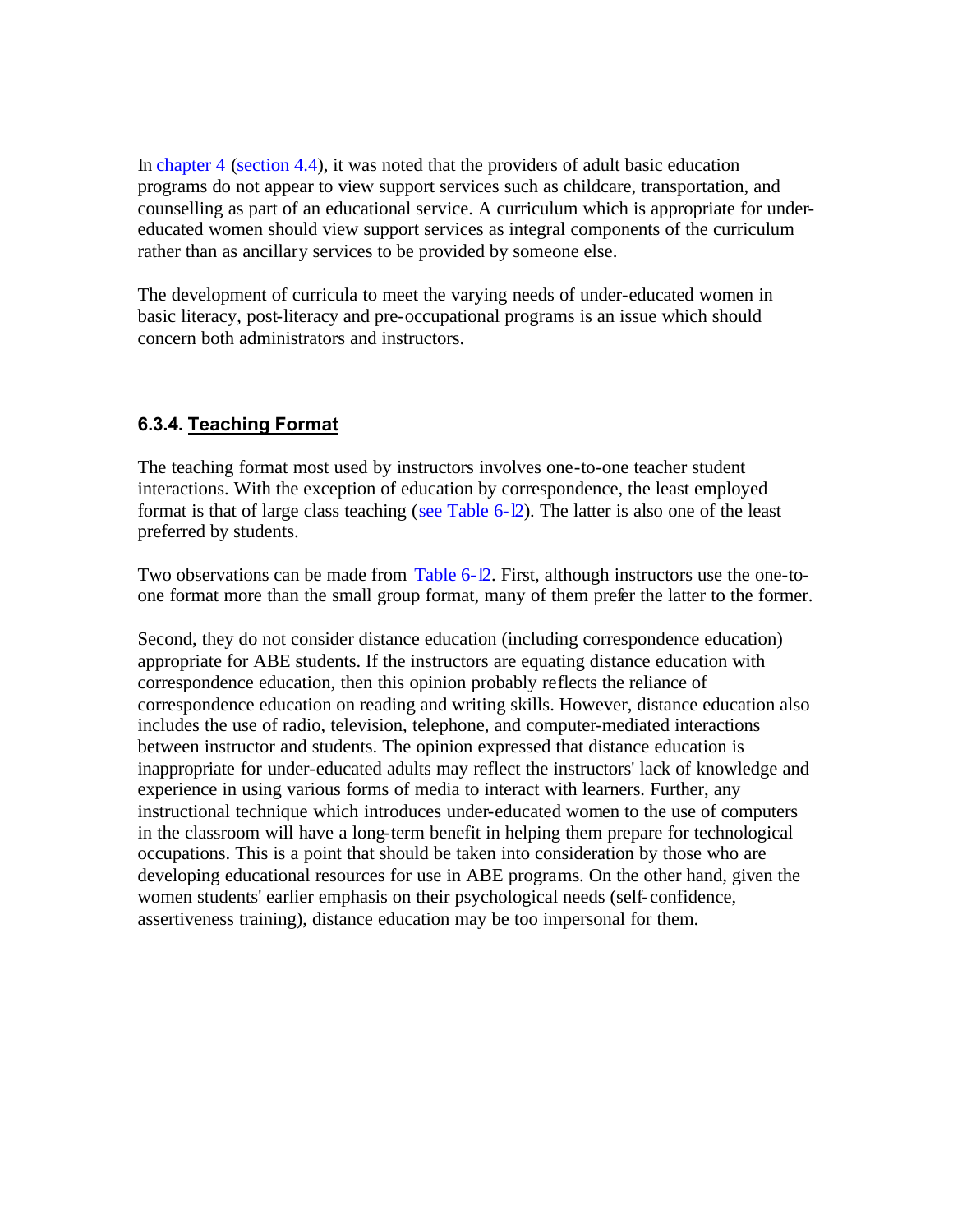| <b>Teaching Format</b>                         |        | Used ( $N = 134$ )                   |    | Preferred ( $N = 148$ ) |  |
|------------------------------------------------|--------|--------------------------------------|----|-------------------------|--|
|                                                | Number | % of Responses Number % of Responses |    |                         |  |
| One-to-one                                     | 74     | 55.2%                                | 54 | 36.5%                   |  |
| Small Group                                    | 31     | 23.1%                                | 59 | 39.8%                   |  |
| <b>Classroom</b>                               | 23     | 17.1%                                | 25 | 16.9%                   |  |
| Correspondence or<br><b>Distance Education</b> | 5      | 3.7%                                 |    | 4.7%                    |  |
| Other                                          |        | $0.7\%$                              |    | 2.0%                    |  |

#### <span id="page-88-0"></span>**Table 6-12:** Distribution of Responses about Major Teaching Format Used and Instructor's Preference in ABE Programs

## **6.3.5. Criteria for Program Content and Control of Program Content**

Providers reported that the major criteria used to decide what should be taught in ABE programs are the type and level of students' skills, as well as their personal needs when they enter the program [\(see Table 6-13\)](#page-89-0).

This approach is not congruent with the use of a pre-set curriculum, one more reason why ABE providers and instructors need to attend to the development of special curricula for under-educated women. Many pre-set curricula or pre-packaged teaching modules are not designed to permit instructors to deviate extensively from the materials provided so as to take into consideration the personal needs of students. Further, a curriculum approach which focuses first on student skills and needs implies that instructors and students should have the major control in decision-making about program content. Thirty-four percent of the respondents described instructors as having the most control over program content, and 27 percent identified both instructors and students as having this responsibility (see [Table 6-14\).](#page-89-0)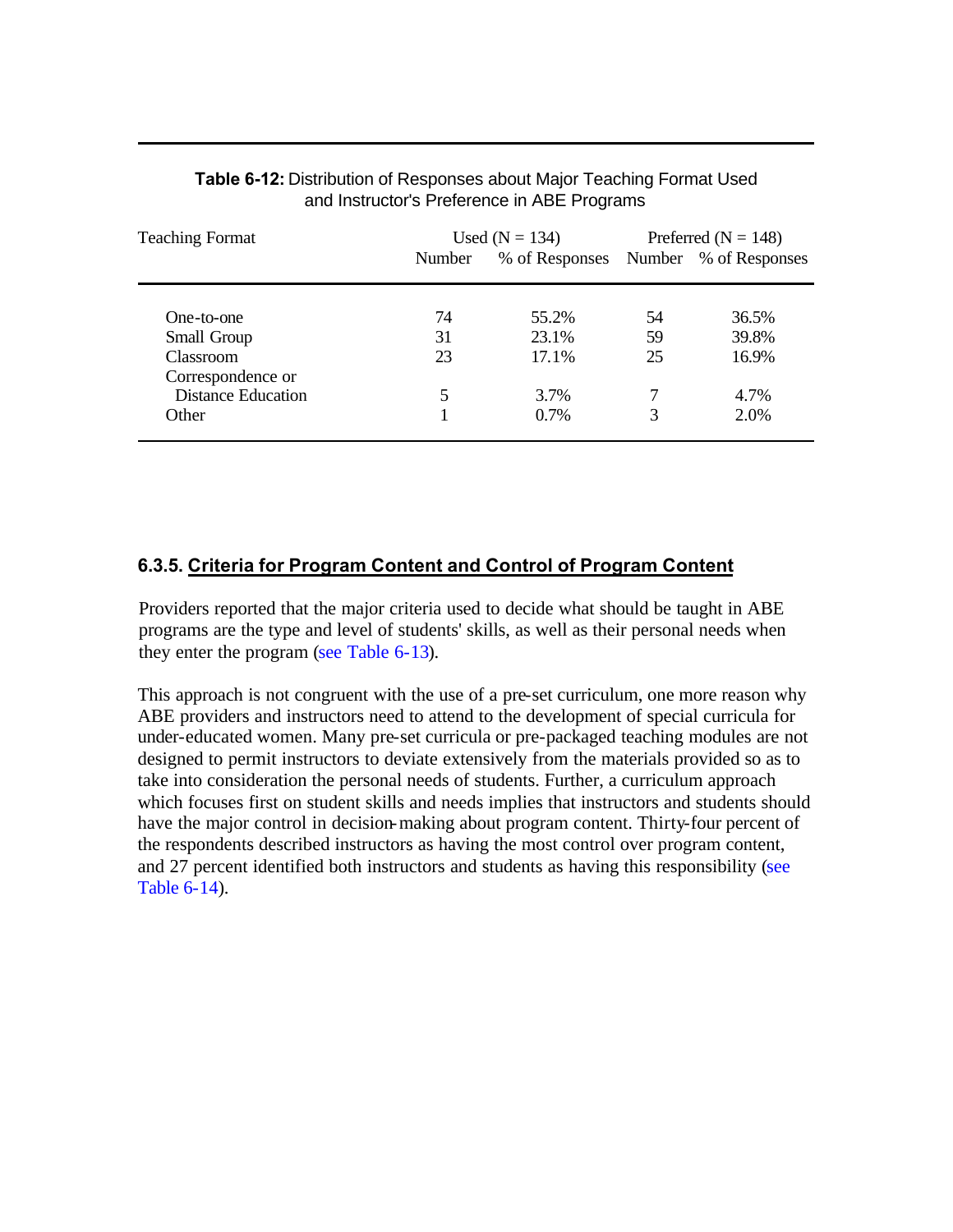<span id="page-89-0"></span>

| Criteria for Content                                                                                                                                                     | <b>Number</b>                 | % of Responses                               |  |
|--------------------------------------------------------------------------------------------------------------------------------------------------------------------------|-------------------------------|----------------------------------------------|--|
| Student's skills<br>Student's personal needs<br>Institutional guidelines<br>Ministry of Education guides                                                                 | 37<br>28<br>19<br>18          | 25.0%<br>19.0%<br>13.0%<br>12.0%             |  |
| Instructor's experience<br>Program philosophy<br>Requirements for entry to higher<br>education programs<br>Community needs<br>Public school curriculum<br>Time available | 13<br>11<br>10<br>5<br>2<br>2 | 9.0%<br>8.0%<br>7.0%<br>3.0%<br>2.0%<br>2.0% |  |

#### **Table 6-13:** Distribution of Responses about Criteria Used to Determine Program Content

#### **Table 6-14:** Distribution of Responses about Control of Program Content

| <b>Decision Maker</b>    |                                | Number | % of Responses |  |
|--------------------------|--------------------------------|--------|----------------|--|
| Instructor               |                                | 50     | 34.0%          |  |
|                          | <b>Instructor and Students</b> | 39     | 27.0%          |  |
| Program Sponsor          |                                | 19     | 13.0%          |  |
| Program Funders          |                                | 12     | 8.0%           |  |
| <b>Special Committee</b> |                                | 10     | 7.0%           |  |
| <b>Students</b>          |                                | 9      | 6.0%           |  |
| Other                    |                                | 7      | 5.0%           |  |

## 6.4. MATERIALS

### **6.4. 1. Materials Used in ABE Programs**

Providers were asked to identify the kinds of materials used in the programs. Twenty-six of them reported using textbooks and workbooks [\(see Table 6-15\)](#page-90-0). The second most used type of materials was any I can find and teacher-made. The third most popular sources were Laubach literature, newspaper and magazines. Only 3 percent reported using materials provided by the ministries of education.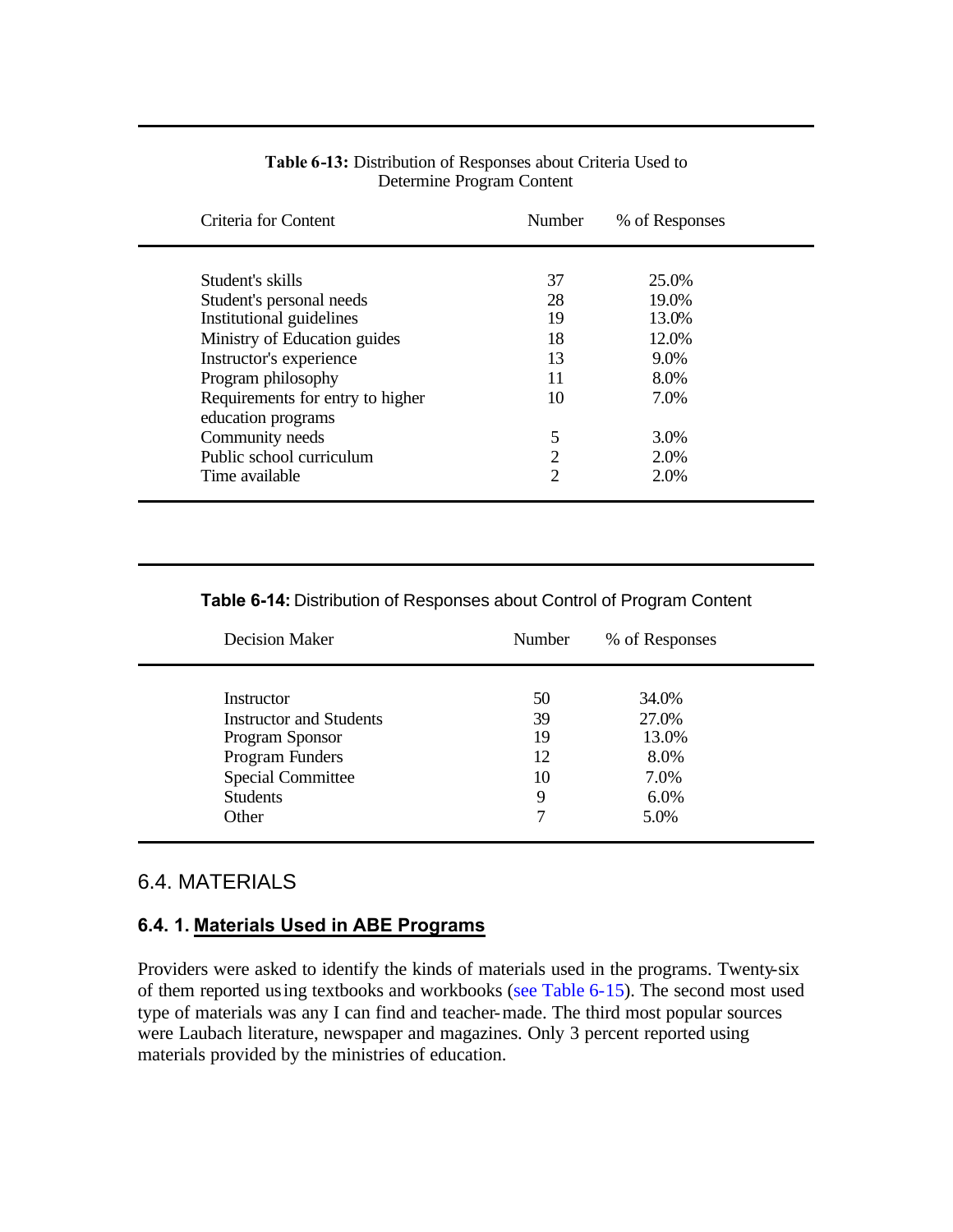<span id="page-90-0"></span>Instructors tend to use textbooks more than any other kind of materials. By and large, textbooks are not written for under-educated adults, much less under-educated women. Textbooks aimed at persons with less than functional literacy skills are usually targeted at young children and adolescents, and are not adequate for under-educated women. It is no coincidence, perhaps, that the second most widely used materials fall into the categories of "anything I can find" and teacher-made materials. Yet, few providers described materials development as part of their official job description or responsibilities (see [Table 6.8\)](#page-84-0)

| Type of Resources               | <b>Number</b>               | % of Responses |
|---------------------------------|-----------------------------|----------------|
|                                 |                             |                |
| Textbooks and workbooks         | 50                          | 26.0%          |
| "Anything I can find"           | 21                          | 11.0%          |
| Teacher-made materials          | 21                          | 11.0%          |
| Laubach literature              | 19                          | 10.0%          |
| Newspapers and magazines        | 19                          | 10.0%          |
| Materials developed by          |                             |                |
| institution offering program    | 9                           | 5.0%           |
| Popular readers                 | 9                           | 5.0%           |
| Packaged teaching materials     | 8                           | 4.0%           |
| <b>Speakers</b>                 | 6                           | 3.0%           |
| Ministry of Education materials | 5                           | 3.0%           |
| Games                           | 3                           | 1.0%           |
| Civic and medical pamphlets     | 3                           | 1.0%           |
| Frontier College materials      | $\mathcal{D}_{\mathcal{L}}$ | 1.0%           |
| Other                           | 12                          | 7.0%           |

#### **Table 6-15:** Distribution of Responses about the Type of Materials Used in ABE Programs

### **6.4.2. Portrayal of Women in ABE Materials**

Fifty-eight responses were given to this question. Most respondents said that women were portrayed in existing ABE materials in traditional female roles (see Table 6-16).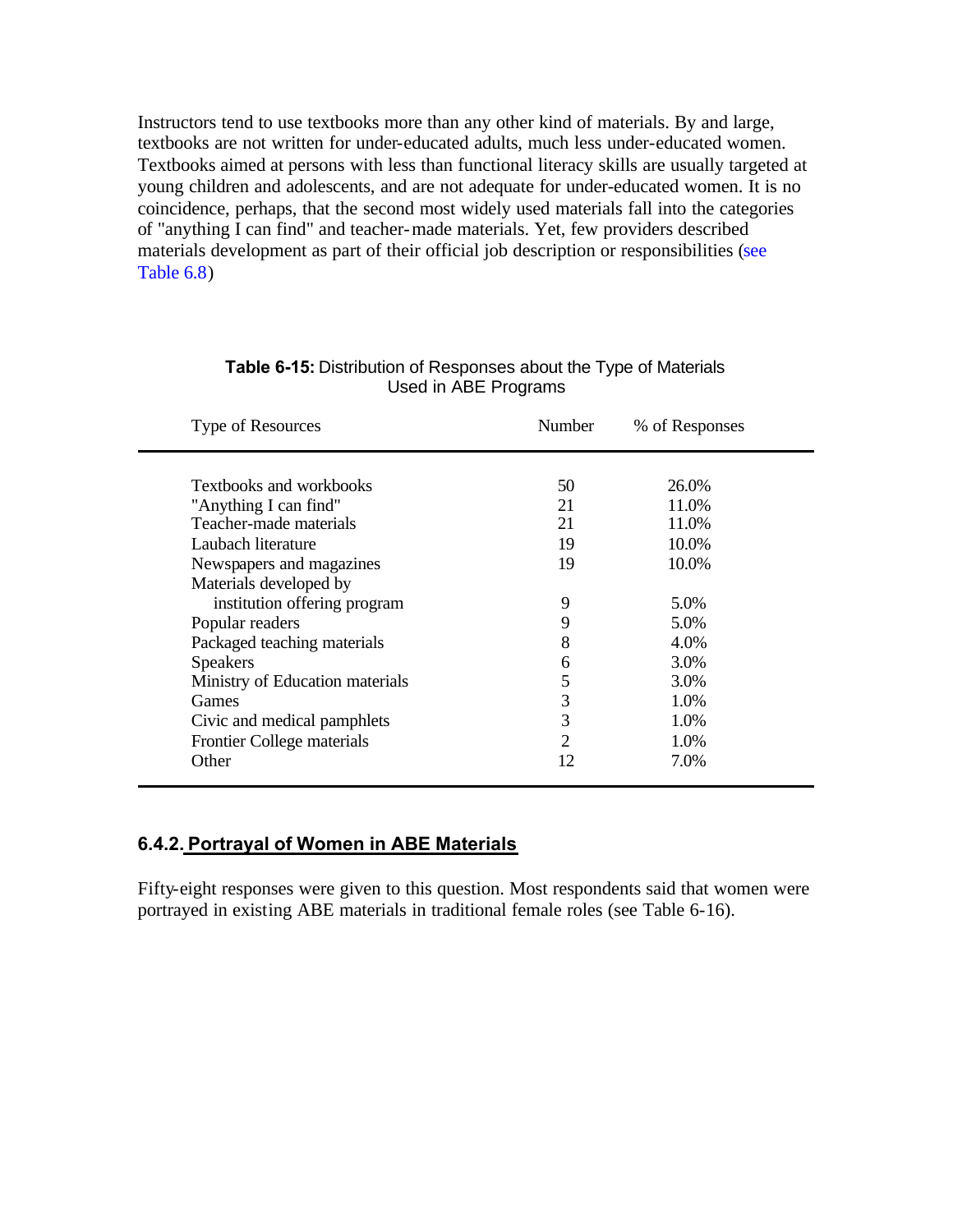| 36.2% |
|-------|
| 31.0% |
| 32.7% |
|       |

#### **Table 6-16:** Distribution of ABE Programs by Portrayal of Women in Materials

If under-educated women are to be encouraged to learn basic science in order to enter non-traditional occupations, the materials used in programs offered to them must reflect this.

## **6.4.3. Materials Preferred by ABE Providers**

When asked for their opinions about the kinds of materials most relevant to women in ABE programs, providers emphasized materials aimed at the individual learner over those aimed at a group of learners (see Table 6-17). This is compatible with the earlier finding which shows that the one-to-one teaching format is widely used by instructors (see Tables 6-12). Only 6 percent of the providers' responses referred to career-oriented materials as most relevant to women in ABE programs. It should be recalled that career counselling is one of the supplementary services most often provided in ABE programs.

| Type of Material           | Number | % of Responses |  |
|----------------------------|--------|----------------|--|
|                            |        |                |  |
| Individual learning        | 16     | 20.5%          |  |
| Non-sexist non-traditional | 13     | 16.6%          |  |
| Everyday experience        | 12     | 15.4%          |  |
| Academic                   | 7      | 8.9%           |  |
| Career-oriented            | 6      | 7.7%           |  |
| Life skills                | 6      | 7.7%           |  |
| Assertiveness training     | 6      | 7.7%           |  |
| Shopping lists/recipes     | 3      | 3.8%           |  |
| Other                      | 9      | 11.5%          |  |

#### **Table 6-17:** Distribution of Responses about Materials Most Relevant to Women in ABE Programs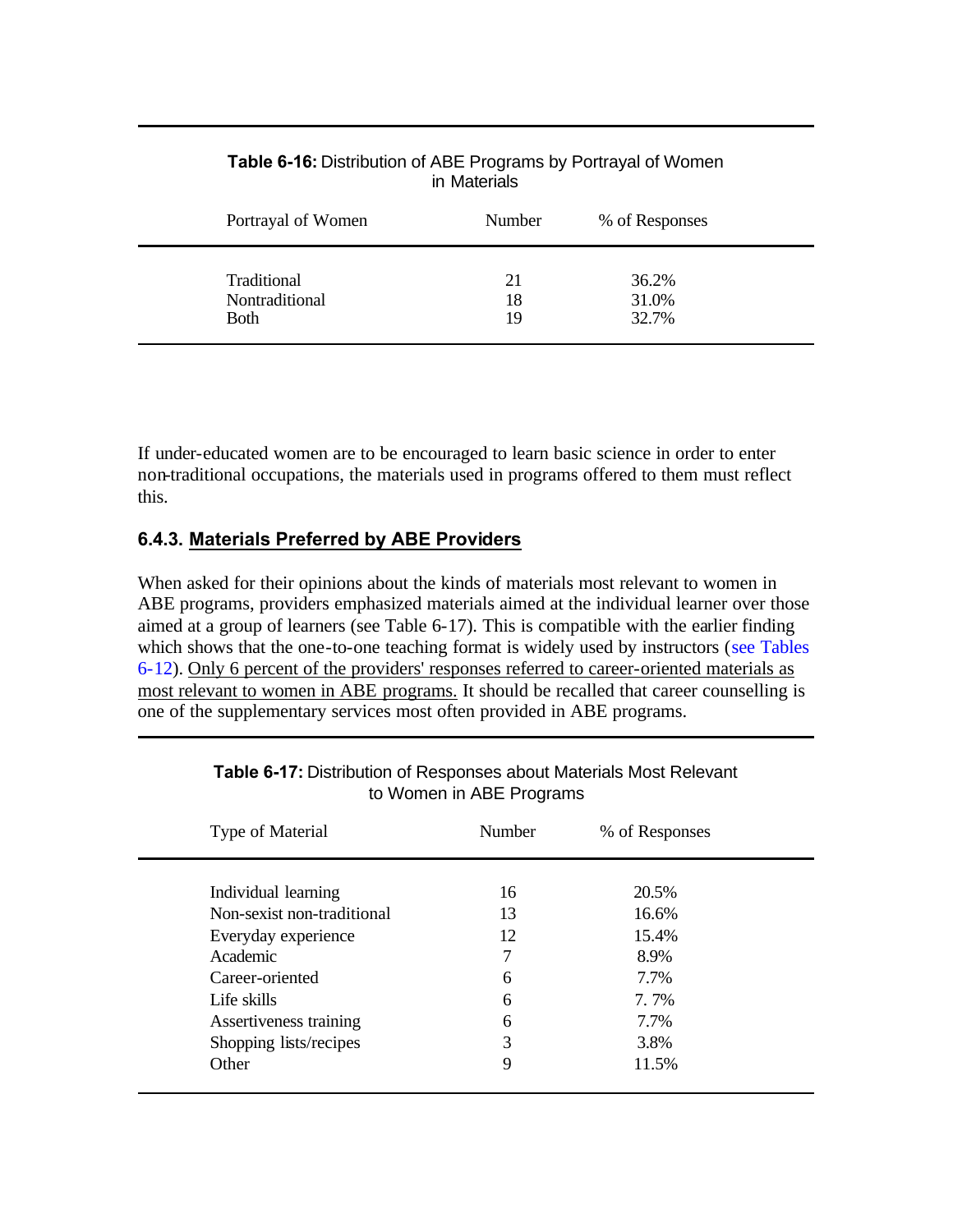## **6.4.4. Materials Criteria and Control**

The most widely used criteria for the selection of materials are those pertaining to the skill levels of students and to their personal needs (42 percent). Only 6 percent reported using guidelines provided by the institutions offering the programs; and 2 percent, those set by ministries of education.

With respect to control over materials selection, the instructors exert most control (44 percent; 16 percent of the responses identified both instructors and students as having control over the selection of materials (see Table 6-18).

| Source of Control        | Number | % of Responses |
|--------------------------|--------|----------------|
| Instructors              | 60     | 44.0%          |
| Instructors and students | 22     | 16.0%          |
| Special committee        | 19     | 14.0%          |
| <b>Funders</b>           | 12     | 9.0%           |
| <b>Sponsors</b>          | 11     | 8.0%           |
| Other                    | 11     | 8.0%           |

**Table 6-18:** Distribution of Responses about Control of Material Selection

### **6.4.5. Non-Print Materials and Resources**

#### Use of Computers in ABE Programs

In the majority of ABE programs no use of computers is made (64.1 percent). However, of those who did choose to comment on the lack of computers in their programs, 94 percent said there should be computers in ABE programs. The responses do not indicate how computers would be used in classrooms.

In contrast to their use of computers, providers make extensive use of films and other audiovisual resources and hardware 177 percent). Many of them arrange field trips for their students 155 percent).

## **6.5. CONCLUSION**

There is a need for more ABE instructors with a science background. Those with such a background need to be trained to teach basic science to adult women.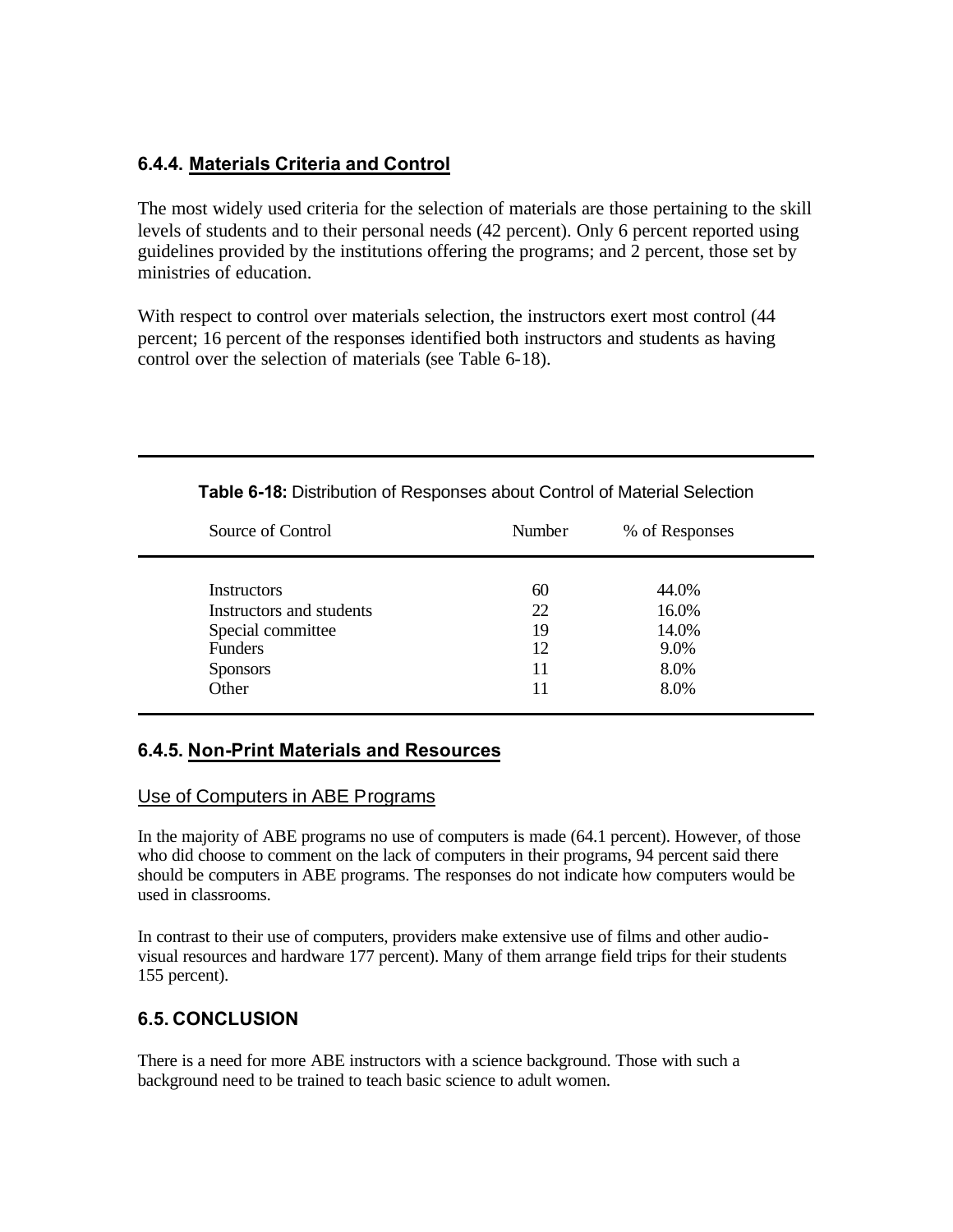With respect to curriculum, there seems to be a need for at least some guidelines for developing program content for women in ABE programs. The major participants in the development of such guidelines should be the instructors in consultation with women students.

A similar conclusion can be drawn with respect to materials. There is a definite need for more ABE materials of relevance to the skills level and personal and social needs of under-educated women. Since instructors have already taken the initiative to produce some of this kind of material, they would be invaluable in future development of the same.

ABE instructors were not given the opportunity to report on the nature and extent of professional development activities available to them. Data reported in this chapter suggest that such activities could be developed in relation to: working with under-educated adult women, the development of curriculum materials, teaching basic science and mathematics skills, and the use of computers in ABE programs.

#### Chapter 7 CONCLUSIONS AND RECOMMENDATIONS

Illiteracy is one of the many barriers to the full participation of individuals in society. Sexual discrimination is another barrier faced by women. Over 24 percent of adult women not attending school in Canada are functionally illiterate. These women comprise the majority of the total functionally illiterate population (52.1 percent). Yet, as few as 2 percent of them attend educational programs to improve their low level of education, and those who do attend adult basic education programs do not appear to be representative of the population of under-educated women.

Under-educated women need to participate in educational programs if they are to improve their employment income and to have access to non-traditional occupations. These programs, in turn, must be designed to address the learning and related needs of women. It is the conclusion of this report that the ABE programs in CCLOW's survey are not adequately addressing these needs. The major findings of the survey illustrate this conclusion.

#### **7.1. LEARNING AND RELATED NEEDS OF WOMEN**

Both providers and women students identified the major needs of women, in order of importance, as educational, psychological and financial. Although lack of childcare services was perceived as a major barrier to regular attendance, it was not mentioned as a major need of women students, suggesting that neither group perceived childcare as an educational need or an education-related issue.

More women students than providers felt that there was a difference between the learning needs of women and men in ABE programs. Women students prefer to learn in a one-to-one studentteacher relationship and in small groups.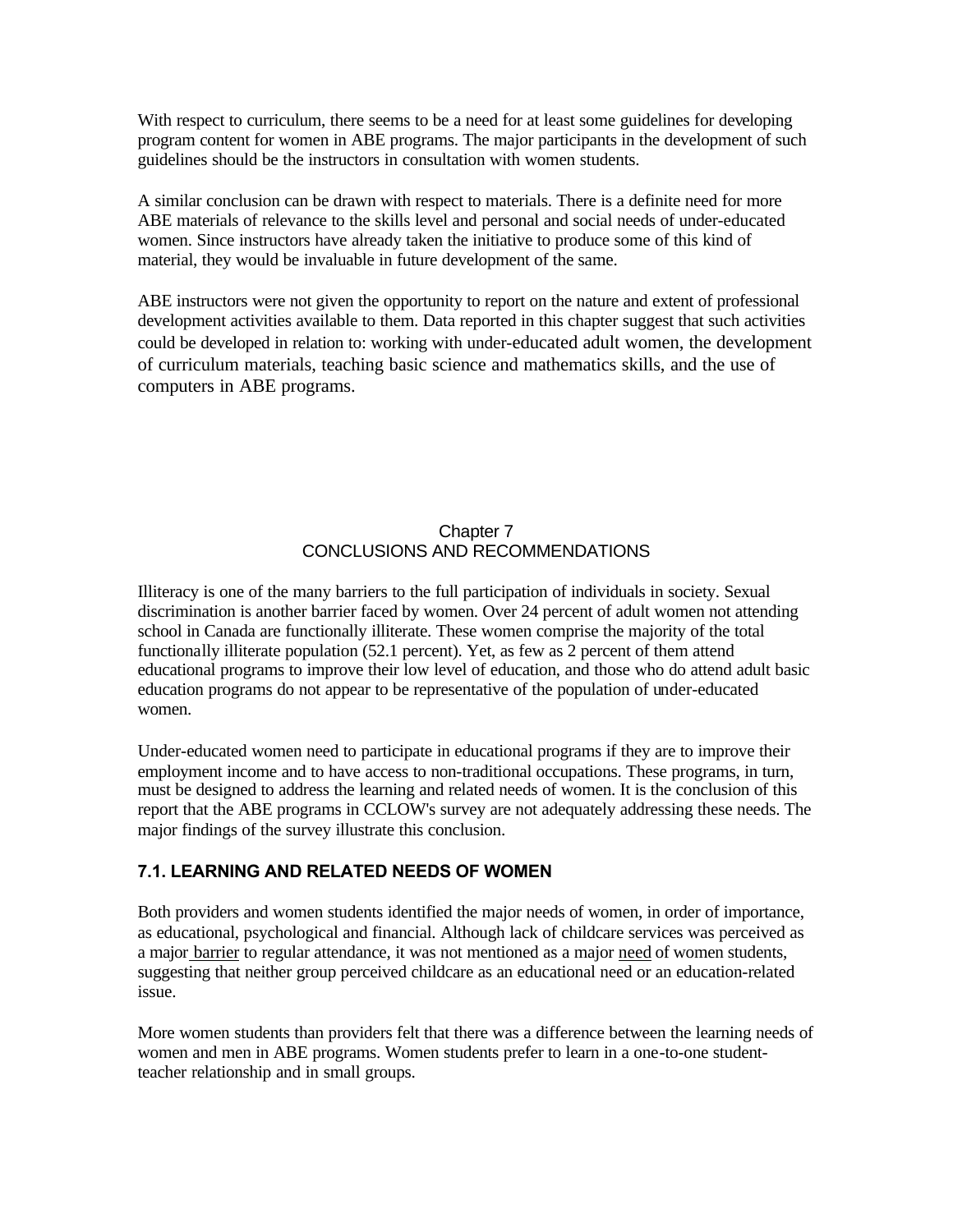### **7.2. PROGRAM DELIVERY**

Most ABE programs are delivered by community colleges and school boards - institutions which are designed to meet the educational needs of young adults and children respectively. These institutions tend to provide most ABE programs within the same kind of time schedule developed for children in school and young adults in colleges, and fail to offer flexible programming geared to the needs of adult women. Many personal and financial responsibilities make it extremely difficult for adult women, especially those with young children, to pursue the upgrading of their education within rigid youth-oriented schedules.

Furthermore, these youth-oriented institutions do not provide adequate supplementary services to help women deal with the personal responsibilities which prevent them from regularly attending the programs. The services least likely to be provided is childcare, yet the lack of childcare is a major barrier to women's regular attendance in the programs. The second least provided service is transportation which, like childcare, is necessary to help women to physically get to the ABE programs.

Those supplementary services which are provided tend to be available mostly during the day. Consequently, women who work during the day and can only attend programs in the evening are deterred from so doing.

## **7.3. INSTRUCTORS**

Under-educated women need to learn to read, write, and do simple arithmetic. They also need to acquire knowledge in such areas as mathematics and science in order to have meaningful access to the technical, non-traditional occupations, for which there is growing economic demand. The majority of ABE instructors in the survey do not have a science degree. Many tend to have a degree in education or in the general arts at the bachelor level. This is a problem with respect to the teaching of science to under-educated women. ABE instructors need skills in teaching the science and mathematics education required by the women. It is this kind of education that the women urgently need if the range of occupations accessible to them is to be expanded.

## **7.4. CURRICULUM**

The under-educated women included in this survey described themselves as students and unemployed persons. As students they need and want to learn the three R's; as unemployed persons they need to acquire job-related skills such as knowing how to look for a job, how to fill out job application forms, how to read their pay slips, and so on. These, too, are basic educational needs of adults in society. Clearly, the three R's are not sufficient for under-educated adult women.

The major focus of ABE programs is reading and writing, followed by basic mathematics. This is compatible with the providers' definition of ABE as education which provides the three R's. Yet, as has been pointed repeatedly in this report, under-educated women need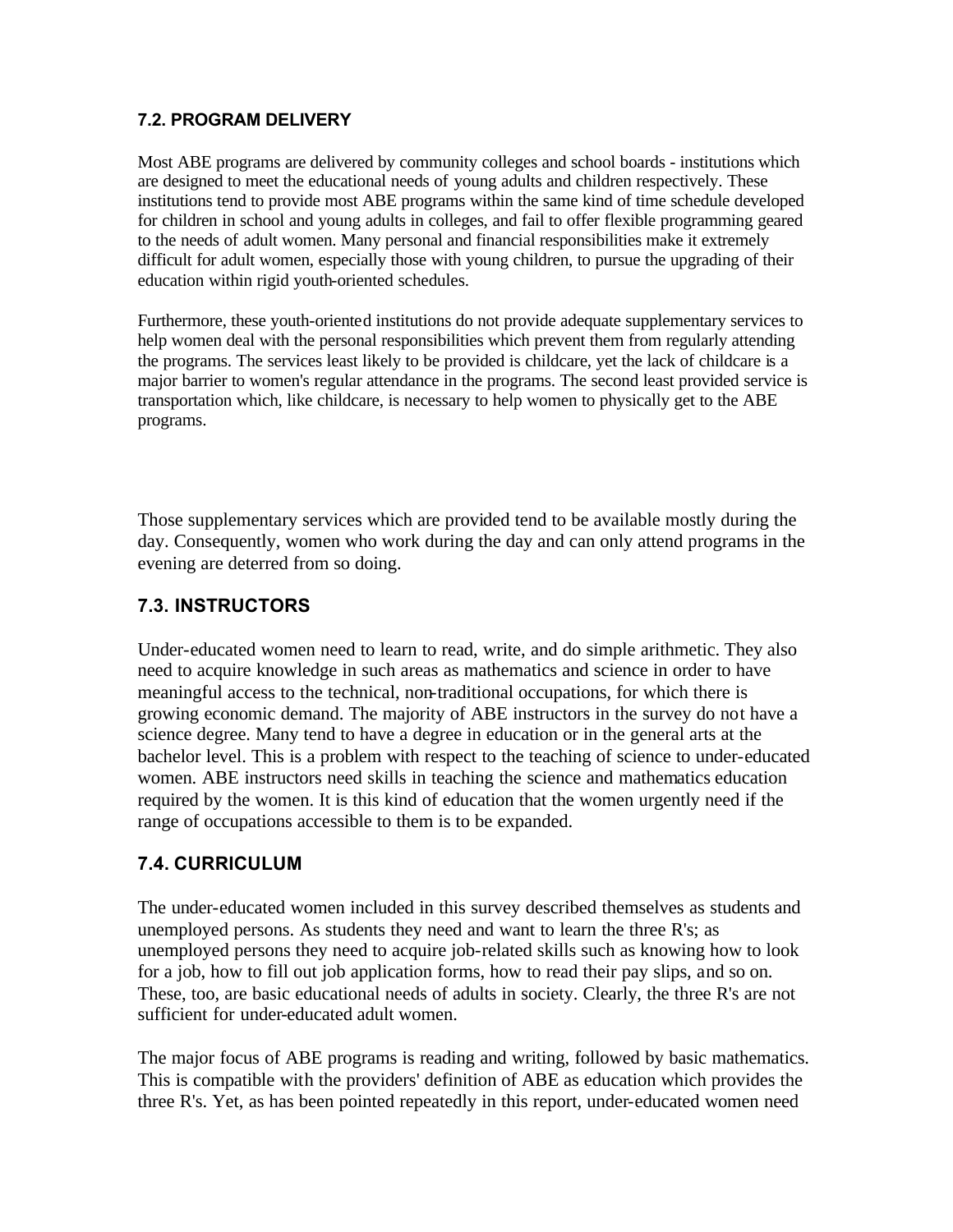more than this. They need to be aware of the declining demand for traditional female jobs and the growing demand for technical, non-traditional occupations. They need to be encouraged to enter these occupations, and to acquire basic training in science. No respondent mentioned a basic knowledge of science in her definition of ABE.

There is no ABE curriculum for women. One is needed. Data were provided in this report which support the position that adult basic education comprises both basic literacy and post- literacy or pre-occupational programs. Each type of program appears to requires a somewhat different curriculum and both should incorporate support services -- childcare, transportation, and counselling -- as an integral part of the educational program and curriculum.

## 7.5. MATERIALS

Most instructors use textbooks and workbooks. Few textbooks are designed to meet the educational needs of under-educated women. Many instructors reported that women were often portrayed in traditional roles in the materials. Many instructors also use materials that they have made themselves and "anything that I can find," even though materials development is not their official responsibility. As with program content, instructors have considerable control over the materials used in ABE programs. Few ABE programs use computers. However, many providers commented that the use of this technology should be increased in ABE programs.

## 7.6. RECOMMENDATIONS

## **7.6.1. General**

- 1. That a national policy to eradicate functional illiteracy among Canadian adults be instituted, that this policy address the specific learning and related needs of women, and that women's groups be consulted in the development of this policy.
- 2. That increased funding for adult basic education (ABE) be made available by both provincial and federal governments to support the following programs and services for women:

**.**development of a wide range of ABE programs;

**.**provision of support services;

**.**professional development for instructors of ABE programs;

**.**curriculum development; and

**.**materials development.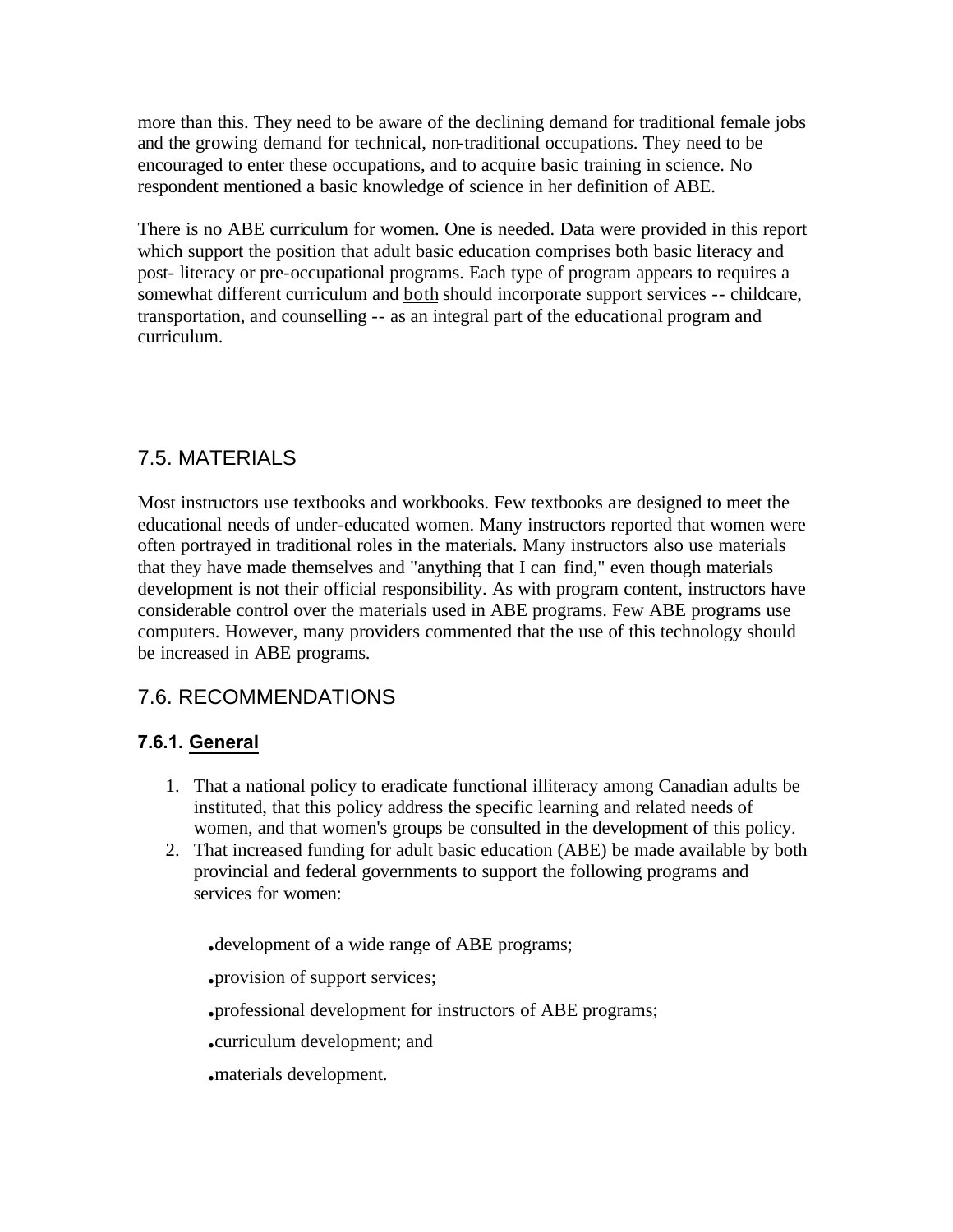- 3. That communication links be established among providers of ABE programs for women, providers of support services, and those responsible for occupational training programs.
- 4. That ABE program directories for each province and both territories be compiled immediately and that these directories:
	- **.** be available to anyone in any part of Canada.
	- **.** be provided in an accessible format, and
	- **.** be updated on a regular basis.

## **7.6.2. Program Delivery**

- 1. School boards and community colleges should continue to provide ABE programs for women. The membership of committees charged with making decisions about such programs should include women adult educators and adult women students.
- 2. Alternatives to institutionally provided ABE programs should be encouraged. For example, literacy groups, community and voluntary organizations should be encouraged politically and assisted financially to provide programs for undereducated women.
- 3. It is extremely difficult for adult women with jobs and children to pursue their educational goals within a time schedule designed for children and young adults. Measures must be taken to provide flexible time scheduling of programs for women.
- 4. Appropriate financial support should be available to women who want to upgrade their education during a full-time program. For example, a guaranteed income and access to free or low-cost childcare could be made available to women who are upgrading their education on a full-time basis. Subsidies should be made available to those who want to attend part-time programs.
- 5. The provision of supplementary services to women in ABE programs must be developed especially childcare, transportation and counselling services and support services necessary to assist women to enter training programs and the labour force. Supplementary services should be available not only during the day, but also during the evenings (and weekends, when necessary).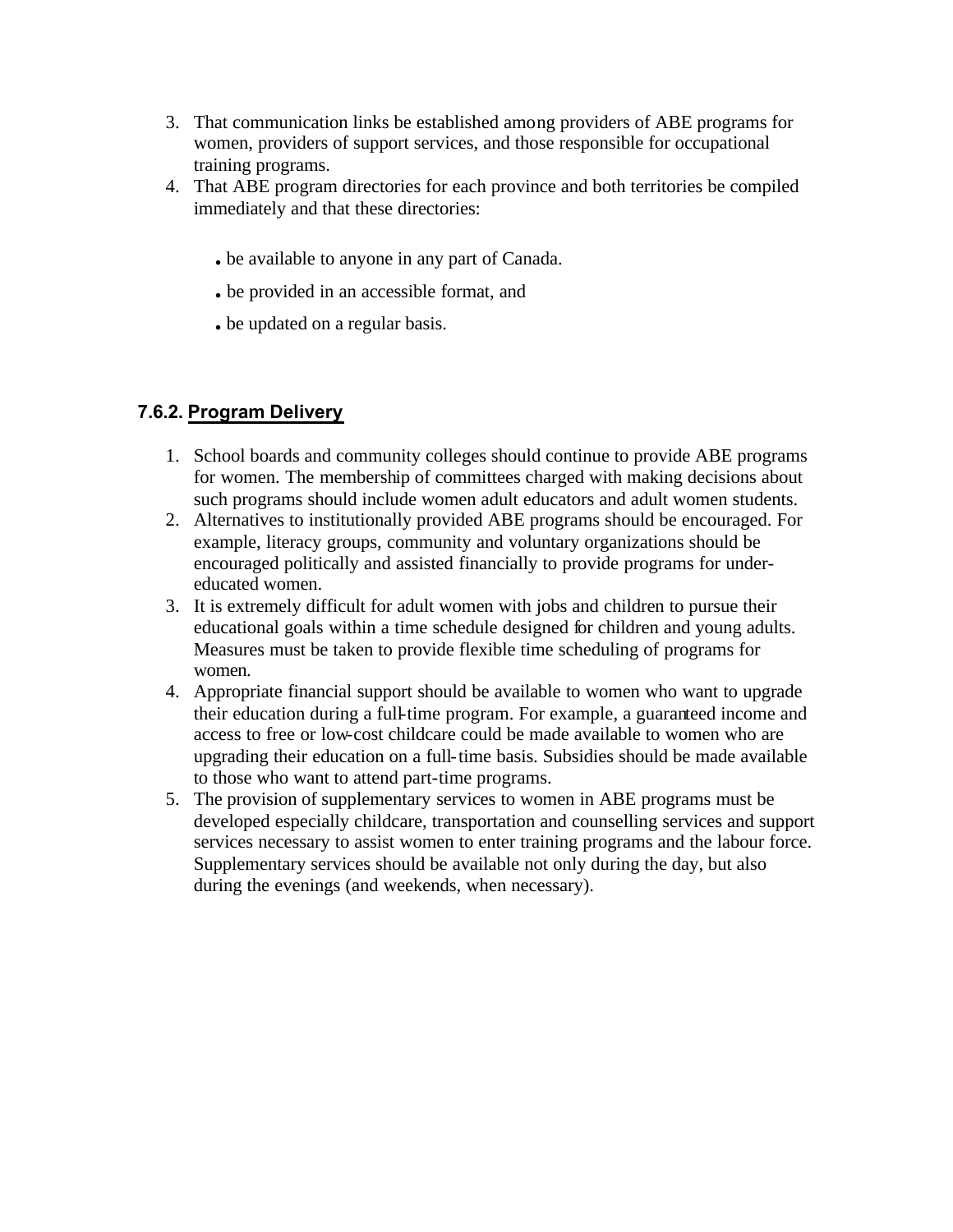## 7.6.3.Instructors

- 1. Professional development programs should be developed to help instructors of women in ABE programs become more aware of the differences between the learning needs of women and men, and to incorporate this awareness in the content and process of their curriculum.
- 2. More instructors with a science background should be recruited to teach women in ABE programs.
- 3. Professional development programs should be developed to help instructors learn to teach basic science to under-educated women.

## 7.6.4. Curriculum

- 1. Curricula and teaching guidelines relevant to the learning needs of under-educated women should be developed by instructors in consultation with women students.
- 2. With respect to women, adult basic education should include introductory programs in elementary science to help them prepare for the academic upgrading necessary for entry into non-traditional training programs.
- 3. Women in ABE programs should be informed of the declining demand for traditional female jobs and of the opportunities available in both traditional and non-traditional training programs and occupations.
- 4. Women in ABE programs should be given opportunities to become aware of the support services appropriate for women in non-traditional occupations.

## 7.6.5. Materials

- 1. There is an urgent need for materials specifically designed for instructors and women students in ABE programs.
- 2. Materials for use in one-to-one and small group teaching formats and for computer assisted learning should be developed for instructors and women students in ABE programs.
- 3. Instructors and women students in ABE programs should be involved in the development of materials.
- 4. Providers of ABE programs should provide women students with increased access to computers.

## 7.7. SUGGESTIONS FOR FURTHER RESEARCH

## **7.7.1. General**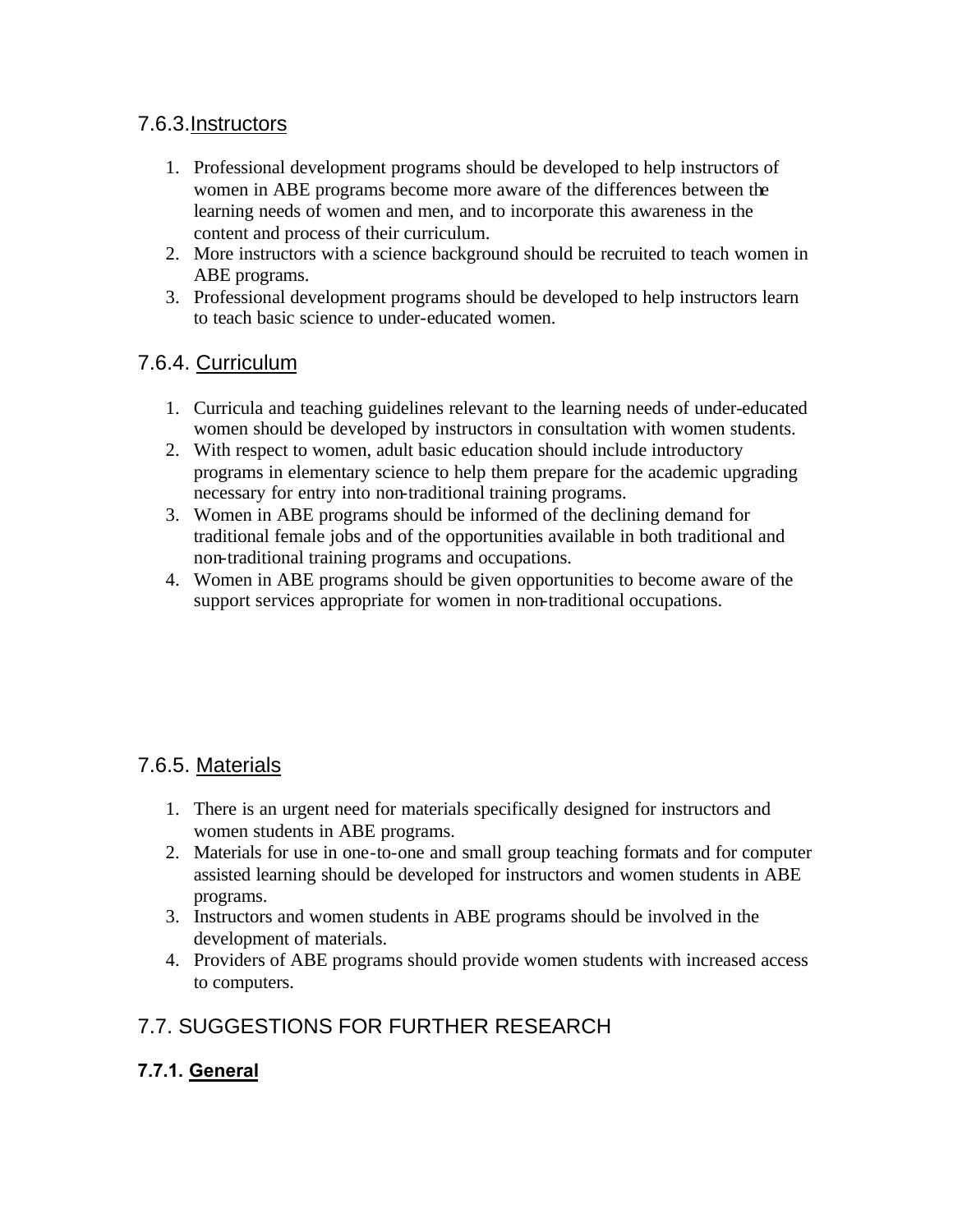- 1. A study of the non-participation of under-educated women in ABE programs.
- 2. Longitudinal studies of women who participate in full and part-time ABE programs.
- 3. Description of the inter-organizational relationships between ABE programs and community service programs.

## **7.7.2. ABE and Science Education**

- 1. Attitudes of under-educated women to science and science education.
- 2. Perceptions of ABE providers about teaching basic science to under-educated women.
- 3. Development of guidelines for teaching basic science to under-educated women.
- 4. Development of materials suitable for women in ABE programs, especially those which provide basic science education.
- 5. Evaluation research: a pilot program designed to provide the following for undereducated women.
	- **.** education for the attainment of functional literacy skills; and
	- **.** basic science education

## **7.7.3. Program Delivery**

- 1. Differences between ABE programs offered by formal educational institutions and those offered by non-governmental, community-based organizations.
- 2. Follow-up studies of women who attended full-time and part-time ABE programs.

## **7.7.4. Instructors**

- 1. Professional development and related needs of ABE teachers who work with women.
- 2. Extent and nature of training opportunities for ABE teachers in each province.

## **7.7.5. Curriculum**

1. Exploration of curricula developed for under-educated women in Canada and abroad.

## **7.7.6. Materials**

- 1. Examination of materials developed for us e by under-educated women in Canada and abroad.
- 2. Exploration of ways and means to develop materials for use by ABE instructors and under-educated women in Canada.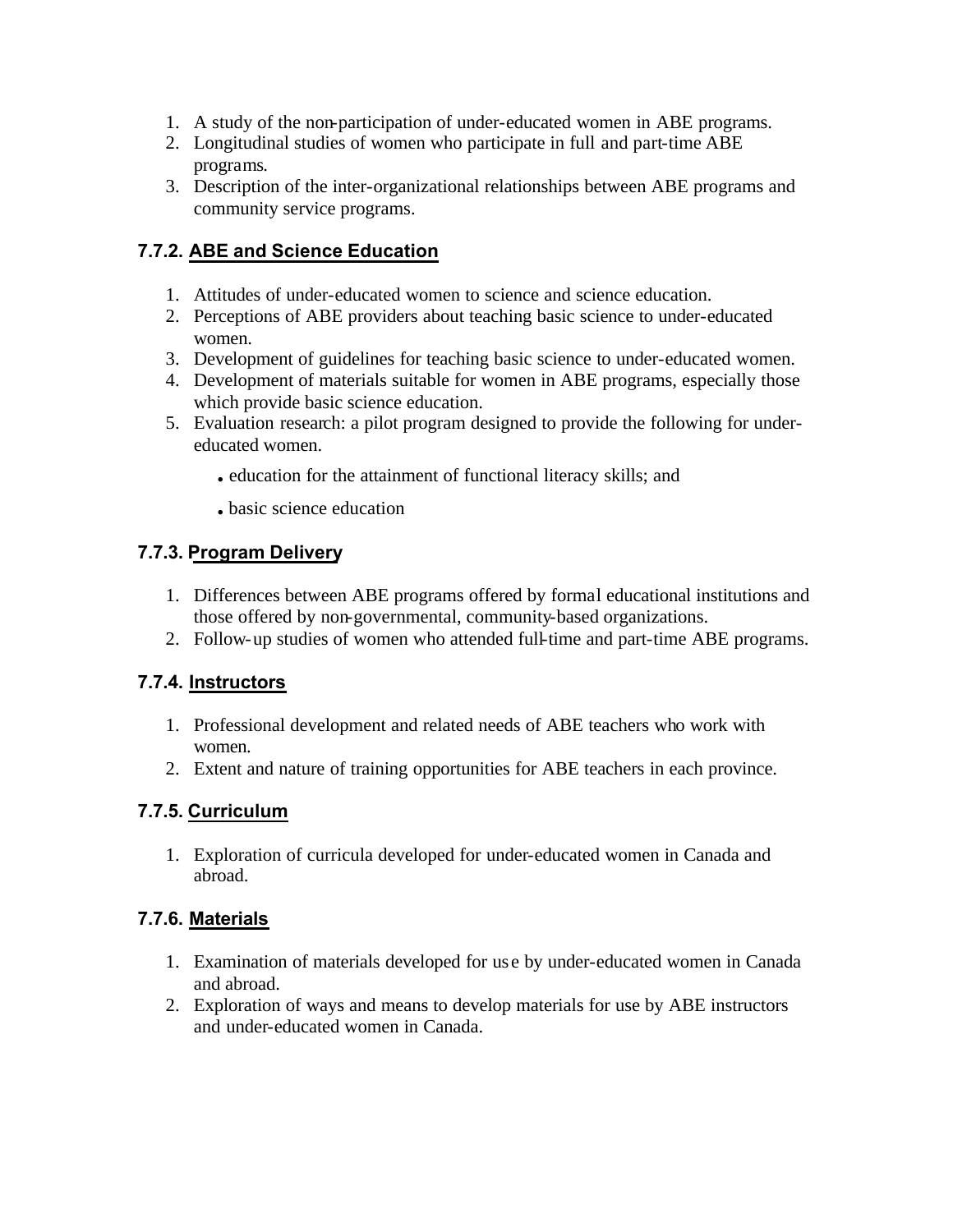# Appendix A Bibliography

Alden, Harold *Illiteracy and Poverty in Canada: Toward a Critical Perspective.* M.A. Thesis. Ontario Institute for Studies in Education, University of Toronto, 1982.

Armstrong, Pat. *Labour Pains: Women's Work in Crisis*. Toronto: Women's Educational Press, 1984.

Avedon, Lisa et al. *The Learning Needs and Opportunities of Women in the Waterloo Region.* Waterloo, Ontario: Canadian Congress for Learning Opportunities for Women, 1979.

Betcherman, Gordon. *Meeting Skills Requirements: Report of the Human Resources Survey*. Ottawa: Supply and Services Canada. 1982.

Brown-Hicks, Joan. 1982.*Brief to the Commission of Inquiry into Part-time Work.*  Halifax, Nova Scotia Committee for the Canadian Congress on Learning Opportunities for Women.

Canada. (Employment and Immigration Canada) *Labour Market Development in the 1980's*. Ottawa, July 1981.

Canada. (Task Force on Employment Opportunities for the 80's) *Work for Tomorrow.*  Ottawa, 1981.

Canadian Association for Adult Education. *From the Adult's Point of View*. Toronto: C.A.A.E., 1982.

Coles, Jr., Fluornoy A. *Black Economic Development*. Illinois: Nelson-Hall Inc., 1975.

Cook, C.A. Gail (Ed.) *Opportunity for Choice: A Goal for Women in Canada*. Montreal: C.D. Howe Research Institute, 1976.

Davie, Lynn. et al. *Educational Needs and Learning Conditions of Adult Learners*. Toronto: Ontario Ministry of Education, 1979.

Davis, Elizabeth Gould. *The First Sex.* New York: Penguin Books, 1971.

de Beavoir, Simone. *The Second Sex*. New York: Knopf, 1952.

Economic Council of Canada. *In Short Supply: Jobs and Skills in the 1980's*. Ottawa: Supply and Services Canada, 1982.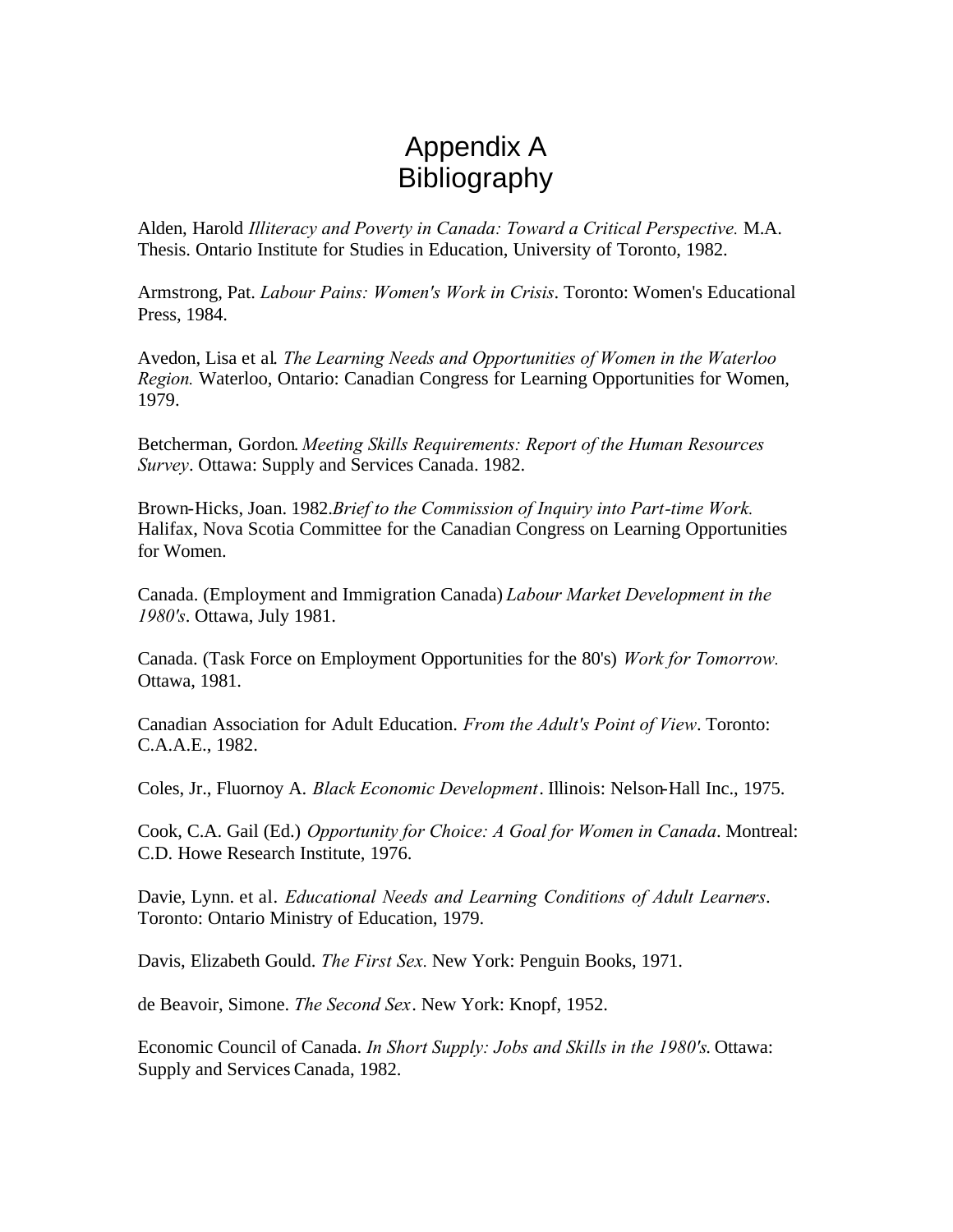Gornick, Vivian and Moran, Barbara K. (Eds.). *Women in Sexist Society*. New York: Basic Books, 1971.

Henderson, Heather. *The National Training Act: A Background Paper*. Toronto: Canadian Congress for Learning Opportunities for Women, 1982. .

\_\_\_\_\_\_\_\_\_\_\_\_. *The National Training Act: Its Impact on Women.* Toronto: Canadian Congress for Learning Opportunities for Women, 1984.

Lewis, Oscar. "The Culture of Poverty," in Harp, John and Hofley, John R. (eds.). *Poverty in Canada.* Scarborough, Ontario: Prentice-Hall of Canada Ltd., 1971.

MacKeracher, Dorothy et al. *Adult Basic Education: A Model for Policy Development*. Toronto: Canadian Congress for Learning Opportunities for Women, 1979.

\_\_\_\_\_\_\_\_\_\_\_\_ *Roadblocks to Women's Learning*. Toronto: Canadian Congress for Learning Opportunities for Women, 1978.

Menzies, Heather. *Women and the Chip*. Montreal: The Institute for Research on Public Policy, 1981.

Statistics Canada. *Private Households: Type, Number of Persons, Composition.* Catalogue 92-904, Volume 1. Ottawa: Supply and Services Canada, 1982. .

\_\_\_\_\_\_\_\_\_\_\_\_ *Canada Update: Highlight Information on Education*. Ottawa: Supply and Services Canada, 1983. .

\_\_\_\_\_\_\_\_\_\_\_*Population: School Attendance and Level of Schooling*. Catalogue 92-914, Volume 1. Ottawa: Supply and Services Canada, 1984. .

\_\_\_\_\_\_\_\_\_\_\_\_*Population: Labour Force -- Industry by Demographic and Educational Characteristics.* Catalogue 92-921, Volume 1. Ottawa: Supply and Services Canada, 1984.

\_\_\_\_\_\_\_\_\_\_\_ *Population: Total Income*. Catalogue 92-928, Volume 1. Ottawa: Supply and Services Canada, 1984.

\_\_\_\_\_\_\_\_\_\_\_ *Population: Worked in 1980 --Employment income by Selected Characteristics.* Catalogue 92- 931, Volume 1. Ottawa: Supply and Services Canada, 1984.

Thomas, Audrey. *Adult Illiteracy in Canada: A Challenge*. Ottawa: Canadian Commission for UNESCO. 1983.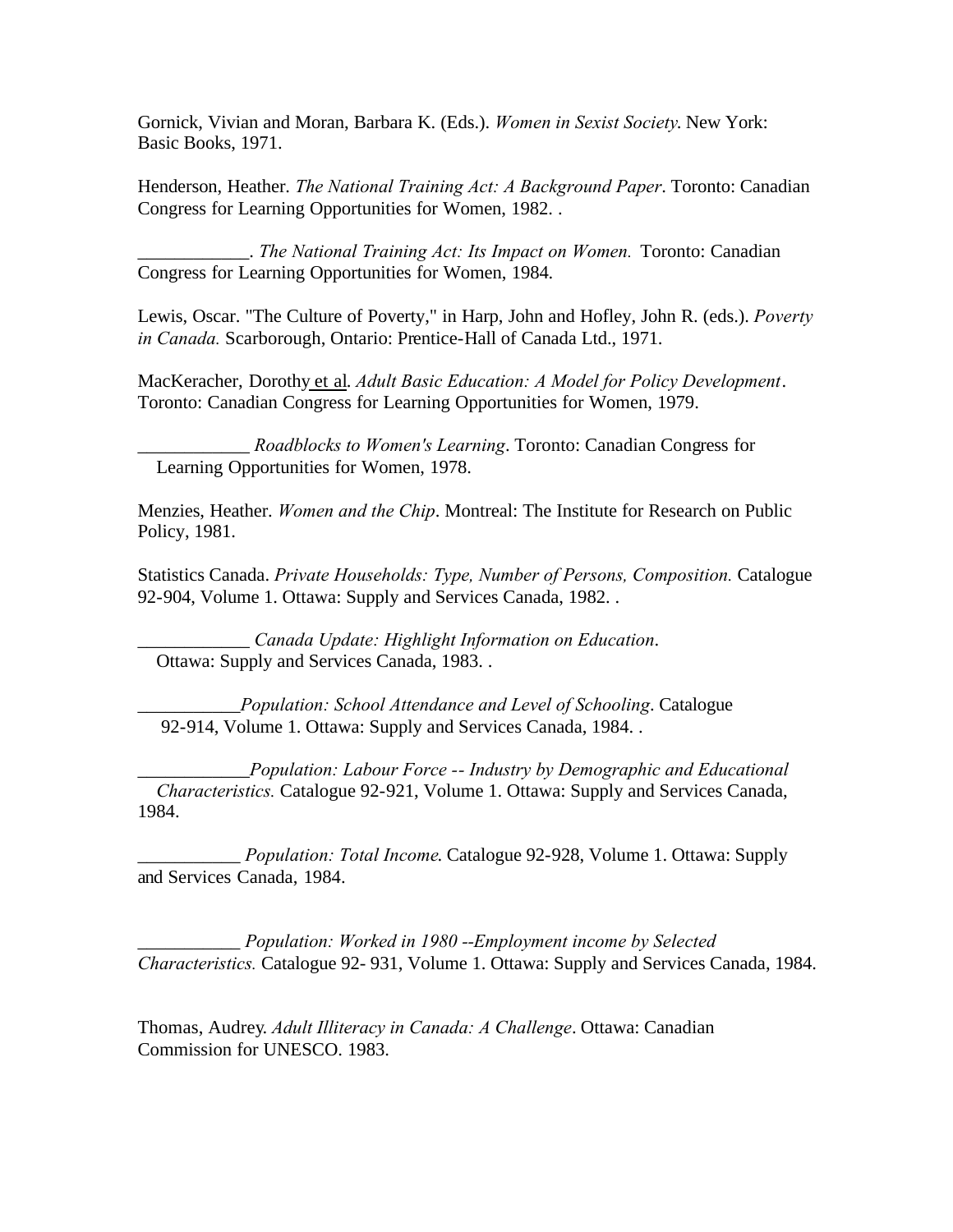| Appendix B                   |
|------------------------------|
| Distribution of ABE Programs |
| in Sample by Province        |

|                              | Number of Programs<br>Included in Mailing | Number of<br>Completed<br>Questionnaires<br>Used in Analysis |
|------------------------------|-------------------------------------------|--------------------------------------------------------------|
| Province                     | $(N = 360)$                               | $(N = 98)$                                                   |
|                              |                                           |                                                              |
| Alberta                      | 17                                        | 6                                                            |
| <b>British Columbia</b>      | 55                                        | 24                                                           |
| Manitoba                     | 19                                        | 5                                                            |
| New Brunswick                | 28                                        | 8                                                            |
| Newfoundland                 | 10                                        |                                                              |
| Nova Scotia                  | 11                                        | 5                                                            |
| Ontario                      | 150                                       | 34                                                           |
| Prince Edward Island         | $\overline{4}$                            |                                                              |
| Quebec                       | 19                                        | 3                                                            |
| Saskatchewan                 | 37                                        | 12                                                           |
| <b>Yukon Territory</b>       | 4                                         |                                                              |
| <b>Northwest Territories</b> | 6                                         | 1                                                            |
| <b>TOTAL</b>                 | 360                                       | 98                                                           |

**\*106 questionnaire. were returned. Only 98 were analyzed. The remaining 8 arrived after coding and analyze. had been completed.** 

## Appendix C Distribution of Student Sample by Province

| <b>British Columbia</b>             |                     |  |
|-------------------------------------|---------------------|--|
| <b>Rural</b>                        | 9                   |  |
| Urban                               | 11                  |  |
| Manitoba<br><b>Rural</b><br>Ontario | 5<br>$\overline{5}$ |  |